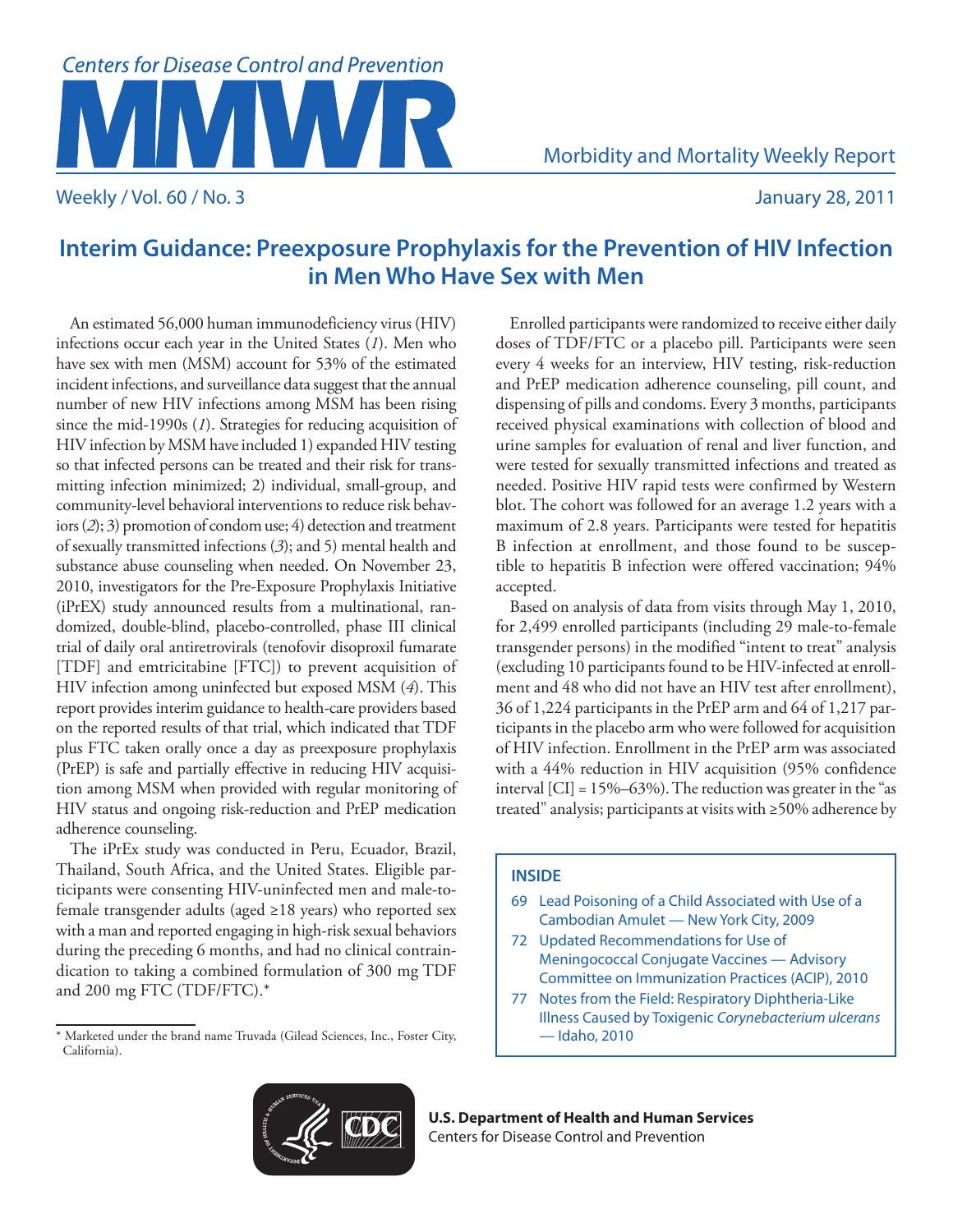self-report and pill count/dispensing had a 50% reduction in HIV acquisition (CI = 18%–70%). Reduction in risk for HIV acquisition was 21% among participants at visits with <90% adherence (CI = -31%–52%) and 73% at visits with ≥90% adherence (CI =  $41\% - 88\%$ ). Among those randomly assigned to the TDF/FTC arm, drug level testing was performed for all HIV seroconverters and a matched subset of participants who remained uninfected; a 92% reduction in risk for HIV acquisition  $(CI = 40\% - 99\%)$  was found in participants with detectable levels of TDF/FTC versus those with no drug detected. TDF/FTC generally was well tolerated, although nausea in the first month was more common among those taking medication than among those on placebo (9% versus 5%). No differences in severe (grade 3) or life-threatening (grade 4) laboratory abnormalities were observed between the active and placebo arms, and no drug-resistant virus was found in the 100 participants infected after enrollment. Among 10 participants who were seronegative at enrollment but later found to have been infected before enrollment, two cases of FTC resistance occurred in the active arm, and one occurred in the placebo arm. Participants in both arms reported lower total numbers of sex partners with whom the participants had receptive anal intercourse and higher percentages of partners who used condoms than reported at baseline.

## What is already known on this topic?

HIV infections are increasing among men who have sex with men (MSM) in the United States despite awareness of HIV/AIDS and the protective effect of consistent condom use. A recent international study indicated that HIV infection among MSM can be reduced by daily preexposure prophylaxis (PrEP) with a well-tolerated combination of specific antiviral medications.

## What is added by this report?

This report provides interim guidance for health-care providers in the United States based on results of the only large clinical trial testing the efficacy and safety of PrEP for reducing HIV acquisition by MSM.

## What are the implications for public health practice?

For MSM whose behaviors place them at high risk for HIV infection and who do not use other effective prevention methods consistently, PrEP might reduce their risk for HIV infection. Until comprehensive U.S. Public Health Service guidelines are available, CDC is providing interim guidance to help guide clinical practice.

## **Reported by**

*DK Smith, MD, RM Grant, MD, PJ Weidle, PharmD, A Lansky, PhD, J Mermin, MD, KA Fenton, MD, PhD, National Center for HIV/AIDS, Viral Hepatitis, STD, and TB Prevention, CDC.*

The *MMWR* series of publications is published by the Office of Surveillance, Epidemiology, and Laboratory Services, Centers for Disease Control and Prevention (CDC), U.S. Department of Health and Human Services, Atlanta, GA 30333.

**Suggested citation:** Centers for Disease Control and Prevention. [Article title]. MMWR 2011;60:[inclusive page numbers].

## **Centers for Disease Control and Prevention**

Thomas R. Frieden, MD, MPH, *Director* Harold W. Jaffe, MD, MA, *Associate Director for Science* James W. Stephens, PhD, *Office of the Associate Director for Science* Stephen B. Thacker, MD, MSc, *Deputy Director for Surveillance, Epidemiology, and Laboratory Services* Stephanie Zaza, MD, MPH, *Director, Epidemiology and Analysis Program Office*

#### **MMWR Editorial and Production Staff**

Ronald L. Moolenaar, MD, MPH, *Editor,* MMWR *Series*

John S. Moran, MD, MPH, *Deputy Editor,* MMWR *Series* Robert A. Gunn, MD, MPH, *Associate Editor,* MMWR *Series* Teresa F. Rutledge, *Managing Editor,* MMWR *Series* Douglas W. Weatherwax, *Lead Technical Writer-Editor* Donald G. Meadows, MA, Jude C. Rutledge, *Writer-Editors*

Martha F. Boyd, *Lead Visual Information Specialist* Malbea A. LaPete, Julia C. Martinroe, Stephen R. Spriggs, Terraye M. Starr *Visual Information Specialists* Quang M. Doan, MBA, Phyllis H. King *Information Technology Specialists*

#### **MMWR Editorial Board**

William L. Roper, MD, MPH, Chapel Hill, NC, Chairman

Virginia A. Caine, MD, Indianapolis, IN Jonathan E. Fielding, MD, MPH, MBA, Los Angeles, CA David W. Fleming, MD, Seattle, WA William E. Halperin, MD, DrPH, MPH, Newark, NJ King K. Holmes, MD, PhD, Seattle, WA Deborah Holtzman, PhD, Atlanta, GA John K. Iglehart, Bethesda, MD Dennis G. Maki, MD, Madison, WI

Patricia Quinlisk, MD, MPH, Des Moines, IA Patrick L. Remington, MD, MPH, Madison, WI Barbara K. Rimer, DrPH, Chapel Hill, NC John V. Rullan, MD, MPH, San Juan, PR William Schaffner, MD, Nashville, TN Anne Schuchat, MD, Atlanta, GA Dixie E. Snider, MD, MPH, Atlanta, GA John W. Ward, MD, Atlanta, GA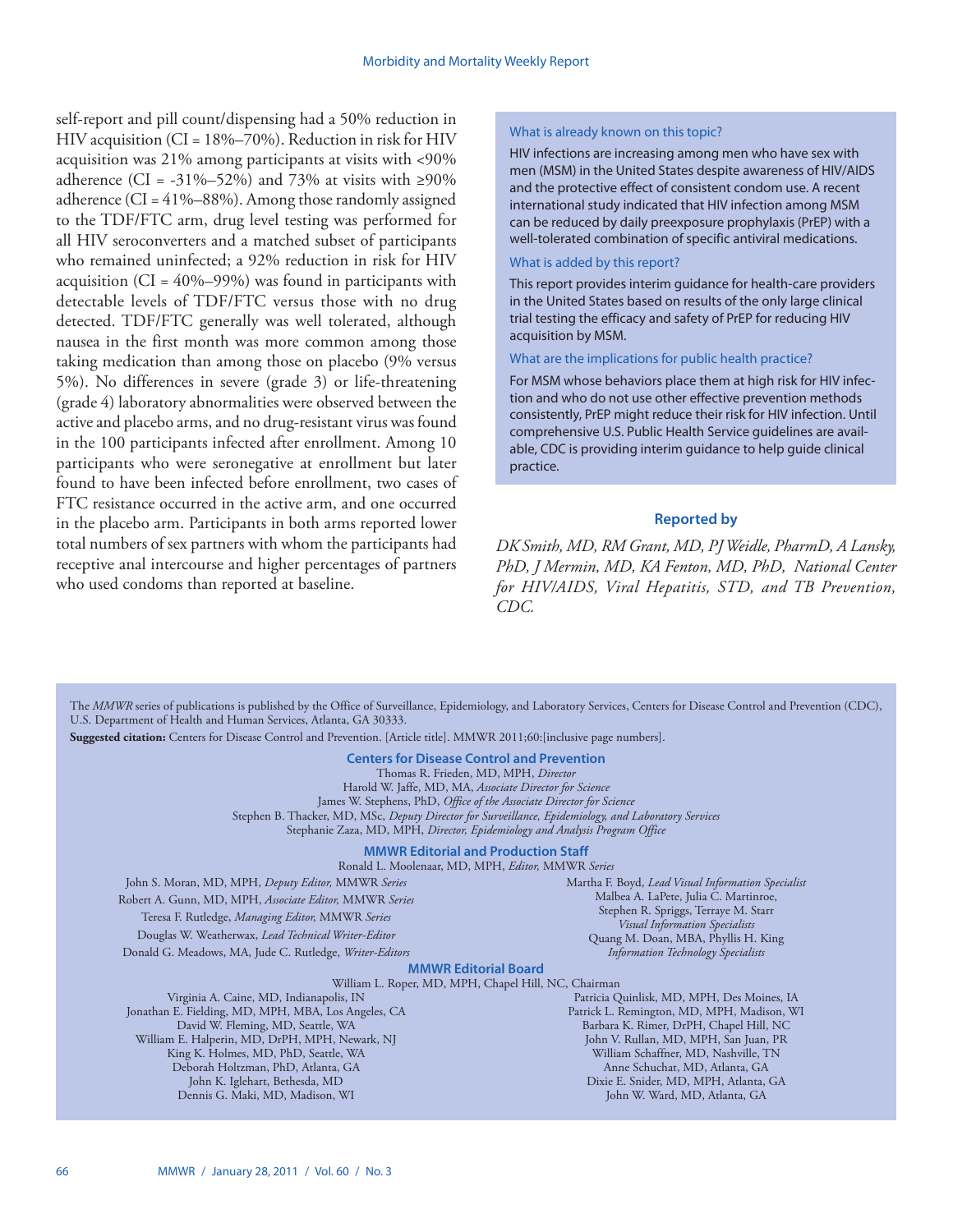## **Editorial Note**

This clinical trial demonstrated the safety and efficacy of daily TDF/FTC, in conjunction with behavioral interventions, in reducing sexual HIV acquisition in a multinational population of MSM exposed to HIV through high-risk sex (*4*). A recent safety study of PrEP with TDF among 400 MSM in the United States also revealed few safety concerns (*5*). As a component of a comprehensive HIV prevention intervention, PrEP showed a significant added benefit, although effectiveness was highly dependent on medication adherence.

The findings in this report are subject to at least five limitations. First, the trial was not large enough to evaluate efficacy in each of the sites, and the majority of the participants were in South America; only 10% were in the United States, making it impossible to determine effects on incidence in the United States trial sites specifically. Second, the assessment of adherence by drug-level testing was not performed for all trial participants and was performed for seroconverters at the first clinical visit in which infection was diagnosed; therefore, the findings might not reflect drug levels at the time of infection. Third, the study does not provide information about long-term health effects of TDF/FTC in HIV-uninfected men or men who became HIV-infected while on PrEP medications. Fourth, results of drug-level testing showed that adherence measures in the trial might overstate levels of actual adherence; many of those with high levels of adherence to the daily regimen by self-report, pill count, and bottles dispensed had low levels or no drug measured in their blood (*4*). Finally, sexual risk behavior and adherence to PrEP medications among MSM taking TDF/FTC for PrEP outside of a trial setting, and with awareness of trial results, might be different from what was observed for men in the iPrEx trial.

Based on the results of this study, CDC and other U.S. Public Health Service (PHS) agencies have begun to develop PHS guidelines on the use of PrEP for MSM at high risk for HIV acquisition in the United States as part of a comprehensive set of HIV prevention services. Completing the guidelines and obtaining expert input and public comment will take several months before they can be published. Concerns exist that without early guidance, various unsafe and potentially less effective PrEP-related practices could develop among health-care providers and MSM beginning to use PrEP in the coming weeks and months. These concerns include 1) use of other antiretrovirals than those so far proven safe for uninfected persons (e.g., more than two drugs or protease inhibitors); 2) use of dosing schedules of unproven efficacy (e.g., "intermittent" dosing just before and/or after sex); 3) not screening for acute infection before beginning PrEP or long intervals without retesting for HIV infection; and 4) providing prescriptions

without other HIV prevention support (e.g., condom access and risk-reduction counseling). Until the more detailed PHS guidelines are available, CDC is providing interim recommendations to help guide clinical practice (*3,6–9*) (Box).

Until the safety and efficacy of PrEP is determined in trials now under way with populations at high risk for HIV acquisition by other routes of transmission (*10*), PrEP should be considered only for MSM. The iPrEX trial results provide strong evidence that support for adherence to the prescribed medication regimen must be a routine component of any PrEP program. To minimize the risk for drug resistance, PrEP should not be started in persons with signs or symptoms of acute viral infection unless HIV-uninfected status is confirmed by HIV RNA testing or a repeat antibody test performed after the viral syndrome resolves (*6*). When evaluating MSM for the prescription of PrEP medications, it is important to establish whether other effective risk-reduction measures (e.g., condom use) are not being used consistently and to ascertain that the risk for HIV acquisition is high (e.g., frequent partner change or concurrent partners in a geographic setting with high HIV prevalence) because these patients might benefit most from the addition of PrEP to their HIV prevention regimen. Health-care providers and patients should be aware that HIV prevention is not a labeled indication for the use of Truvada† and that its long-term safety in HIV-uninfected persons is not yet known. Health-care providers should report any serious adverse events resulting from prescribed TDF/FTC for PrEP to the Food and Drug Administration's MedWatch.§ In addition, because the medication is costly, ensuring that patients understand the financial implications of starting PrEP is critical.

PrEP has the potential to contribute to effective and safe HIV prevention for MSM if 1) it is targeted to MSM at high risk for HIV acquisition; 2) it is delivered as part of a comprehensive set of prevention services, including risk-reduction and PrEP medication adherence counseling, ready access to condoms, and diagnosis and treatment of sexually transmitted infections; and 3) it is accompanied by monitoring of HIV status, side effects, adherence, and risk behaviors at regular intervals.

## **References**

1. Hall HI, Song RG, Rhodes P, et al. Estimation of HIV incidence in the United States. JAMA 2008;300:520–9.

<sup>†</sup>These recommendations do not reflect current Food and Drug Administration– approved labeling for TDF/FTC.

<sup>§</sup>Available at <http://www.fda.gov/safety/medwatch>.

<sup>2.</sup> CDC. Diffusion of Effective Behavioral Interventions. Atlanta, GA: US Department of Health and Human Services, CDC; 2010. Available at <http://www.effectiveinterventions.org/en/home.aspx>. Accessed January 20, 2011.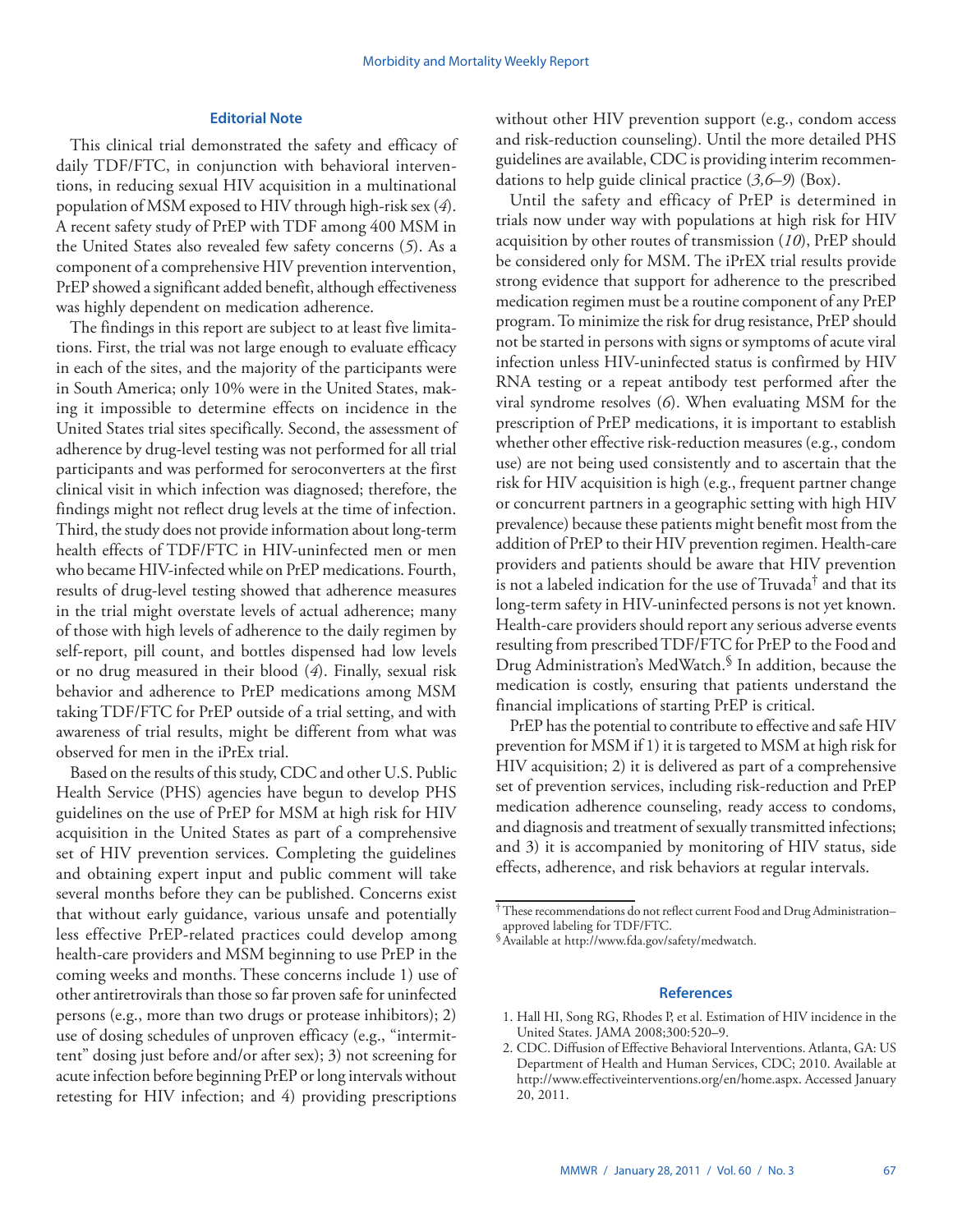## **BOX. CDC interim guidance for health-care providers electing to provide preexposure prophylaxis (PrEP) for the prevention of HIV infection in adult men who have sex with men and who are at high risk for sexual acquisition of HIV**

## **Before initiating PrEP**

*Determine eligibility*

- Document negative HIV antibody test(s) immediately before starting PrEP medication.
- Test for acute HIV infection if patient has symptoms consistent with acute HIV infection.
- Confirm that patient is at substantial, ongoing, high risk for acquiring HIV infection.
- • Confirm that calculated creatinine clearance is ≥60 mL per minute (via Cockcroft-Gault formula).

*Other recommended actions* 

- Screen for hepatitis B infection; vaccinate against hepatitis B if susceptible, or treat if active infection exists, regardless of decision about prescribing PrEP.
- Screen and treat as needed for STIs.

## **Beginning PrEP medication regimen**

- Prescribe 1 tablet of Truvada\* (TDF [300 mg] plus FTC [200 mg]) daily.
- In general, prescribe no more than a 90-day supply, renewable only after HIV testing confirms that patient remains HIV-uninfected.
- If active hepatitis B infection is diagnosed, consider using TDF/FTC for both treatment of active hepatitis B infection and HIV prevention.
- Provide risk-reduction and PrEP medication adherence counseling and condoms.

## **Follow-up while PrEP medication is being taken**

- Every 2–3 months, perform an HIV antibody test; document negative result.
- • Evaluate and support PrEP medication adherence at each follow-up visit, more often if inconsistent adherence is identified.
- Every 2–3 months, assess risk behaviors and provide riskreduction counseling and condoms. Assess STI symptoms and, if present, test and treat for STI as needed.
- • Every 6 months, test for STI even if patient is asymptomatic, and treat as needed.
- 3 months after initiation, then yearly while on PrEP medication, check blood urea nitrogen and serum creatinine.

## **On discontinuing PrEP (at patient request, for safety concerns, or if HIV infection is acquired)**

- Perform HIV test(s) to confirm whether HIV infection has occurred.
- If HIV positive, order and document results of resistance testing and establish linkage to HIV care.
- If HIV negative, establish linkage to risk-reduction support services as indicated.
- If active hepatitis B is diagnosed at initiation of PrEP, consider appropriate medication for continued treatment of hepatitis B.

Abbreviations: HIV = human immunodeficiency virus; STI = sexually transmitted infection; TDF = tenofovir disoproxil fumarate; FTC = emtricitabine. **Sources:** CDC. Sexually transmitted diseases treatment guidelines, 2010. MMWR 2010;59(No. RR-12).

Schacker T, Collier AC, Hughes J, Shea T, Corey L. Clinical and epidemiologic features of primary HIV infection. Ann Intern Med 1996;125:257–64.

CDC. A comprehensive immunization strategy to eliminate transmission of hepatitis B virus infection in the United States: recommendations of the Advisory Committee on Immunization Practices (ACIP) part II: immunization of adults. MMWR 2006;55(No. RR-16).

Food and Drug Administration. Truvada: highlights of prescribing information (package insert). Available at [http://www.accessdata.fda.gov/drugsatfda\\_docs/](http://www.accessdata.fda.gov/drugsatfda_docs/label/2008/021752s017lbl.pdf) [label/2008/021752s017lbl.pdf.](http://www.accessdata.fda.gov/drugsatfda_docs/label/2008/021752s017lbl.pdf) Accessed January 20, 2011.

Liaw YF, Chu CM. Hepatitis B virus infection. Lancet 2009;373:582–92.

\*These recommendations do not reflect current Food and Drug Administration–approved labeling for TDF/FTC.

- 3. CDC. Sexually transmitted diseases treatment guidelines, 2010. MMWR 2010;59(No. RR-12).
- 4. Grant RM, Lama JR, Anderson PL, et al. Preexposure chemoprophylaxis for HIV prevention in men who have sex with men. N Engl J Med 2010;363:2587–99.
- 5. Grohskopf L, Gvetadze R, Pathak S, et al. Preliminary analysis of biomedical data from the phase II clinical safety trial of tenofovir disoproxil fumarate (TDF) for HIV-1 pre-exposure prophylaxis (PrEP) among U.S. men who have sex with men (MSM). Presented at the 18th International AIDS Conference, Vienna, Austria, July 2010.
- 6. Schacker T, Collier AC, Hughes J, Shea T, Corey L. Clinical and epidemiologic features of primary HIV infection. Ann Intern Med 1996;125:257–64.
- 7. CDC. A comprehensive immunization strategy to eliminate transmission of hepatitis B virus infection in the United States: recommendations of the Advisory Committee on Immunization Practices (ACIP) part II: immunization of adults. MMWR 2006;55(No. RR-16).
- 8. Food and Drug Administration. Truvada: highlights of prescribing information (package insert). Available at [http://www.accessdata.fda.](http://www.accessdata.fda.gov/drugsatfda_docs/label/2008/021752s017lbl.pdf) [gov/drugsatfda\\_docs/label/2008/021752s017lbl.pdf.](http://www.accessdata.fda.gov/drugsatfda_docs/label/2008/021752s017lbl.pdf) Accessed January 20, 2011.
- 9. Liaw YF, Chu CM. Hepatitis B virus infection. Lancet 2009; 373:582–92.
- 10. AIDS Vaccine Advocacy Coalition. Global advocacy for HIV prevention. Ongoing PrEP trials. Available at [http://www.avac.org/ht/d/sp/i/3507/](http://www.avac.org/ht/d/sp/i/3507/pid/3507) [pid/3507](http://www.avac.org/ht/d/sp/i/3507/pid/3507). Accessed January 20, 2011.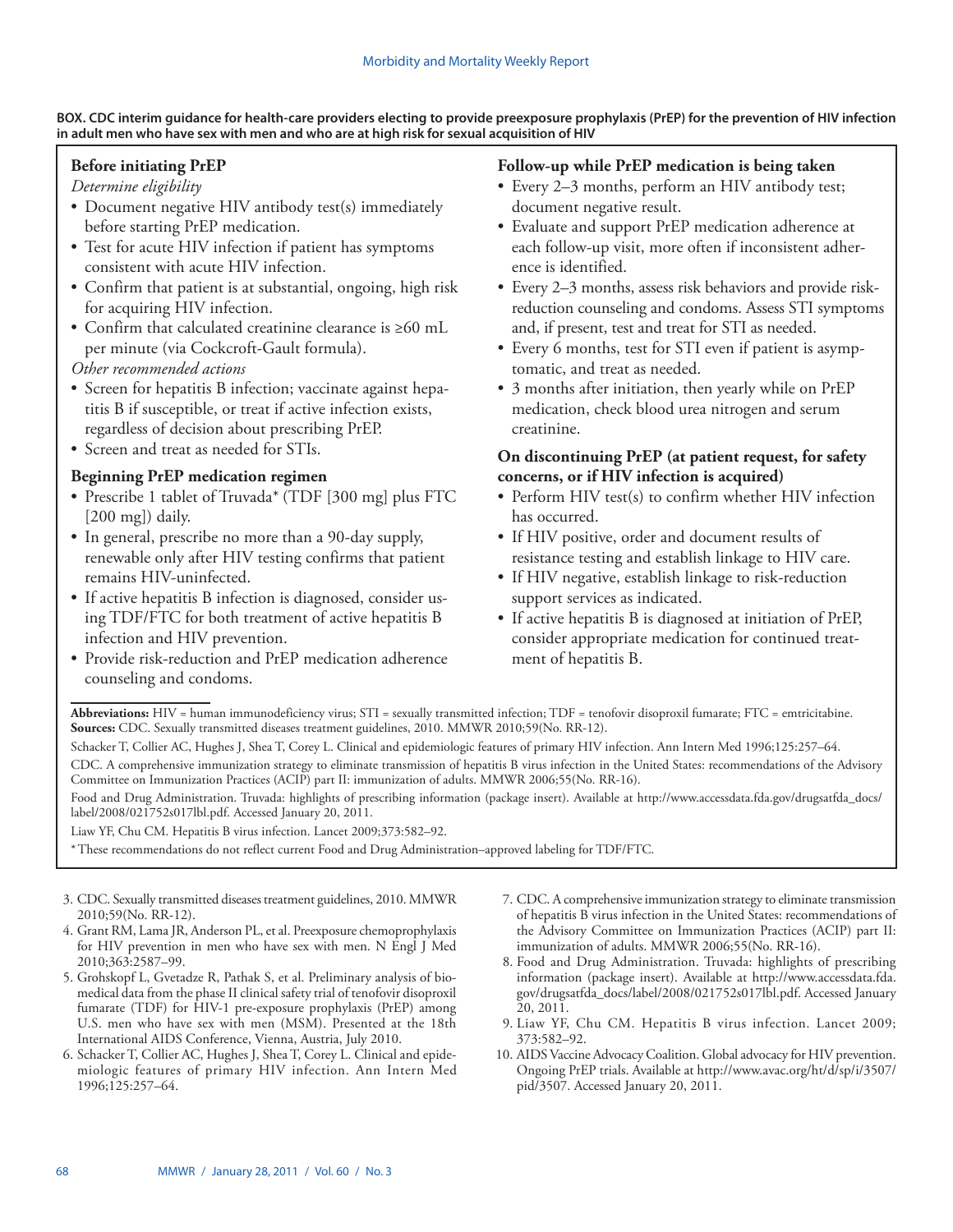## <span id="page-4-0"></span>**Lead Poisoning of a Child Associated with Use of a Cambodian Amulet — New York City, 2009**

Lead poisoning in children is a preventable public health problem that can adversely affect the developing nervous system and result in learning and behavior problems. The most common source of exposure for lead-poisoned children aged <6 years in the United States is lead-based paint. However, nonpaint sources have been identified increasingly as the cause of lead poisoning, particularly in immigrant communities. This report describes a case of lead poisoning in a child aged 1 year that was investigated by the New York City Department of Health and Mental Hygiene's (NYC DOHMH) Lead Poisoning Prevention Program in 2009. The likely source of exposure was an amulet made in Cambodia with leaded beads that was worn by the child. Health-care providers and public health workers should consider traditional customs when seeking sources of lead exposure in Southeast Asian populations. Health-care providers should ask parents about their use of amulets, especially those in Southeast Asian families and those with children found to have elevated blood lead levels (BLLs). Educational efforts are needed to inform Southeast Asian immigrants that amulets can be a source of lead poisoning.

 Restrictions in the use of lead in paint and gasoline have reduced the amount of environmental lead, resulting in a 98% decline in the number of children with BLLs ≥10 *µ*g/dL from 1976 to 2004. The geometric mean BLL of children aged 1–5 years declined from 14.9 *µ*g/dL in the late 1970s to 1.9 *µ*g/dL in 2004 (*1,2*).Despite this improvement, some children remain at greater risk for lead poisoning: black children, children aged 1–5 years (especially children aged 1–2 years because of handto-mouth activity typical for this age group), children living in older deteriorated housing, and children living in poverty (*2*). In New York City, Asian children also have been noted to be at risk for lead poisoning (*3*).

The most common source of lead poisoning for young children is lead-based paint; however, nonpaint sources of lead are being identified increasingly in lead poisoning cases (*4*). Children with immigrant backgrounds might be at increased risk through exposure to lead-containing products from their family's country of origin. In New York City in 2007, among children with BLLs ≥15 *µ*g/dL, 38% of foreign-born children did not have a lead paint hazard in the home compared with 21% of U.S.-born children (p<0.05) (*3*). Nonpaint lead risk factors include recent travel to a foreign country and use of imported products such as spices, food, candy, cosmetics, health remedies, ceramics or pottery, and jewelry.

## **Case Report**

In March 2009, routine lead testing of a healthy, nonanemic boy aged 1 year who was born in the United States to Cambodian-born parents showed an elevated BLL of 10 *µ*g/dL. Because the toddler shared a household with a cousin who had lead poisoning, he also had been tested at age 6 months, and was found to have a BLL of 1 *µ*g/dL at that time. During the first home interview and inspection after the elevated BLL, the child's home and routine activities were evaluated by a risk assessor certified by the Environmental Protection Agency. The boy's father denied use of imported products, and no paint or nonpaint lead sources were identified. Out of 29 X-ray fluorescence (XRF) readings of painted areas obtained during the inspection, none were above U.S. Housing and Urban Development guidelines of 1 mg/cm2 of lead (*5*).

Three months later, the child's BLL increased to 20 *µ*g/dL. In a telephone interview before a second home inspection, the boy's father again denied that the child wore jewelry or charms, but when questioned more closely, he said that the toddler wore an amulet or "something to protect him." The amulet, acquired by the boy's mother in a rural Cambodian market, was a knotted string onto which gray metallic beads had been molded (Figure). The father reported that the boy had worn the amulet around his neck since age 3 months and had been observed mouthing it.

The second home inspection revealed one positive XRF reading of 2.2 mg/cm<sup>2</sup> on an interior window sill and several potential nonpaint lead sources: two imported spices, imported rice, and the amulet. All four nonpaint samples were sent to a laboratory for acid-digestion testing. The lead contents of the food items were below the limits of detection used, which were 0.94 mg/kg and 0.95 mg/kg for the spices and 0.49 mg/kg for the rice. The amulet's metal beads had a total lead content of 450,000 mg/kg (45%).

Within 8 days of the amulet being removed from the home, the child's BLL had decreased from 20 *µ*g/dL to 14 *µ*g/dL. Six weeks after the amulet was removed, and 2 days after the lead paint violation was reported as abated, the child's BLL was 10 *µ*g/dL. Five months after the amulet was removed, the boy's BLL was down to 5 *µ*g/dL. Although other factors might have contributed to the child's overall lead burden, the most likely source identified was the amulet, based on its high lead content, statements that the child had been observed mouthing it, and the rapid decrease in the child's BLL after its removal.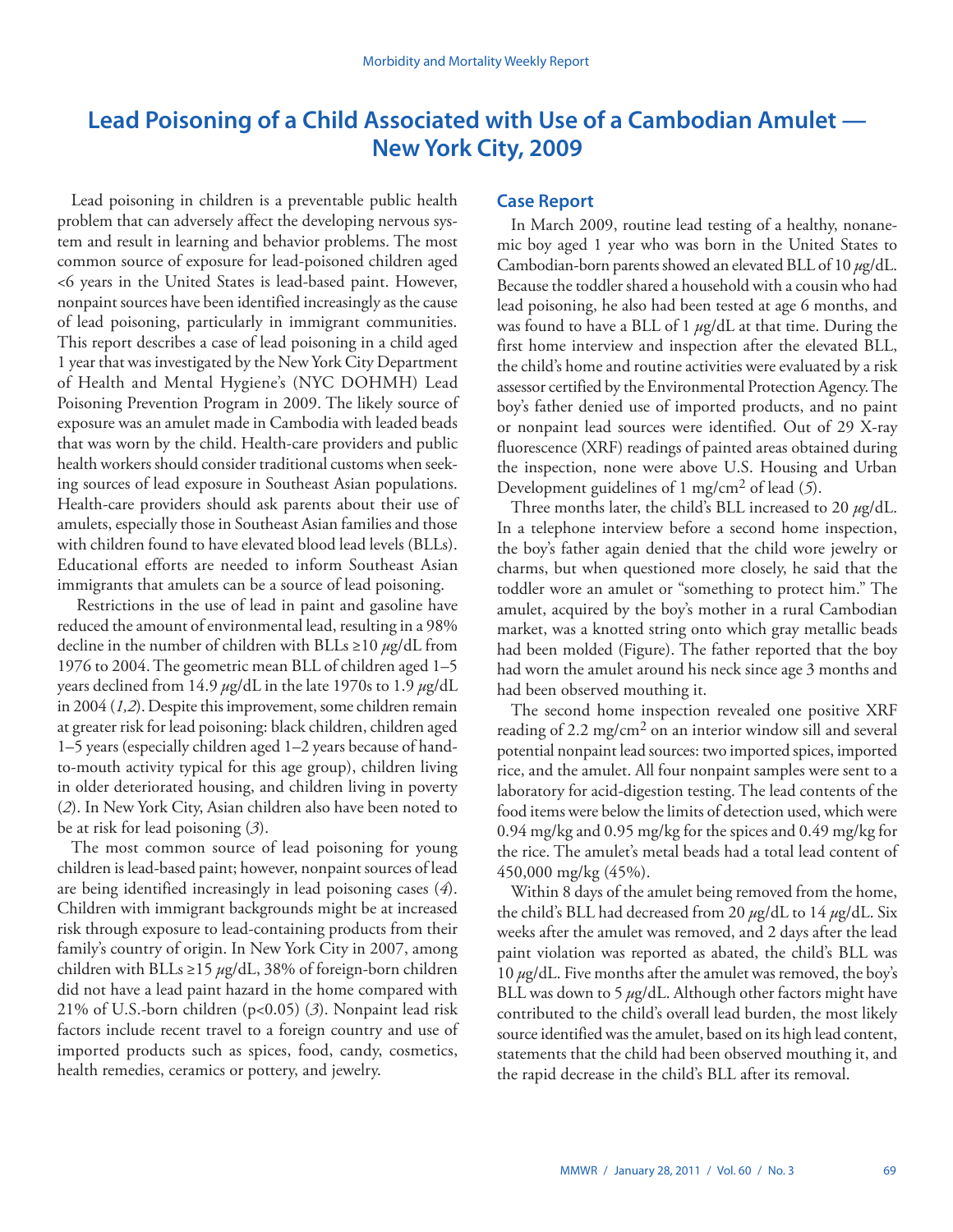**FIGURE. Amulet with leaded beads (indicated by arrows) made in Cambodia similar to the one worn by a lead-poisoned child — New York City, 2009.**



Photo/New York City Department of Health and Mental Hygiene

The toddler's cousin, aged 6 years, who was living in the same home, had lead poisoning diagnosed in September 2008. His BLL had been 17 *µ*g/dL. Fifty-eight violations for lead had been repaired in the home, and during the next 8 months the boy had BLLs of 11–15 *µ*g/dL. He also had worn a Cambodian amulet, and 3 months after he stopped wearing his amulet, his BLL was 7 *µ*g/dL. The toddler's sister, aged 10 years, was tested and had a BLL of 4 *µ*g/dL. Although she also wore an amulet, she presumably was old enough not to mouth it.

## **Reported by**

*M Mann, MD, MN Rublowska, JE Ehrlich, MD, Lead Poisoning Prevention Program, New York City Dept of Health and Mental Hygiene, New York. MS Sucosky, MPH, CM Kennedy, DrPH, Healthy Homes and Lead Poisoning Prevention Br, Div of Environmental Hazards and Health Effects, National Center for Environmental Health, CDC.*

## **Editorial Note**

Wearing amulets is common among Cambodians and other ethnic groups in Southeast Asia, including Vietnamese, Hmong, and Lao populations. Typically, infants and toddlers wear these "protection strings" around their necks, wrists, or waists (*6*). The amulets usually are made of black or white string with several knots, metal beads, or both. The knots and beads

## What is already known on this topic?

Although the most common source of lead poisoning for young children is lead-based paint, nonpaint sources of lead are being identified increasingly in lead poisoning cases, particularly in immigrant communities.

## What is added by this report?

This report describes a case of pediatric lead poisoning that likely resulted from wearing an amulet made in Cambodia with leaded beads, a newly identified lead risk factor for the Southeast Asian community.

## What are the implications for public health practice?

Educational efforts are needed to inform Southeast Asian immigrants that amulets can be a potential source of lead poisoning. Health-care providers should ask parents about use of amulets, especially Southeast Asian families and those with children found to have elevated blood lead levels.

are believed by some to be infused with protective powers. In this case, the mother of the toddler reported that on her most recent trip to Cambodia, she had three amulets custom-made ("cooked in a pot") for the children in her family. Anecdotal information suggests that lead bullets sometimes are melted to make the beads for such amulets.

This case identified a lead risk factor not previously recognized for the Southeast Asian community. In addition, this case highlights the importance of blood lead testing in children of immigrants because of the increased risk for exposure to lead-containing foreign products. CDC recommends blood lead testing for internationally adopted and refugee children.\* NYC DOHMH recommends testing all children with recent travel to foreign countries.

This case also adds to the medical literature of nonpaint lead sources as causes of lead poisoning. Some incidents of lead poisoning in children from atypical sources have been documented previously (*4,7*), and two cases of jewelry-associated lead poisonings in children have been reported recently. In 2004, a boy aged 4 years from Oregon had a BLL of 123 *µ*g/dL after ingesting a necklace with a 38.8% lead content that had come from a vending machine (*8*). In 2006, another boy aged 4 years from Minnesota died from acute lead poisoning after ingesting a heart-shaped metallic charm containing 99.1% lead (*9*). These two cases led to the recall of 150 million pieces of imported metallic toy jewelry sold in vending machines and a voluntary recall of 300,000 heart-shaped charm bracelets, respectively. These cases also call attention to ingestion of jewelry as a mechanism for lead poisoning.

Educational efforts are needed to inform Southeast Asian immigrants that amulets can be sources of lead poisoning for

<sup>\*</sup>Guidelines available at [http://www.cdc.gov/nceh/lead/tips/populations.htm.](http://www.cdc.gov/nceh/lead/tips/populations.htm)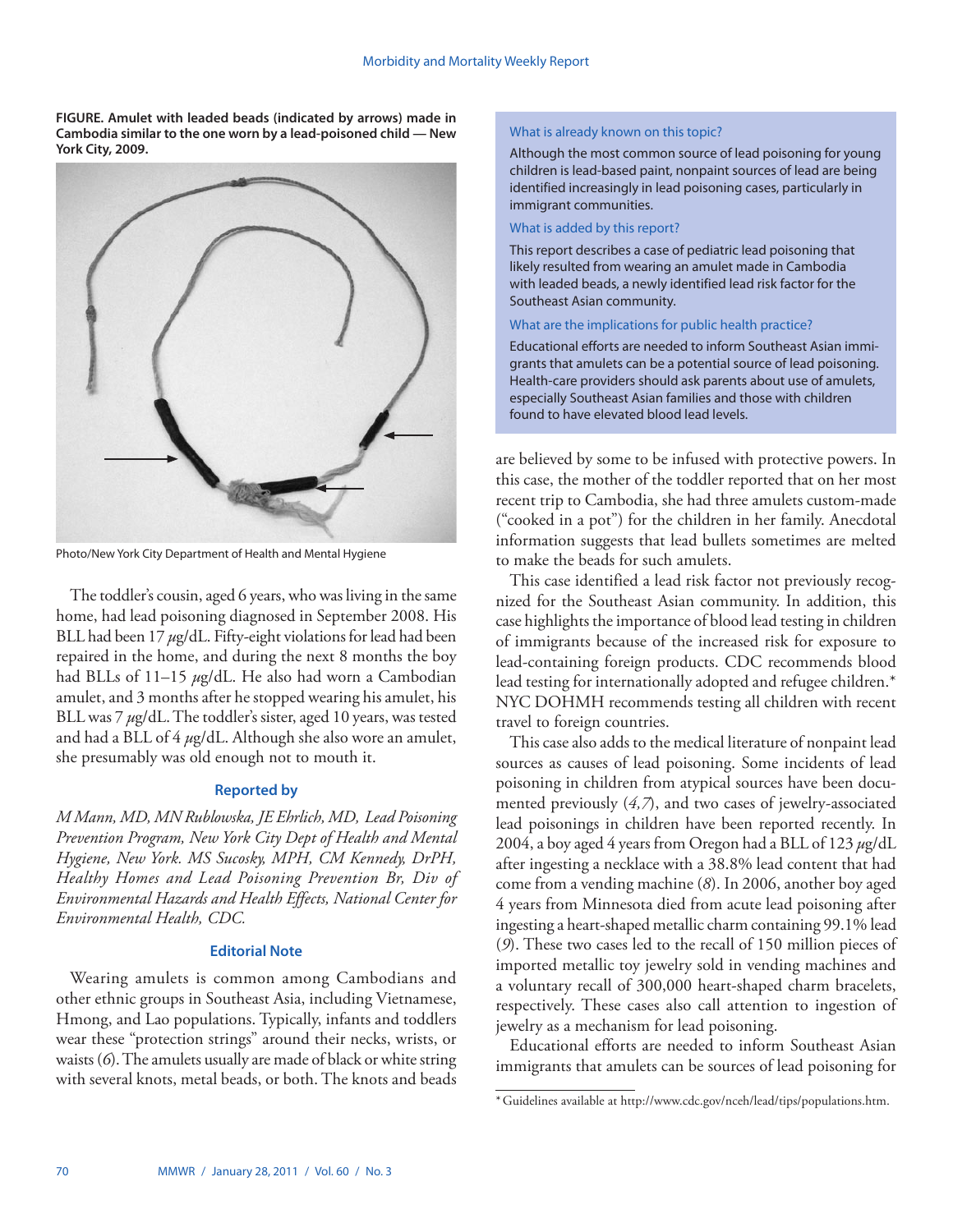children. Health-care providers and public health workers should ask about this custom when seeking a source of exposure in Southeast Asians with elevated BLLs. Targeted educational efforts in Southeast Asian communities also should be considered. This case also underscores the importance of being aware of different cultural practices, such as wearing amulets, and highlights the need to assess and reassess the same risk factors and rephrasing questions using different words when communicating with immigrant families.

## **References**

- 1. CDC. Children's blood lead levels in the United States. Atlanta, GA: US Department of Health and Human Services, CDC; 2007. Available at [http://web.archive.org/web/20080526204553/http://www.cdc.gov/nceh/](http://web.archive.org/web/20080526204553/http://www.cdc.gov/nceh/lead/research/kidsBLL.htm) [lead/research/kidsBLL.htm.](http://web.archive.org/web/20080526204553/http://www.cdc.gov/nceh/lead/research/kidsBLL.htm) Accessed January 14, 2010.
- 2. Jones RL, Homa DM, Meyer PA, et al. Trends in blood lead levels and blood lead testing among US children aged 1 to 5 years, 1988–2004. Pediatrics 2009;123:e376–85.
- 3. New York City Department of Health and Mental Hygiene. Preventing lead poisoning in New York City annual report 2007. New York, NY: New York City Department of Health and Mental Hygiene; 2009. Available at [http://www.nyc.gov/html/doh/downloads/pdf/lead/lead-2007report.](http://www.nyc.gov/html/doh/downloads/pdf/lead/lead-2007report.pdf) [pdf](http://www.nyc.gov/html/doh/downloads/pdf/lead/lead-2007report.pdf). Accessed January 25, 2011.
- 4. Gorospe EC, Gerstenberger SL. Atypical sources of childhood lead poisoning in the United States: a systematic review from 1966–2006. Clin Toxicol (Phila) 2008;46:728–37.
- 5. US Department of Housing and Urban Development. Lead-based paint inspections [Chapter 7]. In: HUD guidelines for the evaluation and control of lead-based paint hazards in housing. Washington, DC: US Department of Housing and Urban Development; 1995.
- 6. Kemp C. Cambodian refugee health care beliefs and practices. J Community Health Nurs 1985;2:41–52.
- 7. CDC. Childhood lead poisoning associated with tamarind candy and folk remedies—California, 1999–2000. MMWR 2002;51:684–6.
- 8. CDC. Lead poisoning from ingestion of a toy necklace—Oregon, 2003. MMWR 2004;53:509–11.
- 9. CDC. Death of a child after ingestion of a metallic charm—Minnesota, 2006. MMWR 2006;55:340–1.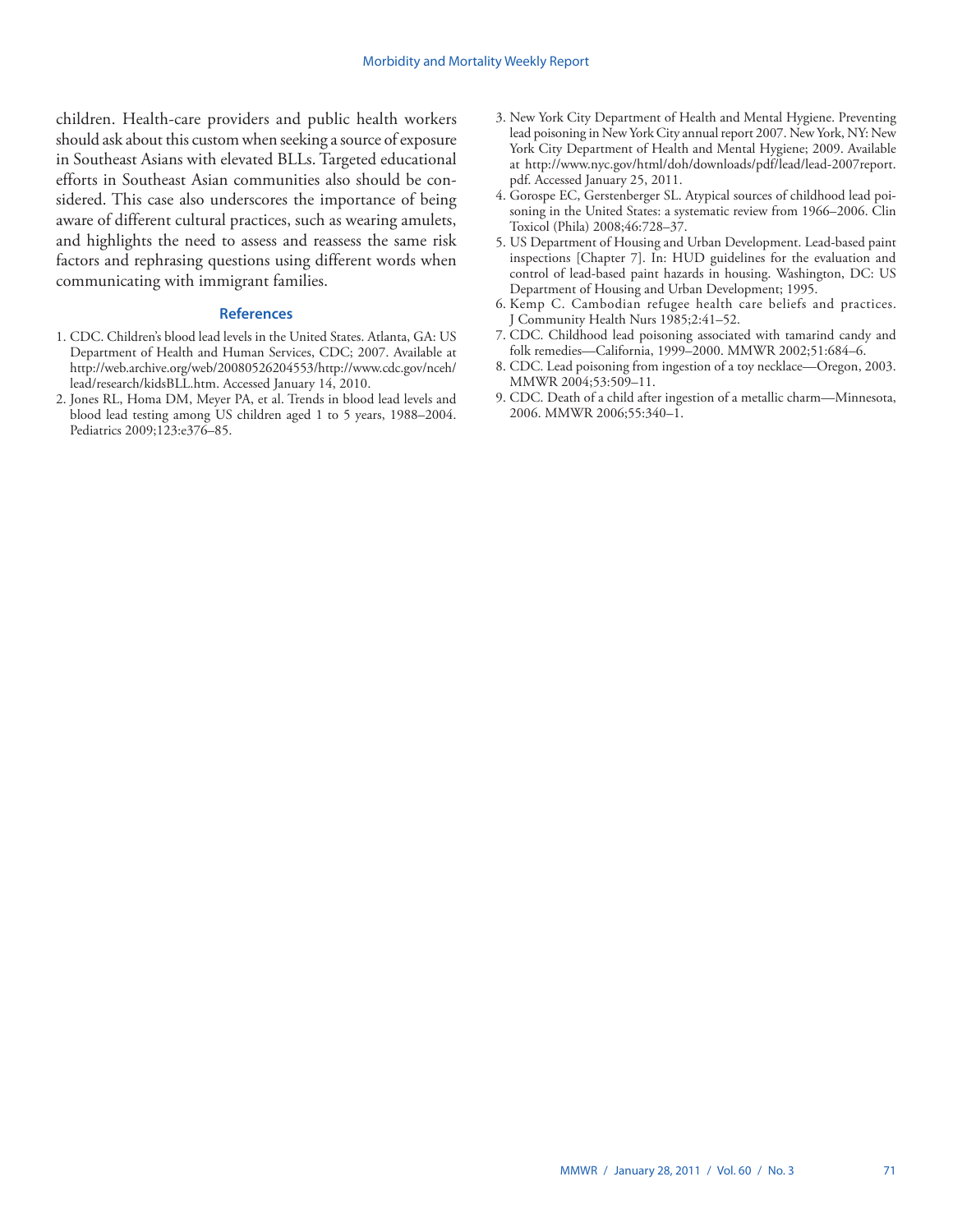# <span id="page-7-0"></span>**Updated Recommendations for Use of Meningococcal Conjugate Vaccines — Advisory Committee on Immunization Practices (ACIP), 2010**

On October 27, 2010, the Advisory Committee on Immunization Practices (ACIP) approved updated recommendations for the use of quadrivalent (serogroups A, C, Y, and W-135) meningococcal conjugate vaccines (Menveo, Novartis; and Menactra, Sanofi Pasteur) in adolescents and persons at high risk for meningococcal disease. These recommendations supplement the previous ACIP recommendations for meningococcal vaccination (*1,2*). The Meningococcal Vaccines Work Group of ACIP reviewed available data on immunogenicity in high-risk groups, bactericidal antibody persistence after immunization, current epidemiology, vaccine effectiveness (VE), and cost-effectiveness of different strategies for vaccination of adolescents. The Work Group then presented policy options for consideration by the full ACIP. This report summarizes two new recommendations approved by ACIP: 1) routine vaccination of adolescents, preferably at age 11 or 12 years, with a booster dose at age 16 years and 2) a 2-dose primary series administered 2 months apart for persons aged 2 through 54 years with persistent complement component deficiency (e.g., C5–C9, properidin, factor H, or factor D) and functional or anatomic asplenia, and for adolescents with human immunodeficiency virus (HIV) infection. CDC guidance for vaccine providers regarding these updated recommendations also is included.

## **Rationale for Adding a Booster Dose to the Adolescent Schedule**

The goal of the 2005 ACIP meningococcal immunization recommendations was to protect persons aged 16 through 21 years, when meningococcal disease rates peak. At that time, vaccination was recommended at age 11 or 12 years rather than at age 14 or 15 years because 1) more persons have preventivecare visits at age 11 or 12 years, 2) adding this vaccine at the 11 or 12 year-old visit would strengthen the pre-adolescent vaccination platform, and 3) the vaccine was expected to protect adolescents through the entire period of increased risk. Meningococcal conjugate vaccines were licensed in 2005 based on immunogenicity (because a surrogate of protection had been defined) and safety data. After licensure, additional data on bactericidal antibody persistence, trends in meningococcal disease epidemiology in the United States, and VE have indicated many adolescents might not be protected for more than 5 years. Therefore, persons immunized at age 11 or 12 years might have decreased protective immunity by ages 16 through 21 years, when their risk for disease is greatest.

Meningococcal disease incidence has decreased since 2000, and incidence for serogroups C and Y, which represent the majority of cases of vaccine-preventable meningococcal disease, are at historic lows. However, the peak in disease among persons aged 18 years (Figure) has persisted, even after routine vaccination was recommended in 2005. In the 2009 National Immunization Survey-Teen, 53.6% of adolescents aged 13 through 17 years had received a dose of meningococcal vaccine (*3*). From 2000–2004 to 2005–2009, the estimated annual number of cases of serogroups C and Y meningococcal disease decreased 74% among persons aged 11 through 14 years but only 27% among persons aged 15 through 18 years. Cases of meningococcal disease caused by serogroups C and Y among persons who were vaccinated with meningococcal conjugate vaccine have been reported. An early VE analysis that modeled expected cases of disease in vaccinated persons estimated a VE of 80%–85% up to 3 years after vaccination (*4*). In 2010, CDC received 12 reports of serogroup C or Y meningococcal disease among persons who had received a meningococcal conjugate vaccine. The mean age of these persons was 18.2 years (range: 16 through 22 years). The mean time since vaccination was 3.25 years (range: 1.5–4.6 years). Five of these 12 persons had an underlying condition that might have increased their risk for meningococcal disease (CDC, unpublished data, 2010).

A case-control study evaluating the VE of meningococcal conjugate vaccine was begun in January 2006 (ACIP meeting, October 2010). Because Menactra was the only licensed vaccine until February 2010, the preliminary results are estimates for Menactra only; no data are available regarding the effectiveness of Menveo. As of October 1, 2010, 108 case-patients and 158 controls were enrolled in the effectiveness study. The overall VE estimate in persons vaccinated 0–5 years earlier was 78.0% (95% confidence interval [CI] = 29%–93%). VE for persons vaccinated less than1 year earlier was 95%  $(CI = 10\% - 100\%)$ , VE for persons vaccinated 1 year earlier was  $91\%$  (CI =  $10\%$ – $101\%$ ), and VE for persons vaccinated 2 through 5 years earlier was 58% (CI = -72%–89%). Although the CIs around the point estimates are wide, the ACIP Work Group concluded that VE wanes.

The ACIP Work Group also concluded that serologic data are consistent with waning immunity. Three characteristics of conjugate vaccines are believed to be important for establishing long-term protection against a bacterial pathogen: memory response, herd immunity, and circulating antibody (*5*). Recent data from the United Kingdom indicate that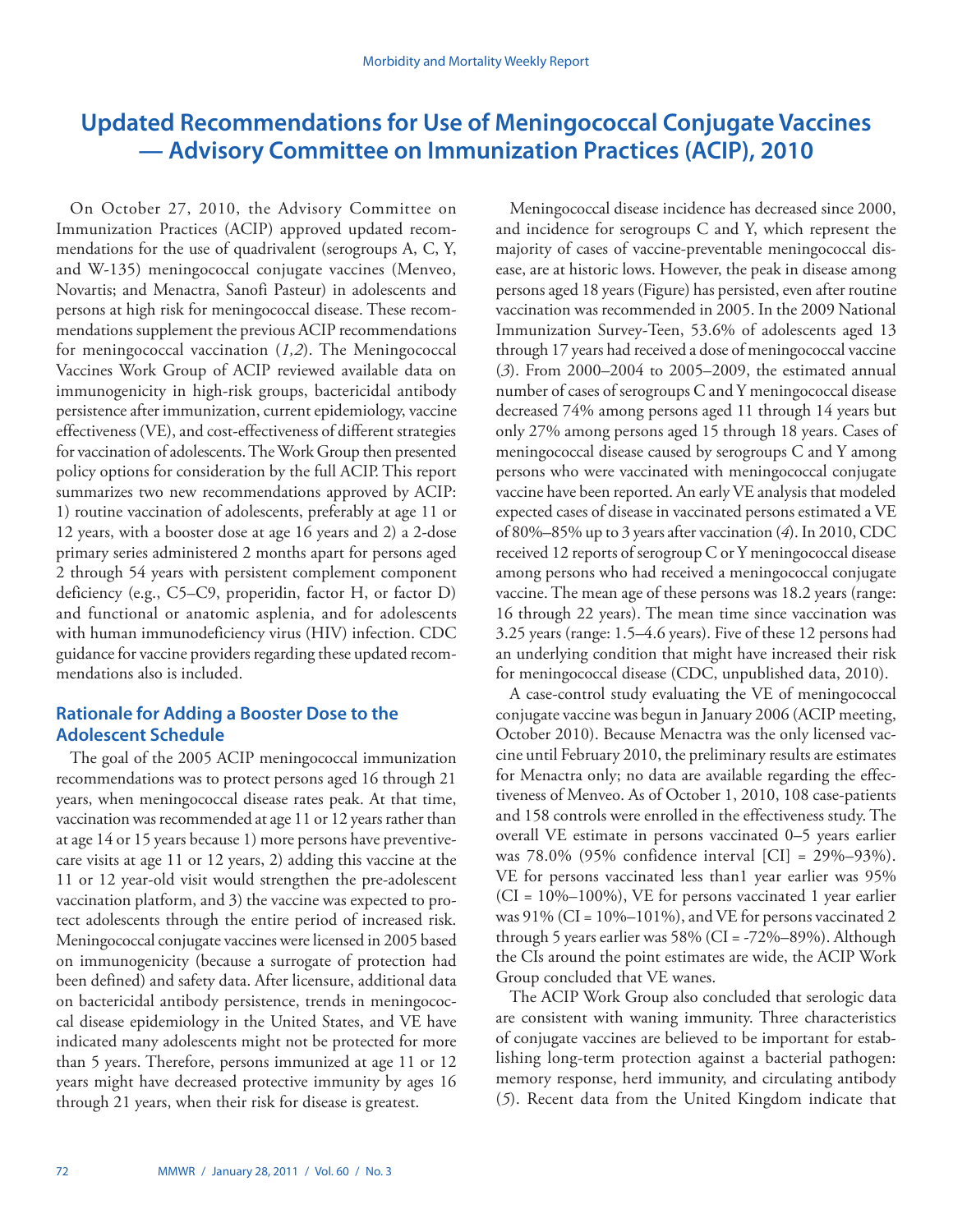



although vaccination primes the immune system, the memory response after exposure might not be rapid enough to protect against meningococcal disease. After initial priming with a serogroup C meningococcal conjugate vaccine (MenC), a memory response after a booster dose was not measurable until 5–7 days later (*6*). The incubation period for meningococcal disease usually is less than 3 days. Although herd immunity has been an important component associated with long-term protection with MenC vaccine in the United Kingdom and other countries, immunization coverage has increased slowly in the United States, and to date no evidence of herd immunity has been observed (ACIP meeting, October 2010). Therefore, the Work Group concluded that circulating bactericidal antibody is critical for protection against meningococcal disease. The Work Group took into consideration the proportion of subjects with bactericidal antibody levels above thresholds considered protective, depending on the assay used, evaluating antibody persistence in five studies (Table 1). Although each study tested a small number of vaccine recipients, the Work Group concluded that the studies found sufficient evidence to indicate that approximately 50% of persons vaccinated 5 years earlier had bactericidal antibody levels protective against meningococcal disease. Therefore, more than 50% of persons immunized at age 11 or 12 years might not be protected when they are at higher risk at ages 16 through 21 years.

Two studies evaluated the response after a booster dose of Menactra at 3 and 5 years after the primary vaccination (*7*; ACIP meeting, June 2009). At both 3 and 5 years after the first dose, the booster dose elicited substantially higher geometric mean antibody titers (GMT), compared with the titers elicited by a primary dose. Using a complement serum bactericidal activity (SBA) assay and baby rabbit complement (brSBA) as

a measure of immune response, a booster dose administered 5 years after the first dose elicited a GMT for serogroup C of 23,613, compared with 9,045 among subjects administered a primary dose (ACIP meeting, October 2010). As expected with conjugate vaccines, the first dose primes the immune system to have a strong response to the booster dose. Local and systemic reactions to the booster were comparable to those in persons receiving a first dose. The duration of protective antibody after the booster dose is not known but is expected to last through age 21 years for booster doses administered at ages 16 through 18 years.

**Optimizing meningococcal vaccination.**  Despite the current low burden of meningococcal disease, the ACIP Work Group agreed

that because of mounting evidence of waning immunity by 5 years postvaccination, vaccinating adolescents with a single dose at age 11 or 12 years is not the best strategy for protection through age 21 years. The Work Group considered two other options for optimizing protection: moving the dose from age 11 or 12 years to age 14 or 15 years or vaccinating at age 11 or 12 years and providing a booster dose at age 16 years. Although a single dose at age 14 or 15 years likely would protect most adolescents through the higher risk period at ages 16 through 21 years, the opportunities to administer vaccine at age 14 or 15 years might be more limited. Data indicate that as adolescents grow older, they are less likely to visit a health-care provider for preventive care (*8*). Adding a booster dose to the recommended schedule would provide more opportunities to increase vaccination coverage, while persons aged 11 through 13 years would continue to be protected. An economic analysis comparing the three adolescent vaccination strategies concluded that administering a booster dose has a cost per quality-adjusted life year similar to that of a single dose at age 11 years or age 15 years but is estimated to prevent twice the number of cases and deaths (CDC, unpublished data, 2010).

## **Rationale for 2-Dose Primary Series for Persons with a Reduced Response to a Single Dose**

Evidence supporting the need for a 2-dose primary meningococcal vaccine series for the small number of persons at increased risk for meningococcal disease was reviewed. Data indicated that SBA could be increased with 2 doses, 2 months apart. For persons who are asplenic or have HIV infection, a 2-dose primary series improves the initial immune response to vaccination. A 2-dose primary series in patients with persistent complement component deficiency will help achieve the high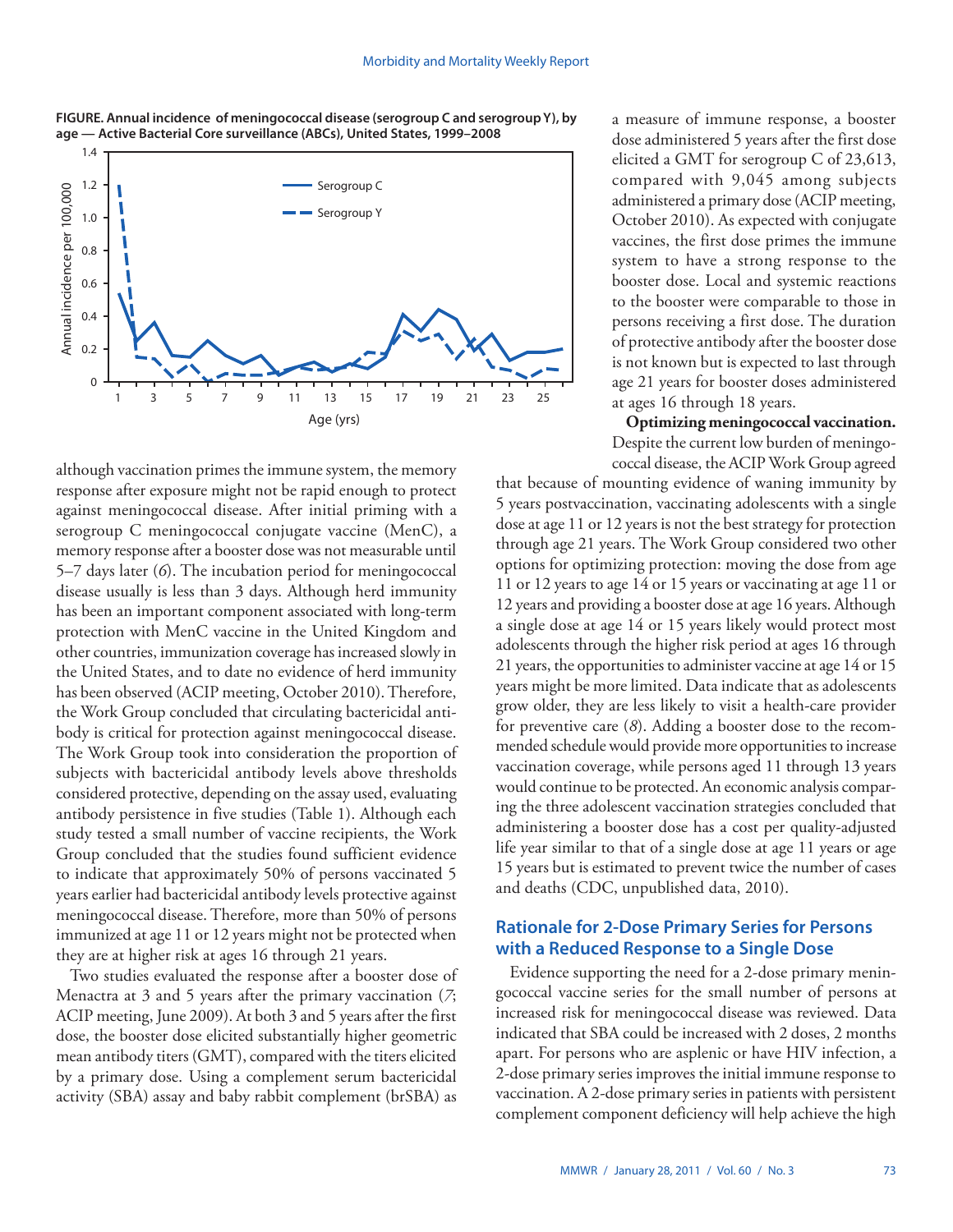**TABLE 1. Summary of serogroup C bactericidal antibody persistence as determined by serum bactericidal activity (SBA) 2–5 years after vaccination with Menveo and/or Menactra**

| Age group<br>(yrs) at<br>vaccination | Years<br>postvaccination | Serogroup C SBA      | Vaccine            | No. of<br>vaccine<br>recipients<br>in study | % of recipients<br>with protective<br>antibody levels |
|--------------------------------------|--------------------------|----------------------|--------------------|---------------------------------------------|-------------------------------------------------------|
| 11 through 18*                       | $\overline{2}$           | % hSBA $\geq$ 1:8    | Menyeo<br>Menactra | 273<br>185                                  | 62<br>58                                              |
| 11 through $18†$                     | 3                        | % hSBA $\geq 1:4$    | Menactra<br>MPSV4  | 52<br>48                                    | 35<br>35                                              |
| 11 through 18 <sup>§</sup>           | 3                        | % brSBA $\geq 1:128$ | Menactra<br>MPSV4  | 71<br>72                                    | 75<br>60                                              |
| 2 through 10 <sup>§</sup>            | 5                        | % brSBA $\geq 1:128$ | Menactra<br>MPSV4  | 108<br>207                                  | 55<br>42                                              |
| 11 through $185$                     | 5                        | % brSBA $\geq 1:128$ | Menactra<br>MPSV4  | 16<br>10                                    | 56<br>60                                              |

**Abbreviations:** hSBA = SBA using human complement; brSBA = SBA using baby rabbit complement; MPSV4 = quadrivalent meningococcal polysaccharide vaccine.

\* **Source:** Gill C, Baxter R, Anemona A, Ciavarro G, Dull P. Persistence of immune responses after a single dose of Novartis meningococcal serogroup A, C, W-135 and Y CRM-197 conjugate vaccine (Menveo) or Menactra among healthy adolescents. Human Vaccines 2010;6:881–7.

† **Source:** Vu DM, Welsch JA, Zuno-Mitchell P, Dela Cruz JV, Granoff DM. Antibody persistence 3 years after immunization of adolescents with quadrivalent meningococcal conjugate vaccine. J Infect Dis 2006;193:821–8.

§ **Source:** Proceedings of the Advisory Committee on Immunization Practices (ACIP) meeting, June 2009.

levels of SBA activity needed to confer protection in the absence of effective opsonization.

The complement pathway is important to preventing meningococcal disease, and *Neisseria meningitidis* is the primary bacterial pathogen affecting persons with late component complement (LCCD) or properidin deficiency. Although persons with LCCD are able to mount an overall antibody response equal to or greater than complement-sufficient persons after vaccination with quadrivalent meningococcal polysaccharide vaccine (MPSV4), antibody titers wane more rapidly in persons with complement component deficiency, and higher antibody levels are needed for other clearance mechanisms such as opsophagocytosis to function (*9,10*). Asplenic persons are at increased risk for invasive infection caused by many encapsulated bacteria, including *N. meningitidis.* Moreover, the mortality rate is 40%–70% among these persons when they become infected with *N. meningitidis*. Asplenic persons achieve significantly lower geometric mean SBA titers than healthy persons after vaccination with meningococcal C conjugate vaccine, with 20% not achieving brSBA titers ≥1:8. This proportion was reduced to 7% when a second dose of vaccine was administered to nonresponders 2 months later, suggesting a booster might be effective in achieving higher circulating antibody levels and improving immunologic memory (*11*).

Patients with HIV infection likely are at increased risk for meningococcal disease, although not to the extent that they are at risk for invasive *Streptococcus pneumoniae* infection. The risk to persons with HIV infection also is not as great as to persons with complement component deficiency or asplenia. One study has investigated the response rates to a single dose of meningococcal conjugate vaccinate among HIV-infected adolescents. Response to vaccination measured by brSBA titers ≥1:128 was 86%, 55%, 73%, and 72% for serogroups A, C, Y, and W-135, respectively. Response rates were significantly lower among patients with a CD4+ T-lymphocyte percentage of <15% or viral loads >10,000 copies/mL (*12*).

The immunogenicity and safety of a 2-dose primary series has not been studied in older children and adults. However, Menactra and Menveo have been studied following administration as a 2-dose primary series in infants and young children. Infants vaccinated with a 2-dose primary series of Menactra at ages 9 months and 12 through 15 months achieved high antibody titers after the second dose. Administration of 2

doses of Menveo 2 months apart to children aged 2 through 5 years was associated with a similar rate of adverse events as a single dose (*13*).

## **Recommendation for Routine Vaccination of Persons Aged 11 Through 18 Years**

ACIP recommends routine vaccination of persons with quadrivalent meningococcal conjugate vaccine at age 11 or 12 years, with a booster dose at age 16 years. After a booster dose of meningococcal conjugate vaccine, antibody titers are higher than after the first dose and are expected to protect adolescents through the period of increased risk through age 21 years. For adolescents who receive the first dose at age 13 through 15 years, a one-time booster dose should be administered, preferably at age 16 through 18 years, before the peak in increased risk. Persons who receive their first dose of meningococcal conjugate vaccine at or after age 16 years do not need a booster dose. Routine vaccination of healthy persons who are not at increased risk for exposure to *N. meningitidis* is not recommended after age 21 years.

## **Recommendation for Persons Aged 2 Through 54 Years with Reduced Immune Response**

Data indicate that the immune response to a single dose of meningococcal conjugate vaccine is not sufficient in persons with certain medical conditions. Persons with persistent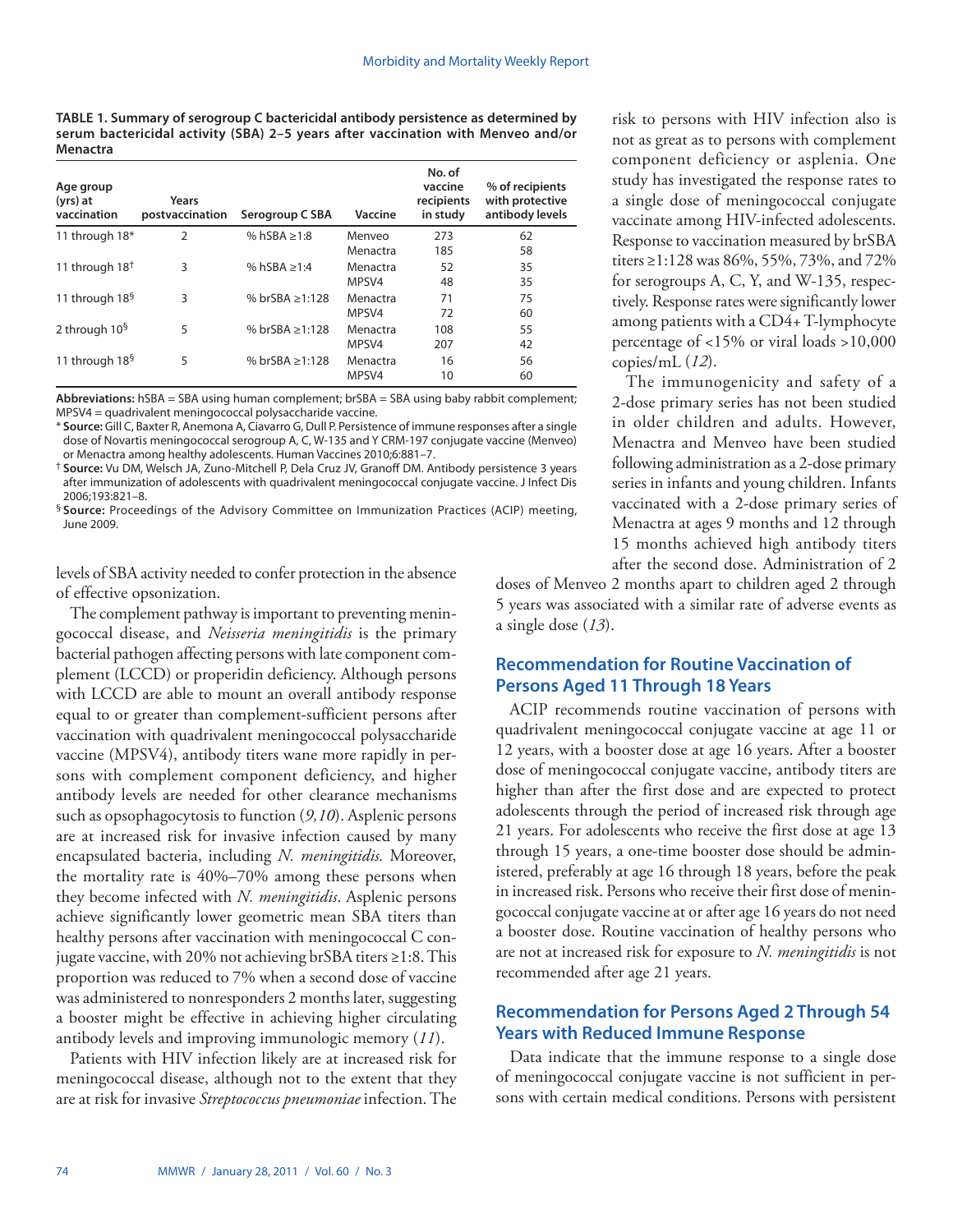complement component deficiencies (e.g., C5–C9, properidin, factor H, or factor D) or asplenia should receive a 2-dose primary series administered 2 months apart and then receive a booster dose every 5 years. Adolescents aged 11 through 18 years with HIV infection should be routinely vaccinated with a 2-dose primary series. Other persons with HIV who are vaccinated should receive a 2-dose primary series administered 2 months apart. All other persons at increased risk for meningococcal disease (e.g., microbiologists or travelers to an epidemic or highly endemic country) should receive a single dose.

## **CDC Guidance for Transition to an Adolescent Booster Dose**

Some schools, colleges, and universities have policies requiring vaccination against meningococcal disease as a condition of enrollment. For ease of program implementation, persons aged 21 years or younger should have documentation of receipt of a dose of meningococcal conjugate vaccine not more than 5 years before enrollment. If the primary dose was administered before the 16th birthday, a booster dose should be administered before enrollment in college. The booster dose can be administered anytime after the 16th birthday to ensure that the booster is provided. The minimum interval between doses of meningococcal conjugate vaccine is 8 weeks.

No data are available on the interchangeability of vaccine products. Whenever feasible, the same brand of vaccine should be used for all doses of the vaccination series. If vaccination providers do not know or have available the type of vaccine product previously administered, any product should be used to continue or complete the series. Persons with complement component deficiency, asplenia, or HIV infection who have previously received a single dose of meningococcal conjugate vaccine should receive their booster dose at the earliest opportunity.

These updated meningococcal conjugate vaccine recommendations from ACIP have been summarized (Table 2). Additionally, a meningococcal conjugate vaccine information statement is available at [http://www.cdc.gov/vaccines/pubs/vis/](http://www.cdc.gov/vaccines/pubs/vis/default.htm) [default.htm](http://www.cdc.gov/vaccines/pubs/vis/default.htm), and details regarding the routine meningococcal conjugate vaccination schedule are available at [http://www.cdc.](http://www.cdc.gov/vaccines/recs/schedules/default.htm#child) [gov/vaccines/recs/schedules/default.htm#child](http://www.cdc.gov/vaccines/recs/schedules/default.htm#child). Adverse events after receipt of any vaccine should be reported to the Vaccine Adverse Event Reporting System at<http://vaers.hhs.gov>.

## **References**

- 1. CDC. Prevention and control of meningococcal disease: recommendations of the Advisory Committee on Immunization Practices (ACIP). MMWR 2005;54(No. RR-7).
- 2. CDC. Updated recommendation from the Advisory Committee on Immunization Practices (ACIP) for revaccination of persons at prolonged increased risk for meningococcal disease. MMWR 2009;58:1042–3.
- 3. CDC. National, state, and local area vaccination coverage among adolescents aged 13–17 years—United States, 2009. MMWR 2010; 59:1018–23.
- 4. MacNeil JR, Cohn AC, Zell ER, et al. Early estimate of the effectiveness of quadrivalent meningococcal conjugate vaccine. Pediatr Infect Dis J 2011. Epub January 4, 2011.
- 5. Pollard A, Perrett K, Beverley P. Maintaining protection against invasive bacteria with protein–polysaccharide conjugate vaccines. Nat Rev Immunol 2009;9:213–20.

**TABLE 2. Summary of meningococcal conjugate vaccine recommendations, by risk group — Advisory Committee on Immunization Practices (ACIP), 2010**

| Risk group                                                                                                                  | <b>Primary series</b>                  | <b>Booster dose</b>                                                                                                                                                                             |
|-----------------------------------------------------------------------------------------------------------------------------|----------------------------------------|-------------------------------------------------------------------------------------------------------------------------------------------------------------------------------------------------|
| Persons aged 11 through 18 years                                                                                            | dose, preferably at age 11 or 12 years | At age 16 years if primary dose at age 11 or 12 years<br>At age 16 through 18 years if primary dose at age<br>13 through 15 years                                                               |
|                                                                                                                             |                                        | No booster needed if primary dose on or after age 16 years                                                                                                                                      |
| HIV-infected persons in this age group                                                                                      | 2 doses, 2 months apart                | At age 16 years if primary dose at age 11 or 12 years<br>At age 16 through 18 years if primary dose at age<br>13 through 15 years<br>No booster needed if primary dose on or after age 16 years |
| Persons aged 2 through 55 years with persistent<br>complement component deficiency* or<br>functional or anatomical asplenia | 2 doses, 2 months apart                | Every 5 years<br>At the earliest opportunity if a 1-dose primary series<br>administered, then every 5 years                                                                                     |
| Persons aged 2 through 55 years with<br>prolonged increased risk for exposure <sup>†</sup>                                  | dose                                   | Persons aged 2 through 6 years: after 3 years<br>Persons aged 7 years or older: after 5 years <sup>§</sup>                                                                                      |

**Abbreviation:** HIV = human immunodeficiency virus.

\* Such as C5–C9, properidin, or factor D.

† Microbiologists routinely working with *Neisseria meningitidis* and travelers to or residents of countries where meningococcal disease is hyperendemic or epidemic.

§ If the person remains at increased risk.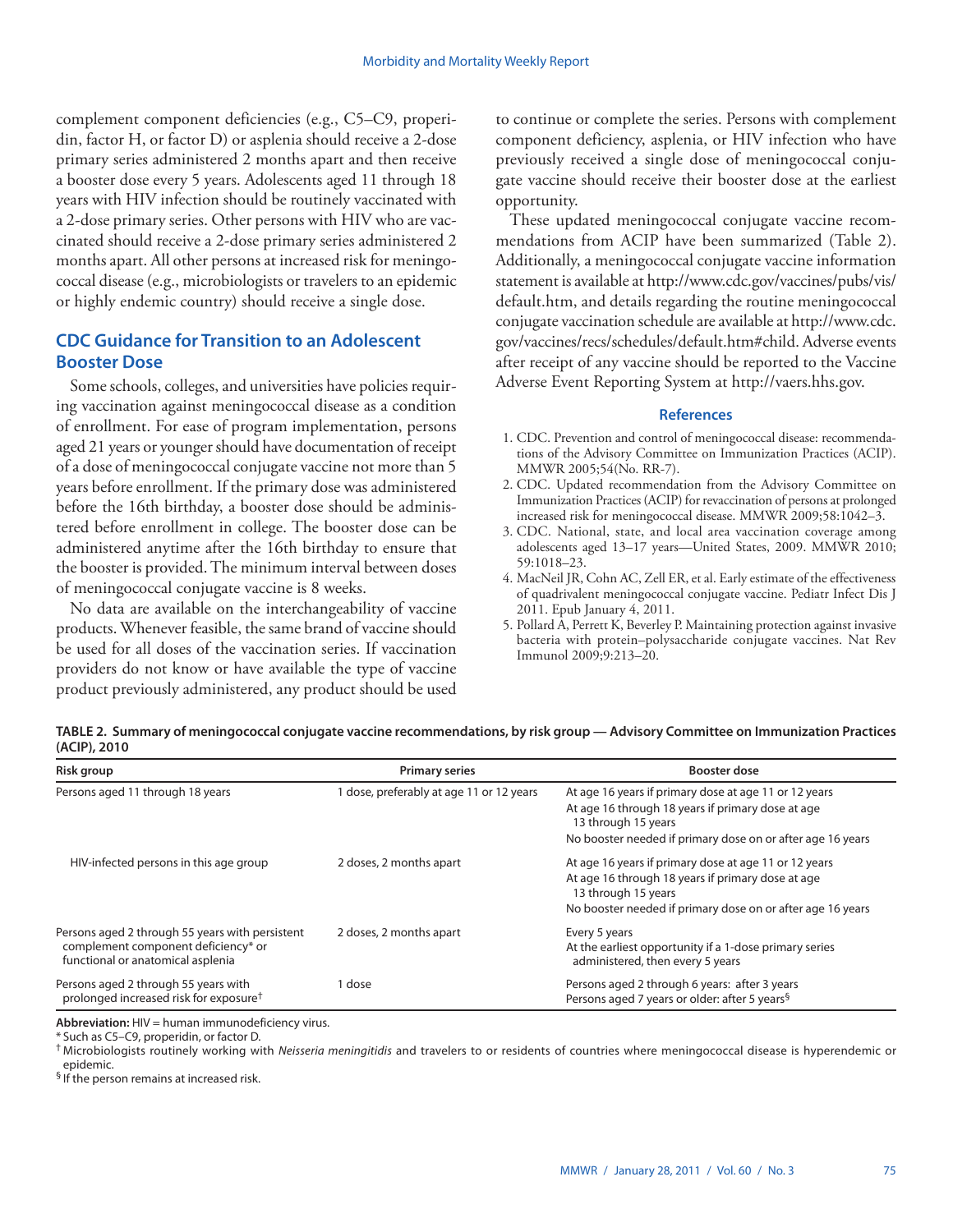- 6. Snape M, Kelly D, Salt P, et al. Serogroup C meningococcal glycoconjugate vaccine in adolescents: persistence of bactericidal antibodies and kinetics of the immune response to a booster vaccine more than 3 years after immunization. Clin Infect Dis 2006;43:1387–94.
- 7. Vu DM, Welsch JA, Zuno-Mitchell P, Dela Cruz JV, Granoff DM. Antibody persistence 3 years after immunization of adolescents with quadrivalent meningococcal conjugate vaccine. J Infect Dis 2006;193:821–8.
- 8. Rand CM, Schaffer SJ, Humiston SG, et al. Patient-provider communication and human papillomavirus vaccine acceptance. Clin Pediatr 2011;50:106–13.
- 9. Platonov AE, Vershinina IV, Kuijper EJ, Borrow R, Käyhty H. Long term effects of vaccination of patients deficient in a late complement component with a tetravalent meningococcal polysaccharide vaccine. Vaccine 2003;21:4437–47.
- 10. Fijen CA, Kuijper EJ, Drogari-Apiranthitou M, Van Leeuwen Y, Daha MR, Dankert J. Protection against meningococcal serogroup ACYW disease in complement-deficient individuals vaccinated with the tetravalent meningococcal capsular polysaccharide vaccine. Clin Exp Immunol 1998;114:362–9.
- 11. Balmer P, Falconer M, McDonald P, et al. Immune response to meningococcal serogroup C conjugate vaccine in asplenic individuals. Infect Immun 2004;72:332–7.
- 12. Siberry GK, Williams PL, Lujan-Zilbermann J, et al. Phase I/II, openlabel trial of safety and immunogenicity of meningococcal (groups A, C, Y, and W-135) polysaccharide diphtheria toxoid conjugate vaccine in human immunodeficiency virus-infected adolescents. Pediatr Infect Dis J 2010;29:391–6.
- 13. Halperin, S, Gupta, A, Jeanfreau R, et al. Comparison of the safety and immunogenicity of an investigational and a licensed quadrivalent meningococcal conjugate vaccine in children 2–10 years of age. Vaccine 2010;28:7865–72.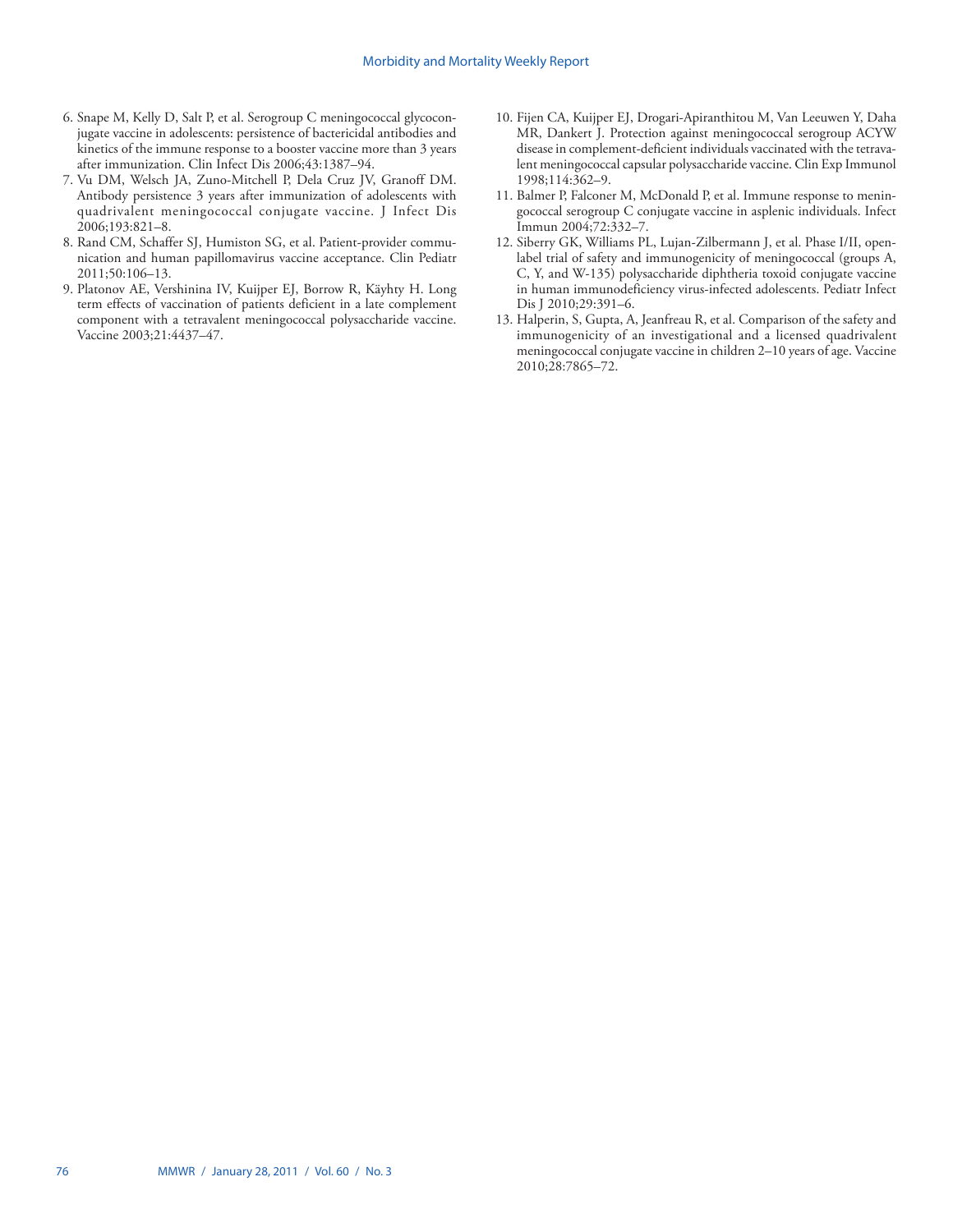## <span id="page-12-0"></span>**Respiratory Diphtheria-Like Illness Caused by Toxigenic** *Corynebacterium ulcerans* **— Idaho, 2010**

On September 12, 2010, the Idaho Department of Health and Welfare was notified of a case of respiratory diphtherialike illness in an Idaho man aged 80 years whose pharyngeal specimens yielded *Corynebacterium ulcerans*. Although *C. ulcerans* is zoonotic, the patient reported no animal contact or consumption of an unpasteurized dairy product. His vaccination history was unknown. Respiratory diphtheria-like illness from *C. ulcerans* is uncommon but has been reported in industrialized countries where respiratory diphtheria is rare. The last case of diphtheria-like illness caused by *C. ulcerans* in the United States was reported in 2005 (*1*).

On September 5, the patient had sought medical attention for nasal congestion and voice changes; treatment for allergic rhinitis did not improve his condition. On September 9, the patient was hospitalized for a surgical procedure to alleviate bilateral obstruction of the nasal passages, during which a pseudomembrane was observed. On September 11, he experienced stridor, required intubation, and became febrile with signs of sepsis. Throughout the next day, severe neck swelling developed, and a computed tomography scan revealed pronounced hypopharyngeal mucosal thickening. On suspicion of respiratory diphtheria, the patient was treated with azithromycin. On September 12, *C. ulcerans* was isolated from pharyngeal tissue surgically removed on September 9, and a 100,000 international-unit dose of diphtheria antitoxin (DAT) was requested and received from CDC. After DAT administration on September 12, the patient had a complicated recovery and was discharged on October 6. On September 20, CDC reported that the *C. ulcerans* isolates were toxigenic by the Elek agar virulence test.

Respiratory diphtheria-like illness caused by toxigenic *C. ulcerans* infections can be clinically indistinguishable from toxigenic *Corynebacterium diphtheriae* infections. Both organisms can produce diphtheria toxin and lead to life-threatening disease that requires urgent treatment with DAT and antibiotics. Although the hallmark of respiratory diphtheria is the presence of a pseudomembrane in the pharynx (*1*), the pseudomembrane in this patient was only visible during a

surgical procedure. Clinicians should consider respiratory diphtheria among patients who have low-grade fever and pseudomembranous pharyngitis. If diphtheria is suspected, patients should receive urgent treatment with DAT without waiting for laboratory confirmation. Health-care providers can obtain DAT by contacting CDC's Emergency Operations Center at 770-488-7100.

Antibiotic treatment of diphtheria-like illness caused by *C. ulcerans* should follow clinical guidelines for patients infected with *C. diphtheriae* (*2*). Unlike *C. diphtheriae* infections, human-to-human transmission of *C. ulcerans* infections has not been documented (*3*); therefore, postexposure antibiotic prophylaxis was not administered to close contacts of the Idaho patient. However, because studies on the transmission of *C. ulcerans* are limited, vaccination status of contacts should be assessed and brought up-to-date, if necessary, with an ageappropriate diphtheria-toxoid–containing vaccine, which prevents disease from toxigenic strains of *C. diphtheriae* and *C. ulcerans*. CDC recommends that adults receive a diphtheriatoxoid–containing vaccine every 10 years after completing a primary childhood vaccination series (*4*).

## **Reported by**

*SR Blue, MD, Sawtooth Epidemiology and Infectious Diseases, Boise; C Hahn, MD, Idaho Dept of Health and Welfare. P Cassiday, MS, T Tiwari, MD, Div of Bacterial Diseases, National Center for Immunization and Respiratory Diseases; K Carter, DVM, Office of Public Health Preparedness and Response; JM Colborn, PhD, EIS Officer, CDC.*

## **References**

- 1. Tiwari TS, Golaz A, Yu DT, et al. Investigations of 2 cases of diphtherialike illness due to toxigenic *Corynebacterium ulcerans*. Clin Infect Dis 2008;46:395–401.
- 2. American Academy of Pediatrics. Diphtheria. In: Pickering LK, Baker CJ, Kimberlin DW, Long SS, eds. Red book: 2009 report of the Committee on Infectious Diseases. 28th ed. Elk Grove Village, IL: American Academy of Pediatrics; 2009:280–3.
- 3. Lartigue MF, Monnet X, Le Flèche A, et al. *Corynebacterium ulcerans* in an immunocompromised patient with diphtheria and her dog. J Clin Microbiol 2005;43:999-1001.
- 4. CDC. Recommended adult immunization schedule—United States, 2010. MMWR 2010;59(1).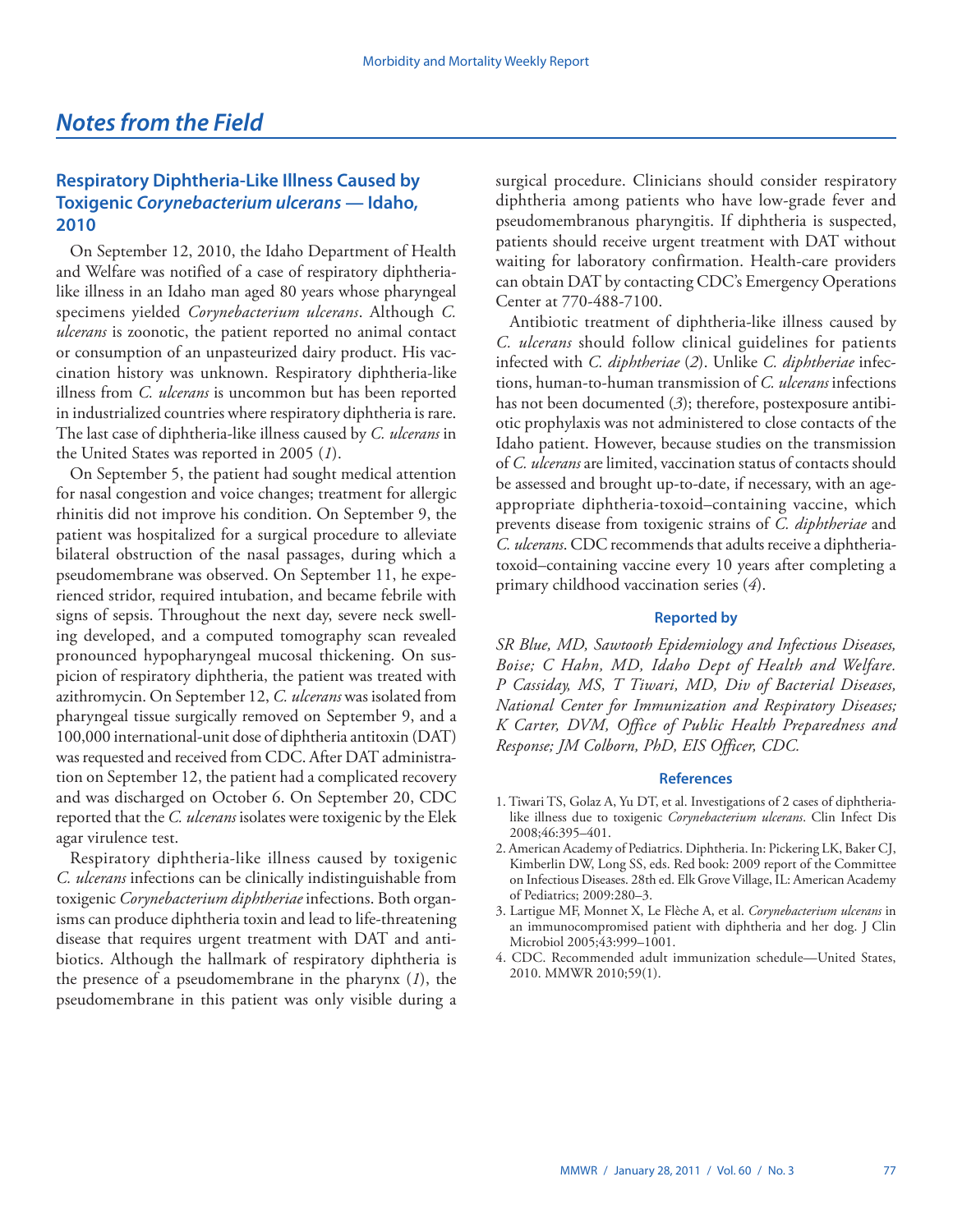# *Notifiable Diseases and Mortality Tables*

**TABLE I. Provisional cases of infrequently reported notifiable diseases (<1,000 cases reported during the preceding year) — United States, week ending January 22, 2011 (3rd week)\***

|                                                                                                    | Current        | Cum                      | 5-year<br>weekly     |                          | <b>Total cases reported</b><br>for previous years |                   |                          |                                |                                                  |
|----------------------------------------------------------------------------------------------------|----------------|--------------------------|----------------------|--------------------------|---------------------------------------------------|-------------------|--------------------------|--------------------------------|--------------------------------------------------|
| <b>Disease</b>                                                                                     | week           | 2011                     | average <sup>+</sup> | 2010                     | 2009                                              | 2008              | 2007                     | 2006                           | States reporting cases during current week (No.) |
| Anthrax                                                                                            |                |                          |                      |                          | $\mathbf{1}$                                      |                   | $\mathbf{1}$             | $\mathbf{1}$                   |                                                  |
| Arboviral diseases 5, 1:                                                                           |                |                          |                      |                          |                                                   |                   |                          |                                |                                                  |
| California serogroup virus disease                                                                 |                |                          |                      | 72                       | 55                                                | 62                | 55                       | 67                             |                                                  |
| Eastern equine encephalitis virus disease                                                          |                |                          |                      | 10                       | $\overline{4}$                                    | 4                 | $\overline{4}$           | 8                              |                                                  |
| Powassan virus disease                                                                             |                |                          | $\mathbf 0$          | 5                        | 6                                                 | $\overline{2}$    | 7                        | $\mathbf{1}$                   |                                                  |
| St. Louis encephalitis virus disease                                                               |                |                          | $\mathbf 0$          | 8                        | 12                                                | 13                | 9                        | 10                             |                                                  |
| Western equine encephalitis virus disease                                                          |                |                          |                      | $\overline{\phantom{0}}$ |                                                   |                   |                          |                                |                                                  |
| <b>Babesiosis</b>                                                                                  |                |                          |                      | <b>NN</b>                | <b>NN</b>                                         | <b>NN</b>         | <b>NN</b>                | <b>NN</b>                      |                                                  |
| Botulism, total                                                                                    |                | 1                        | $\mathbf{1}$         | 108                      | 118                                               | 145               | 144                      | 165                            |                                                  |
| foodborne                                                                                          |                |                          | 0                    | $\overline{7}$           | 10                                                | 17                | 32                       | 20                             |                                                  |
| infant                                                                                             |                | 1                        | 1                    | 76                       | 83                                                | 109               | 85                       | 97                             |                                                  |
| other (wound and unspecified)                                                                      |                | $\overline{\phantom{0}}$ | 0                    | 25                       | 25                                                | 19                | 27                       | 48                             |                                                  |
| <b>Brucellosis</b>                                                                                 |                | 3                        | 1                    | 125                      | 115                                               | 80                | 131                      | 121                            |                                                  |
| Chancroid                                                                                          |                | $\overline{2}$           | 1                    | 37                       | 28                                                | 25                | 23                       | 33                             |                                                  |
| Cholera                                                                                            |                | 1                        | 0                    | 11                       | 10                                                | 5                 | 7                        | 9                              |                                                  |
| Cyclosporiasis <sup>§</sup>                                                                        | 1              | 2                        | 4                    | 171                      | 141                                               | 139               | 93                       | 137                            | FL(1)                                            |
| Diphtheria                                                                                         |                |                          |                      |                          |                                                   |                   |                          |                                |                                                  |
| Haemophilus influenzae, ** invasive disease (age <5 yrs):                                          |                |                          |                      |                          |                                                   |                   |                          |                                |                                                  |
| serotype b                                                                                         |                |                          | 1                    | 17                       | 35                                                | 30                | 22                       | 29                             |                                                  |
| nonserotype b                                                                                      |                | $\overline{\phantom{0}}$ | 5                    | 153                      | 236                                               | 244               | 199                      | 175                            |                                                  |
| unknown serotype                                                                                   | 4              | 15                       | 4                    | 264                      | 178                                               | 163               | 180                      | 179                            | PA (1), FL (1), OK (1), CA (1)                   |
| Hansen disease <sup>§</sup>                                                                        | 1              | $\overline{2}$           | 2                    | 58                       | 103                                               | 80                | 101                      | 66                             | CA(1)                                            |
| Hantavirus pulmonary syndrome <sup>3</sup>                                                         |                | 1                        | $\mathbf 0$          | 17                       | 20                                                | 18                | 32                       | 40                             |                                                  |
| Hemolytic uremic syndrome, postdiarrheal <sup>9</sup>                                              |                | 3                        | 1                    | 219                      | 242                                               | 330               | 292                      | 288                            |                                                  |
| Influenza-associated pediatric mortality <sup>5,††</sup>                                           | 3              | 9                        | $\overline{2}$       | 61                       | 358                                               | 90                | 77                       | 43                             | WV (1), CO (1), UT (1)                           |
| Listeriosis                                                                                        | 6              | 14                       | 13                   | 764                      | 851                                               | 759               | 808                      | 884                            | NY (2), FL (2), CO (1), OR (1)                   |
| Measles <sup>§§</sup>                                                                              |                |                          | $\mathbf 0$          | 57                       | 71                                                | 140               | 43                       | 55                             |                                                  |
| Meningococcal disease, invasive <sup>99</sup> :                                                    |                |                          |                      |                          |                                                   |                   |                          |                                |                                                  |
| A, C, Y, and W-135                                                                                 |                | 4                        | 5                    | 243                      | 301                                               | 330               | 325                      | 318                            |                                                  |
| serogroup B                                                                                        |                |                          | 3                    | 109                      | 174                                               | 188               | 167                      | 193                            |                                                  |
| other serogroup                                                                                    |                |                          | 1                    | 9                        | 23                                                | 38                | 35                       | 32                             |                                                  |
| unknown serogroup                                                                                  | 6              | 20                       | 11                   | 414                      | 482                                               | 616               | 550                      | 651                            | MO (1), NE (1), KS (1), CA (3)                   |
| Novel influenza A virus infections***                                                              |                |                          |                      | 4                        | 43,774                                            | 2                 | 4                        | ΝN                             |                                                  |
| Plague                                                                                             |                |                          | $\mathbf 0$          | 2                        | 8                                                 | 3                 | $\overline{7}$           | 17                             |                                                  |
| Poliomyelitis, paralytic                                                                           |                |                          |                      |                          | $\mathbf{1}$                                      |                   | $\overline{\phantom{0}}$ |                                |                                                  |
| Polio virus Infection, nonparalytic <sup>9</sup>                                                   |                |                          |                      |                          |                                                   |                   |                          | <b>NN</b>                      |                                                  |
| Psittacosis <sup>§</sup>                                                                           |                |                          | 0                    | 4                        | 9                                                 | 8                 | 12                       | 21                             |                                                  |
| Q fever, total <sup>§</sup>                                                                        | $\mathbf{1}$   | 3                        | 1                    | 120                      | 113                                               | 120               | 171                      | 169                            |                                                  |
| acute                                                                                              | $\mathbf{1}$   | 3                        | 1                    | 91                       | 93                                                | 106               |                          | $\qquad \qquad \longleftarrow$ | CA(1)                                            |
| chronic                                                                                            |                |                          | $\mathbf 0$          | 29                       | 20                                                | 14                |                          |                                |                                                  |
| Rabies, human                                                                                      |                |                          |                      | 1                        | 4                                                 | 2                 | $\mathbf{1}$             | 3                              |                                                  |
| Rubella <sup>†††</sup>                                                                             |                |                          | $\mathbf 0$          | 6                        | 3                                                 | 16                | 12                       | 11                             |                                                  |
| Rubella, congenital syndrome<br>SARS-CoV <sup>§</sup>                                              |                |                          | 0                    |                          | 2                                                 |                   |                          | 1                              |                                                  |
|                                                                                                    |                |                          |                      |                          |                                                   |                   |                          |                                |                                                  |
| Smallpox <sup>§</sup>                                                                              |                |                          |                      |                          |                                                   |                   |                          |                                |                                                  |
| Streptococcal toxic-shock syndrome <sup>9</sup><br>Syphilis, congenital (age <1 yr) <sup>§§§</sup> | $\overline{2}$ | $\overline{7}$           | $\overline{2}$       | 159                      | 161                                               | 157               | 132                      | 125                            | VT (1), PA (1)                                   |
| Tetanus                                                                                            |                |                          | 8                    | 233                      | 423                                               | 431               | 430                      | 349                            |                                                  |
| Toxic-shock syndrome (staphylococcal) <sup>9</sup>                                                 |                |                          | 0                    | 8                        | 18                                                | 19                | 28                       | 41                             |                                                  |
| Trichinellosis                                                                                     |                | 2                        | 1                    | 75                       | 74                                                | 71                | 92                       | 101                            |                                                  |
| Tularemia                                                                                          |                | 2                        | $\mathbf 0$          | $\overline{4}$           | 13                                                | 39                | 5                        | 15                             |                                                  |
|                                                                                                    |                |                          | 0                    | 110                      | 93                                                | 123               | 137                      | 95                             |                                                  |
| Typhoid fever<br>Vancomycin-intermediate Staphylococcus aureus <sup>8</sup>                        |                | 2                        | 8                    | 415                      | 397                                               | 449               | 434                      | 353                            |                                                  |
| Vancomycin-resistant Staphylococcus aureus <sup>9</sup>                                            |                | 2                        | 1                    | 90                       | 78                                                | 63                | 37                       | 6                              |                                                  |
| Vibriosis (noncholera Vibrio species infections) <sup>9</sup>                                      |                |                          |                      | $\mathbf{1}$             | $\mathbf{1}$                                      | $\qquad \qquad -$ | $\overline{2}$           | $\mathbf{1}$                   |                                                  |
| Viral hemorrhagic fever <sup>111</sup>                                                             | 1              | 4                        | 5<br>$\mathbf 0$     | 767                      | 789                                               | 588               | 549                      | <b>NN</b>                      | FL(1)                                            |
| Yellow fever                                                                                       |                |                          |                      | $\mathbf{1}$             | <b>NN</b>                                         | <b>NN</b>         | <b>NN</b>                | ΝN                             |                                                  |
|                                                                                                    |                |                          |                      |                          |                                                   |                   |                          |                                |                                                  |

See Table 1 footnotes on next page.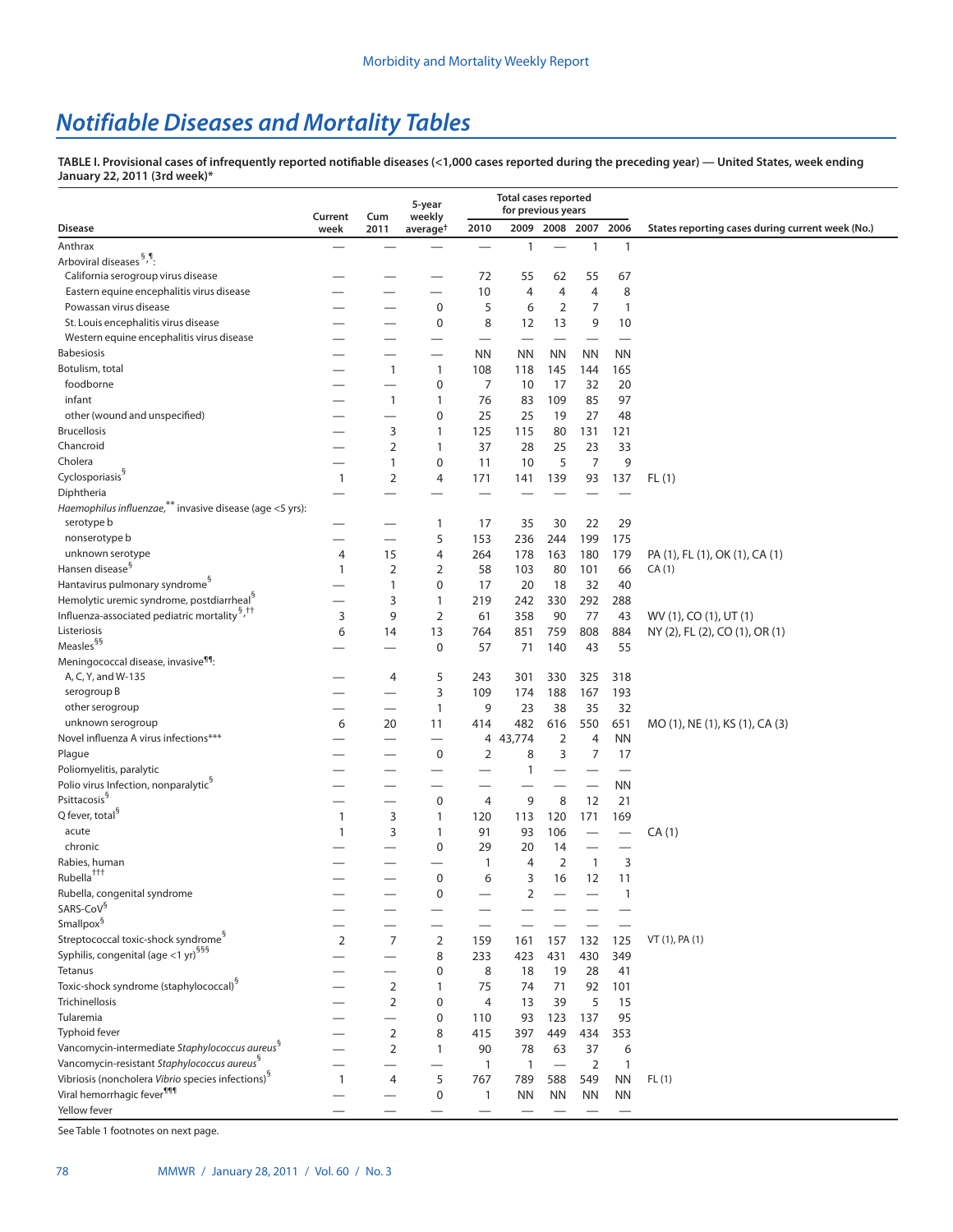#### **TABLE I. (***Continued***) Provisional cases of infrequently reported notifiable diseases (<1,000 cases reported during the preceding year) — United States, week ending January 22, 2011 (3rd week)\***

- —: No reported cases. N: Not reportable. NN: Not Nationally Notifiable. Cum: Cumulative year-to-date counts.
- \* Case counts for reporting years 2010 and 2011 are provisional and subject to change. For further information on interpretation of these data, see [http://www.cdc.gov/ncphi/disss/nndss/](http://www.cdc.gov/ncphi/disss/nndss/phs/files/ProvisionalNationa%20NotifiableDiseasesSurveillanceData20100927.pdf)
- <sup>†</sup> Calculated by summing the incidence counts for the current week, the 2 weeks preceding the current week, and the 2 weeks following the current week, for a total of 5 preceding years. Additional information is available at [http://www.cdc.gov/ncphi/disss/nndss/phs/files/5yearweeklyaverage.pdf.](http://www.cdc.gov/ncphi/disss/nndss/phs/files/5yearweeklyaverage.pdf)
- § Not reportable in all states. Data from states where the condition is not reportable are excluded from this table except starting in 2007 for the arboviral diseases, STD data, TB data, and influenza-associated pediatric mortality, and in 2003 for SARS-CoV. Reporting exceptions are available at [http://www.cdc.gov/ncphi/disss/nndss/phs/infdis.htm](http://www.cdc.gov/ncphi/disss/nndss/phs/files/ProvisionalNationa%20NotifiableDiseasesSurveillanceData20100927.pdf).
- ¶ Includes both neuroinvasive and nonneuroinvasive. Updated weekly from reports to the Division of Vector-Borne Infectious Diseases, National Center for Zoonotic, Vector-Borne, and Enteric Diseases (ArboNET Surveillance). Data for West Nile virus are available in Table II.
- \*\* Data for H. influenzae (all ages, all serotypes) are available in Table II.
- †† Updated weekly from reports to the Influenza Division, National Center for Immunization and Respiratory Diseases. Since October 3, 2010, 13 influenza-associated pediatric deaths occurred during the 2010-11 influenza season. Since August 30, 2009, a total of 282 influenza-associated pediatric deaths occurring during the 2009-10 influenza season have been reported.
- §§ No measles cases were reported for the current week.
- ¶¶ Data for meningococcal disease (all serogroups) are available in Table II.
- \*\*\* CDC discontinued reporting of individual confirmed and probable cases of 2009 pandemic influenza A (H1N1) virus infections on July 24, 2009. During 2009, four cases of human infection with novel influenza A viruses, different from the 2009 pandemic influenza A (H1N1) strain, were reported to CDC. The four cases of novel influenza A virus infection reported to CDC during 2010 were identified as swine influenza A (H3N2) virus and are unrelated to the 2009 pandemic influenza A (H1N1) virus. Total case counts for 2009 were provided by the Influenza Division, National Center for Immunization and Respiratory Diseases (NCIRD).
- ††† No rubella cases were reported for the current week.
- <sup>§§§</sup> Updated weekly from reports to the Division of STD Prevention, National Center for HIV/AIDS, Viral Hepatitis, STD, and TB Prevention.
- 111 There was one case of viral hemorrhagic fever reported during week 12 of 2010. The one case report was confirmed as lassa fever. See Table II for dengue hemorrhagic fever.



**FIGURE I. Selected notifiable disease reports, United States, comparison of provisional 4-week totals January 22, 2011, with historical data**

\*No measles cases were reported for the current 4-week period yielding a ratio for week three of zero (0). † Ratio of current 4-week total to mean of 15 4-week totals (from previous, comparable, and subsequent 4-week periods for the past 5 years). The point where the hatched area begins is based on the mean and two standard deviations of these 4-week totals.

> **Notifiable Disease Data Team and 122 Cities Mortality Data Team** Patsy A. Hall-Baker Rosaline Dhara<br>Pearl C. Sharp Willie J. Anderson Michael S. Wodajo Lenee Blanton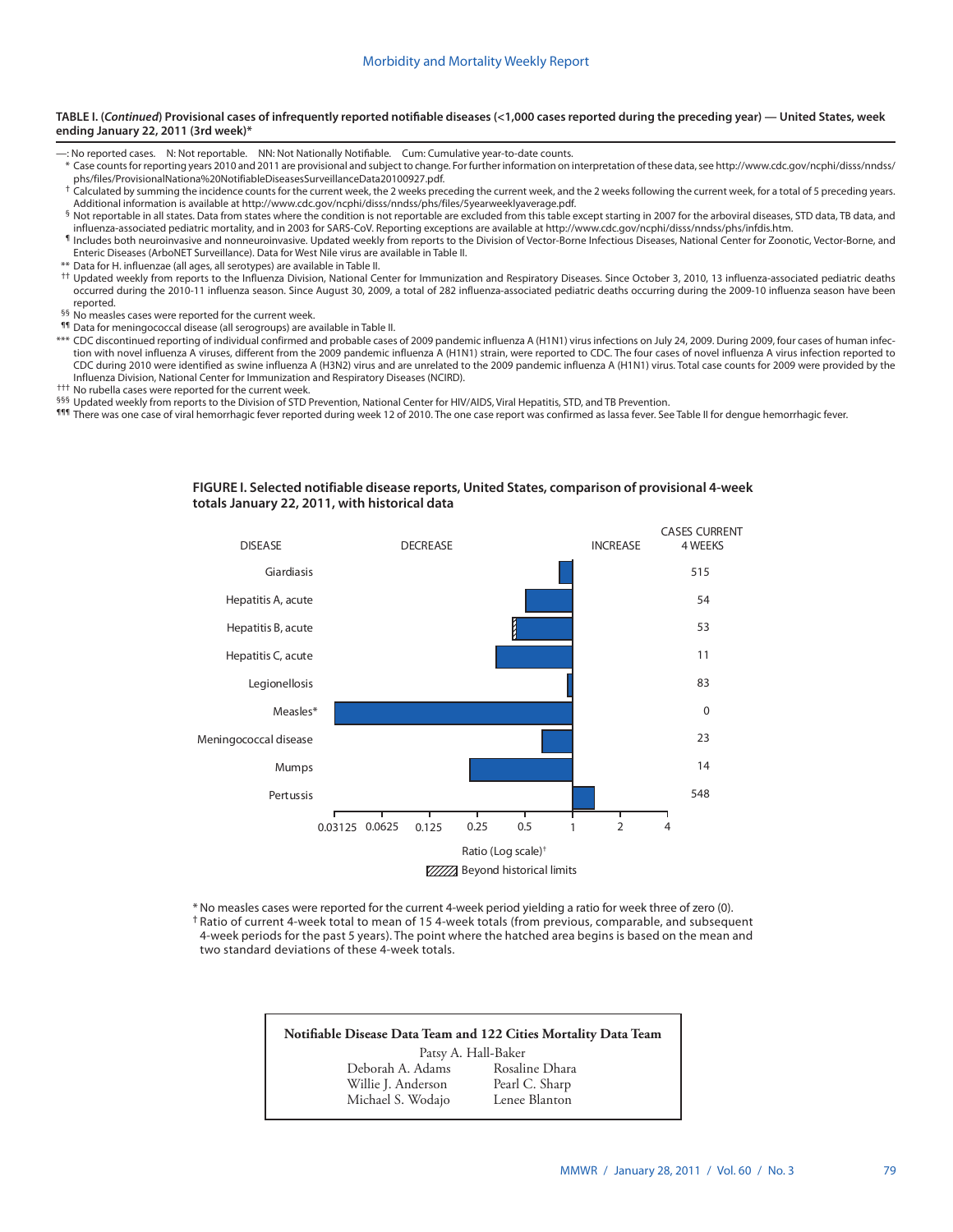| TABLE II. Provisional cases of selected notifiable diseases, United States, weeks ending January 22, 2011, and January 23, 2010 (3rd week)* |  |
|---------------------------------------------------------------------------------------------------------------------------------------------|--|
|---------------------------------------------------------------------------------------------------------------------------------------------|--|

|                                            |                                                      | Chlamydia trachomatis infection |                   |                                |                                                      | Coccidioidomycosis                          |                            |                                         |                                            |                        |                                                      | Cryptosporidiosis |                                         |                                                 |                                          |  |
|--------------------------------------------|------------------------------------------------------|---------------------------------|-------------------|--------------------------------|------------------------------------------------------|---------------------------------------------|----------------------------|-----------------------------------------|--------------------------------------------|------------------------|------------------------------------------------------|-------------------|-----------------------------------------|-------------------------------------------------|------------------------------------------|--|
|                                            | Current                                              |                                 | Previous 52 weeks | Cum                            | Cum                                                  | Current                                     | Previous 52 weeks          |                                         | Cum                                        | Cum                    | Current                                              | Previous 52 weeks |                                         | Cum                                             | Cum                                      |  |
| <b>Reporting area</b>                      | week                                                 | Med                             | Max               | 2011                           | 2010                                                 | week                                        | Med                        | Max                                     | 2011                                       | 2010                   | week                                                 | Med               | Max                                     | 2011                                            | 2010                                     |  |
| <b>United States</b>                       | 10,001                                               | 23,909                          | 26,327            | 42,487                         | 66,493                                               | 156                                         | $\mathbf 0$                | 370                                     | 737                                        | <b>NN</b>              | 36                                                   | 119               | 348                                     | 145                                             | 364                                      |  |
| <b>New England</b>                         | 494                                                  | 781                             | 1,213             | 1,600                          | 1,623                                                |                                             | 0                          | $\mathbf 0$<br>$\mathbf 0$              |                                            | <b>NN</b>              | $\overline{\phantom{0}}$                             | 7                 | 19                                      | $\overline{2}$                                  | 97                                       |  |
| Connecticut<br>Maine <sup>†</sup>          |                                                      | 177<br>50                       | 402<br>100        | $\overline{\phantom{0}}$       | 112<br>149                                           | N<br>N                                      | 0<br>0                     | 0                                       | N<br>N                                     | <b>NN</b><br><b>NN</b> | -<br>—                                               | 0<br>1            | $\overline{2}$<br>7                     | 2                                               | 71<br>7                                  |  |
| Massachusetts                              | 389                                                  | 402                             | 693               | 1,279                          | 997                                                  | N                                           | 0                          | $\mathbf 0$                             | N                                          | <b>NN</b>              |                                                      | 3                 | 9                                       |                                                 | 9                                        |  |
| New Hampshire<br>Rhode Island <sup>†</sup> | 32<br>43                                             | 50<br>66                        | 113<br>121        | 121<br>115                     | 134<br>169                                           | $\overline{\phantom{0}}$                    | 0<br>0                     | $\mathbf 0$<br>$\mathbf 0$              |                                            | <b>NN</b><br><b>NN</b> | $\overline{\phantom{0}}$<br>—                        | 1<br>0            | 5<br>$\overline{2}$                     | $\overline{\phantom{0}}$                        | 4<br>$\mathbf{1}$                        |  |
| Vermont <sup>†</sup>                       | 30                                                   | 23                              | 51                | 85                             | 62                                                   | N                                           | 0                          | $\mathbf 0$                             | N                                          | <b>NN</b>              |                                                      | 1                 | 5                                       | $\overline{\phantom{0}}$                        | 5                                        |  |
| Mid. Atlantic                              | 1,472                                                | 3,354                           | 5,066             | 4,838                          | 8,931                                                | $\overline{\phantom{0}}$                    | $\mathbf 0$                | 0                                       |                                            | <b>NN</b>              | 6                                                    | 15                | 38                                      | 18                                              | 32                                       |  |
| New Jersey                                 | 352                                                  | 509                             | 680               | 1,120                          | 1,402                                                | N                                           | 0                          | 0                                       | N                                          | <b>NN</b>              |                                                      | $\pmb{0}$         | $\overline{4}$                          | $\overline{\phantom{0}}$                        | $\mathbf{1}$                             |  |
| New York (Upstate)<br>New York City        | 582                                                  | 696<br>1,220                    | 1,496<br>2,768    | 1,372                          | 1,144<br>3,814                                       | N<br>N                                      | 0<br>0                     | $\mathbf 0$<br>0                        | N<br>N                                     | <b>NN</b><br><b>NN</b> | 3<br>$\overline{\phantom{0}}$                        | 4<br>2            | 13<br>6                                 | $\overline{4}$<br>$\overline{\phantom{0}}$      | 3<br>3                                   |  |
| Pennsylvania                               | 538                                                  | 946                             | 1,092             | 2,346                          | 2,571                                                | N                                           | 0                          | $\mathbf 0$                             | N                                          | <b>NN</b>              | 3                                                    | 8                 | 26                                      | 14                                              | 25                                       |  |
| E.N. Central                               | 911                                                  | 3,511                           | 3,994             | 5,630                          | 10,694                                               | $\overline{\phantom{0}}$                    | $\mathbf 0$                | $\mathbf 0$                             | $\overline{\phantom{0}}$                   | <b>NN</b>              | 8                                                    | 29                | 126                                     | 41                                              | 89                                       |  |
| Illinois                                   | 18                                                   | 781                             | 1,036             | 590                            | 2,902                                                | N                                           | 0                          | $\mathbf 0$                             | N                                          | <b>NN</b>              |                                                      | 4                 | 21                                      | $\overline{1}$                                  | 17                                       |  |
| Indiana<br>Michigan                        | $\overline{\phantom{0}}$<br>599                      | 367<br>946                      | 798<br>1,419      | 344<br>2,607                   | 554<br>2,891                                         | N<br>$\overline{\phantom{0}}$               | 0<br>0                     | 0<br>$\mathbf 0$                        | N<br>$\overline{\phantom{0}}$              | <b>NN</b><br><b>NN</b> | $\overline{\phantom{0}}$                             | 3<br>5            | 10<br>18                                | $\mathbf{1}$<br>6                               | 10<br>20                                 |  |
| Ohio                                       | 152                                                  | 988                             | 1,109             | 1,287                          | 3,065                                                | $\overline{\phantom{0}}$                    | $\mathbf 0$                | $\mathbf 0$                             |                                            | <b>NN</b>              | 7                                                    | 8                 | 24                                      | 30                                              | 17                                       |  |
| Wisconsin                                  | 142                                                  | 427                             | 516               | 802                            | 1,282                                                | N                                           | 0                          | $\mathbf 0$                             | N                                          | <b>NN</b>              | $\mathbf{1}$                                         | 10                | 61                                      | 3                                               | 25                                       |  |
| W.N. Central                               | 167                                                  | 1,379<br>200                    | 1,556<br>237      | 1,635<br>320                   | 4,148<br>659                                         | N                                           | 0<br>0                     | $\mathbf 0$<br>$\mathbf 0$              | $\overline{\phantom{0}}$<br>N              | <b>NN</b><br><b>NN</b> | $\overline{7}$                                       | 21<br>4           | 83<br>24                                | 20<br>$\overline{2}$                            | 24<br>8                                  |  |
| lowa<br>Kansas                             | 13<br>7                                              | 189                             | 235               | 313                            | 607                                                  | N                                           | 0                          | 0                                       | N                                          | <b>NN</b>              | -<br>$\mathbf{1}$                                    | 2                 | 9                                       | $\mathbf{1}$                                    | 6                                        |  |
| Minnesota                                  | $\overline{\phantom{0}}$                             | 280                             | 349               | 117                            | 950                                                  | $\overline{\phantom{0}}$                    | $\mathbf 0$                | $\mathbf 0$                             | $\overline{\phantom{0}}$                   | <b>NN</b>              | $\overline{\phantom{0}}$                             | 0                 | 16                                      | $\overline{\phantom{0}}$                        |                                          |  |
| Missouri<br>Nebraska <sup>†</sup>          | 109<br>19                                            | 505<br>95                       | 620<br>179        | 571<br>160                     | 1,335<br>339                                         | N                                           | $\mathbf 0$<br>0           | $\mathbf 0$<br>$\mathbf 0$              | N                                          | <b>NN</b><br><b>NN</b> | $\overline{1}$<br>5                                  | 4<br>3            | 30<br>26                                | 5<br>10                                         | 5<br>3                                   |  |
| North Dakota                               |                                                      | 28                              | 79                | $\overline{\phantom{0}}$       | 61                                                   | N                                           | 0                          | $\mathbf 0$                             | N                                          | <b>NN</b>              |                                                      | 0                 | 9                                       | $\overline{\phantom{0}}$                        | $\overline{\phantom{0}}$                 |  |
| South Dakota                               | 19                                                   | 61                              | 78                | 154                            | 197                                                  | N                                           | 0                          | $\mathbf 0$                             | N                                          | <b>NN</b>              |                                                      | $\mathbf{1}$      | 6                                       | $\overline{2}$                                  | $\overline{2}$                           |  |
| S. Atlantic                                | 2,592                                                | 4,719                           | 5,652             | 10,414                         | 12,872                                               | $\overline{\phantom{0}}$                    | $\mathbf 0$                | $\mathbf 0$                             | $\overline{\phantom{0}}$                   | <b>NN</b>              | 5                                                    | 19                | 51                                      | 37                                              | 37                                       |  |
| Delaware<br>District of Columbia           | 64                                                   | 84<br>91                        | 220<br>177        | 197<br>76                      | 244<br>207                                           |                                             | $\mathbf 0$<br>0           | $\mathbf 0$<br>$\mathbf 0$              |                                            | <b>NN</b><br><b>NN</b> |                                                      | 0<br>0            | $\overline{1}$<br>$\overline{1}$        | $\mathbf{1}$                                    | $\overline{1}$<br>$\mathbf{1}$           |  |
| Florida                                    | 631                                                  | 1,460                           | 1,708             | 3,025                          | 3,908                                                | N                                           | 0                          | $\mathbf 0$                             | N                                          | <b>NN</b>              | 5                                                    | 7                 | 19                                      | 24                                              | 15                                       |  |
| Georgia                                    |                                                      | 610                             | 1,217             |                                | 910                                                  | N                                           | 0                          | $\mathbf 0$                             | N                                          | <b>NN</b>              | —                                                    | 5                 | 31                                      | 7                                               | 13                                       |  |
| Maryland <sup>†</sup><br>North Carolina    | 519                                                  | 469<br>756                      | 804<br>1,436      | 735<br>2,577                   | 725<br>3,332                                         | $\overline{\phantom{0}}$<br>N               | $\mathbf 0$<br>0           | 0<br>$\mathbf 0$                        | N                                          | <b>NN</b><br><b>NN</b> | $\overline{\phantom{0}}$                             | 1<br>0            | 3<br>12                                 | $\overline{2}$<br>$\overline{\phantom{0}}$      | $\mathbf{1}$<br>$\overline{2}$           |  |
| South Carolina <sup>†</sup>                | 492                                                  | 530                             | 847               | 1,150                          | 1,459                                                | N                                           | 0                          | $\mathbf 0$                             | N                                          | <b>NN</b>              |                                                      | 1                 | 8                                       | $\mathbf{1}$                                    | $\mathbf{1}$                             |  |
| Virginia <sup>†</sup>                      | 819                                                  | 599                             | 882               | 2,381                          | 1,926                                                | N                                           | $\mathbf 0$                | $\mathbf 0$                             | N                                          | <b>NN</b>              |                                                      | 2                 | 8                                       | $\overline{2}$                                  | $\overline{2}$                           |  |
| West Virginia                              | 67                                                   | 74                              | 122               | 273                            | 161                                                  | N<br>$\overline{\phantom{0}}$               | $\mathbf 0$<br>$\mathbf 0$ | $\mathbf 0$<br>$\mathbf 0$              | N<br>$\overline{\phantom{0}}$              | <b>NN</b><br><b>NN</b> | $\mathbf{1}$                                         | 0<br>4            | 3<br>19                                 | $\overline{\phantom{0}}$<br>3                   | $\mathbf{1}$<br>10                       |  |
| E.S. Central<br>Alabama <sup>†</sup>       | 617<br>285                                           | 1,751<br>533                    | 2,415<br>796      | 2,877<br>1,209                 | 4,332<br>1,287                                       | N                                           | $\mathbf 0$                | $\mathbf 0$                             | N                                          | <b>NN</b>              | $\overline{\phantom{0}}$                             | 2                 | 13                                      | $\overline{\phantom{0}}$                        |                                          |  |
| Kentucky                                   | 99                                                   | 264                             | 614               | 153                            | 565                                                  | N                                           | 0                          | $\mathbf 0$                             | N                                          | <b>NN</b>              | $\mathbf{1}$                                         | 1                 | 6                                       | $\overline{2}$                                  | 3                                        |  |
| Mississippi                                | 233                                                  | 377                             | 780               | 815                            | 953                                                  | N                                           | $\mathbf 0$                | $\mathbf 0$                             | N                                          | <b>NN</b>              | $\qquad \qquad$                                      | 0                 | $\overline{2}$                          | $\overline{\phantom{0}}$                        | 3                                        |  |
| Tennessee <sup>t</sup>                     | 2,098                                                | 572<br>3,002                    | 796<br>4,310      | 700<br>7,395                   | 1,527<br>10,100                                      | N                                           | $\mathbf 0$<br>$\mathbf 0$ | $\mathbf 0$<br>$\mathbf 0$              | N<br>$\overline{\phantom{0}}$              | <b>NN</b><br><b>NN</b> | $\overline{\phantom{0}}$<br>$\mathbf{1}$             | 1<br>7            | 5<br>29                                 | $\mathbf{1}$<br>$\mathbf{1}$                    | 4<br>3                                   |  |
| W.S. Central<br>Arkansas <sup>†</sup>      | 226                                                  | 273                             | 391               | 796                            | 790                                                  | N                                           | 0                          | $\mathbf 0$                             | N                                          | <b>NN</b>              |                                                      | 0                 | 3                                       | $\overline{\phantom{0}}$                        | $\overline{\phantom{0}}$                 |  |
| Louisiana                                  | 417                                                  | 310                             | 824               | 1,449                          | 1,761                                                | $\overline{\phantom{0}}$                    | $\mathbf 0$                | $\mathbf 0$                             | $\overline{\phantom{0}}$                   | <b>NN</b>              |                                                      | 1                 | 6                                       |                                                 | $\overline{\phantom{0}}$                 |  |
| Oklahoma<br>Texas <sup>t</sup>             | 253                                                  | 254                             | 1,374             | 550                            | 1,764                                                | N                                           | $\mathbf 0$<br>0           | $\mathbf 0$<br>$\mathbf 0$              | N<br>N                                     | <b>NN</b><br><b>NN</b> | $\mathbf{1}$                                         | 1<br>4            | 8<br>22                                 | $\mathbf{1}$                                    | $\overline{\phantom{0}}$<br>$\mathbf{3}$ |  |
|                                            | 1,202<br>399                                         | 2,294<br>1,438                  | 3,183<br>1,913    | 4,600<br>1,847                 | 5,785<br>3,695                                       | N<br>75                                     | $\mathbf 0$                | 315                                     | 571                                        | <b>NN</b>              | 5                                                    | 10                | 30                                      | $\qquad \qquad$<br>11                           | 37                                       |  |
| Mountain<br>Arizona                        | 234                                                  | 509                             | 706               | 622                            | 1,089                                                | 75                                          | $\mathbf 0$                | 314                                     | 570                                        | <b>NN</b>              |                                                      | 0                 | 3                                       | $\mathbf{1}$                                    | 2                                        |  |
| Colorado                                   |                                                      | 336                             | 560               | 185                            | 1,102                                                | N                                           | $\mathbf 0$                | $\mathbf 0$                             | N                                          | <b>NN</b>              | 5                                                    | 2                 | 8                                       | 6                                               | 10                                       |  |
| Idaho <sup>†</sup><br>Montana <sup>†</sup> | 22                                                   | 68<br>62                        | 200<br>82         | 148                            | 139<br>156                                           | N<br>N                                      | $\mathbf 0$<br>0           | $\mathbf 0$<br>0                        | N<br>N                                     | <b>NN</b><br><b>NN</b> | $\overline{\phantom{0}}$                             | 2                 | 7<br>4                                  | 3                                               | 6<br>3                                   |  |
| Nevada <sup>†</sup>                        | 143                                                  | 176                             | 329               | 527                            | 482                                                  | $\qquad \qquad$                             | $\mathbf 0$                | $\mathbf 0$                             | $\qquad \qquad$                            | <b>NN</b>              |                                                      | 0                 | $\overline{7}$                          | $\qquad \qquad$                                 | $\mathbf{1}$                             |  |
| New Mexico <sup>†</sup>                    | $\qquad \qquad -$                                    | 162                             | 274               | 293                            | 141                                                  | $\qquad \qquad$                             | $\mathbf 0$                | $\mathbf 0$                             | $\overline{\phantom{0}}$                   | ΝN                     | $\qquad \qquad$                                      | $\overline{2}$    | 12                                      | $\mathbf{1}$                                    | 8                                        |  |
| Utah<br>Wyoming <sup>+</sup>               | $\overline{\phantom{m}}$<br>$\overline{\phantom{0}}$ | 118<br>42                       | 151<br>90         | 72<br>$\overline{\phantom{m}}$ | 440<br>146                                           | $\qquad \qquad$                             | $\mathbf 0$<br>0           | $\mathbf{1}$<br>$\mathbf 0$             | $\overline{1}$<br>$\overline{\phantom{m}}$ | <b>NN</b><br>ΝN        | $\overbrace{\phantom{13333}}$<br>$\qquad \qquad$     | 1<br>$\pmb{0}$    | 5<br>$\overline{2}$                     | $\overline{\phantom{0}}$<br>$\qquad \qquad$     | 5<br>$\overline{2}$                      |  |
| Pacific                                    | 1,251                                                | 3,695                           | 4,558             | 6,251                          | 10,098                                               | 81                                          | $\mathbf 0$                | 55                                      | 166                                        | <b>NN</b>              | 3                                                    | 12                | 28                                      | 12                                              | 35                                       |  |
| Alaska                                     |                                                      | 112                             | 148               | 213                            | 374                                                  | N                                           | $\mathbf 0$                | $\mathbf 0$                             | N                                          | <b>NN</b>              | $\overline{\phantom{0}}$                             | $\mathbf 0$       | $\overline{1}$                          | $\qquad \qquad$                                 | $\overline{2}$                           |  |
| California                                 | 878                                                  | 2,771                           | 3,569             | 4,648                          | 7,650                                                | 81                                          | 0                          | 55                                      | 166                                        | <b>NN</b>              | $\mathbf{1}$                                         | 6                 | 18                                      | 5                                               | 21                                       |  |
| Hawaii<br>Oregon                           | $\qquad \qquad -$<br>83                              | 112<br>212                      | 158<br>496        | 481                            | 353<br>515                                           | N<br>N                                      | $\mathbf 0$<br>$\pmb{0}$   | $\mathbf 0$<br>$\mathbf 0$              | N<br>N                                     | <b>NN</b><br><b>NN</b> | $\overbrace{\phantom{13333}}$<br>$\overline{2}$      | 0<br>3            | $\overline{1}$<br>13                    | $\overbrace{\phantom{13333}}$<br>$\overline{7}$ | $\mathbf{1}$<br>8                        |  |
| Washington                                 | 290                                                  | 404                             | 661               | 909                            | 1,206                                                | N                                           | $\mathbf 0$                | $\mathbf 0$                             | N                                          | ΝN                     | $\qquad \qquad -$                                    | 1                 | 6                                       |                                                 | 3                                        |  |
| <b>Territories</b>                         |                                                      |                                 |                   |                                |                                                      |                                             |                            |                                         |                                            |                        |                                                      |                   |                                         |                                                 |                                          |  |
| American Samoa                             |                                                      | 0                               | $\boldsymbol{0}$  |                                |                                                      | N                                           | $\mathbf 0$                | $\pmb{0}$                               | N                                          | <b>NN</b>              | N                                                    | $\mathbf 0$       | 0                                       | N                                               | <b>NN</b>                                |  |
| C.N.M.I.<br>Guam                           |                                                      | 8                               | 31                | $\overline{\phantom{0}}$       | $\overline{\phantom{0}}$<br>$\overline{\phantom{0}}$ | $\qquad \qquad$<br>$\overline{\phantom{0}}$ | $\pmb{0}$                  | $\overline{\phantom{0}}$<br>$\mathbf 0$ | $\overline{\phantom{0}}$                   | ΝN<br><b>NN</b>        | $\overline{\phantom{0}}$<br>$\overline{\phantom{0}}$ | $\pmb{0}$         | $\overline{\phantom{0}}$<br>$\mathsf 0$ |                                                 |                                          |  |
| Puerto Rico                                |                                                      | 93                              | 265               | 286                            | 260                                                  | N                                           | 0                          | 0                                       | N                                          | <b>NN</b>              | N                                                    | $\pmb{0}$         | 0                                       | N                                               | ΝN                                       |  |
| U.S. Virgin Islands                        | $\overbrace{\phantom{1232211}}$                      | 12                              | 29                | $\overline{\phantom{m}}$       | 27                                                   |                                             | 0                          | 0                                       | $\overline{\phantom{m}}$                   | <b>NN</b>              | $\overline{\phantom{m}}$                             | $\mathbf 0$       | $\mathbf 0$                             | $\overline{\phantom{0}}$                        | $\overline{\phantom{0}}$                 |  |

C.N.M.I.: Commonwealth of Northern Mariana Islands.

U: Unavailable. —: No reported cases. N: Not reportable. NN: Not Nationally Notifiable. Cum: Cumulative year-to-date counts. Med: Median. Max: Maximum.<br>\* Case counts for reporting year 2010 and 2011 are provisional and sub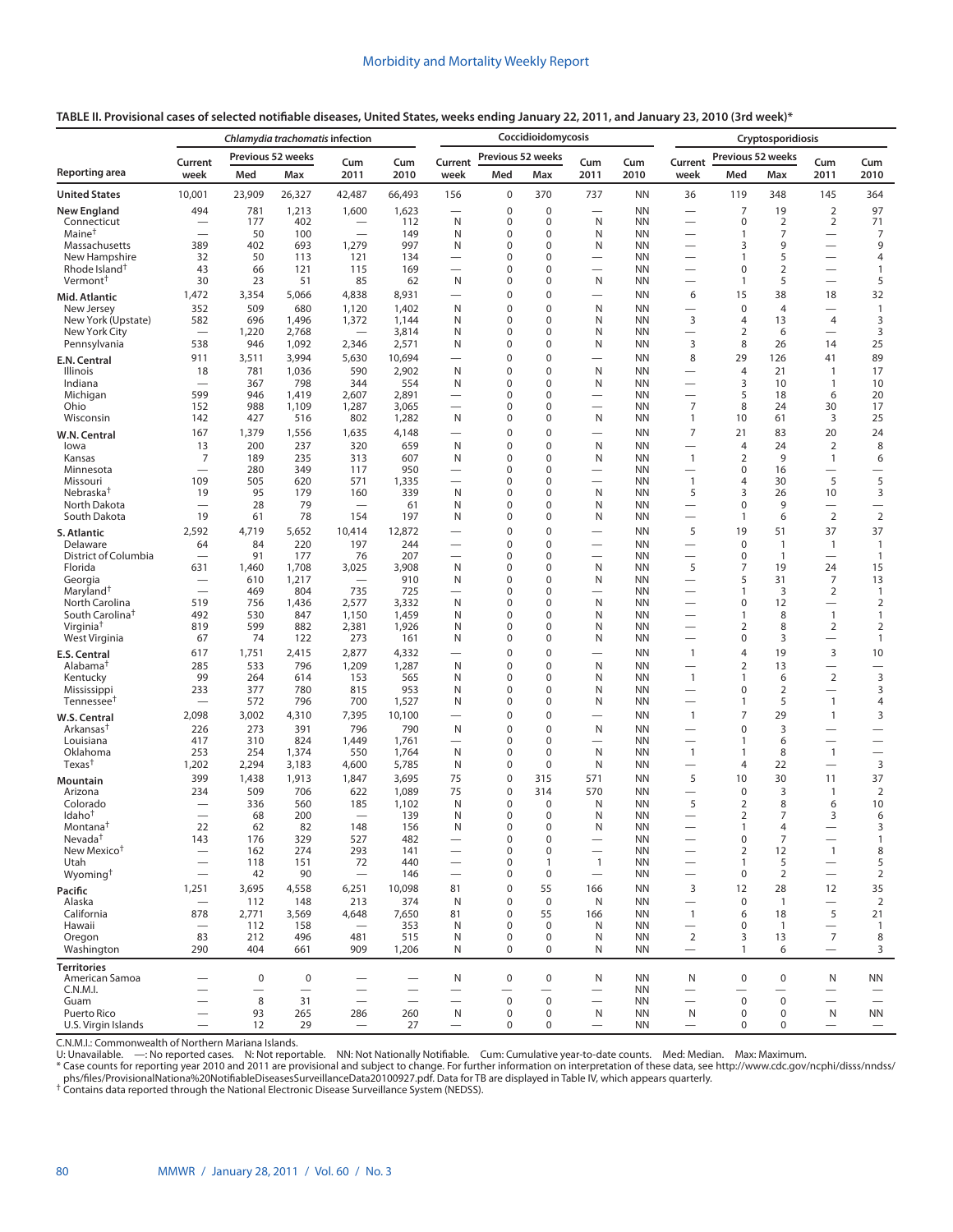|                                             | <b>Dengue Virus Infection</b> |                            |                                   |                                                      |                                |                                   |                                 |                                       |                          |                          |  |
|---------------------------------------------|-------------------------------|----------------------------|-----------------------------------|------------------------------------------------------|--------------------------------|-----------------------------------|---------------------------------|---------------------------------------|--------------------------|--------------------------|--|
|                                             |                               |                            | Dengue Fever <sup>†</sup>         |                                                      |                                |                                   |                                 | Dengue Hemorrhagic Fever <sup>§</sup> |                          |                          |  |
|                                             | Current                       |                            | Previous 52 weeks                 | Cum                                                  | Cum                            | Current                           |                                 | Previous 52 weeks                     | Cum                      | Cum                      |  |
| Reporting area                              | week                          | Med                        | Max                               | 2011                                                 | 2010                           | week                              | Med                             | Max                                   | 2011                     | 2010                     |  |
| <b>United States</b>                        |                               | 6                          | 37                                |                                                      | 23                             | $\overline{\phantom{0}}$          | $\pmb{0}$                       | $\mathbf 2$                           | $\overline{\phantom{0}}$ | $\overline{\phantom{0}}$ |  |
| <b>New England</b>                          | —                             | $\pmb{0}$                  | 3                                 |                                                      | $\mathbf{1}$                   | $\overline{\phantom{0}}$          | $\mathbf 0$                     | $\mathbf 0$                           |                          |                          |  |
| Connecticut                                 |                               | $\pmb{0}$                  | $\pmb{0}$                         | $\overline{\phantom{0}}$                             | $\overline{\phantom{0}}$       | $\overline{\phantom{0}}$          | $\pmb{0}$                       | $\mathbf 0$                           |                          | $\overline{\phantom{0}}$ |  |
| Maine <sup>¶</sup>                          | $\overline{\phantom{0}}$      | 0                          | $\overline{2}$                    |                                                      | $\mathbf{1}$                   |                                   | $\pmb{0}$                       | 0                                     |                          |                          |  |
| Massachusetts                               |                               | $\pmb{0}$                  | $\mathbf 0$                       |                                                      | $\overline{\phantom{0}}$       | $\overbrace{\phantom{123221111}}$ | $\mathbf 0$                     | $\mathbf 0$                           | $\overline{\phantom{0}}$ |                          |  |
| New Hampshire<br>Rhode Island <sup>1</sup>  | $\overline{\phantom{0}}$      | $\mathbf 0$<br>$\mathbf 0$ | $\mathbf 0$<br>$\mathbf 0$        | $\overline{\phantom{0}}$                             |                                | $\overline{\phantom{0}}$          | $\mathbf 0$<br>$\mathbf 0$      | $\mathbf 0$<br>$\mathbf 0$            | $\overline{\phantom{0}}$ | $\overline{\phantom{0}}$ |  |
| Vermont <sup>¶</sup>                        |                               | 0                          | $\mathbf{1}$                      | $\overline{\phantom{0}}$<br>$\overline{\phantom{0}}$ |                                |                                   | $\mathbf 0$                     | $\mathbf 0$                           |                          |                          |  |
| Mid. Atlantic                               | $\overline{\phantom{0}}$      | $\mathbf{1}$               | 12                                | $\overline{\phantom{0}}$                             |                                |                                   | $\mathbf 0$                     | $\mathbf{1}$                          |                          |                          |  |
| New Jersey                                  |                               | 0                          | $\mathbf 0$                       | $\overline{\phantom{0}}$                             | 11<br>$\overline{\phantom{0}}$ |                                   | 0                               | 0                                     |                          | $\overline{\phantom{0}}$ |  |
| New York (Upstate)                          |                               | 0                          | $\mathbf 0$                       | $\overline{\phantom{0}}$                             | $\overline{\phantom{0}}$       |                                   | $\pmb{0}$                       | 0                                     | $\overline{\phantom{0}}$ |                          |  |
| New York City                               |                               | $\mathbf{1}$               | 12                                | $\overline{\phantom{0}}$                             | 8                              |                                   | 0                               | $\mathbf{1}$                          |                          | $\overline{\phantom{0}}$ |  |
| Pennsylvania                                |                               | 0                          | 3                                 | $\overline{\phantom{0}}$                             | 3                              |                                   | $\mathbf 0$                     | 0                                     |                          |                          |  |
| E.N. Central                                | —                             | 1                          | $\overline{7}$                    |                                                      | 3                              | $\overline{\phantom{0}}$          | $\pmb{0}$                       | 1                                     |                          | —                        |  |
| Illinois                                    | —                             | $\mathbf 0$                | $\overline{2}$                    | $\overline{\phantom{0}}$                             | 1                              |                                   | $\mathbf 0$                     | $\mathbf 0$                           |                          |                          |  |
| Indiana                                     | $\overline{\phantom{0}}$      | $\pmb{0}$                  | $\overline{2}$                    |                                                      | $\overline{\phantom{0}}$       | $\overline{\phantom{0}}$          | $\mathbf 0$                     | $\mathbf 0$                           |                          | —<br>—                   |  |
| Michigan<br>Ohio                            |                               | $\mathbf 0$<br>$\pmb{0}$   | $\overline{2}$<br>$\overline{2}$  | $\overline{\phantom{0}}$                             | $\mathbf 2$                    | $\overline{\phantom{0}}$          | $\mathbf 0$<br>$\mathbf 0$      | $\mathbf 0$<br>$\mathbf 0$            | $\overline{\phantom{0}}$ | $\overline{\phantom{0}}$ |  |
| Wisconsin                                   | $\overline{\phantom{0}}$      | $\mathbf 0$                | $\overline{2}$                    | $\overline{\phantom{0}}$<br>$\overline{\phantom{0}}$ |                                |                                   | $\mathbf 0$                     | 1                                     | $\overline{\phantom{0}}$ | -                        |  |
| W.N. Central                                | $\overline{\phantom{0}}$      | $\pmb{0}$                  | 6                                 |                                                      |                                | $\overline{\phantom{0}}$          | $\pmb{0}$                       | $\mathbf{1}$                          |                          | $\overline{\phantom{0}}$ |  |
| lowa                                        | $\overline{\phantom{0}}$      | 0                          | 1                                 | $\overline{\phantom{0}}$                             | $\overline{\phantom{0}}$       | $\overline{\phantom{0}}$          | 0                               | 0                                     | $\overline{\phantom{0}}$ |                          |  |
| Kansas                                      | $\overline{\phantom{0}}$      | 0                          | 1                                 | $\overline{\phantom{0}}$                             | $\overline{\phantom{0}}$       |                                   | $\mathbf 0$                     | 0                                     | $\overline{\phantom{0}}$ |                          |  |
| Minnesota                                   |                               | 0                          | $\overline{2}$                    | $\overline{\phantom{0}}$                             |                                |                                   | $\pmb{0}$                       | 0                                     |                          | $\overline{\phantom{0}}$ |  |
| Missouri                                    |                               | 0                          | $\mathbf 0$                       | $\overline{\phantom{0}}$                             |                                |                                   | $\pmb{0}$                       | 0                                     |                          | $\equiv$                 |  |
| Nebraska <sup>1</sup>                       | $\overline{\phantom{0}}$      | 0                          | 6                                 |                                                      | $\overline{\phantom{0}}$       |                                   | 0                               | 0                                     | $\overline{\phantom{0}}$ |                          |  |
| North Dakota                                |                               | $\pmb{0}$                  | $\mathbf{1}$                      |                                                      |                                |                                   | $\mathbf 0$                     | $\mathbf 0$                           |                          | $\overline{\phantom{0}}$ |  |
| South Dakota                                |                               | 0                          | $\mathbf 0$                       |                                                      |                                |                                   | $\pmb{0}$                       | $\mathbf{1}$                          |                          | $\overline{\phantom{0}}$ |  |
| S. Atlantic                                 |                               | $\overline{2}$             | 17                                | $\overline{\phantom{0}}$                             | $\overline{4}$                 |                                   | $\mathbf 0$                     | $\mathbf{1}$                          |                          |                          |  |
| Delaware<br>District of Columbia            |                               | 0<br>$\pmb{0}$             | $\mathbf 0$<br>$\bf 0$            | $\overline{\phantom{0}}$<br>$\overline{\phantom{0}}$ | $\overline{\phantom{0}}$       |                                   | 0<br>$\pmb{0}$                  | 0<br>0                                | $\overline{\phantom{0}}$ | $\overline{\phantom{0}}$ |  |
| Florida                                     | $\overline{\phantom{0}}$      | $\overline{2}$             | 14                                | $\overline{\phantom{0}}$                             | 3                              |                                   | $\mathbf 0$                     | $\mathbf{1}$                          |                          | $\overline{\phantom{0}}$ |  |
| Georgia                                     |                               | 0                          | $\overline{2}$                    | $\overline{\phantom{0}}$                             | 1                              | $\overline{\phantom{0}}$          | $\mathbf 0$                     | 0                                     | $\overline{\phantom{0}}$ | $\overline{\phantom{0}}$ |  |
| Maryland <sup>1</sup>                       |                               | 0                          | $\mathbf 0$                       |                                                      |                                |                                   | $\mathbf 0$                     | $\mathbf 0$                           |                          | -                        |  |
| North Carolina                              |                               | 0                          | $\mathbf{1}$                      |                                                      |                                |                                   | $\pmb{0}$                       | 0                                     |                          | -                        |  |
| South Carolina <sup>1</sup>                 | $\overline{\phantom{0}}$      | 0                          | 3                                 |                                                      |                                |                                   | $\mathbf 0$                     | $\mathbf 0$                           |                          | $\overline{\phantom{0}}$ |  |
| Virginia                                    | $\overline{\phantom{0}}$      | 0                          | 3                                 |                                                      | $\overline{\phantom{0}}$       | $\overline{\phantom{0}}$          | $\mathbf 0$                     | 0                                     | $\overline{\phantom{0}}$ |                          |  |
| West Virginia                               |                               | $\pmb{0}$                  | $\mathbf{1}$                      |                                                      |                                | $\overline{\phantom{0}}$          | $\mathbf 0$                     | $\mathbf 0$                           |                          |                          |  |
| <b>E.S. Central</b><br>Alabama <sup>1</sup> | $\overline{\phantom{0}}$      | $\pmb{0}$<br>0             | $\overline{2}$<br>$\overline{2}$  | $\overline{\phantom{0}}$                             |                                | -                                 | $\mathbf 0$<br>0                | $\mathbf 0$<br>0                      |                          |                          |  |
| Kentucky                                    |                               | 0                          | $\mathbf{1}$                      |                                                      |                                |                                   | $\mathbf 0$                     | 0                                     |                          |                          |  |
| Mississippi                                 |                               | 0                          | $\bf 0$                           | $\overline{\phantom{0}}$                             |                                |                                   | $\pmb{0}$                       | $\mathbf 0$                           |                          |                          |  |
| Tennessee <sup>1</sup>                      | $\overline{\phantom{0}}$      | 0                          | $\mathbf{1}$                      | $\overline{\phantom{0}}$                             |                                | $\overline{\phantom{0}}$          | $\pmb{0}$                       | $\mathbf 0$                           |                          |                          |  |
| W.S. Central                                |                               | $\pmb{0}$                  | $\mathbf{1}$                      |                                                      |                                |                                   | $\mathbf 0$                     | $\mathbf{1}$                          |                          |                          |  |
| Arkansas <sup>¶</sup>                       |                               | 0                          | $\mathbf 0$                       |                                                      |                                |                                   | 0                               | 1                                     |                          | $\overline{\phantom{0}}$ |  |
| Louisiana                                   | $\overline{\phantom{0}}$      | 0                          | $\pmb{0}$                         | $\overline{\phantom{0}}$                             | $\overline{\phantom{0}}$       | $\overline{\phantom{0}}$          | $\mathbf 0$                     | $\mathbf 0$                           | $\overline{\phantom{0}}$ |                          |  |
| Oklahoma<br>Texas                           |                               | 0                          | $\mathbf{1}$                      | $\overline{\phantom{0}}$                             |                                |                                   | $\mathbf 0$<br>$\mathbf 0$      | 0                                     |                          |                          |  |
| <b>Mountain</b>                             |                               | 0                          | $\pmb{0}$                         |                                                      |                                |                                   |                                 | 0                                     |                          |                          |  |
| Arizona                                     |                               | $\pmb{0}$<br>0             | $\overline{2}$<br>1               | $\overline{\phantom{0}}$                             | 1                              |                                   | $\pmb{0}$<br>$\mathbf 0$        | $\mathbf 0$<br>0                      |                          |                          |  |
| Colorado                                    |                               | 0                          | $\mathbf 0$                       |                                                      |                                | $\overline{\phantom{0}}$          | $\mathbf 0$                     | $\mathbf 0$                           |                          |                          |  |
| Idaho <sup>¶</sup>                          |                               | 0                          | $\mathbf{1}$                      |                                                      |                                |                                   | $\mathbf 0$                     | $\mathbf 0$                           |                          |                          |  |
| Montana <sup>1</sup>                        |                               | 0                          |                                   |                                                      |                                |                                   | 0                               | 0                                     |                          |                          |  |
| Nevada <sup>¶</sup>                         | —                             | 0                          | $\mathbf{1}$                      | —                                                    | $\mathbf{1}$                   | $\overbrace{\phantom{123221111}}$ | $\boldsymbol{0}$                | 0                                     | $\qquad \qquad -$        | $\overline{\phantom{0}}$ |  |
| New Mexico <sup>¶</sup>                     |                               | $\pmb{0}$                  | $\mathbf{1}$                      |                                                      | $\qquad \qquad -$              |                                   | $\boldsymbol{0}$                | $\mathbf 0$                           |                          | —                        |  |
| Utah                                        |                               | 0                          | $\pmb{0}$<br>$\pmb{0}$            | $\overline{\phantom{0}}$                             |                                |                                   | $\boldsymbol{0}$                | $\mathbf 0$<br>$\mathbf 0$            |                          |                          |  |
| Wyoming                                     |                               | 0                          |                                   |                                                      | $\overline{\phantom{0}}$       |                                   | $\pmb{0}$                       |                                       |                          | $\overline{\phantom{0}}$ |  |
| Pacific<br>Alaska                           | $\overline{\phantom{0}}$      | $\mathbf 0$<br>0           | 5<br>$\mathbf{1}$                 | $\overline{\phantom{0}}$                             | 3                              |                                   | $\mathbf 0$<br>$\boldsymbol{0}$ | $\mathbf 0$<br>0                      |                          | —                        |  |
| California                                  |                               | 0                          | 5                                 |                                                      | $\mathbf{1}$                   |                                   | $\mathbf 0$                     | $\mathbf 0$                           |                          |                          |  |
| Hawaii                                      |                               | 0                          | 0                                 |                                                      |                                |                                   | $\pmb{0}$                       | 0                                     |                          |                          |  |
| Oregon                                      |                               | 0                          | $\mathsf 0$                       | $\overline{\phantom{0}}$                             | $\overline{\phantom{0}}$       | $\overline{\phantom{0}}$          | $\mathbf 0$                     | $\pmb{0}$                             |                          | $\overline{\phantom{0}}$ |  |
| Washington                                  | $\qquad \qquad -$             | $\mathbf 0$                | $\overline{2}$                    | $\qquad \qquad -$                                    | $\overline{2}$                 | $\qquad \qquad -$                 | $\mathbf 0$                     | 0                                     |                          |                          |  |
| <b>Territories</b>                          |                               |                            |                                   |                                                      |                                |                                   |                                 |                                       |                          |                          |  |
| American Samoa                              | —                             | $\pmb{0}$                  | $\mathsf{O}\xspace$               | $\overline{\phantom{0}}$                             |                                |                                   | $\mathsf{O}\xspace$             | $\mathbf 0$                           | $\overline{\phantom{0}}$ | $\overline{\phantom{0}}$ |  |
| C.N.M.I.                                    |                               |                            | $\overbrace{\phantom{123221111}}$ |                                                      |                                | $\overbrace{\phantom{123221111}}$ | $\overline{\phantom{0}}$        |                                       |                          | $\overline{\phantom{0}}$ |  |
| Guam                                        |                               | $\mathbf 0$                | $\mathbf 0$                       |                                                      |                                |                                   | $\mathbf 0$                     | $\mathbf 0$                           |                          | $\overline{\phantom{0}}$ |  |
| Puerto Rico                                 | $\overline{\phantom{0}}$      | 109<br>$\mathbf 0$         | 525<br>$\mathsf 0$                | $\overline{\phantom{0}}$<br>$\overline{\phantom{0}}$ | 239<br>$\equiv$                |                                   | $\mathbf{1}$                    | 14<br>$\mathsf{O}$                    |                          | $\boldsymbol{6}$         |  |
| U.S. Virgin Islands                         |                               |                            |                                   |                                                      |                                |                                   | 0                               |                                       | $\overline{\phantom{0}}$ |                          |  |

**TABLE II. (***Continued***) Provisional cases of selected notifiable diseases, United States, weeks ending January 22, 2011, and January 23, 2010 (3rd week)\***

C.N.M.I.: Commonwealth of Northern Mariana Islands.<br>U: Unavailable. —: No reported cases. N: Not reportable. NN: Not Nationally Notifiable. Cum: Cumulative year-to-date counts. Med: Median. Max: Maximum.

[phs/files/ProvisionalNationa%20NotifiableDiseasesSurveillanceData20100927.pdf](http://www.cdc.gov/ncphi/disss/nndss/phs/files/ProvisionalNationa%20NotifiableDiseasesSurveillanceData20100927.pdf). Data for TB are displayed in Table IV, which appears quarterly.<br>
<sup>†</sup> Dengue Fever includes cases that meet criteria for Dengue Fever with hemor

§ DHF includes cases that meet criteria for dengue shock syndrome (DSS), a more severe form of DHF. ¶ Contains data reported through the National Electronic Disease Surveillance System (NEDSS).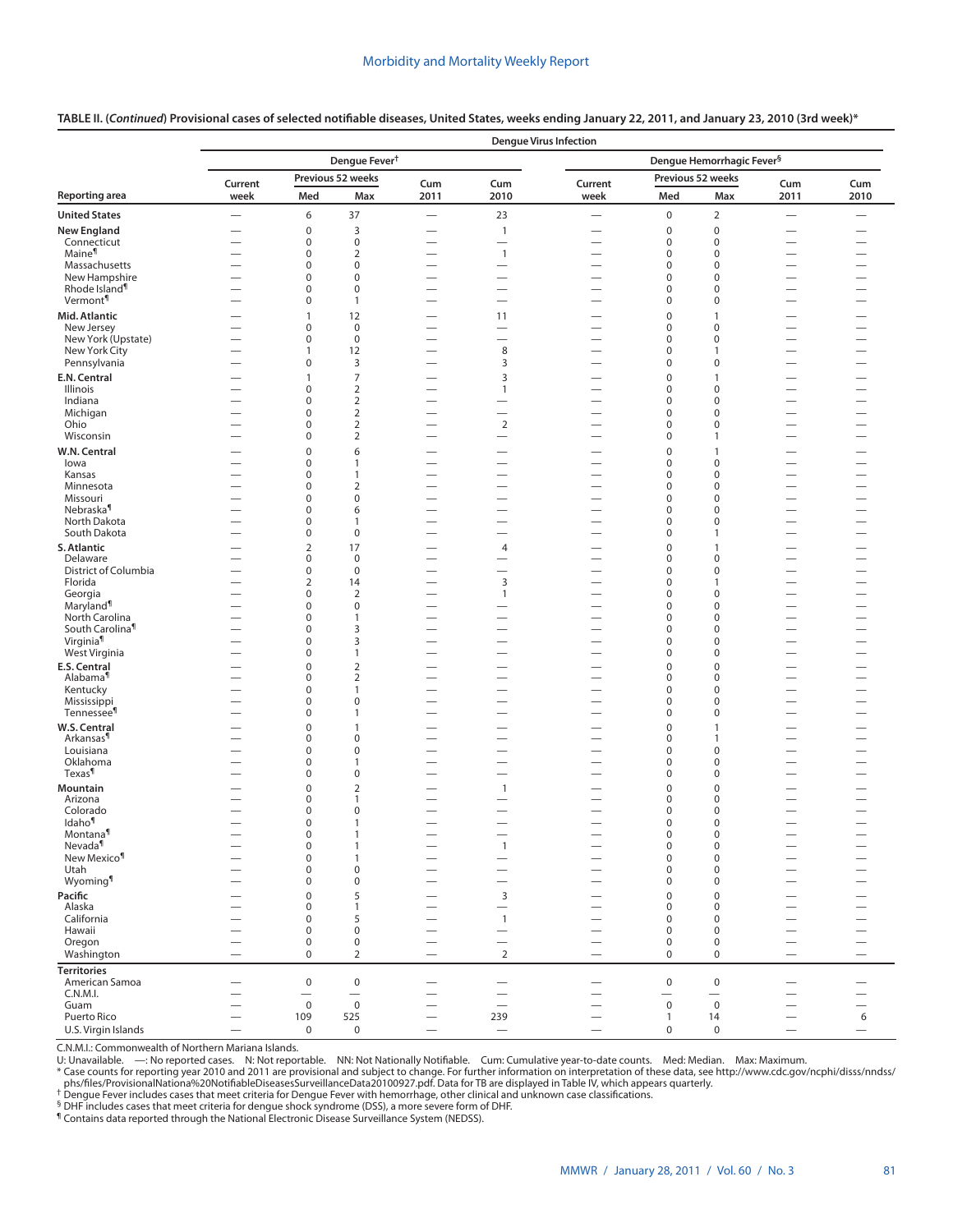## **TABLE II. (***Continued***) Provisional cases of selected notifiable diseases, United States, weeks ending January 22, 2011, and January 23, 2010 (3rd week)\***

|                                            |                          |                            |                                       |                                                      |                                                      |                                                      | Ehrlichiosis/Anaplasmosis <sup>+</sup> |                                  |                                  |                                                      |                                                      |                                              |                                              |                                                      |                                                      |
|--------------------------------------------|--------------------------|----------------------------|---------------------------------------|------------------------------------------------------|------------------------------------------------------|------------------------------------------------------|----------------------------------------|----------------------------------|----------------------------------|------------------------------------------------------|------------------------------------------------------|----------------------------------------------|----------------------------------------------|------------------------------------------------------|------------------------------------------------------|
|                                            |                          |                            | Ehrlichia chaffeensis                 |                                                      |                                                      |                                                      |                                        | Anaplasma phagocytophilum        |                                  |                                                      |                                                      |                                              | <b>Undetermined</b>                          |                                                      |                                                      |
|                                            | Current                  | Previous 52 weeks          |                                       | Cum                                                  | Cum                                                  | Current                                              | Previous 52 weeks                      |                                  | Cum                              | Cum                                                  | Current                                              | Previous 52 weeks                            |                                              | Cum                                                  | Cum                                                  |
| Reporting area                             | week                     | Med                        | Max                                   | 2011                                                 | 2010                                                 | week                                                 | Med                                    | Max                              | 2011                             | 2010                                                 | week                                                 | Med                                          | Max                                          | 2011                                                 | 2010                                                 |
| <b>United States</b>                       | $\mathbf{1}$             | 8                          | 47                                    | $\overline{2}$                                       | 3                                                    | $\overline{\phantom{0}}$                             | 11                                     | 56                               | $\mathbf{1}$                     | 3                                                    | $\overline{\phantom{0}}$                             | $\mathbf{1}$                                 | 10                                           | $\mathbf{1}$                                         | $\qquad \qquad -$                                    |
| <b>New England</b>                         |                          | $\pmb{0}$                  | $\mathbf{1}$                          |                                                      |                                                      |                                                      | $\mathbf{1}$                           | 8                                |                                  | $\mathbf{1}$                                         |                                                      | $\mathbf 0$                                  | $\overline{2}$                               |                                                      |                                                      |
| Connecticut                                |                          | 0                          | $\mathbf 0$                           | -                                                    | $\overline{\phantom{0}}$                             | $\overline{\phantom{0}}$                             | 0                                      | 5                                | $\overline{\phantom{0}}$         | $\overline{\phantom{0}}$                             |                                                      | 0                                            | 2                                            | $\overline{\phantom{0}}$                             |                                                      |
| Maine <sup>§</sup><br>Massachusetts        |                          | 0<br>0                     | 1<br>$\mathbf 0$                      | $\overline{\phantom{0}}$<br>$\overline{\phantom{0}}$ | $\overline{\phantom{0}}$                             | $\overline{\phantom{0}}$                             | 0<br>0                                 | $\overline{2}$<br>$\mathbf 0$    |                                  | $\mathbf{1}$<br>$\overline{\phantom{0}}$             | $\overline{\phantom{0}}$<br>$\overline{\phantom{0}}$ | 0<br>$\mathbf 0$                             | 0<br>0                                       | —<br>$\overline{\phantom{0}}$                        | $\overline{\phantom{0}}$                             |
| New Hampshire                              |                          | 0                          | 1                                     | —                                                    | $\overline{\phantom{0}}$                             |                                                      | 0                                      | 3                                | $\overline{\phantom{0}}$         | $\overline{\phantom{0}}$                             | $\overline{\phantom{0}}$                             | 0                                            | $\mathbf{1}$                                 | —                                                    | $\overline{\phantom{0}}$                             |
| Rhode Island <sup>§</sup>                  |                          | 0                          | $\mathbf 0$                           | $\overline{\phantom{0}}$                             | $\overline{\phantom{0}}$                             |                                                      | 0                                      | 5                                |                                  |                                                      | $\overline{\phantom{0}}$                             | $\mathbf 0$                                  | 0                                            | $\overline{\phantom{0}}$                             |                                                      |
| Vermont <sup>§</sup>                       |                          | 0                          | $\mathbf 0$                           | $\overline{\phantom{0}}$                             |                                                      | $\overline{\phantom{0}}$                             | 0                                      | $\mathbf 0$                      |                                  | $\overline{\phantom{0}}$                             |                                                      | 0                                            | 0                                            | $\overline{\phantom{0}}$                             |                                                      |
| Mid. Atlantic                              |                          | 1                          | 5                                     |                                                      |                                                      |                                                      | 4                                      | 12                               | $\mathbf{1}$                     |                                                      |                                                      | $\mathbf 0$                                  | 1                                            |                                                      |                                                      |
| New Jersey<br>New York (Upstate)           | $\overline{\phantom{0}}$ | $\pmb{0}$<br>$\pmb{0}$     | $\mathbf 0$<br>5                      | $\overline{\phantom{0}}$<br>$\overline{\phantom{0}}$ | $\overline{\phantom{0}}$                             | $\overline{\phantom{0}}$                             | 0<br>4                                 | $\mathbf{1}$<br>12               | $\mathbf{1}$                     | $\overline{\phantom{0}}$                             | $\overline{\phantom{0}}$<br>$\overline{\phantom{0}}$ | $\pmb{0}$<br>0                               | 0<br>1                                       | $\overline{\phantom{0}}$                             |                                                      |
| New York City                              |                          | $\pmb{0}$                  | 3                                     | $\overline{\phantom{0}}$                             |                                                      |                                                      | 0                                      | $\mathbf{1}$                     |                                  |                                                      | $\overline{\phantom{0}}$                             | 0                                            | 0                                            | $\overline{\phantom{0}}$                             |                                                      |
| Pennsylvania                               |                          | 0                          | 1                                     |                                                      | $\overline{\phantom{0}}$                             |                                                      | 0                                      | $\pmb{0}$                        |                                  |                                                      | $\overline{\phantom{0}}$                             | 0                                            | 0                                            | $\overline{\phantom{0}}$                             | $\overline{\phantom{0}}$                             |
| E.N. Central                               |                          | 0                          | 4                                     | -                                                    | —                                                    | $\overline{\phantom{0}}$                             | 4                                      | 39                               | $\overline{\phantom{0}}$         | $\overline{\phantom{0}}$                             | $\overline{\phantom{0}}$                             | $\overline{1}$                               | 7                                            | $\overline{1}$                                       | $\overline{\phantom{0}}$                             |
| Illinois                                   |                          | 0                          | $\overline{2}$                        |                                                      | $\overline{\phantom{0}}$                             |                                                      | 0                                      | $\overline{2}$                   |                                  |                                                      | $\overline{\phantom{0}}$                             | $\mathbf 0$                                  | $\overline{2}$                               |                                                      |                                                      |
| Indiana<br>Michigan                        | $\overline{\phantom{0}}$ | 0<br>0                     | $\mathbf 0$<br>$\mathbf{1}$           | $\overline{\phantom{0}}$                             | $\overline{\phantom{0}}$                             | $\overline{\phantom{0}}$<br>$\overline{\phantom{0}}$ | 0<br>0                                 | $\pmb{0}$<br>$\mathbf 0$         | $\overline{\phantom{0}}$         | $\overline{\phantom{0}}$<br>$\overline{\phantom{0}}$ | $\qquad \qquad -$<br>$\overline{\phantom{0}}$        | 0<br>$\mathbf 0$                             | 3<br>1                                       | $\mathbf{1}$                                         | $\overbrace{\phantom{1232211}}$                      |
| Ohio                                       |                          | 0                          | 3                                     | $\overline{\phantom{0}}$                             |                                                      | $\overline{\phantom{0}}$                             | 0                                      | 1                                |                                  |                                                      | $\overline{\phantom{0}}$                             | 0                                            | 0                                            | $\overline{\phantom{0}}$                             |                                                      |
| Wisconsin                                  | -                        | $\pmb{0}$                  | $\mathbf{1}$                          |                                                      | —                                                    | $\overline{\phantom{0}}$                             | 4                                      | 39                               | -                                |                                                      |                                                      | $\mathbf 0$                                  | 4                                            | -                                                    |                                                      |
| W.N. Central                               |                          | $\mathbf{1}$               | 13                                    |                                                      | -                                                    | $\overline{\phantom{0}}$                             | 0                                      | 3                                | $\overline{\phantom{0}}$         | —                                                    | —                                                    | $\mathbf 0$                                  | 3                                            | —                                                    | $\overline{\phantom{0}}$                             |
| lowa                                       |                          | 0                          | $\mathbf 0$                           |                                                      | —                                                    |                                                      | 0                                      | $\mathbf 0$                      |                                  | $\overline{\phantom{0}}$                             | $\overline{\phantom{0}}$                             | $\mathbf 0$                                  | 0                                            | —                                                    |                                                      |
| Kansas<br>Minnesota                        |                          | $\pmb{0}$<br>0             | 1<br>$\mathbf 0$                      | $\overline{\phantom{0}}$<br>$\overline{\phantom{0}}$ |                                                      | $\overline{\phantom{0}}$                             | 0<br>0                                 | $\mathbf 0$<br>$\mathbf 0$       |                                  | $\overline{\phantom{0}}$                             | $\overline{\phantom{0}}$                             | 0<br>0                                       | 0<br>0                                       | $\overline{\phantom{m}}$<br>$\overline{\phantom{0}}$ | $\overline{\phantom{m}}$                             |
| Missouri                                   |                          | $\mathbf{1}$               | 13                                    |                                                      |                                                      |                                                      | 0                                      | 3                                | $\overline{\phantom{0}}$         | -                                                    | $\overline{\phantom{0}}$                             | $\mathbf 0$                                  | 3                                            | $\overline{\phantom{0}}$                             |                                                      |
| Nebraska <sup>§</sup>                      |                          | 0                          | 1                                     |                                                      |                                                      | $\overline{\phantom{0}}$                             | 0                                      | $\mathbf 0$                      | -                                | —                                                    |                                                      | $\mathbf 0$                                  | 0                                            | -                                                    | $\qquad \qquad$                                      |
| North Dakota                               |                          | $\pmb{0}$                  | $\mathbf 0$                           | $\overline{\phantom{0}}$                             | $\overline{\phantom{0}}$                             |                                                      | 0                                      | $\mathbf 0$                      | $\overline{\phantom{0}}$         |                                                      | $\overline{\phantom{0}}$                             | $\mathbf 0$                                  | 0                                            | $\overline{\phantom{0}}$                             | $\overline{\phantom{0}}$                             |
| South Dakota                               |                          | $\mathbf 0$                | $\mathbf 0$                           |                                                      |                                                      | $\overline{\phantom{0}}$                             | 0                                      | $\mathbf 0$                      | $\overline{\phantom{0}}$         |                                                      | $\overline{\phantom{0}}$                             | $\mathbf 0$                                  | 0                                            | $\overline{\phantom{0}}$                             |                                                      |
| S. Atlantic                                | $\mathbf{1}$             | 4                          | 19                                    | 2                                                    | 3                                                    | $\overline{\phantom{0}}$                             | $\mathbf{1}$                           | 7                                | $\overline{\phantom{0}}$         | $\overline{2}$                                       | $\overline{\phantom{0}}$                             | $\mathbf 0$                                  | $\overline{2}$                               | —                                                    |                                                      |
| Delaware<br>District of Columbia           | $\overline{\phantom{0}}$ | $\mathbf 0$<br>$\pmb{0}$   | 3<br>$\mathbf 0$                      |                                                      | $\overline{\phantom{0}}$                             | $\overline{\phantom{0}}$                             | 0<br>0                                 | $\mathbf{1}$<br>$\mathbf 0$      |                                  | $\overline{\phantom{0}}$                             | $\overline{\phantom{0}}$                             | $\mathbf 0$<br>$\mathbf 0$                   | 0<br>0                                       |                                                      | $\overline{\phantom{0}}$                             |
| Florida                                    | $\mathbf{1}$             | 0                          | $\overline{2}$                        | $\mathbf{1}$                                         | $\mathbf{1}$                                         | $\overline{\phantom{0}}$                             | 0                                      | $\mathbf{1}$                     | $\overline{\phantom{0}}$         | $\overline{\phantom{0}}$                             | $\overline{\phantom{0}}$                             | $\mathbf 0$                                  | 0                                            | $\overline{\phantom{0}}$                             | $\overbrace{\phantom{123221111}}$                    |
| Georgia                                    | $\overline{\phantom{0}}$ | 0                          | $\overline{4}$                        | $\mathbf{1}$                                         | $\mathbf{1}$                                         |                                                      | 0                                      | $\mathbf{1}$                     |                                  | $\mathbf{1}$                                         |                                                      | $\mathbf 0$                                  | 1                                            | $\overline{\phantom{0}}$                             | $\overline{\phantom{0}}$                             |
| Maryland <sup>§</sup><br>North Carolina    |                          | $\mathbf 0$<br>1           | 3<br>13                               |                                                      | $\mathbf{1}$                                         |                                                      | 0<br>0                                 | $\overline{2}$<br>$\overline{4}$ | $\overline{\phantom{0}}$         | $\mathbf{1}$<br>$\overline{\phantom{0}}$             |                                                      | $\mathbf 0$<br>$\mathbf 0$                   | 2<br>0                                       |                                                      | $\overline{\phantom{0}}$                             |
| South Carolina <sup>§</sup>                |                          | $\mathbf 0$                | $\overline{2}$                        | $\overline{\phantom{0}}$                             | $\overline{\phantom{0}}$                             | $\overline{\phantom{0}}$                             | 0                                      | $\mathbf{1}$                     | $\overline{\phantom{0}}$         | $\overline{\phantom{0}}$                             | $\overline{\phantom{0}}$                             | $\mathbf 0$                                  | 0                                            |                                                      | $\qquad \qquad$                                      |
| Virginia <sup>§</sup>                      |                          | 1                          | 8                                     |                                                      |                                                      |                                                      | 0                                      | $\overline{2}$                   |                                  |                                                      |                                                      | $\mathbf 0$                                  | 1                                            |                                                      | $\qquad \qquad$                                      |
| West Virginia                              |                          | $\mathbf 0$                | $\mathbf{1}$                          |                                                      |                                                      |                                                      | 0                                      | $\mathbf 0$                      |                                  |                                                      |                                                      | $\mathbf 0$                                  | 0                                            |                                                      | $\overline{\phantom{0}}$                             |
| <b>E.S. Central</b>                        | $\overline{\phantom{0}}$ | $\mathbf 0$                | 10                                    |                                                      | $\overline{\phantom{0}}$                             | $\overline{\phantom{0}}$                             | 0                                      | $\overline{2}$                   | $\overline{\phantom{0}}$         | $\overline{\phantom{0}}$                             | $\overline{\phantom{0}}$                             | $\mathbf 0$                                  | $\mathbf{1}$                                 | —                                                    | $\overline{\phantom{0}}$                             |
| Alabama <sup>§</sup><br>Kentucky           |                          | 0<br>$\pmb{0}$             | 3<br>$\overline{2}$                   | $\overline{\phantom{0}}$                             | -<br>$\overline{\phantom{0}}$                        | $\overline{\phantom{0}}$                             | 0<br>0                                 | $\overline{2}$<br>$\mathbf 0$    | $\overline{\phantom{0}}$         | $\overline{\phantom{0}}$                             |                                                      | $\mathbf 0$<br>$\pmb{0}$                     | 0<br>0                                       | —<br>$\overline{\phantom{0}}$                        | $\qquad \qquad$<br>$\overline{\phantom{0}}$          |
| Mississippi                                |                          | 0                          | $\mathbf{1}$                          | -                                                    |                                                      |                                                      | 0                                      | $\mathbf{1}$                     |                                  |                                                      |                                                      | $\mathbf 0$                                  | 0                                            |                                                      | $\qquad \qquad$                                      |
| Tennessee <sup>§</sup>                     |                          | 0                          | 6                                     |                                                      | —                                                    | $\overline{\phantom{0}}$                             | 0                                      | $\overline{2}$                   | $\overline{\phantom{0}}$         | —                                                    |                                                      | $\mathbf 0$                                  | $\mathbf{1}$                                 | $\qquad \qquad$                                      | $\qquad \qquad -$                                    |
| W.S. Central                               |                          | 0                          | 5                                     |                                                      | —                                                    |                                                      | $\mathbf 0$                            | $\overline{2}$                   | -                                | $\overline{\phantom{0}}$                             |                                                      | $\mathbf 0$                                  | 1                                            | -                                                    | $\overline{\phantom{0}}$                             |
| Arkansas <sup>§</sup>                      |                          | 0                          | 5                                     | -                                                    |                                                      |                                                      | 0                                      | $\overline{2}$                   |                                  |                                                      | —                                                    | $\mathbf 0$                                  | 0                                            | —                                                    |                                                      |
| Louisiana<br>Oklahoma                      |                          | 0<br>0                     | $\mathbf{1}$<br>5                     |                                                      | $\overline{\phantom{0}}$<br>$\overline{\phantom{0}}$ | $\overline{\phantom{0}}$                             | 0<br>0                                 | $\mathbf 0$<br>1                 | $\overline{\phantom{0}}$         | —                                                    | $\overline{\phantom{0}}$<br>$\overline{\phantom{0}}$ | $\mathbf 0$<br>$\mathbf 0$                   | 0<br>0                                       | $\overline{\phantom{0}}$                             | $\overline{\phantom{0}}$<br>$\overline{\phantom{0}}$ |
| Texas <sup>§</sup>                         |                          | 0                          | $\mathbf{1}$                          |                                                      | -                                                    | $\overline{\phantom{0}}$                             | 0                                      | 1                                | $\overline{\phantom{0}}$         | —                                                    | $\overline{\phantom{0}}$                             | $\mathbf 0$                                  | $\mathbf{1}$                                 | -<br>—                                               |                                                      |
| Mountain                                   |                          | 0                          | $\mathbf 0$                           |                                                      |                                                      |                                                      | $\mathbf 0$                            | $\mathbf 0$                      |                                  |                                                      |                                                      | $\mathbf 0$                                  | 0                                            |                                                      |                                                      |
| Arizona                                    |                          | $\pmb{0}$                  | $\mathbf 0$                           |                                                      |                                                      |                                                      | 0                                      | 0                                |                                  | —                                                    |                                                      | $\mathbf 0$                                  | $\mathbf 0$                                  | -                                                    |                                                      |
| Colorado                                   |                          | 0                          | $\mathbf{0}$                          |                                                      |                                                      |                                                      | 0                                      | $\Omega$                         |                                  |                                                      |                                                      | $\Omega$                                     | $\mathbf 0$                                  |                                                      |                                                      |
| Idaho <sup>§</sup><br>Montana <sup>§</sup> |                          | $\mathbf 0$<br>0           | $\pmb{0}$<br>$\mathbf 0$              |                                                      | $\overline{\phantom{0}}$                             | $\overline{\phantom{0}}$                             | $\mathbf 0$<br>0                       | $\pmb{0}$<br>$\pmb{0}$           | $\overline{\phantom{0}}$         |                                                      |                                                      | $\mathbf 0$<br>$\mathbf 0$                   | $\mathbf 0$<br>$\mathbf 0$                   | $\qquad \qquad -$                                    | $\qquad \qquad -$                                    |
| Nevada <sup>§</sup>                        | $\overline{\phantom{0}}$ | 0                          | $\mathbf 0$                           |                                                      |                                                      |                                                      | 0                                      | $\mathbf 0$                      |                                  | $\overline{\phantom{0}}$                             |                                                      | $\mathbf 0$                                  | 0                                            |                                                      |                                                      |
| New Mexico <sup>§</sup>                    | $\overline{\phantom{0}}$ | $\mathbf 0$                | $\mathbf 0$                           |                                                      |                                                      |                                                      | 0                                      | $\mathbf 0$                      |                                  |                                                      | $\qquad \qquad -$                                    | $\mathbf 0$                                  | $\mathbf 0$                                  | $\qquad \qquad -$                                    | $\overline{\phantom{m}}$                             |
| Utah                                       | $\overline{\phantom{0}}$ | $\mathbf 0$                | $\mathbf 0$                           |                                                      |                                                      |                                                      | 0                                      | $\mathbf 0$                      |                                  |                                                      |                                                      | $\mathbf 0$                                  | $\mathbf 0$                                  |                                                      |                                                      |
| Wyoming <sup>§</sup>                       |                          | $\mathbf 0$                | $\mathbf 0$                           | $\overline{\phantom{0}}$                             |                                                      |                                                      | 0                                      | $\mathbf 0$                      |                                  | $\overline{\phantom{0}}$                             | $\qquad \qquad$                                      | $\mathbf 0$                                  | 0                                            | $\overline{\phantom{0}}$                             | $\qquad \qquad -$                                    |
| Pacific<br>Alaska                          |                          | $\mathbf 0$<br>$\mathbf 0$ | $\mathbf{1}$<br>$\mathbf 0$           | $\overline{\phantom{0}}$                             | $\overline{\phantom{0}}$                             |                                                      | $\mathbf 0$<br>$\mathbf 0$             | $\mathbf 0$<br>$\mathbf 0$       | $\overline{\phantom{0}}$         | $\overline{\phantom{0}}$                             | $\overline{\phantom{0}}$                             | $\mathbf 0$<br>$\mathbf 0$                   | $\mathbf{1}$<br>$\mathbf 0$                  |                                                      | $\overline{\phantom{m}}$                             |
| California                                 | $\overline{\phantom{0}}$ | $\mathbf 0$                | $\mathbf{1}$                          | $\overline{\phantom{0}}$                             | $\overline{\phantom{0}}$                             |                                                      | 0                                      | $\mathbf 0$                      | -                                |                                                      | $\overline{\phantom{0}}$                             | $\mathbf 0$                                  | $\mathbf{1}$                                 |                                                      | $\overline{\phantom{0}}$                             |
| Hawaii                                     |                          | $\mathbf 0$                | $\mathbf 0$                           |                                                      |                                                      |                                                      | 0                                      | $\mathbf 0$                      |                                  | —                                                    |                                                      | $\mathbf 0$                                  | $\mathbf 0$                                  |                                                      | $\qquad \qquad -$                                    |
| Oregon                                     | $\overline{\phantom{0}}$ | $\mathsf{O}\xspace$        | $\mathbf 0$                           | $\overline{\phantom{0}}$                             |                                                      |                                                      | $\mathbf 0$                            | $\mathbf 0$                      |                                  |                                                      | $\qquad \qquad -$                                    | $\mathbf 0$                                  | $\mathbf 0$                                  |                                                      | $\overline{\phantom{0}}$                             |
| Washington                                 | $\qquad \qquad -$        | $\mathbf 0$                | $\mathbf 0$                           |                                                      | $\overline{\phantom{0}}$                             | $\qquad \qquad -$                                    | $\mathbf 0$                            | 0                                | $\qquad \qquad -$                |                                                      | $\qquad \qquad -$                                    | $\mathbf 0$                                  | $\mathbf 0$                                  | $\qquad \qquad -$                                    | $\qquad \qquad -$                                    |
| <b>Territories</b>                         |                          |                            |                                       |                                                      |                                                      |                                                      |                                        |                                  |                                  |                                                      |                                                      |                                              |                                              |                                                      |                                                      |
| American Samoa<br>C.N.M.I.                 | $\overline{\phantom{0}}$ | $\boldsymbol{0}$           | $\pmb{0}$<br>$\overline{\phantom{0}}$ | $\overline{\phantom{0}}$                             | $\overline{\phantom{0}}$                             | $\overline{\phantom{0}}$                             | $\pmb{0}$<br>$\overline{\phantom{0}}$  | 0<br>$\overline{\phantom{0}}$    | $\overbrace{\phantom{12322111}}$ | $\overline{\phantom{0}}$                             | $\overline{\phantom{0}}$                             | $\boldsymbol{0}$<br>$\overline{\phantom{0}}$ | $\boldsymbol{0}$<br>$\overline{\phantom{0}}$ | $\overline{\phantom{0}}$                             | $\overline{\phantom{0}}$                             |
| Guam                                       |                          | $\mathsf 0$                | $\mathsf{O}\xspace$                   | $\overline{\phantom{0}}$                             | $\overline{\phantom{0}}$                             | $\overline{\phantom{0}}$                             | $\pmb{0}$                              | $\mathsf 0$                      | $\overline{\phantom{0}}$         | $\overline{\phantom{0}}$                             | $\overbrace{\phantom{12322111}}$                     | $\mathbf 0$                                  | $\mathsf 0$                                  | $\overline{\phantom{0}}$                             | $\qquad \qquad -$                                    |
| Puerto Rico                                |                          | $\mathbf 0$                | 0                                     |                                                      |                                                      |                                                      | $\mathbf 0$                            | 0                                | $\overline{\phantom{m}}$         |                                                      | $\qquad \qquad -$                                    | $\mathbf 0$                                  | $\mathbf 0$                                  | $\qquad \qquad -$                                    | $\overline{\phantom{m}}$                             |
| U.S. Virgin Islands                        |                          | $\mathbf 0$                | 0                                     | $\overline{\phantom{0}}$                             | $\overline{\phantom{0}}$                             | $\equiv$                                             | $\mathbf 0$                            | 0                                | $\overbrace{\phantom{12322111}}$ | $\overline{\phantom{0}}$                             | $\overline{\phantom{0}}$                             | $\mathbf 0$                                  | 0                                            | $\overline{\phantom{0}}$                             | $\overline{\phantom{0}}$                             |

C.N.M.I.: Commonwealth of Northern Mariana Islands.

U: Unavailable. —: No reported cases. N: Not reportable. NN: Not Nationally Notifiable. Cum: Cumulative year-to-date counts. Med: Median. Max: Maximum.<br>\* Case counts for reporting year 2010 and 2011 are provisional and sub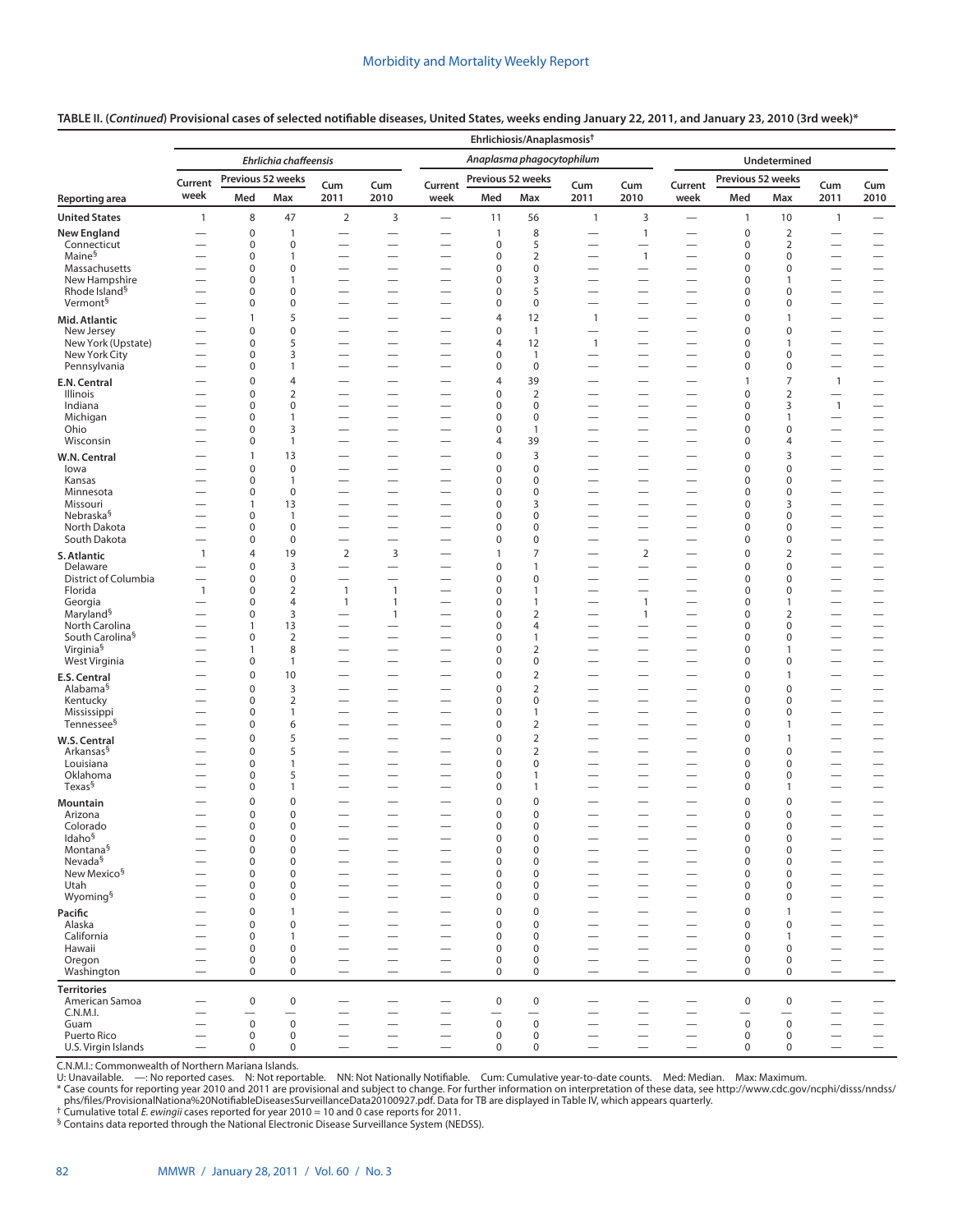## **TABLE II. (***Continued***) Provisional cases of selected notifiable diseases, United States, weeks ending January 22, 2011, and January 23, 2010 (3rd week)\***

|                                                | <b>Giardiasis</b>                        |                                  |                   |                                            |                          |                                                      |                          | Gonorrhea      |                                                             |                          | Haemophilus influenzae, invasive <sup>†</sup><br>All ages, all serotypes |                                |                                  |                                            |                                                      |
|------------------------------------------------|------------------------------------------|----------------------------------|-------------------|--------------------------------------------|--------------------------|------------------------------------------------------|--------------------------|----------------|-------------------------------------------------------------|--------------------------|--------------------------------------------------------------------------|--------------------------------|----------------------------------|--------------------------------------------|------------------------------------------------------|
|                                                | Current                                  |                                  | Previous 52 weeks | Cum                                        | Cum                      | Current                                              | Previous 52 weeks        |                | Cum                                                         | Cum                      | Current                                                                  | Previous 52 weeks              |                                  | Cum                                        | Cum                                                  |
| Reporting area                                 | week                                     | Med                              | Max               | 2011                                       | 2010                     | week                                                 | Med                      | Max            | 2011                                                        | 2010                     | week                                                                     | Med                            | Max                              | 2011                                       | 2010                                                 |
| <b>United States</b>                           | 99                                       | 330                              | 481               | 444                                        | 862                      | 2,494                                                | 5,595                    | 6,399          | 10,679                                                      | 16,411                   | 36                                                                       | 58                             | 77                               | 141                                        | 218                                                  |
| New England                                    | $\overline{\phantom{0}}$                 | 32                               | 54                | 5                                          | 87                       | 55                                                   | 100                      | 196            | 145                                                         | 197                      |                                                                          | 3                              | 9                                | 3                                          | 14                                                   |
| Connecticut<br>Maine <sup>§</sup>              |                                          | 5<br>$\overline{4}$              | 13<br>12          | $\overline{\phantom{0}}$<br>3              | 20<br>9                  | $\overline{\phantom{0}}$<br>$\overline{\phantom{0}}$ | 39<br>3                  | 169<br>11      | $\overline{\phantom{m}}$<br>$\overbrace{\phantom{1232211}}$ | 48<br>15                 |                                                                          | 0<br>0                         | 6<br>1                           | $\overline{\phantom{0}}$<br>$\overline{1}$ | $\overline{\phantom{m}}$<br>$\overline{\phantom{0}}$ |
| Massachusetts                                  |                                          | 13                               | 25                | $\overline{\phantom{0}}$                   | 42                       | 54                                                   | 47                       | 80             | 138                                                         | 100                      |                                                                          | $\overline{2}$                 | 5                                |                                            | 11                                                   |
| New Hampshire<br>Rhode Island <sup>§</sup>     | -                                        | 3<br>$\mathbf{1}$                | 8<br>7            | $\overline{2}$<br>$\overline{\phantom{0}}$ | 8<br>$\mathbf{1}$        | $\mathbf{1}$<br>$\overline{\phantom{0}}$             | 3<br>$\overline{4}$      | 7<br>15        | 5<br>$\overline{\phantom{0}}$                               | 13<br>17                 | $\overline{\phantom{0}}$                                                 | $\mathbf 0$<br>0               | $\overline{2}$<br>$\overline{2}$ | $\mathbf{1}$                               | $\overline{2}$<br>$\mathbf{1}$                       |
| Vermont <sup>§</sup>                           | -                                        | 3                                | 10                | $\overline{\phantom{0}}$                   | $\overline{7}$           | $\overline{\phantom{0}}$                             | $\mathbf 0$              | 17             | $\overline{2}$                                              | $\overline{4}$           | $\overline{\phantom{0}}$                                                 | $\mathbf 0$                    | 3                                | $\overline{1}$                             | $\qquad \qquad$                                      |
| Mid. Atlantic                                  | 20                                       | 61                               | 106               | 95                                         | 161                      | 386                                                  | 690                      | 1,166          | 1,178                                                       | 1,954                    | 4                                                                        | 11                             | 21                               | 31                                         | 45                                                   |
| New Jersey                                     |                                          | 6                                | 18                |                                            | 28                       | 136                                                  | 109                      | 174            | 360                                                         | 343                      | $\overline{\phantom{0}}$                                                 | $\overline{2}$                 | 5                                | $\overline{4}$                             | 5                                                    |
| New York (Upstate)<br>New York City            | 9<br>4                                   | 22<br>17                         | 54<br>33          | 25<br>37                                   | 36<br>45                 | 82                                                   | 108<br>235               | 203<br>531     | 208<br>$\overline{\phantom{0}}$                             | 198<br>752               | $\mathbf{1}$<br>$\overline{\phantom{0}}$                                 | 3<br>$\overline{2}$            | 12<br>6                          | 3<br>3                                     | 9<br>7                                               |
| Pennsylvania                                   | 7                                        | 14                               | 27                | 33                                         | 52                       | 168                                                  | 256                      | 366            | 610                                                         | 661                      | 3                                                                        | 4                              | 11                               | 21                                         | 24                                                   |
| E.N. Central                                   | 15                                       | 54                               | 86                | 71                                         | 156                      | 246                                                  | 954                      | 1,197          | 1,638                                                       | 3,095                    | 6                                                                        | 10                             | 20                               | 22                                         | 35                                                   |
| Illinois<br>Indiana                            | -                                        | 11<br>5                          | 28<br>13          | $\overline{\phantom{0}}$                   | 32<br>24                 | 4<br>$\overline{\phantom{0}}$                        | 191<br>99                | 244<br>222     | 164<br>92                                                   | 754<br>205               | $\overline{\phantom{0}}$                                                 | 3<br>$\mathbf{1}$              | 7<br>6                           | $\overline{2}$                             | 11<br>3                                              |
| Michigan                                       | $\overline{4}$                           | 13                               | 25                | 21                                         | 35                       | 170                                                  | 254                      | 471            | 824                                                         | 895                      | $\overline{\phantom{0}}$                                                 | $\mathbf 0$                    | 3                                | 3                                          | $\qquad \qquad$                                      |
| Ohio                                           | 10                                       | 17                               | 29                | 44                                         | 42                       | 44                                                   | 313                      | 381            | 371                                                         | 971                      | 6                                                                        | $\overline{2}$                 | 6                                | 15                                         | 11                                                   |
| Wisconsin                                      | $\overline{1}$<br>8                      | 9<br>24                          | 33<br>101         | 6<br>37                                    | 23<br>69                 | 28<br>44                                             | 93<br>287                | 156<br>350     | 187<br>409                                                  | 270<br>828               | $\overline{\phantom{0}}$<br>3                                            | 2<br>3                         | 5<br>14                          | $\overline{2}$<br>$\overline{4}$           | 10<br>9                                              |
| W.N. Central<br>lowa                           | $\mathbf{1}$                             | 5                                | 11                | 8                                          | 21                       | $\overline{2}$                                       | 33                       | 57             | 60                                                          | 111                      | $\overline{\phantom{0}}$                                                 | 0                              | $\overline{1}$                   | —                                          |                                                      |
| Kansas                                         | 2                                        | 3                                | 10                | 4                                          | 15                       | 1                                                    | 40                       | 62             | 60                                                          | 112                      | $\overline{\phantom{0}}$                                                 | 0                              | $\overline{2}$                   | $\overline{\phantom{0}}$                   | $\overline{1}$                                       |
| Minnesota                                      | $\overline{\phantom{0}}$                 | $\mathbf 0$<br>8                 | 75                | $\overline{\phantom{0}}$                   | $\overline{\phantom{0}}$ | $\overline{\phantom{0}}$                             | 37                       | 62             | 20                                                          | 126                      | $\overline{\phantom{0}}$                                                 | 0                              | 9                                | $\overline{\phantom{0}}$                   |                                                      |
| Missouri<br>Nebraska <sup>§</sup>              | $\overline{3}$<br>$\overline{2}$         | 4                                | 26<br>9           | 14<br>10                                   | 15<br>12                 | 33<br>8                                              | 141<br>22                | 181<br>49      | 199<br>55                                                   | 373<br>78                | $\mathbf{1}$<br>$\overline{2}$                                           | $\overline{2}$<br>0            | 4<br>3                           | $\overline{2}$<br>$\overline{2}$           | $\overline{7}$<br>$\overline{1}$                     |
| North Dakota                                   | $\overline{\phantom{0}}$                 | $\mathbf 0$                      | 5                 |                                            |                          |                                                      | $\overline{1}$           | 8              | $\qquad \qquad$                                             | $\overline{4}$           | $\qquad \qquad$                                                          | 0                              | $\overline{2}$                   |                                            | $\overline{\phantom{0}}$                             |
| South Dakota                                   | $\overline{\phantom{0}}$                 | $\mathbf{1}$                     | 7                 | $\mathbf{1}$                               | 6                        | $\overbrace{\phantom{12322111}}$                     | $\overline{7}$           | 20             | 15                                                          | 24                       | $\overbrace{\phantom{1232211}}$                                          | $\mathbf 0$                    | $\mathbf 0$                      | $\overline{\phantom{0}}$                   | $\overline{\phantom{0}}$                             |
| S. Atlantic<br>Delaware                        | 23<br>$\overline{\phantom{0}}$           | 71<br>$\mathbf 0$                | 101<br>5          | 108<br>$\overline{\phantom{0}}$            | 156<br>$\overline{2}$    | 699<br>13                                            | 1,335<br>19              | 1,790<br>48    | 2,819<br>48                                                 | 4,093<br>37              | 12<br>$\overline{\phantom{0}}$                                           | 14<br>$\mathbf 0$              | 26<br>$\overline{1}$             | 40<br>$\overline{\phantom{0}}$             | 50<br>$\overline{\phantom{0}}$                       |
| District of Columbia                           | $\overline{\phantom{0}}$                 | $\mathbf{1}$                     | 5                 |                                            | $\overline{\phantom{0}}$ | $\overline{\phantom{0}}$                             | 34                       | 66             | 30                                                          | 90                       | $\overline{\phantom{0}}$                                                 | $\mathbf 0$                    | $\mathbf{1}$                     |                                            | $\overline{\phantom{0}}$                             |
| Florida                                        | 22                                       | 41                               | 75                | 88                                         | 94                       | 176                                                  | 382                      | 489            | 861                                                         | 1,205                    | 6                                                                        | 4                              | 9                                | 20                                         | 10                                                   |
| Georgia<br>Maryland <sup>§</sup>               | $\mathbf{1}$<br>$\overline{\phantom{0}}$ | 7<br>5                           | 51<br>11          | 6<br>4                                     | 16<br>17                 | $\overbrace{\phantom{12322111}}$                     | 205<br>133               | 392<br>217     | $\overline{\phantom{m}}$<br>221                             | 291<br>225               | 3<br>$\overline{\phantom{0}}$                                            | 3<br>1                         | 7<br>5                           | 11<br>$\overline{2}$                       | 19<br>$\overline{2}$                                 |
| North Carolina                                 | N                                        | $\mathbf 0$                      | $\mathbf 0$       | N                                          | N                        | 212                                                  | 242                      | 596            | 867                                                         | 1,274                    | $\overline{\phantom{0}}$                                                 | $\overline{2}$                 | 9                                |                                            | 6                                                    |
| South Carolina <sup>§</sup>                    | -                                        | 2                                | 9                 | 1                                          | 6                        | 159                                                  | 152                      | 262            | 348                                                         | 457                      | $\overline{\phantom{0}}$                                                 | 2                              | 5                                | $\overline{\phantom{0}}$<br>$\overline{7}$ | 10                                                   |
| Virginia <sup>§</sup><br>West Virginia         | $\overline{\phantom{0}}$                 | 9<br>$\pmb{0}$                   | 19<br>6           | 9                                          | 18<br>3                  | 122<br>17                                            | 148<br>11                | 223<br>26      | 389<br>55                                                   | 488<br>26                | 3<br>$\overline{\phantom{0}}$                                            | $\overline{2}$<br>0            | 4<br>3                           | $\overline{\phantom{0}}$                   | 3<br>$\overline{\phantom{0}}$                        |
| E.S. Central                                   |                                          | 5                                | 12                | $\mathbf{1}$                               | 9                        | 189                                                  | 473                      | 697            | 864                                                         | 1,301                    | $\mathbf{1}$                                                             | 3                              | 10                               | 14                                         | 18                                                   |
| Alabama <sup>§</sup>                           | -                                        | 4                                | 11                | $\mathbf{1}$                               | $\overline{4}$           | 92                                                   | 158                      | 247            | 405                                                         | 406                      | $\overline{\phantom{0}}$                                                 | $\mathbf{1}$                   | 4                                | 6                                          | $\overline{1}$                                       |
| Kentucky<br>Mississippi                        | N<br>N                                   | $\mathbf 0$<br>0                 | $\mathbf 0$<br>0  | N<br>N                                     | N<br>N                   | 23<br>74                                             | 73<br>111                | 160<br>216     | 39<br>253                                                   | 160<br>296               | $\overline{\phantom{0}}$                                                 | 1<br>0                         | 3<br>$\overline{2}$              | 3                                          | 4<br>$\overline{\phantom{0}}$                        |
| Tennessee <sup>§</sup>                         | -                                        | 0                                | 6                 | $\overline{\phantom{0}}$                   | 5                        | $\overline{\phantom{0}}$                             | 135                      | 195            | 167                                                         | 439                      | $\mathbf{1}$                                                             | 2                              | 5                                | 5                                          | 13                                                   |
| W.S. Central                                   |                                          | $\overline{7}$                   | 14                | $\overline{2}$                             | 21                       | 556                                                  | 833                      | 1,298          | 1,992                                                       | 2,832                    | 3                                                                        | $\overline{2}$                 | 10                               | 5                                          | 5                                                    |
| Arkansas <sup>§</sup>                          |                                          | $\overline{2}$<br>3              | $\overline{7}$    | $\mathbf{1}$                               | 3                        | 71<br>110                                            | 80                       | 133            | 255<br>400                                                  | 251                      | $\qquad \qquad$                                                          | 0                              | 3                                |                                            |                                                      |
| Louisiana<br>Oklahoma                          | -                                        | $\mathbf 0$                      | 8<br>5            | $\mathbf{1}$                               | 12<br>6                  | 107                                                  | 90<br>75                 | 273<br>332     | 196                                                         | 592<br>482               | $\overline{\phantom{0}}$<br>3                                            | 0<br>1                         | 4<br>7                           | $\mathbf{1}$<br>$\overline{4}$             | $\overline{4}$<br>$\mathbf{1}$                       |
| Texas <sup>§</sup>                             | N                                        | $\pmb{0}$                        | 0                 | N                                          | N                        | 268                                                  | 602                      | 959            | 1,141                                                       | 1,507                    | $\overline{\phantom{0}}$                                                 | 0                              | $\mathbf{1}$                     | $\overline{\phantom{0}}$                   | $\overline{\phantom{0}}$                             |
| <b>Mountain</b>                                | 10                                       | 31                               | 51                | 34                                         | 78                       | 62                                                   | 178                      | 235            | 345                                                         | 408                      | 5                                                                        | 5                              | 15                               | 11                                         | 36                                                   |
| Arizona<br>Colorado                            | $\mathbf{1}$<br>7                        | $\overline{3}$<br>13             | 8<br>27           | 4<br>22                                    | 11<br>23                 | 38                                                   | 59<br>54                 | 100<br>95      | 106<br>47                                                   | 163<br>130               | 5                                                                        | $\overline{2}$<br>$\mathbf{1}$ | $\overline{7}$<br>5              | 6                                          | 17<br>3                                              |
| Idaho <sup>§</sup>                             | $\overline{2}$                           | 4                                | $\Omega$          | 8                                          | 11                       |                                                      | 2                        | 14             |                                                             | 8                        |                                                                          | $\Omega$                       | 2                                | 2                                          | $\mathbf{1}$                                         |
| Montana <sup>§</sup>                           | $\overline{\phantom{0}}$                 | $\overline{2}$                   | $\overline{7}$    |                                            | $\overline{2}$           | $\mathbf{1}$                                         | $\sqrt{2}$               | 6              | 5                                                           | $\overline{4}$           |                                                                          | $\mathbf 0$                    | $\mathbf{1}$                     | $\overline{\phantom{m}}$                   |                                                      |
| Nevada <sup>§</sup><br>New Mexico <sup>§</sup> | $\overline{\phantom{0}}$                 | $\mathbf{1}$<br>2                | 11<br>5           | $\overline{\phantom{0}}$                   | 3<br>$\overline{2}$      | 23<br>$\overline{\phantom{m}}$                       | 30<br>21                 | 94<br>35       | 121<br>65                                                   | 77<br>14                 | $\overline{\phantom{0}}$                                                 | $\pmb{0}$<br>1                 | $\overline{2}$<br>3              | $\overline{\phantom{0}}$<br>3              | $\mathbf 2$<br>$\boldsymbol{7}$                      |
| Utah                                           | $\overline{\phantom{0}}$                 | 4                                | 11                | $\overline{\phantom{0}}$                   | 16                       | $\equiv$                                             | 5                        | 15             | $\mathbf{1}$                                                | 12                       | $\overbrace{\phantom{1232211}}$                                          | 0                              | 4                                | $\overbrace{\phantom{1232211}}$            | $\overline{4}$                                       |
| Wyoming <sup>§</sup>                           | $\overline{\phantom{0}}$                 | $\mathbf{1}$                     | 3                 |                                            | 10                       | $\overline{\phantom{0}}$                             | $\mathbf 0$              | $\overline{4}$ | $\overline{\phantom{0}}$                                    |                          |                                                                          | 0                              | 2                                | $\overline{\phantom{0}}$                   | $\overline{2}$                                       |
| Pacific<br>Alaska                              | 23<br>$\overline{\phantom{0}}$           | 53<br>$\overline{1}$             | 92<br>6           | 91<br>$\overline{1}$                       | 125<br>6                 | 257                                                  | 605<br>23                | 815<br>37      | 1,289<br>29                                                 | 1,703<br>76              | 2<br>$\overline{\phantom{0}}$                                            | $\overline{2}$<br>$\mathbf 0$  | 21<br>$\overline{2}$             | 11<br>$\mathbf{1}$                         | 6<br>3                                               |
| California                                     | 19                                       | 33                               | 57                | 68                                         | 87                       | 200                                                  | 501                      | 691            | 1,111                                                       | 1,392                    | $\overline{1}$                                                           | 0                              | 18                               | 4                                          |                                                      |
| Hawaii                                         | $\overline{\phantom{0}}$                 | $\mathbf 0$                      | $\overline{4}$    | $\overbrace{\phantom{12322111}}$           | $\mathbf{1}$             |                                                      | 14                       | 26             | $\overline{\phantom{0}}$                                    | 45                       | $\overline{\phantom{0}}$                                                 | $\mathbf 0$                    | $\overline{2}$                   | —                                          | $\overline{\phantom{0}}$                             |
| Oregon<br>Washington                           | 4                                        | 9<br>8                           | 20<br>46          | 19<br>3                                    | 25<br>6                  | 13<br>44                                             | 19<br>53                 | 34<br>83       | 37<br>112                                                   | 51<br>139                | $\mathbf{1}$<br>$\overline{\phantom{0}}$                                 | 1<br>0                         | 5<br>$\overline{2}$              | 6                                          | $\overline{3}$<br>$\qquad \qquad -$                  |
| <b>Territories</b>                             |                                          |                                  |                   |                                            |                          |                                                      |                          |                |                                                             |                          |                                                                          |                                |                                  |                                            |                                                      |
| American Samoa                                 |                                          | $\pmb{0}$                        | 0                 |                                            |                          | $\overline{\phantom{0}}$                             | $\pmb{0}$                | $\pmb{0}$      | $\qquad \qquad$                                             |                          |                                                                          | $\mathbf 0$                    | $\mathbf 0$                      |                                            |                                                      |
| C.N.M.I.                                       |                                          |                                  |                   |                                            |                          | $\overline{\phantom{0}}$                             |                          |                | $\overbrace{\phantom{123221111}}$                           | $\overline{\phantom{0}}$ |                                                                          | $\qquad \qquad$                | $\qquad \qquad$                  | -                                          | $\overline{\phantom{0}}$                             |
| Guam<br>Puerto Rico                            | $\mathbf{1}$                             | $\boldsymbol{0}$<br>$\mathbf{1}$ | $\mathbf{1}$<br>8 | $\mathbf{1}$                               |                          | $\overline{\phantom{0}}$                             | $\mathsf{O}\xspace$<br>6 | 5<br>14        | $\overbrace{\phantom{123221111}}$<br>16                     | 6                        |                                                                          | $\mathbf 0$<br>$\pmb{0}$       | $\mathbf 0$<br>$\mathbf{1}$      |                                            |                                                      |
| U.S. Virgin Islands                            | $\overline{\phantom{0}}$                 | 0                                | 0                 | $\overline{\phantom{0}}$                   |                          | $\overline{\phantom{0}}$                             | 3                        | 7              | $\overline{\phantom{0}}$                                    | $\overline{4}$           |                                                                          | 0                              | $\mathbf 0$                      | $\overline{\phantom{0}}$                   |                                                      |

C.N.M.I.: Commonwealth of Northern Mariana Islands. U: Unavailable. —: No reported cases. N: Not reportable. NN: Not Nationally Notifiable. Cum: Cumulative year-to-date counts. Med: Median. Max: Maximum.

\* Case counts for reporting year 2010 and 2011 are provisional and subject to change. For further information on interpretation of these data, see [http://www.cdc.gov/ncphi/disss/nndss/](http://www.cdc.gov/ncphi/disss/nndss/phs/files/ProvisionalNationa%20NotifiableDiseasesSurveillanceData20100927.pdf) [phs/files/ProvisionalNationa%20NotifiableDiseasesSurveillanceData20100927.pdf](http://www.cdc.gov/ncphi/disss/nndss/phs/files/ProvisionalNationa%20NotifiableDiseasesSurveillanceData20100927.pdf). Data for TB are displayed in Table IV, which appears quarterly.<br><sup>†</sup> Data for H. influenzae (age <5 yrs for serotype b, nonserotype b, and unkno

§ Contains data reported through the National Electronic Disease Surveillance System (NEDSS).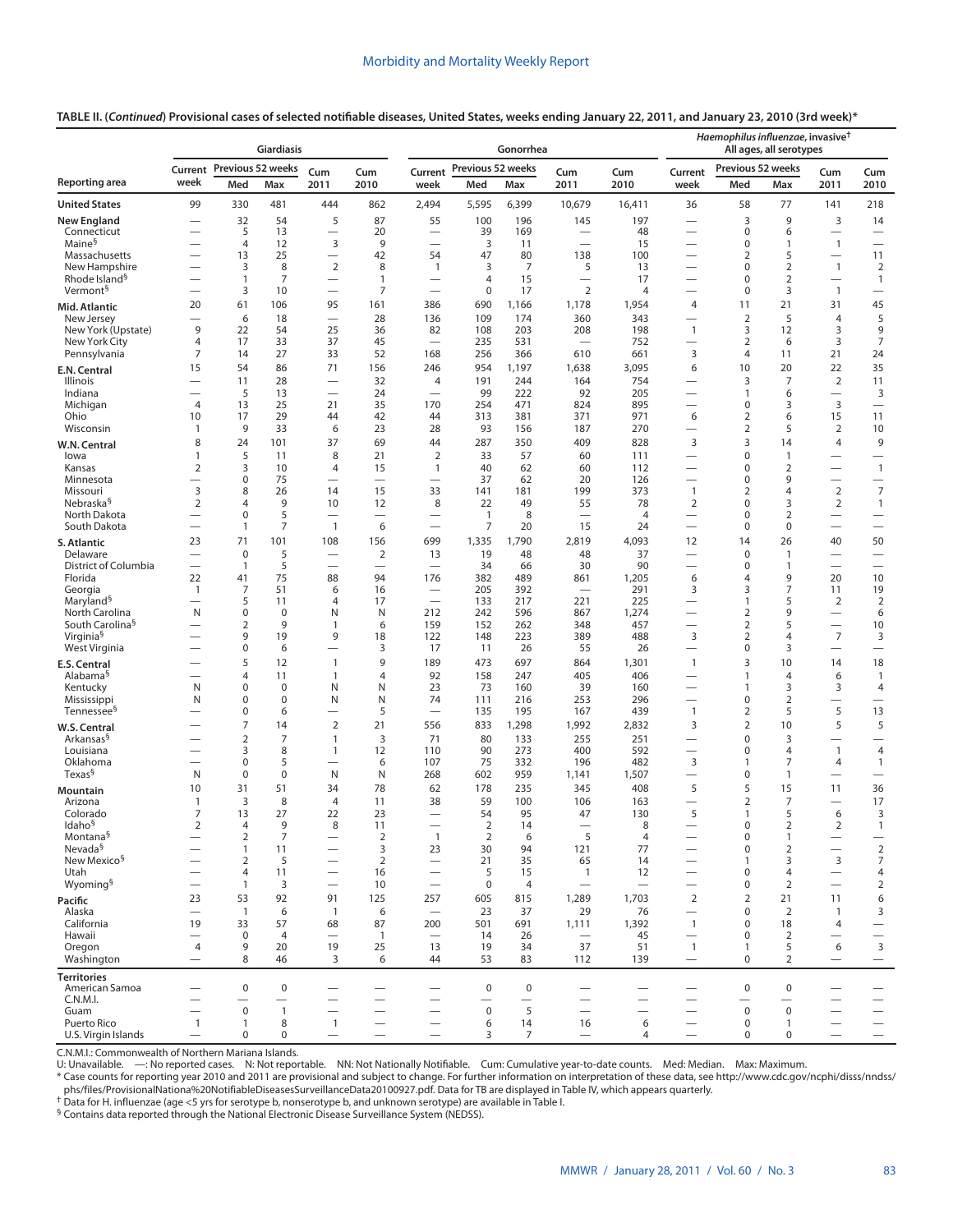|                                                |                                                      | Hepatitis (viral, acute), by type |                                  |                                                             |                                                      |                                                      |                                |                                  |                                                      |                                                      |                                                      |                            |                                |                                               |                                             |
|------------------------------------------------|------------------------------------------------------|-----------------------------------|----------------------------------|-------------------------------------------------------------|------------------------------------------------------|------------------------------------------------------|--------------------------------|----------------------------------|------------------------------------------------------|------------------------------------------------------|------------------------------------------------------|----------------------------|--------------------------------|-----------------------------------------------|---------------------------------------------|
|                                                |                                                      |                                   | Α                                |                                                             |                                                      |                                                      |                                | B                                |                                                      |                                                      |                                                      |                            | C                              |                                               |                                             |
|                                                | Current                                              |                                   | Previous 52 weeks                | Cum                                                         | Cum                                                  | Current                                              | Previous 52 weeks              |                                  | Cum                                                  | Cum                                                  | Current                                              | Previous 52 weeks          |                                | Cum                                           | Cum                                         |
| Reporting area                                 | week                                                 | Med                               | Max                              | 2011                                                        | 2010                                                 | week                                                 | Med                            | Max                              | 2011                                                 | 2010                                                 | week                                                 | Med                        | Max                            | 2011                                          | 2010                                        |
| <b>United States</b>                           | 13                                                   | 30                                | 44                               | 46                                                          | 76                                                   | $\overline{7}$                                       | 61                             | 91                               | 39                                                   | 138                                                  | 3                                                    | 13                         | 25                             | 10                                            | 35                                          |
| New England                                    |                                                      | $\overline{2}$                    | 5                                | $\overline{1}$                                              | $\overline{7}$                                       |                                                      | $\mathbf{1}$                   | 5                                | $\mathbf{1}$                                         | $\overline{4}$                                       |                                                      | $\mathbf{1}$               | 4                              |                                               | 5                                           |
| Connecticut<br>Maine <sup>†</sup>              | $\overline{\phantom{0}}$<br>$\overline{\phantom{0}}$ | 0<br>0                            | 3<br>1                           | $\overline{\phantom{0}}$                                    | $\overline{2}$<br>$\overline{\phantom{0}}$           | $\overline{\phantom{0}}$                             | $\pmb{0}$<br>0                 | $\overline{2}$<br>$\overline{2}$ | $\overline{\phantom{0}}$                             | 2<br>$\overline{\phantom{0}}$                        | $\overline{\phantom{0}}$                             | $\pmb{0}$<br>0             | 4<br>0                         | $\overline{\phantom{0}}$                      | $\mathbf{1}$<br>$\overline{\phantom{0}}$    |
| Massachusetts                                  | $\overline{\phantom{0}}$                             | $\mathbf{1}$                      | 5                                | $\overline{\phantom{0}}$                                    | 5                                                    | $\overline{\phantom{0}}$                             | 0                              | $\overline{2}$                   | $\overline{\phantom{0}}$                             | $\overline{2}$                                       |                                                      | $\mathbf 0$                | $\mathbf{1}$                   | $\overline{\phantom{0}}$                      | $\overline{4}$                              |
| New Hampshire<br>Rhode Island <sup>†</sup>     | -                                                    | 0<br>0                            | 1<br>4                           |                                                             |                                                      | U                                                    | 0<br>0                         | $\overline{2}$<br>$\mathbf 0$    | $\mathbf{1}$<br>U                                    | U                                                    | N<br>U                                               | 0<br>0                     | 0<br>0                         | N<br>U                                        | N<br>U                                      |
| Vermont <sup>+</sup>                           |                                                      | 0                                 | $\mathbf{1}$                     | $\overline{1}$                                              | $\overline{\phantom{0}}$                             | $\overline{\phantom{0}}$                             | 0                              | 1                                |                                                      | $\overline{\phantom{0}}$                             | $\overline{\phantom{0}}$                             | 0                          | $\mathbf{1}$                   |                                               | $\overline{\phantom{0}}$                    |
| Mid. Atlantic                                  | $\overline{2}$                                       | 4                                 | 10                               | 5                                                           | 13                                                   | $\overline{2}$                                       | 5                              | 10                               | $\overline{4}$                                       | 9                                                    | 2                                                    | $\overline{2}$             | 6                              | 2                                             | $\mathbf{3}$                                |
| New Jersey                                     |                                                      | 0                                 | $\overline{2}$                   |                                                             | $\overline{2}$                                       |                                                      | $\mathbf{1}$                   | 5                                | $\overline{\phantom{0}}$                             | $\mathbf{1}$                                         |                                                      | $\mathbf 0$                | $\overline{2}$                 |                                               |                                             |
| New York (Upstate)<br>New York City            | $\mathbf{1}$<br>$\mathbf{1}$                         | 1<br>1                            | 4<br>7                           | $\overline{1}$<br>$\overline{2}$                            | $\overline{\phantom{0}}$<br>5                        | $\overline{2}$<br>$\overline{\phantom{0}}$           | $\mathbf{1}$<br>$\mathbf{1}$   | 6<br>4                           | $\overline{2}$<br>$\overline{\phantom{0}}$           | $\mathbf{1}$<br>3                                    | $\overline{2}$<br>$\overline{\phantom{0}}$           | 1<br>$\mathbf 0$           | 4<br>$\mathbf{1}$              | $\overline{2}$<br>$\qquad \qquad -$           | 3                                           |
| Pennsylvania                                   | $\overline{\phantom{0}}$                             | 1                                 | 4                                | $\overline{2}$                                              | 6                                                    | $\overline{\phantom{0}}$                             | $\mathbf{1}$                   | 5                                | $\overline{2}$                                       | 4                                                    | $\overline{\phantom{0}}$                             | 0                          | 3                              |                                               |                                             |
| E.N. Central                                   | $\mathbf{1}$                                         | 4                                 | 9                                | $\overline{4}$                                              | 16                                                   | $\overline{\phantom{0}}$                             | 9                              | 17                               | $\mathbf{1}$                                         | 27                                                   | $\overline{\phantom{0}}$                             | $\overline{2}$             | 7                              | $\overline{1}$                                | 4                                           |
| Illinois<br>Indiana                            |                                                      | 1<br>0                            | 3<br>$\overline{2}$              | $\overline{\phantom{0}}$<br>$\overline{\phantom{0}}$        | $\overline{2}$<br>$\overline{\phantom{0}}$           |                                                      | 2<br>1                         | 5<br>5                           | $\overline{\phantom{0}}$                             | 5<br>4                                               |                                                      | 0<br>$\mathbf 0$           | 1<br>$\overline{2}$            | $\overline{1}$                                | $\overline{\phantom{0}}$                    |
| Michigan                                       |                                                      | 1                                 | 5                                | $\overline{1}$                                              | 5                                                    |                                                      | $\overline{2}$                 | 6                                | $\overline{\phantom{0}}$                             | 8                                                    |                                                      | 1                          | 6                              |                                               | 4                                           |
| Ohio<br>Wisconsin                              | $\mathbf{1}$                                         | $\mathbf{1}$<br>0                 | 5<br>3                           | 3<br>$\overline{\phantom{0}}$                               | $\overline{2}$<br>7                                  |                                                      | 2<br>2                         | 6<br>8                           | $\mathbf{1}$<br>$\overline{\phantom{0}}$             | 6<br>4                                               |                                                      | 0<br>0                     | $\mathbf{1}$<br>$\overline{2}$ |                                               | $\qquad \qquad$<br>$\overline{\phantom{0}}$ |
| W.N. Central                                   |                                                      | $\mathbf{1}$                      | 13                               | $\overline{1}$                                              | 5                                                    | $\overline{2}$                                       | $\overline{2}$                 | $\overline{7}$                   | $\overline{4}$                                       | $\overline{7}$                                       | $\overline{\phantom{0}}$                             | $\mathbf 0$                | 8                              |                                               | $\overline{\phantom{0}}$                    |
| lowa                                           |                                                      | 0                                 | 3                                | $\overline{1}$                                              | 3                                                    |                                                      | 0                              | $\overline{2}$                   |                                                      | $\overline{2}$                                       | $\overline{\phantom{0}}$                             | $\mathbf 0$                | 0                              |                                               |                                             |
| Kansas                                         |                                                      | 0                                 | $\overline{2}$                   | $\overline{\phantom{0}}$                                    | $\overline{\phantom{0}}$                             |                                                      | 0                              | $\overline{2}$                   | $\overline{\phantom{0}}$                             |                                                      |                                                      | 0                          | $\mathbf{1}$                   |                                               |                                             |
| Minnesota<br>Missouri                          |                                                      | 0<br>0                            | 12<br>$\overline{2}$             | $\overline{\phantom{0}}$                                    | $\overline{\phantom{0}}$<br>$\mathbf{1}$             | $\overline{\phantom{0}}$<br>$\overline{2}$           | 0<br>$\mathbf{1}$              | $\overline{4}$<br>3              | $\overline{\phantom{0}}$<br>$\overline{2}$           | $\overline{4}$                                       |                                                      | 0<br>0                     | 6<br>2                         | $\overline{\phantom{0}}$                      |                                             |
| Nebraska <sup>†</sup>                          |                                                      | 0                                 | 4                                |                                                             | $\mathbf{1}$                                         |                                                      | 0                              | $\overline{2}$                   | 2                                                    | $\mathbf{1}$                                         |                                                      | 0                          | $\mathbf{1}$                   |                                               |                                             |
| North Dakota<br>South Dakota                   |                                                      | 0<br>0                            | 3<br>$\mathbf{1}$                | $\overline{\phantom{0}}$<br>$\overbrace{\phantom{1232211}}$ | $\overline{\phantom{0}}$<br>$\overline{\phantom{0}}$ | $\overline{\phantom{0}}$<br>$\overline{\phantom{0}}$ | 0<br>$\pmb{0}$                 | $\pmb{0}$<br>$\mathbf{1}$        | $\overline{\phantom{0}}$<br>$\overline{\phantom{0}}$ | $\overline{\phantom{0}}$<br>$\overline{\phantom{0}}$ | $\overline{\phantom{0}}$                             | 0<br>0                     | 0<br>0                         | $\overline{\phantom{0}}$                      |                                             |
| S. Atlantic                                    | 3                                                    | 6                                 | 14                               | 10                                                          | 13                                                   | $\overline{2}$                                       | 16                             | 32                               | 17                                                   | 43                                                   | $\overline{\phantom{0}}$                             | $\overline{2}$             | 6                              | $\overline{2}$                                | 5                                           |
| Delaware                                       |                                                      | $\mathbf 0$                       | $\mathbf{1}$                     | $\overline{1}$                                              | $\overline{\phantom{0}}$                             | $\overline{\phantom{0}}$                             | $\pmb{0}$                      | $\overline{2}$                   | $\overline{\phantom{0}}$                             | $\mathbf{1}$                                         | U                                                    | 0                          | 0                              | U                                             | U                                           |
| District of Columbia<br>Florida                | $\overline{\phantom{0}}$<br>$\mathbf{1}$             | $\mathbf 0$<br>3                  | $\mathbf{1}$<br>7                | $\overline{3}$                                              | $\overline{\phantom{0}}$<br>3                        | $\overline{\phantom{0}}$<br>2                        | $\pmb{0}$<br>5                 | $\mathbf{1}$<br>11               | 12                                                   | 20                                                   | $\overline{\phantom{0}}$<br>$\overline{\phantom{0}}$ | 0<br>0                     | $\mathbf{1}$<br>0              | $\overbrace{\phantom{13333}}$                 | $\mathbf{1}$                                |
| Georgia                                        |                                                      | 1                                 | 3                                | 2                                                           | 3                                                    | $\overline{\phantom{0}}$                             | 3                              | 7                                |                                                      | 16                                                   |                                                      | 0                          | $\overline{2}$                 |                                               | $\overline{\phantom{0}}$                    |
| Maryland <sup>+</sup>                          | $\overline{\phantom{0}}$                             | 0                                 | 3                                | $\overline{2}$                                              | $\mathbf{1}$                                         | $\overline{\phantom{0}}$                             | 1                              | 6                                | $\overline{2}$                                       | $\overline{\phantom{0}}$                             | $\overline{\phantom{0}}$                             | $\mathbf 0$                | 3                              | $\overline{2}$                                | $\sqrt{2}$                                  |
| North Carolina<br>South Carolina <sup>t</sup>  | $\overline{\phantom{0}}$                             | 0<br>0                            | 5<br>3                           | $\overline{\phantom{0}}$                                    | 5                                                    | —                                                    | 1<br>1                         | 16<br>4                          | $\overline{\phantom{0}}$<br>$\overline{\phantom{0}}$ | 3<br>$\overline{\phantom{0}}$                        | $\qquad \qquad$                                      | 1<br>$\mathbf 0$           | 3<br>$\mathbf{1}$              | $\qquad \qquad$<br>$\qquad \qquad$            | $\overline{2}$                              |
| Virginia <sup>†</sup>                          | $\mathbf 2$                                          | 1                                 | 6                                | $\overline{2}$                                              | $\mathbf{1}$                                         | —                                                    | $\mathbf{1}$                   | 6                                | $\overline{3}$                                       | 3                                                    | $\overline{\phantom{0}}$                             | 0                          | $\overline{2}$                 | $\qquad \qquad$                               | $\qquad \qquad$                             |
| West Virginia                                  | $\overline{\phantom{0}}$                             | 0                                 | 5                                |                                                             |                                                      | $\overline{\phantom{0}}$                             | 0                              | 12                               | $\overline{\phantom{0}}$                             | $\qquad \qquad$                                      | $\overline{\phantom{0}}$                             | 0                          | 5                              |                                               | $\overline{\phantom{0}}$                    |
| E.S. Central<br>Alabama <sup>†</sup>           | $\overline{\phantom{0}}$                             | 1<br>0                            | 5<br>$\overline{2}$              | $\overline{1}$                                              | $\mathbf 2$<br>$\mathbf{1}$                          | $\overline{\phantom{0}}$                             | $\overline{7}$<br>$\mathbf{1}$ | 13<br>4                          | 9                                                    | 28<br>$\overline{7}$                                 | $\qquad \qquad$                                      | 3<br>$\mathbf 0$           | 8<br>$\mathbf{1}$              | $\overline{2}$<br>$\overline{\phantom{0}}$    | $\overline{7}$<br>$\overline{\phantom{0}}$  |
| Kentucky                                       | —                                                    | 0                                 | 5                                | $\overline{1}$                                              |                                                      |                                                      | $\overline{2}$                 | 8                                | 5                                                    | 11                                                   | $\overline{\phantom{0}}$                             | $\overline{2}$             | 6                              | $\mathbf{1}$                                  | $\overline{7}$                              |
| Mississippi<br>Tennessee <sup>†</sup>          |                                                      | 0<br>0                            | $\mathbf{1}$<br>$\overline{2}$   | $\overline{\phantom{0}}$                                    | $\overline{\phantom{0}}$<br>$\overline{1}$           | $\overline{\phantom{0}}$                             | $\pmb{0}$<br>3                 | 3<br>8                           | $\overline{\phantom{0}}$<br>$\overline{4}$           | $\overline{\phantom{0}}$<br>10                       | U                                                    | $\mathbf 0$                | 0                              | U                                             | U                                           |
| W.S. Central                                   | $\overline{\phantom{0}}$                             | $\overline{2}$                    | 7                                | $\overline{\phantom{0}}$<br>$\overline{1}$                  | $\mathbf{1}$                                         | $\overline{\phantom{0}}$                             | 9                              | 29                               | $\mathbf{1}$                                         | 8                                                    | $\qquad \qquad$<br>$\mathbf{1}$                      | 1<br>$\mathbf{1}$          | 4<br>5                         | $\mathbf{1}$<br>$\mathbf{1}$                  | $\qquad \qquad -$<br>$\overline{2}$         |
| Arkansas <sup>†</sup>                          |                                                      | 0                                 | 1                                |                                                             | -                                                    |                                                      | 0                              | $\overline{4}$                   |                                                      |                                                      |                                                      | $\mathbf 0$                | $\mathbf 0$                    | —                                             | $\overline{\phantom{0}}$                    |
| Louisiana                                      | $\overline{\phantom{0}}$                             | 0                                 | $\overline{2}$                   |                                                             |                                                      | —                                                    | 1                              | 3                                | $\overline{\phantom{0}}$                             | 3                                                    | $\qquad \qquad$                                      | 0                          | $\mathbf{1}$                   | $\qquad \qquad$                               |                                             |
| Oklahoma<br>Texas <sup>†</sup>                 | —                                                    | 0<br>$\overline{2}$               | $\mathbf{1}$<br>$\overline{7}$   | $\mathbf{1}$                                                | $\overline{\phantom{0}}$<br>$\mathbf{1}$             | —<br>$\overline{\phantom{0}}$                        | 2<br>5                         | 6<br>25                          | $\overline{\phantom{0}}$<br>$\mathbf{1}$             | $\mathbf{1}$<br>4                                    | $\mathbf{1}$<br>$\overline{\phantom{0}}$             | 0<br>$\mathbf 0$           | 3<br>3                         | $\mathbf{1}$<br>$\overline{\phantom{0}}$      | $\qquad \qquad -$<br>$\overline{2}$         |
| Mountain                                       | $\mathbf{1}$                                         | 3                                 | 8                                | 4                                                           | 11                                                   |                                                      | $\overline{2}$                 | 8                                |                                                      | 8                                                    |                                                      | 1                          | 5                              | $\mathbf{1}$                                  | $\mathbf{1}$                                |
| Arizona                                        | —                                                    | 1                                 | 4                                | $\overline{2}$                                              | 5                                                    | -                                                    | 0                              | $\overline{2}$                   |                                                      | $\overline{2}$                                       | U                                                    | $\mathbf 0$                | $\mathbf 0$                    | U                                             | U                                           |
| Colorado<br>ldaho <sup>1</sup>                 | $\mathbf{1}$                                         | $\mathbf{1}$<br>0                 | 3<br>2                           | $\overline{2}$                                              | $\overline{4}$<br>$\overline{\phantom{0}}$           |                                                      | 0<br>0                         | 5<br>-1                          | $\overline{\phantom{0}}$                             | 1<br>$\qquad \qquad$                                 | $\overline{\phantom{0}}$                             | 0<br>0                     | $\overline{2}$<br>2            | $\mathbf{1}$<br>$\qquad \qquad -$             | $\mathbf{1}$<br>$\qquad \qquad$             |
| Montana <sup>†</sup>                           |                                                      | $\mathbf 0$                       | $\mathbf{1}$                     | $\qquad \qquad -$                                           | $\mathbf{1}$                                         |                                                      | $\pmb{0}$                      | $\mathbf 0$                      | —                                                    | $\qquad \qquad -$                                    | $\qquad \qquad -$                                    | $\mathbf 0$                | $\mathbf{1}$                   | $\qquad \qquad -$                             | $\qquad \qquad -$                           |
| Nevada <sup>†</sup><br>New Mexico <sup>+</sup> |                                                      | 0<br>0                            | $\overline{2}$<br>$\mathbf{1}$   |                                                             |                                                      | $\overline{\phantom{0}}$                             | $\pmb{0}$<br>$\mathbf 0$       | 3<br>$\mathbf{1}$                |                                                      | 4                                                    | $\qquad \qquad$                                      | $\mathbf 0$<br>$\mathbf 0$ | $\mathbf{1}$<br>$\overline{2}$ |                                               | $\overline{\phantom{0}}$                    |
| Utah                                           | $\overline{\phantom{0}}$                             | 0                                 | $\mathbf{1}$                     | $\overline{\phantom{0}}$<br>$\overline{\phantom{0}}$        | $\mathbf{1}$                                         | $\overline{\phantom{0}}$                             | $\pmb{0}$                      | $\mathbf{1}$                     | $\overline{\phantom{0}}$<br>$\overline{\phantom{0}}$ | $\mathbf{1}$                                         | $\qquad \qquad$<br>$\overline{\phantom{0}}$          | 0                          | $\overline{2}$                 | $\overline{\phantom{0}}$                      | $\overline{\phantom{0}}$                    |
| Wyoming <sup>+</sup>                           |                                                      | 0                                 | 3                                | $\overline{\phantom{0}}$                                    |                                                      |                                                      | 0                              | $\mathbf{1}$                     | $\overline{\phantom{0}}$                             | $\qquad \qquad$                                      | $\overline{\phantom{0}}$                             | $\mathbf 0$                | 0                              | $\qquad \qquad$                               | $\overline{\phantom{0}}$                    |
| Pacific                                        | 6                                                    | 5                                 | 17                               | 19                                                          | 8                                                    | $\mathbf{1}$                                         | 6                              | 17                               | $\overline{2}$                                       | 4                                                    | $\overline{\phantom{0}}$                             | $\mathbf{1}$               | 3                              | $\overline{1}$                                | $\,8\,$                                     |
| Alaska<br>California                           | 5                                                    | 0<br>4                            | $\mathbf{1}$<br>16               | $\overline{\phantom{0}}$<br>18                              | $\overline{7}$                                       |                                                      | $\mathbf 0$<br>4               | $\overline{1}$<br>16             | $\overline{\phantom{0}}$<br>$\overline{\phantom{0}}$ | $\mathbf{1}$<br>$\overline{2}$                       | U<br>$\overline{\phantom{0}}$                        | $\mathbf 0$<br>$\mathbf 0$ | $\mathbf 0$<br>2               | U<br>$\overline{\phantom{0}}$                 | U<br>5                                      |
| Hawaii                                         |                                                      | $\mathbf 0$                       | $\mathbf{1}$                     | $\overbrace{\phantom{123221111}}$                           |                                                      |                                                      | 0                              | $\overline{1}$                   | $\overline{\phantom{0}}$                             | $\qquad \qquad$                                      | U                                                    | $\mathbf 0$                | $\mathbf 0$                    | U                                             | U                                           |
| Oregon<br>Washington                           | $\mathbf{1}$<br>$\overline{\phantom{m}}$             | $\boldsymbol{0}$<br>$\mathbf 0$   | $\overline{2}$<br>$\overline{2}$ | $\overline{1}$<br>$\overline{\phantom{0}}$                  | $\mathbf{1}$<br>$\overline{\phantom{m}}$             | $\mathbf{1}$<br>$\qquad \qquad -$                    | $\mathbf{1}$<br>$\mathbf{1}$   | 3<br>3                           | $\overline{2}$<br>$\overbrace{\phantom{12322111}}$   | $\overline{1}$<br>$\overline{\phantom{m}}$           | $\qquad \qquad$<br>$\overbrace{\phantom{12322111}}$  | $\pmb{0}$<br>$\mathbf 0$   | 3<br>3                         | $\overline{\phantom{0}}$<br>$\mathbf{1}$      | 3                                           |
|                                                |                                                      |                                   |                                  |                                                             |                                                      |                                                      |                                |                                  |                                                      |                                                      |                                                      |                            |                                |                                               | $\qquad \qquad -$                           |
| <b>Territories</b><br>American Samoa           |                                                      | $\mathbf 0$                       | $\mathbf 0$                      | —                                                           | -                                                    |                                                      | $\mathsf 0$                    | $\boldsymbol{0}$                 | -                                                    |                                                      |                                                      | $\mathbf 0$                | $\mathbf 0$                    | $\overline{\phantom{0}}$                      |                                             |
| C.N.M.I.                                       |                                                      |                                   | $\overline{\phantom{0}}$         | $\overline{\phantom{0}}$                                    | $\overline{\phantom{0}}$                             | $\overline{\phantom{0}}$                             | $\overline{\phantom{0}}$       | $\overline{\phantom{0}}$         | $\overline{\phantom{0}}$                             | $\overline{\phantom{0}}$                             | $\overline{\phantom{0}}$                             | $\overline{\phantom{0}}$   | $\overline{\phantom{0}}$       |                                               | $\overline{\phantom{0}}$                    |
| Guam<br>Puerto Rico                            |                                                      | $\pmb{0}$<br>$\mathbf 0$          | 6<br>$\overline{2}$              | $\overline{\phantom{0}}$<br>$\overline{\phantom{0}}$        |                                                      | $\overbrace{\phantom{123221111}}$                    | $\mathbf{1}$<br>$\mathbf 0$    | 6<br>$\overline{2}$              |                                                      | $\overline{1}$                                       | $\overline{\phantom{0}}$<br>$\qquad \qquad -$        | $\mathbf 0$<br>$\mathbf 0$ | $\overline{7}$<br>$\pmb{0}$    | $\overline{\phantom{0}}$<br>$\qquad \qquad -$ |                                             |
| U.S. Virgin Islands                            | $\overline{\phantom{0}}$                             | $\mathbf 0$                       | $\mathbf 0$                      | $\overbrace{\phantom{1232211}}$                             | $\overline{\phantom{0}}$                             | $\overline{\phantom{0}}$                             | $\mathbf 0$                    | 0                                |                                                      | $\overline{\phantom{m}}$                             | $\overbrace{\phantom{12322111}}$                     | $\pmb{0}$                  | 0                              | $\overbrace{\phantom{12322111}}$              |                                             |

## **TABLE II. (***Continued***) Provisional cases of selected notifiable diseases, United States, weeks ending January 22, 2011, and January 23, 2010 (3rd week)\***

C.N.M.I.: Commonwealth of Northern Mariana Islands.

U: Unavailable. —: No reported cases. N: Not reportable. NN: Not Nationally Notifiable. Cum: Cumulative year-to-date counts. Med: Median. Max: Maximum.

\* Case counts for reporting year 2010 and 2011 are provisional and subject to change. For further information on interpretation of these data, see [http://www.cdc.gov/ncphi/disss/nndss/](http://www.cdc.gov/ncphi/disss/nndss/phs/files/ProvisionalNationa%20NotifiableDiseasesSurveillanceData20100927.pdf)<br>phs/files/ProvisionalNationa%20Notifi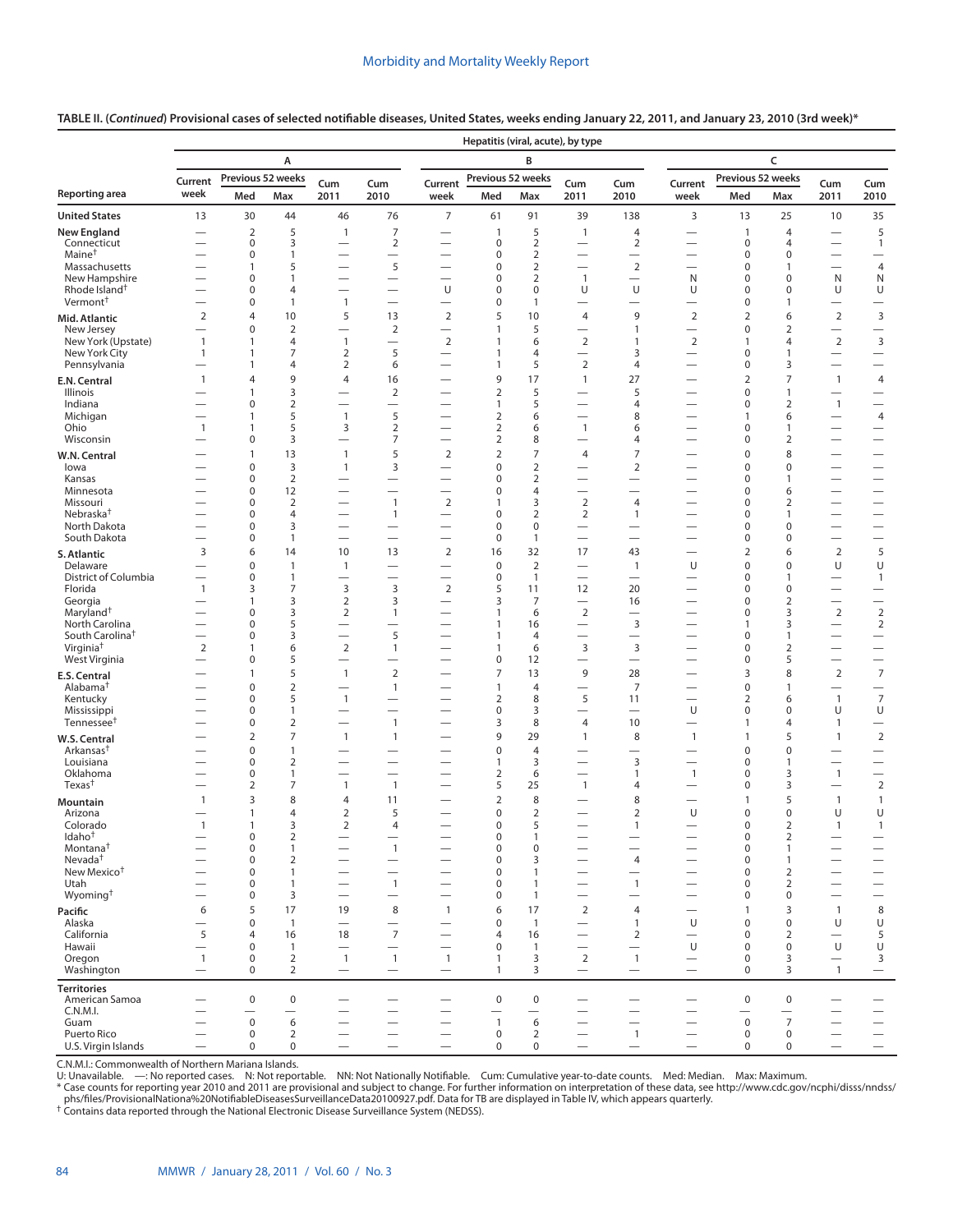|                                                      | Legionellosis                                        |                                      |                                  |                                               |                                            | Lyme disease                                         |                                  |                                |                                                              |                                | <b>Malaria</b>                                       |                                |                                  |                                          |                                               |
|------------------------------------------------------|------------------------------------------------------|--------------------------------------|----------------------------------|-----------------------------------------------|--------------------------------------------|------------------------------------------------------|----------------------------------|--------------------------------|--------------------------------------------------------------|--------------------------------|------------------------------------------------------|--------------------------------|----------------------------------|------------------------------------------|-----------------------------------------------|
|                                                      | Current                                              | Previous 52 weeks                    |                                  | Cum                                           | Cum                                        | Current                                              |                                  | Previous 52 weeks              | Cum                                                          | Cum                            | Current                                              | Previous 52 weeks              |                                  | Cum                                      | Cum                                           |
| Reporting area                                       | week                                                 | Med                                  | Max                              | 2011                                          | 2010                                       | week                                                 | Med                              | Max                            | 2011                                                         | 2010                           | week                                                 | Med                            | Max                              | 2011                                     | 2010                                          |
| <b>United States</b>                                 | 14                                                   | 53                                   | 116                              | 73                                            | 139                                        | 25                                                   | 397                              | 1,670                          | 150                                                          | 767                            | 8                                                    | 26                             | 80                               | 35                                       | 69                                            |
| <b>New England</b>                                   |                                                      | $\overline{4}$                       | 15                               | $\overline{1}$                                | 8                                          |                                                      | 126                              | 503                            | 3                                                            | 252                            | $\mathbf{1}$                                         | $\mathbf{1}$                   | 5                                | $\mathbf{1}$                             | 5                                             |
| Connecticut<br>Maine <sup>†</sup>                    | $\overline{\phantom{0}}$                             | 1<br>$\pmb{0}$                       | 6<br>$\overline{4}$              | $\overline{\phantom{0}}$                      | $\overline{2}$                             | $\overline{\phantom{0}}$                             | 46<br>11                         | 212<br>65                      | $\overline{\phantom{0}}$                                     | 122<br>$\mathbf{1}$            | $\overline{\phantom{0}}$                             | $\mathbf 0$<br>$\mathbf 0$     | $\mathbf{1}$<br>1                | $\overline{\phantom{0}}$                 | $\overline{\phantom{0}}$                      |
| Massachusetts                                        |                                                      | $\overline{2}$                       | 10                               | $\overline{\phantom{0}}$                      | 3                                          |                                                      | 41                               | 223                            | $\overline{\phantom{0}}$                                     | 81                             | $\overline{\phantom{0}}$                             | $\mathbf{1}$                   | $\overline{4}$                   | $\overline{\phantom{0}}$                 | 5                                             |
| New Hampshire<br>Rhode Island <sup>†</sup>           |                                                      | $\mathbf 0$<br>$\mathbf 0$           | 5<br>$\overline{4}$              | $\overline{\phantom{0}}$                      | 1                                          |                                                      | 24                               | 68                             | $\overline{1}$                                               | 40                             | $\overline{\phantom{0}}$                             | $\mathbf 0$<br>$\mathbf 0$     | $\overline{2}$<br>$\mathbf{1}$   | $\overline{\phantom{0}}$                 |                                               |
| Vermont <sup>+</sup>                                 |                                                      | $\mathbf 0$                          | $\overline{2}$                   | -<br>$\overline{1}$                           | 1<br>$\mathbf{1}$                          | $\overline{\phantom{0}}$                             | $\overline{1}$<br>$\overline{4}$ | 40<br>27                       | $\overline{\phantom{0}}$<br>$\overline{2}$                   | 8                              | $\overline{\phantom{0}}$<br>$\mathbf{1}$             | $\mathbf 0$                    | $\mathbf{1}$                     | $\overline{\phantom{0}}$<br>$\mathbf{1}$ | $\overline{\phantom{0}}$                      |
| Mid. Atlantic                                        | 3                                                    | 14                                   | 47                               | 16                                            | 28                                         | 16                                                   | 171                              | 735                            | 101                                                          | 358                            |                                                      | $\overline{7}$                 | 17                               | 6                                        | 21                                            |
| New Jersey                                           |                                                      | $\mathbf{1}$                         | 11                               |                                               | 5                                          |                                                      | 49                               | 220                            |                                                              | 103                            |                                                      | $\mathbf 0$                    | $\mathbf{1}$                     |                                          |                                               |
| New York (Upstate)<br>New York City                  | $\overline{2}$<br>$\overline{\phantom{0}}$           | 5<br>$\overline{2}$                  | 19<br>17                         | 5<br>3                                        | 7<br>7                                     | 6<br>$\overline{\phantom{0}}$                        | 38<br>$\overline{2}$             | 200<br>7                       | 8<br>$\overline{\phantom{0}}$                                | 13<br>11                       | $\overline{\phantom{0}}$<br>$\overline{\phantom{0}}$ | $\mathbf{1}$<br>$\overline{4}$ | 6<br>14                          | $\mathbf{1}$<br>4                        | $\overline{4}$<br>12                          |
| Pennsylvania                                         | $\mathbf{1}$                                         | 6                                    | 18                               | 8                                             | 9                                          | 10                                                   | 86                               | 385                            | 93                                                           | 231                            |                                                      | $\mathbf{1}$                   | 3                                | $\mathbf{1}$                             | 5                                             |
| E.N. Central                                         | $\overline{4}$                                       | 12                                   | 44                               | 16                                            | 27                                         | $\overline{\phantom{0}}$                             | 26                               | 324                            | $\overline{\phantom{0}}$                                     | 29                             | $\mathbf{1}$                                         | $\mathbf 2$                    | 9                                | 4                                        | $\overline{7}$                                |
| Illinois<br>Indiana                                  |                                                      | $\overline{2}$                       | 15<br>6                          | $\overline{\phantom{0}}$<br>3                 | 5<br>3                                     |                                                      | $\mathbf{1}$<br>$\mathbf{1}$     | 17<br>7                        | $\overline{\phantom{0}}$                                     | $\mathbf{1}$<br>$\overline{2}$ | $\overline{\phantom{0}}$                             | $\mathbf{1}$<br>$\mathbf 0$    | $\overline{7}$<br>$\overline{2}$ |                                          | 4                                             |
| Michigan                                             |                                                      | $\overline{2}$<br>$\overline{2}$     | 20                               | 3                                             | 5                                          | $\overline{\phantom{0}}$                             | $\mathbf{1}$                     | 13                             | $\overline{\phantom{0}}$                                     | $\overline{\phantom{0}}$       | $\overline{\phantom{0}}$                             | $\mathbf 0$                    | $\overline{4}$                   |                                          | $\mathbf{1}$                                  |
| Ohio                                                 | $\overline{4}$                                       | $\overline{4}$                       | 15                               | 10                                            | 13                                         | $\overline{\phantom{0}}$                             | $\mathbf 0$                      | 9                              | $\overline{\phantom{0}}$                                     | $\overline{2}$                 | $\mathbf{1}$                                         | $\mathbf{1}$                   | 5                                | 4                                        | $\overline{2}$                                |
| Wisconsin                                            | $\overline{\phantom{0}}$                             | $\mathbf{1}$                         | 11                               |                                               | 1                                          | $\overline{\phantom{0}}$                             | 21                               | 297                            | $\qquad \qquad$                                              | 24                             | $\overline{\phantom{0}}$                             | $\pmb{0}$                      | $\mathbf{1}$                     | $\overline{\phantom{0}}$                 |                                               |
| W.N. Central<br>lowa                                 |                                                      | $\overline{2}$<br>$\pmb{0}$          | 9<br>$\overline{2}$              | $\overline{1}$                                | 1                                          |                                                      | $\mathbf{1}$<br>$\mathbf 0$      | 11<br>10                       | $\overline{\phantom{0}}$<br>$\overline{\phantom{0}}$         | $\mathbf{1}$<br>$\mathbf{1}$   | $\overline{\phantom{0}}$                             | $\mathbf{1}$<br>$\mathbf 0$    | 4<br>$\overline{2}$              |                                          | 5<br>$\overline{2}$                           |
| Kansas                                               |                                                      | $\pmb{0}$                            | $\overline{2}$                   |                                               |                                            |                                                      | $\mathbf 0$                      | $\mathbf{1}$                   |                                                              |                                | $\overline{\phantom{0}}$                             | $\mathbf 0$                    | $\overline{2}$                   |                                          | $\mathbf{1}$                                  |
| Minnesota                                            | $\overline{\phantom{0}}$                             | $\mathbf 0$                          | 8                                | $\overline{\phantom{0}}$                      | $\overline{\phantom{0}}$                   | $\overline{\phantom{0}}$                             | $\mathbf 0$                      | $\mathbf 0$                    | $\overline{\phantom{0}}$                                     | $\overline{\phantom{0}}$       | $\overline{\phantom{0}}$                             | $\mathbf 0$                    | 3                                | $\overline{\phantom{0}}$                 | $\qquad \qquad -$                             |
| Missouri<br>Nebraska <sup>†</sup>                    | $\overline{\phantom{0}}$                             | $\mathbf 0$<br>$\mathbf 0$           | $\overline{4}$<br>$\overline{2}$ | $\overline{1}$<br>$\overline{\phantom{0}}$    | $\overline{1}$<br>$\overline{\phantom{0}}$ | $\overline{\phantom{0}}$                             | $\mathbf 0$<br>$\mathbf 0$       | $\mathbf{1}$<br>$\overline{2}$ | $\overline{\phantom{0}}$                                     | $\overline{\phantom{0}}$       | $\overline{\phantom{0}}$                             | $\mathbf 0$<br>$\mathbf 0$     | 3<br>$\overline{2}$              | $\overline{\phantom{0}}$                 | $\mathbf{1}$<br>$\mathbf{1}$                  |
| North Dakota                                         | $\overline{\phantom{0}}$                             | $\mathbf 0$                          | $\mathbf{1}$                     |                                               | $\overline{\phantom{0}}$                   | $\overline{\phantom{0}}$                             | $\mathbf 0$                      | 5                              |                                                              |                                |                                                      | $\mathbf 0$                    | 1                                |                                          |                                               |
| South Dakota                                         | $\overline{\phantom{0}}$                             | $\mathbf 0$                          | $\overline{2}$                   |                                               | $\overline{\phantom{0}}$                   | $\overline{\phantom{0}}$                             | $\mathbf 0$                      | $\mathbf{1}$                   | $\qquad \qquad$                                              | $\overline{\phantom{0}}$       | $\overline{\phantom{0}}$                             | $\mathbf 0$                    | $\overline{2}$                   |                                          | $\overline{\phantom{0}}$                      |
| S. Atlantic<br>Delaware                              | 6<br>$\overline{\phantom{0}}$                        | 10<br>$\mathbf 0$                    | 28<br>3                          | 12                                            | 29<br>3                                    | 9<br>$\mathbf{1}$                                    | 56<br>10                         | 174<br>32                      | 42<br>10                                                     | 116<br>32                      | 5                                                    | $\overline{7}$<br>$\mathbf 0$  | 44<br>$\mathbf{1}$               | 19                                       | 24                                            |
| District of Columbia                                 |                                                      | $\pmb{0}$                            | $\overline{4}$                   |                                               |                                            |                                                      | $\mathbf 0$                      | $\overline{4}$                 |                                                              |                                |                                                      | $\boldsymbol{0}$               | $\overline{2}$                   |                                          |                                               |
| Florida                                              | $\overline{4}$                                       | 3                                    | 9                                | $\overline{7}$                                | 8                                          | $\overline{\phantom{0}}$                             | $\overline{2}$                   | 10                             | $\mathbf{1}$                                                 | 4                              | $\overline{2}$                                       | $\overline{2}$                 | $\overline{7}$                   | 6                                        | 9                                             |
| Georgia<br>Maryland <sup>†</sup>                     | $\overline{\phantom{0}}$                             | 1<br>$\overline{2}$                  | $\overline{4}$<br>6              | 3                                             | $\overline{2}$<br>10                       | $\overline{\phantom{0}}$<br>$\overline{\phantom{0}}$ | $\mathbf 0$<br>24                | 2<br>101                       | $\overline{\phantom{m}}$<br>11                               | 1<br>39                        | $\overline{\phantom{0}}$                             | 0<br>$\mathbf{1}$              | 6<br>24                          | $\overline{2}$<br>6                      | $\overline{2}$<br>$\overline{7}$              |
| North Carolina                                       | $\overline{\phantom{0}}$                             | $\mathbf 0$                          | $\overline{7}$                   |                                               | 1                                          |                                                      | $\mathbf{1}$                     | 9                              | $\overline{\phantom{0}}$                                     | $\overline{2}$                 |                                                      | $\mathbf 0$                    | 13                               | $\overline{\phantom{0}}$                 | $\overline{2}$                                |
| South Carolina <sup>†</sup><br>Virginia <sup>†</sup> | $\overline{\phantom{0}}$<br>$\overline{2}$           | $\mathbf 0$<br>1                     | $\overline{2}$<br>10             | $\overline{2}$                                | $\overline{\phantom{0}}$<br>$\overline{4}$ | $\overbrace{\phantom{12322111}}$<br>8                | $\mathbf 0$<br>18                | 3<br>77                        | $\overline{\phantom{0}}$<br>20                               | 1<br>36                        | 3                                                    | $\mathbf 0$<br>1               | $\mathbf{1}$<br>5                | $\overline{\phantom{0}}$<br>5            | $\overline{4}$                                |
| West Virginia                                        | $\overline{\phantom{0}}$                             | $\mathbf 0$                          | 3                                | $\overline{\phantom{0}}$                      | $\overline{1}$                             | $\overline{\phantom{0}}$                             | $\mathbf 0$                      | 29                             | $\overline{\phantom{0}}$                                     | $\overline{1}$                 | $\overline{\phantom{0}}$                             | $\mathbf 0$                    | 1                                | $\overline{\phantom{0}}$                 |                                               |
| <b>E.S. Central</b>                                  |                                                      | $\mathbf 2$                          | 10                               | $\overline{2}$                                | 11                                         | $\overline{\phantom{0}}$                             | $\mathbf 0$                      | $\overline{4}$                 |                                                              | 4                              | $\overline{\phantom{0}}$                             | $\mathbf 0$                    | 3                                | $\overline{\phantom{0}}$                 | $\overline{2}$                                |
| Alabama <sup>†</sup>                                 |                                                      | $\mathbf 0$                          | $\mathbf 2$                      | $\overline{\phantom{0}}$                      |                                            |                                                      | $\mathbf 0$                      | $\mathbf{1}$                   | $\overline{\phantom{0}}$                                     |                                | $\overline{\phantom{0}}$                             | $\mathbf 0$                    | $\mathbf{1}$                     | $\overline{\phantom{0}}$                 | $\mathbf{1}$                                  |
| Kentucky<br>Mississippi                              |                                                      | $\mathbf 0$<br>$\mathbf 0$           | $\overline{4}$<br>3              | $\mathbf{1}$<br>$\overline{\phantom{0}}$      | 3<br>$\overline{2}$                        | $\overline{\phantom{0}}$                             | $\mathbf 0$<br>$\mathbf 0$       | $\mathbf{1}$<br>$\mathbf 0$    | $\overline{\phantom{0}}$<br>$\qquad \qquad$                  | $\overline{\phantom{0}}$       | $\overline{\phantom{0}}$                             | $\mathbf 0$<br>$\mathbf 0$     | 1<br>$\overline{2}$              | $\overline{\phantom{0}}$                 | $\mathbf{1}$                                  |
| Tennessee <sup>†</sup>                               |                                                      | 1                                    | 6                                | $\mathbf{1}$                                  | 6                                          | $\overline{\phantom{0}}$                             | $\mathbf 0$                      | $\overline{4}$                 | $\qquad \qquad$                                              | 4                              |                                                      | $\mathbf 0$                    | $\overline{2}$                   |                                          |                                               |
| W.S. Central                                         | $\mathbf{1}$                                         | 3                                    | 8                                | $\overline{4}$                                | 2                                          |                                                      | $\overline{2}$                   | 9                              |                                                              | 1                              |                                                      | 1                              | $\overline{7}$                   |                                          | $\mathsf 3$                                   |
| Arkansas <sup>†</sup><br>Louisiana                   | -                                                    | $\mathbf 0$<br>$\mathbf 0$           | $\overline{2}$<br>$\overline{2}$ | —<br>$\overline{\phantom{0}}$                 | $\overline{\phantom{0}}$<br>$\overline{1}$ | $\overline{\phantom{0}}$                             | $\mathbf 0$<br>$\mathbf 0$       | $\mathbf 0$<br>$\mathbf{1}$    | $\overline{\phantom{0}}$                                     | $\overline{\phantom{0}}$       | $\overline{\phantom{0}}$                             | $\mathbf 0$<br>$\mathbf 0$     | $\mathbf{1}$<br>1                | $\overline{\phantom{0}}$                 | $\mathbf{1}$                                  |
| Oklahoma                                             | $\overline{\phantom{0}}$                             | $\mathbf 0$                          | 3                                |                                               | $\overline{\phantom{0}}$                   | $\overline{\phantom{0}}$                             | $\mathbf 0$                      | $\mathbf 0$                    | $\overline{\phantom{0}}$                                     |                                |                                                      | $\mathbf 0$                    | 1                                |                                          | $\qquad \qquad -$                             |
| Texas <sup>†</sup>                                   | $\mathbf{1}$                                         | $\overline{2}$                       | $\overline{7}$                   | 4                                             | $\overline{1}$                             | $\overline{\phantom{0}}$                             | $\overline{2}$                   | 9                              | $\qquad \qquad$                                              | $\mathbf{1}$                   |                                                      | 1                              | 7                                |                                          | $\sqrt{2}$                                    |
| Mountain                                             |                                                      | 3                                    | 10                               |                                               | 9                                          |                                                      | $\mathbf 0$                      | 3                              |                                                              | $\overline{2}$                 |                                                      | $\mathbf{1}$                   | 4                                | $\mathbf{1}$                             | $\mathbf{1}$                                  |
| Arizona<br>Colorado                                  | $\overline{\phantom{0}}$                             | $\mathbf{1}$<br>$\mathbf 0$          | $\overline{7}$<br>$\overline{2}$ | $\overline{\phantom{0}}$                      | $\overline{2}$<br>3                        | $\overline{\phantom{0}}$<br>$\overline{\phantom{0}}$ | $\mathbf 0$<br>$\mathbf 0$       | $\mathbf{1}$<br>1              | $\hspace{0.1mm}-\hspace{0.1mm}$                              |                                |                                                      | $\mathbf 0$<br>$\mathbf 0$     | 3<br>3                           | $\mathbf{1}$                             | $\overline{\phantom{0}}$                      |
| Idaho <sup>†</sup>                                   | $\overline{\phantom{0}}$                             | $\mathbf 0$                          | $\mathbf{1}$                     | $\overline{\phantom{0}}$                      | $\overline{\phantom{0}}$                   |                                                      | $\mathbf 0$                      | $\overline{2}$                 | $\overline{\phantom{0}}$                                     | $\mathbf{1}$                   |                                                      | $\mathbf 0$                    | 1                                | $\overline{\phantom{0}}$                 | $\overline{\phantom{0}}$                      |
| Montana <sup>†</sup><br>Nevada <sup>†</sup>          |                                                      | 0<br>$\pmb{0}$                       | 1<br>$\mathbf 2$                 |                                               | 3                                          |                                                      | 0<br>$\mathbf 0$                 | 1<br>$\mathbf{1}$              |                                                              |                                |                                                      | 0<br>$\pmb{0}$                 | 1                                |                                          |                                               |
| New Mexico <sup>+</sup>                              |                                                      | $\mathbf 0$                          | $\overline{2}$                   | $\qquad \qquad -$<br>$\overline{\phantom{0}}$ | 1                                          | $\overline{\phantom{0}}$<br>$\overline{\phantom{0}}$ | $\mathbf 0$                      | $\overline{2}$                 | $\qquad \qquad -$<br>$\qquad \qquad$                         | -                              |                                                      | $\mathbf 0$                    | 1                                | $\qquad \qquad -$                        | $\qquad \qquad -$<br>$\overline{\phantom{0}}$ |
| Utah                                                 |                                                      | $\pmb{0}$                            | $\mathbf 2$                      | $\overline{\phantom{0}}$                      |                                            | $\overline{\phantom{0}}$                             | $\mathbf 0$                      | $\mathbf{1}$                   |                                                              | $\mathbf{1}$                   | $\overline{\phantom{0}}$                             | $\mathbf 0$                    | 1                                | $\overline{\phantom{0}}$                 | $\overline{1}$                                |
| Wyoming <sup>†</sup>                                 | $\overline{\phantom{0}}$                             | $\pmb{0}$                            | $\overline{2}$                   | $\overline{\phantom{0}}$                      |                                            | $\overline{\phantom{0}}$                             | $\mathbf 0$                      | $\mathbf 0$                    |                                                              |                                | $\overline{\phantom{0}}$                             | $\mathbf 0$                    | $\mathbf 0$                      | $\overline{\phantom{0}}$                 | $\qquad \qquad -$                             |
| Pacific<br>Alaska                                    | $\overline{\phantom{0}}$                             | 5<br>$\mathbf 0$                     | 14<br>$\overline{2}$             | 21<br>$\overline{\phantom{0}}$                | 24<br>$\overline{\phantom{0}}$             |                                                      | $\overline{4}$<br>$\mathbf 0$    | 10<br>$\mathbf{1}$             | $\overline{4}$                                               | 4                              | $\mathbf{1}$<br>$\overline{\phantom{0}}$             | 3<br>$\mathbf 0$               | 10<br>$\mathbf{1}$               | 4                                        | $\overline{1}$                                |
| California                                           |                                                      | 4                                    | 13                               | 20                                            | 24                                         | $\overbrace{\phantom{12322111}}$                     | 3                                | $\overline{7}$                 | $\overline{4}$                                               | $\overline{2}$                 | $\mathbf{1}$                                         | $\overline{2}$                 | 9                                | 3                                        | $\mathbf{1}$                                  |
| Hawaii                                               | $\overline{\phantom{0}}$                             | $\pmb{0}$                            | $\mathbf{1}$                     | $\overline{\phantom{0}}$                      | $\overline{\phantom{0}}$                   | $\mathsf{N}$                                         | $\mathbf 0$                      | $\mathbf 0$                    | N                                                            | N                              | $\overline{\phantom{0}}$                             | $\mathbf 0$                    | 1                                | $\overline{\phantom{0}}$                 | $\qquad \qquad -$                             |
| Oregon<br>Washington                                 | $\overline{\phantom{0}}$<br>$\overline{\phantom{0}}$ | $\pmb{0}$<br>$\mathbf 0$             | 3<br>5                           | $\overline{1}$<br>$\overline{\phantom{0}}$    | $\overline{\phantom{0}}$                   | $\overline{\phantom{0}}$<br>$\overline{\phantom{0}}$ | 1<br>0                           | 4<br>3                         | $\overbrace{\phantom{12322111}}$<br>$\overline{\phantom{0}}$ | 2<br>$\overline{\phantom{0}}$  | $\overline{\phantom{0}}$                             | $\mathbf 0$<br>$\mathbf 0$     | 3<br>5                           | $\mathbf{1}$<br>$\overline{\phantom{0}}$ | $\qquad \qquad -$<br>$\overline{\phantom{0}}$ |
| <b>Territories</b>                                   |                                                      |                                      |                                  |                                               |                                            |                                                      |                                  |                                |                                                              |                                |                                                      |                                |                                  |                                          |                                               |
| American Samoa                                       |                                                      | $\pmb{0}$                            | $\pmb{0}$                        | $\overline{\phantom{0}}$                      |                                            | N                                                    | 0                                | $\pmb{0}$                      | N                                                            | N                              | $\overline{\phantom{0}}$                             | 0                              | $\pmb{0}$                        | $\overline{\phantom{0}}$                 |                                               |
| C.N.M.I.                                             |                                                      |                                      | $\mathbf{1}$                     |                                               | —                                          |                                                      |                                  |                                |                                                              | $\qquad \qquad -$              |                                                      | $\pmb{0}$                      | $\mathbf 0$                      |                                          |                                               |
| Guam<br>Puerto Rico                                  | $\overline{\phantom{0}}$                             | $\boldsymbol{0}$<br>$\boldsymbol{0}$ | $\pmb{0}$                        | $\overline{\phantom{0}}$                      |                                            | $\mathsf{N}$                                         | $\pmb{0}$<br>$\pmb{0}$           | $\mathbf 0$<br>$\mathbf 0$     | N                                                            | ${\sf N}$                      | $\mathbf{1}$                                         | 0                              | $\overline{2}$                   | $\mathbf{1}$                             | $\overline{1}$                                |
| U.S. Virgin Islands                                  | $\equiv$                                             | $\mathbf 0$                          | $\mathbf 0$                      | $\overline{\phantom{0}}$                      | $\overline{\phantom{0}}$                   | $\overline{\phantom{0}}$                             | $\mathbf 0$                      | $\mathbf 0$                    | $\overline{\phantom{m}}$                                     | $\qquad \qquad -$              | $\qquad \qquad -$                                    | 0                              | $\mathbf 0$                      | $\qquad \qquad$                          |                                               |

## **TABLE II. (***Continued***) Provisional cases of selected notifiable diseases, United States, weeks ending January 22, 2011, and January 23, 2010 (3rd week)\***

C.N.M.I.: Commonwealth of Northern Mariana Islands.

U: Unavailable. —: No reported cases. N: Not reportable. NN: Not Nationally Notifiable. Cum: Cumulative year-to-date counts. Med: Median. Max: Maximum.<br>\* Case counts for reporting year 2010 and 2011 are provisional and sub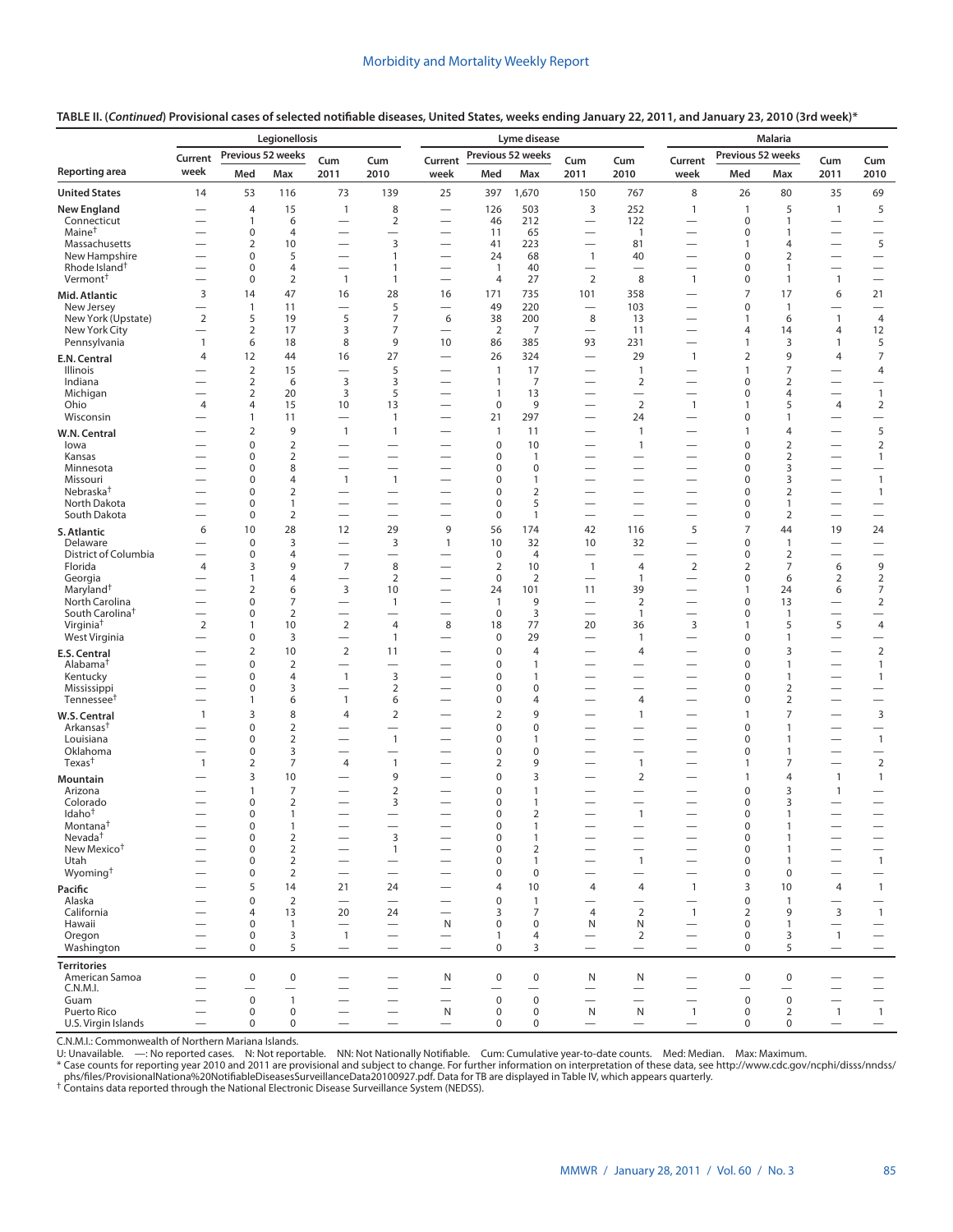## **TABLE II. (***Continued***) Provisional cases of selected notifiable diseases, United States, weeks ending January 22, 2011, and January 23, 2010 (3rd week)\***

| Previous 52 weeks<br>Previous 52 weeks<br>Previous 52 weeks<br>Current<br>Cum<br>Cum<br>Current<br>Cum<br>Cum<br>Current<br>Cum<br>Cum<br>week<br>2011<br>2010<br>2011<br>2010<br>2010<br>Med<br>Max<br>week<br>Med<br>week<br>Med<br>2011<br>Max<br>Max<br>6<br>5<br>504<br>15<br>26<br>24<br>56<br>26<br>221<br>10<br>143<br>95<br>459<br>788<br>452<br>$\mathbf 0$<br>3<br>3<br>9<br>$\mathbf{1}$<br>$\mathbf 0$<br>$\overline{4}$<br>23<br>12<br>$\overline{1}$<br>$\overline{\phantom{0}}$<br>$\overline{\phantom{0}}$<br>$\overline{\phantom{0}}$<br>$\overline{2}$<br>$\overline{2}$<br>$\mathbf 0$<br>$\mathbf 0$<br>8<br>Connecticut<br>$\mathbf{1}$<br>$\mathbf{1}$<br>$\mathbf{1}$<br>$\overline{\phantom{0}}$<br>Maine <sup>§</sup><br>$\mathbf{1}$<br>0<br>0<br>$\mathbf{1}$<br>5<br>1<br>1<br>$\overline{\phantom{0}}$<br>$\qquad \qquad -$<br>—<br>—<br>—<br>$\overline{2}$<br>8<br>Massachusetts<br>0<br>$\overline{1}$<br>0<br>$\overline{2}$<br>$\overline{2}$<br>5<br>13<br>$\overline{\phantom{0}}$<br>$\overline{\phantom{0}}$<br>$\overline{\phantom{0}}$<br>$\overline{\phantom{0}}$<br>$\overline{\phantom{0}}$<br>New Hampshire<br>$\mathbf 0$<br>$\mathbf 0$<br>$\mathbf 0$<br>$\mathbf 0$<br>2<br>$\mathbf{1}$<br>$\mathbf{1}$<br>$\overline{\phantom{0}}$<br>$\overline{\phantom{0}}$<br>$\overline{\phantom{0}}$<br>$\overline{\phantom{0}}$<br>$\overline{\phantom{0}}$<br>—<br>Rhode Island <sup>§</sup><br>$\pmb{0}$<br>$\mathbf 0$<br>0<br>$\mathbf 0$<br>$\mathbf 0$<br>9<br>$\overline{\phantom{0}}$<br>$\overline{\phantom{0}}$<br>$\overline{\phantom{0}}$<br>$\qquad \qquad$<br>$\overline{\phantom{m}}$<br>Vermont <sup>§</sup><br>$\mathbf{1}$<br>0<br>$\mathbf 0$<br>$\mathbf 0$<br>$\mathbf 0$<br>1<br>$\overline{4}$<br>$\overbrace{\phantom{12322111}}$<br>$\overline{\phantom{0}}$<br>$\overline{\phantom{0}}$<br>$\overline{\phantom{0}}$<br>$\overline{\phantom{0}}$<br>$\overline{\phantom{0}}$<br>$\overline{\phantom{0}}$<br>5<br>$\overline{7}$<br>16<br>37<br>6<br>209<br>$\mathbf{1}$<br>130<br>18<br>143<br>60<br>26<br>1<br>$\mathbf{1}$<br>Mid. Atlantic<br>$\mathbf 0$<br>$\mathbf 2$<br>$\overline{2}$<br>3<br>24<br>3<br>9<br>$\overline{4}$<br>53<br>New Jersey<br>$\overline{\phantom{0}}$<br>$\overline{\phantom{0}}$<br>$\overline{2}$<br>$\overline{2}$<br>99<br>77<br>$\sqrt{2}$<br>New York (Upstate)<br>$\mathbf 0$<br>11<br>80<br>$\mathbf{1}$<br>—<br>11<br>24<br>$\overline{\phantom{0}}$<br>$\overline{\phantom{0}}$<br>$\overline{\phantom{0}}$<br>3<br>$\overline{2}$<br>New York City<br>$\mathbf 0$<br>201<br>$\mathbf 0$<br>9<br>4<br>$\mathbf{1}$<br>$\overline{\phantom{0}}$<br>$\qquad \qquad$<br>$\qquad \qquad$<br>$\overline{2}$<br>Pennsylvania<br>$\overline{2}$<br>$\overline{7}$<br>20<br>0<br>$\overline{2}$<br>$\mathbf{1}$<br>$\pmb{0}$<br>$\mathbf{1}$<br>69<br>36<br>16<br>14<br>$\overline{\phantom{0}}$<br>$\overline{\phantom{0}}$<br>9<br>$\overline{2}$<br>$\overline{2}$<br>$\overline{2}$<br>$\overline{7}$<br>28<br>176<br>14<br>$\mathbf{1}$<br>$\overline{4}$<br>6<br>108<br>185<br>144<br>E.N. Central<br>$\mathbf 0$<br>3<br>3<br>$\overline{2}$<br>$\overline{2}$<br>50<br>9<br>26<br>Illinois<br>0<br>20<br>$\overline{\phantom{0}}$<br>$\overline{\phantom{0}}$<br>$\overline{\phantom{0}}$<br>$\overline{2}$<br>5<br>17<br>Indiana<br>0<br>0<br>$\mathbf{1}$<br>$\mathbf{1}$<br>12<br>26<br>$\overline{\phantom{0}}$<br>$\overline{\phantom{0}}$<br>$\overline{\phantom{0}}$<br>$\overline{\phantom{m}}$<br>$\overline{\phantom{0}}$<br>$\overline{2}$<br>38<br>45<br>0<br>4<br>2<br>0<br>$\overline{2}$<br>$\overline{4}$<br>28<br>57<br>Michigan<br>$\overline{\phantom{0}}$<br>$\overline{\phantom{0}}$<br>$\overline{\phantom{0}}$<br>$\overline{\phantom{0}}$<br>$\overline{2}$<br>$\overline{2}$<br>$\overline{2}$<br>5<br>69<br>Ohio<br>0<br>0<br>$\overline{4}$<br>33<br>80<br>93<br>24<br>$\overline{1}$<br>$\overline{\phantom{0}}$<br>3<br>$\mathbf 2$<br>9<br>19<br>Wisconsin<br>$\pmb{0}$<br>3<br>$\pmb{0}$<br>$\mathbf{1}$<br>21<br>4<br>$\overline{\phantom{0}}$<br>$\overline{\phantom{0}}$<br>$\overline{\phantom{0}}$<br>$\overline{\phantom{0}}$<br>$\overline{\phantom{0}}$<br>5<br>3<br>3<br>8<br>45<br>$\mathbf{1}$<br>6<br>$\mathbf{1}$<br>$\mathbf{1}$<br>14<br>$\overline{2}$<br>$\mathbf{1}$<br>35<br>193<br>34<br>W.N. Central<br>3<br>$\overline{7}$<br>12<br>8<br>0<br>$\mathbf{1}$<br>0<br>$\mathbf{1}$<br>34<br>$\mathbf{1}$<br>lowa<br>$\overline{1}$<br>$\overline{\phantom{0}}$<br>$\overline{\phantom{0}}$<br>$\overline{\phantom{0}}$<br>$\overline{2}$<br>$\mathbf{1}$<br>0<br>$\mathbf 0$<br>$\mathbf{1}$<br>3<br>9<br>12<br>Kansas<br>$\mathbf{1}$<br>$\overline{\phantom{0}}$<br>$\overline{\phantom{0}}$<br>$\overline{\phantom{m}}$<br>$\pmb{0}$<br>0<br>$\mathbf 0$<br>$\mathbf{1}$<br>143<br>Minnesota<br>$\mathbf{1}$<br>$\overline{\phantom{0}}$<br>$\overline{\phantom{0}}$<br>$\overline{\phantom{0}}$<br>$\overline{\phantom{0}}$<br>$\overbrace{\phantom{1232211}}$<br>$\overline{\phantom{0}}$<br>$\overline{\phantom{0}}$<br>$\overline{\phantom{0}}$<br>$\overline{\phantom{0}}$<br>$\mathbf 2$<br>$\sqrt{2}$<br>$\mathbf 2$<br>$\,8\,$<br>8<br>16<br>$\mathbf 0$<br>4<br>$\mathbf{1}$<br>$\mathbf 0$<br>$\mathbf{1}$<br>44<br>24<br>Missouri<br>$\mathbf{1}$<br>$\overline{\phantom{0}}$<br>Nebraska <sup>§</sup><br>$\overline{2}$<br>0<br>$\overline{2}$<br>0<br>10<br>13<br>9<br>6<br>$\mathbf{1}$<br>$\mathbf{1}$<br>4<br>$\overline{\phantom{0}}$<br>$\overbrace{\phantom{123221111}}$<br>$\overline{\phantom{0}}$<br>$\overline{\phantom{0}}$<br>North Dakota<br>0<br>0<br>$\mathbf 0$<br>30<br>1<br>$\mathbf{1}$<br>$\overline{\phantom{0}}$<br>$\overline{\phantom{0}}$<br>$\overline{\phantom{0}}$<br>$\overline{\phantom{0}}$<br>$\overline{\phantom{0}}$<br>$\overline{\phantom{0}}$<br>$\overline{\phantom{0}}$<br>$\overline{\phantom{0}}$<br>$\pmb{0}$<br>$\mathbf{3}$<br>South Dakota<br>0<br>0<br>$\mathbf 0$<br>1<br>5<br>$\overline{\phantom{0}}$<br>$\overline{\phantom{0}}$<br>$\overline{\phantom{0}}$<br>$\overline{\phantom{0}}$<br>—<br>$\overline{\phantom{0}}$<br>$\overline{7}$<br>2<br>62<br>14<br>0<br>$\overline{4}$<br>$\overline{2}$<br>9<br>29<br>79<br>$\mathbf{1}$<br>61<br>S. Atlantic<br>$\overline{\phantom{0}}$<br>$\overline{\phantom{0}}$<br>0<br>$\pmb{0}$<br>$\sqrt{2}$<br>1<br>0<br>$\mathbf 0$<br>$\overline{4}$<br>Delaware<br>$\mathbf{1}$<br>$\overline{\phantom{0}}$<br>$\overline{\phantom{0}}$<br>$\overline{\phantom{0}}$<br>$\overline{\phantom{0}}$<br>-<br>$\overline{\phantom{0}}$<br>District of Columbia<br>0<br>$\mathbf 0$<br>0<br>$\mathbf 0$<br>$\overline{2}$<br>1<br>$\overbrace{\phantom{12322111}}$<br>$\overline{\phantom{0}}$<br>—<br>$\overline{\phantom{0}}$<br>$\overline{\phantom{0}}$<br>—<br>5<br>12<br>12<br>Florida<br>$\overline{1}$<br>6<br>3<br>$\mathbf{1}$<br>4<br>0<br>6<br>28<br>1<br>$\overline{\phantom{0}}$<br>$\overline{\phantom{0}}$<br>$\overline{2}$<br>0<br>18<br>9<br>8<br>Georgia<br>2<br>0<br>$\mathbf{1}$<br>$\overline{4}$<br>$\overbrace{\phantom{12322111}}$<br>—<br>Maryland <sup>§</sup><br>5<br>0<br>0<br>$\mathbf{1}$<br>3<br>8<br>10<br>1<br>1<br>$\overline{\phantom{0}}$<br>$\overline{\phantom{0}}$<br>$\overline{\phantom{0}}$<br>$\overline{\phantom{0}}$<br>North Carolina<br>0<br>2<br>$\mathbf{1}$<br>0<br>$\mathbf 0$<br>$\mathbf 0$<br>32<br>26<br>$\overbrace{\phantom{12322111}}$<br>-<br>—<br>-<br>$\overline{\phantom{0}}$<br>—<br>South Carolina <sup>§</sup><br>15<br>$\mathsf 3$<br>2<br>23<br>0<br>1<br>$\mathbf{1}$<br>0<br>6<br>$\overline{\phantom{0}}$<br>—<br>$\overline{\phantom{0}}$<br>$\overline{2}$<br>5<br>$\sqrt{2}$<br>Virginia <sup>§</sup><br>2<br>5<br>38<br>0<br>3<br>0<br>18<br>$\overline{\phantom{0}}$<br>$\overline{\phantom{0}}$<br>$\overline{\phantom{0}}$<br>-<br>West Virginia<br>0<br>0<br>$\mathbf{1}$<br>$\mathbf{1}$<br>21<br>$\mathbf{1}$<br>1<br>$\overbrace{\phantom{12322111}}$<br>$\overline{\phantom{0}}$<br>$\overline{\phantom{0}}$<br>$\overline{\phantom{0}}$<br>$\overline{2}$<br>3<br>2<br>0<br>$\mathbf{1}$<br>16<br>34<br>22<br>46<br>1<br>$\overline{\phantom{0}}$<br>E.S. Central<br>$\overline{\phantom{0}}$<br>$\overline{\phantom{0}}$<br>$\overline{\phantom{0}}$<br>$\overline{2}$<br>$\mathbf{1}$<br>$\mathbf 0$<br>$\overline{4}$<br>8<br>3<br>Alabama <sup>§</sup><br>0<br>$\overline{1}$<br>11<br>$\overline{\phantom{0}}$<br>$\overline{\phantom{0}}$<br>$\overline{\phantom{0}}$<br>$\overline{\phantom{0}}$<br>0<br>2<br>0<br>$\mathbf{1}$<br>20<br>Kentucky<br>$\mathbf{1}$<br>$\mathbf{1}$<br>6<br>16<br>14<br>—<br>—<br>—<br>-<br>$\overline{2}$<br>0<br>0<br>$\pmb{0}$<br>Mississippi<br>1<br>$\mathbf{1}$<br>8<br>$\overline{\phantom{0}}$<br>$\overline{\phantom{0}}$<br>$\overline{\phantom{0}}$<br>$\overbrace{\phantom{12322111}}$<br>$\overbrace{\phantom{12322111}}$<br>$\overline{\phantom{0}}$<br>$\overline{\phantom{0}}$<br>5<br>Tennessee <sup>§</sup><br>0<br>2<br>$\mathbf 0$<br>$\mathbf{1}$<br>$\overline{4}$<br>13<br>11<br>$\overline{\phantom{0}}$<br>$\overline{\phantom{0}}$<br>$\overline{\phantom{0}}$<br>9<br>6<br>11<br>6<br>57<br>113<br>10<br>44<br>1<br>$\mathbf{1}$<br>$\mathbf{1}$<br>$\mathbf{1}$<br>W.S. Central<br>$\overline{\phantom{0}}$<br>$\overline{\phantom{0}}$<br>0<br>$\mathbf 0$<br>Arkansas <sup>§</sup><br>1<br>$\mathbf{1}$<br>3<br>14<br>$\overline{4}$<br>$\mathbf{1}$<br>$\overline{\phantom{0}}$<br>$\overline{\phantom{0}}$<br>$\overline{\phantom{0}}$<br>0<br>$\mathbf 0$<br>$\overline{2}$<br>3<br>6<br>Louisiana<br>4<br>5<br>$\mathbf{1}$<br>$\overbrace{\phantom{12322111}}$<br>—<br>$\overline{\phantom{0}}$<br>$\overline{\phantom{0}}$<br>$\overline{\phantom{0}}$<br>—<br>$\overline{7}$<br>Oklahoma<br>0<br>$\mathbf 0$<br>$\mathbf 0$<br>23<br>0<br>$\overbrace{\phantom{12322111}}$<br>$\overline{\phantom{0}}$<br>$\overline{\phantom{0}}$<br>$\overline{\phantom{0}}$<br>$\overline{\phantom{0}}$<br>$\overline{\phantom{0}}$<br>—<br>$\overline{\phantom{0}}$<br>Texas <sup>§</sup><br>7<br>11<br>$\mathbf{1}$<br>6<br>49<br>108<br>10<br>34<br>1<br>$\overline{1}$<br>1<br>$\overline{\phantom{0}}$<br>$\overline{\phantom{0}}$<br>6<br>3<br>$\overline{2}$<br>0<br>15<br>30<br>92<br>73<br>67<br>1<br>4<br>1<br>Mountain<br>$\overline{2}$<br>$\overline{7}$<br>8<br>24<br>$\pmb{0}$<br>$\overline{2}$<br>$\mathbf{1}$<br>$\pmb{0}$<br>$\mathbf{1}$<br>20<br>Arizona<br>$\overline{\phantom{0}}$<br>—<br>$\overline{\phantom{0}}$<br>$\mathbf 0$<br>$\mathbf 0$<br>15<br>59<br>8<br>Colorado<br>4<br>$\mathbf{1}$<br>6<br>76<br>$\overline{\phantom{0}}$<br>$\overline{\phantom{0}}$<br>$\overline{\phantom{0}}$<br>$\overline{\phantom{0}}$<br>Idaho <sup>§</sup><br>15<br>0<br>1<br>1<br>0<br>$\mathbf{1}$<br>2<br>15<br>6<br>Montana <sup>§</sup><br>$\pmb{0}$<br>$\pmb{0}$<br>$\pmb{0}$<br>$\mathbf{1}$<br>16<br>$\mathbf{1}$<br>$\mathbf{1}$<br>$\qquad \qquad -$<br>Nevada <sup>§</sup><br>$\mathbf{1}$<br>$\pmb{0}$<br>$\overline{7}$<br>0<br>1<br>0<br>$\overbrace{\phantom{123221111}}$<br>$\overline{\phantom{0}}$<br>$\overline{\phantom{0}}$<br>$\overline{\phantom{m}}$<br>$\overline{\phantom{0}}$<br>$\overline{\phantom{0}}$<br>New Mexico <sup>§</sup><br>11<br>0<br>$\overline{1}$<br>$\overline{2}$<br>$\mathbf{1}$<br>$\overline{2}$<br>11<br>1<br>0<br>$\overline{\phantom{0}}$<br>$\overline{\phantom{0}}$<br>$\overline{\phantom{0}}$<br>$\overline{\phantom{0}}$<br>$\overline{\phantom{0}}$<br>$\overline{\phantom{0}}$<br>8<br>Utah<br>$\overline{4}$<br>13<br>0<br>1<br>0<br>$\mathbf{1}$<br>$\overline{\phantom{m}}$<br>$\overline{\phantom{0}}$<br>—<br>$\overline{\phantom{0}}$<br>Wyoming <sup>§</sup><br>$\overline{1}$<br>$\mathbf 0$<br>$\overline{2}$<br>0<br>1<br>0<br>$\overline{\phantom{m}}$<br>$\overline{\phantom{m}}$<br>$\overline{\phantom{0}}$<br>—<br>—<br>—<br>$\overline{\phantom{0}}$<br>3<br>9<br>5<br>$\overline{7}$<br>220<br>48<br>26<br>3<br>$\mathbf 0$<br>18<br>$\overline{1}$<br>$\mathbf{1}$<br>10<br>84<br>Pacific<br>3<br>$\overline{2}$<br>Alaska<br>$\pmb{0}$<br>$\pmb{0}$<br>$\overline{1}$<br>$\mathbf 0$<br>6<br>$\mathbf{1}$<br>$\overline{\phantom{0}}$<br>$\qquad \qquad$<br>$\overline{\phantom{0}}$<br>$\overline{\phantom{0}}$<br>$\overline{\phantom{0}}$<br>$\mathsf 3$<br>5<br>California<br>2<br>9<br>4<br>18<br>10<br>60<br>192<br>42<br>6<br>0<br>$\overline{\phantom{0}}$<br>$\overbrace{\phantom{12322111}}$<br>$\overline{\phantom{0}}$<br>Hawaii<br>$\pmb{0}$<br>$\pmb{0}$<br>$\overline{1}$<br>$\mathbf 0$<br>$\mathbf{1}$<br>6<br>$\overline{\phantom{0}}$<br>$\overbrace{\phantom{123221111}}$<br>$\overline{\phantom{0}}$<br>$\qquad \qquad -$<br>$\overline{\phantom{0}}$<br>$\overline{\phantom{0}}$<br>$\overline{\phantom{0}}$<br>$\overline{\phantom{m}}$<br>$\overline{2}$<br>$\overline{3}$<br>18<br>Oregon<br>2<br>$\mathbf{1}$<br>$\mathbf{1}$<br>$\mathbf{1}$<br>$\mathbf{1}$<br>15<br>1<br>0<br>6<br>$\overline{\phantom{0}}$<br>$\overline{\phantom{0}}$<br>$\overline{\phantom{0}}$<br>Washington<br>$\mathbf 0$<br>4<br>$\mathbf 0$<br>2<br>48<br>6<br>$\overline{\phantom{0}}$<br>$\overline{\phantom{0}}$<br>$\qquad \qquad$<br>$\overline{\phantom{m}}$<br>$\overline{\phantom{m}}$<br>$\hspace{0.1mm}-\hspace{0.1mm}$<br><b>Territories</b><br>American Samoa<br>$\pmb{0}$<br>$\mathbf 0$<br>$\pmb{0}$<br>$\boldsymbol{0}$<br>0<br>0<br>-<br>-<br>$\overline{\phantom{0}}$<br>C.N.M.I.<br>$\overline{\phantom{0}}$<br>$\overline{\phantom{0}}$<br>$\overline{\phantom{0}}$<br>$\overline{\phantom{0}}$<br>$\overline{\phantom{0}}$<br>$\overline{\phantom{m}}$<br>$\qquad \qquad$<br>$\qquad \qquad$<br>$\overline{\phantom{0}}$<br>$\mathbf 0$<br>$\mathsf{O}\xspace$<br>15<br>$\mathsf 0$<br>0<br>Guam<br>$\mathbf{1}$<br>$\overline{\phantom{0}}$<br>$\overline{\phantom{0}}$<br>$\overline{\phantom{0}}$<br>Puerto Rico<br>$\mathbf{1}$<br>$\mathbf 0$<br>$\pmb{0}$<br>$\mathbf{1}$<br>$\mathbf 0$<br>0<br>$\mathbf{1}$<br>$\overline{\phantom{0}}$<br>$\overline{\phantom{0}}$<br>$\qquad \qquad -$<br>$\overline{\phantom{m}}$<br>$\qquad \qquad -$<br>$\overline{\phantom{0}}$<br>$\pmb{0}$<br>0<br>U.S. Virgin Islands<br>0<br>$\mathbf 0$<br>0<br>0<br>$\overline{\phantom{0}}$<br>$\overline{\phantom{0}}$<br>$\overline{\phantom{0}}$<br>$\overline{\phantom{0}}$<br>$\overline{\phantom{0}}$<br>$\overline{\phantom{0}}$<br>$\overline{\phantom{m}}$ |                      | Meningococcal disease, invasive <sup>†</sup><br>All serogroups |  |  |  |  |  | <b>Mumps</b> |  | Pertussis |  |  |  |  |
|--------------------------------------------------------------------------------------------------------------------------------------------------------------------------------------------------------------------------------------------------------------------------------------------------------------------------------------------------------------------------------------------------------------------------------------------------------------------------------------------------------------------------------------------------------------------------------------------------------------------------------------------------------------------------------------------------------------------------------------------------------------------------------------------------------------------------------------------------------------------------------------------------------------------------------------------------------------------------------------------------------------------------------------------------------------------------------------------------------------------------------------------------------------------------------------------------------------------------------------------------------------------------------------------------------------------------------------------------------------------------------------------------------------------------------------------------------------------------------------------------------------------------------------------------------------------------------------------------------------------------------------------------------------------------------------------------------------------------------------------------------------------------------------------------------------------------------------------------------------------------------------------------------------------------------------------------------------------------------------------------------------------------------------------------------------------------------------------------------------------------------------------------------------------------------------------------------------------------------------------------------------------------------------------------------------------------------------------------------------------------------------------------------------------------------------------------------------------------------------------------------------------------------------------------------------------------------------------------------------------------------------------------------------------------------------------------------------------------------------------------------------------------------------------------------------------------------------------------------------------------------------------------------------------------------------------------------------------------------------------------------------------------------------------------------------------------------------------------------------------------------------------------------------------------------------------------------------------------------------------------------------------------------------------------------------------------------------------------------------------------------------------------------------------------------------------------------------------------------------------------------------------------------------------------------------------------------------------------------------------------------------------------------------------------------------------------------------------------------------------------------------------------------------------------------------------------------------------------------------------------------------------------------------------------------------------------------------------------------------------------------------------------------------------------------------------------------------------------------------------------------------------------------------------------------------------------------------------------------------------------------------------------------------------------------------------------------------------------------------------------------------------------------------------------------------------------------------------------------------------------------------------------------------------------------------------------------------------------------------------------------------------------------------------------------------------------------------------------------------------------------------------------------------------------------------------------------------------------------------------------------------------------------------------------------------------------------------------------------------------------------------------------------------------------------------------------------------------------------------------------------------------------------------------------------------------------------------------------------------------------------------------------------------------------------------------------------------------------------------------------------------------------------------------------------------------------------------------------------------------------------------------------------------------------------------------------------------------------------------------------------------------------------------------------------------------------------------------------------------------------------------------------------------------------------------------------------------------------------------------------------------------------------------------------------------------------------------------------------------------------------------------------------------------------------------------------------------------------------------------------------------------------------------------------------------------------------------------------------------------------------------------------------------------------------------------------------------------------------------------------------------------------------------------------------------------------------------------------------------------------------------------------------------------------------------------------------------------------------------------------------------------------------------------------------------------------------------------------------------------------------------------------------------------------------------------------------------------------------------------------------------------------------------------------------------------------------------------------------------------------------------------------------------------------------------------------------------------------------------------------------------------------------------------------------------------------------------------------------------------------------------------------------------------------------------------------------------------------------------------------------------------------------------------------------------------------------------------------------------------------------------------------------------------------------------------------------------------------------------------------------------------------------------------------------------------------------------------------------------------------------------------------------------------------------------------------------------------------------------------------------------------------------------------------------------------------------------------------------------------------------------------------------------------------------------------------------------------------------------------------------------------------------------------------------------------------------------------------------------------------------------------------------------------------------------------------------------------------------------------------------------------------------------------------------------------------------------------------------------------------------------------------------------------------------------------------------------------------------------------------------------------------------------------------------------------------------------------------------------------------------------------------------------------------------------------------------------------------------------------------------------------------------------------------------------------------------------------------------------------------------------------------------------------------------------------------------------------------------------------------------------------------------------------------------------------------------------------------------------------------------------------------------------------------------------------------------------------------------------------------------------------------------------------------------------------------------------------------------------------------------------------------------------------------------------------------------------------------------------------------------------------------------------------------------------------------------------------------------------------------------------------------------------------------------------------------------------------------------------------------------------------------------------------------------------------------------------------------------------------------------------------------------------------------------------------------------------------------------------------------------------------------------------------------------------------------------------------------------------------------------------------------------------------------------------------------------------------------------------------------------------------------------------------------------------------------------------------------------------------------------------------------------------------------------------------------------------------------------------------------------------------------------------------------------------------------------------------------------------------------------------------------------------------------------------------------------------------------------------------------------------------------------------------------------------------------------------------------------------------------------------------------------------------------------------------------------------------------------------------------------------------------------------------------------------------------------------------------------------------------------------------------------------------------------------------------------------------------------------------------------------------------------------------------------------------------------------------------------------------------------------------------------------------------------------------------------------------------------------------------------------------------------------------------------------------------------------------------------------------------------------------------------------------------------------------------------------------------------------------------------------------------------------------------------------------------------------------------------------------------------------------------------------------------------------------------------------------------------------------------------------------------------------------------------------------------------------------------------------------------------------------------------------------------------------------------------------------------------------------------------------------------------------------------------------------------------------------------------------------------------------------------------------------------------------------------------------------------------------------------------------------------------------------------------------------------------------------------------------------------------------------------------------------------------------------------------------------------------------------------------------------------------------------------------------------------------------------------------------------------------------------------------------------------------------------------------------------------------------------------------------------------------------------------------------------------------------------------------------------------------------------------------------------------------------------------------------------------------------------------------------------------------------------------------------------------------------------------------------------------------------------------------------------------------------------------------------------------------------------------------------------------------------------------------------------------------------------------------------------------------------------------------------------------------------------------------------------------------------------------------------------------------------------------------------------------------------------------------------------------------------------------------------------------------------------------------------------------------------------------------------------------------------------------------------------------------------------------------------------------------------------------------------------------------------------------------------------------------------------------------------------------------------------------------------------------------------------------------------------------------|----------------------|----------------------------------------------------------------|--|--|--|--|--|--------------|--|-----------|--|--|--|--|
|                                                                                                                                                                                                                                                                                                                                                                                                                                                                                                                                                                                                                                                                                                                                                                                                                                                                                                                                                                                                                                                                                                                                                                                                                                                                                                                                                                                                                                                                                                                                                                                                                                                                                                                                                                                                                                                                                                                                                                                                                                                                                                                                                                                                                                                                                                                                                                                                                                                                                                                                                                                                                                                                                                                                                                                                                                                                                                                                                                                                                                                                                                                                                                                                                                                                                                                                                                                                                                                                                                                                                                                                                                                                                                                                                                                                                                                                                                                                                                                                                                                                                                                                                                                                                                                                                                                                                                                                                                                                                                                                                                                                                                                                                                                                                                                                                                                                                                                                                                                                                                                                                                                                                                                                                                                                                                                                                                                                                                                                                                                                                                                                                                                                                                                                                                                                                                                                                                                                                                                                                                                                                                                                                                                                                                                                                                                                                                                                                                                                                                                                                                                                                                                                                                                                                                                                                                                                                                                                                                                                                                                                                                                                                                                                                                                                                                                                                                                                                                                                                                                                                                                                                                                                                                                                                                                                                                                                                                                                                                                                                                                                                                                                                                                                                                                                                                                                                                                                                                                                                                                                                                                                                                                                                                                                                                                                                                                                                                                                                                                                                                                                                                                                                                                                                                                                                                                                                                                                                                                                                                                                                                                                                                                                                                                                                                                                                                                                                                                                                                                                                                                                                                                                                                                                                                                                                                                                                                                                                                                                                                                                                                                                                                                                                                                                                                                                                                                                                                                                                                                                                                                                                                                                                                                                                                                                                                                                                                                                                                                                                                                                                                                                                                                                                                                                                                                                                                                                                                                                                                                                                                                                                                                                                                                                                                                                                                                                                                                                                                                                                                                                                                                                                                                                                                                                                                                                                                                                                                                                                                                                                                                                                                                                                                                                                                                                                                                                                                                                                                                                                                                                                                                                                                                                                                                                                                                                                                                                                                                                                                                                                                                                                                                                                                                                                                                                                                                                                                                                                                                                                                        |                      |                                                                |  |  |  |  |  |              |  |           |  |  |  |  |
|                                                                                                                                                                                                                                                                                                                                                                                                                                                                                                                                                                                                                                                                                                                                                                                                                                                                                                                                                                                                                                                                                                                                                                                                                                                                                                                                                                                                                                                                                                                                                                                                                                                                                                                                                                                                                                                                                                                                                                                                                                                                                                                                                                                                                                                                                                                                                                                                                                                                                                                                                                                                                                                                                                                                                                                                                                                                                                                                                                                                                                                                                                                                                                                                                                                                                                                                                                                                                                                                                                                                                                                                                                                                                                                                                                                                                                                                                                                                                                                                                                                                                                                                                                                                                                                                                                                                                                                                                                                                                                                                                                                                                                                                                                                                                                                                                                                                                                                                                                                                                                                                                                                                                                                                                                                                                                                                                                                                                                                                                                                                                                                                                                                                                                                                                                                                                                                                                                                                                                                                                                                                                                                                                                                                                                                                                                                                                                                                                                                                                                                                                                                                                                                                                                                                                                                                                                                                                                                                                                                                                                                                                                                                                                                                                                                                                                                                                                                                                                                                                                                                                                                                                                                                                                                                                                                                                                                                                                                                                                                                                                                                                                                                                                                                                                                                                                                                                                                                                                                                                                                                                                                                                                                                                                                                                                                                                                                                                                                                                                                                                                                                                                                                                                                                                                                                                                                                                                                                                                                                                                                                                                                                                                                                                                                                                                                                                                                                                                                                                                                                                                                                                                                                                                                                                                                                                                                                                                                                                                                                                                                                                                                                                                                                                                                                                                                                                                                                                                                                                                                                                                                                                                                                                                                                                                                                                                                                                                                                                                                                                                                                                                                                                                                                                                                                                                                                                                                                                                                                                                                                                                                                                                                                                                                                                                                                                                                                                                                                                                                                                                                                                                                                                                                                                                                                                                                                                                                                                                                                                                                                                                                                                                                                                                                                                                                                                                                                                                                                                                                                                                                                                                                                                                                                                                                                                                                                                                                                                                                                                                                                                                                                                                                                                                                                                                                                                                                                                                                                                                                                                                        | Reporting area       |                                                                |  |  |  |  |  |              |  |           |  |  |  |  |
|                                                                                                                                                                                                                                                                                                                                                                                                                                                                                                                                                                                                                                                                                                                                                                                                                                                                                                                                                                                                                                                                                                                                                                                                                                                                                                                                                                                                                                                                                                                                                                                                                                                                                                                                                                                                                                                                                                                                                                                                                                                                                                                                                                                                                                                                                                                                                                                                                                                                                                                                                                                                                                                                                                                                                                                                                                                                                                                                                                                                                                                                                                                                                                                                                                                                                                                                                                                                                                                                                                                                                                                                                                                                                                                                                                                                                                                                                                                                                                                                                                                                                                                                                                                                                                                                                                                                                                                                                                                                                                                                                                                                                                                                                                                                                                                                                                                                                                                                                                                                                                                                                                                                                                                                                                                                                                                                                                                                                                                                                                                                                                                                                                                                                                                                                                                                                                                                                                                                                                                                                                                                                                                                                                                                                                                                                                                                                                                                                                                                                                                                                                                                                                                                                                                                                                                                                                                                                                                                                                                                                                                                                                                                                                                                                                                                                                                                                                                                                                                                                                                                                                                                                                                                                                                                                                                                                                                                                                                                                                                                                                                                                                                                                                                                                                                                                                                                                                                                                                                                                                                                                                                                                                                                                                                                                                                                                                                                                                                                                                                                                                                                                                                                                                                                                                                                                                                                                                                                                                                                                                                                                                                                                                                                                                                                                                                                                                                                                                                                                                                                                                                                                                                                                                                                                                                                                                                                                                                                                                                                                                                                                                                                                                                                                                                                                                                                                                                                                                                                                                                                                                                                                                                                                                                                                                                                                                                                                                                                                                                                                                                                                                                                                                                                                                                                                                                                                                                                                                                                                                                                                                                                                                                                                                                                                                                                                                                                                                                                                                                                                                                                                                                                                                                                                                                                                                                                                                                                                                                                                                                                                                                                                                                                                                                                                                                                                                                                                                                                                                                                                                                                                                                                                                                                                                                                                                                                                                                                                                                                                                                                                                                                                                                                                                                                                                                                                                                                                                                                                                                                                                        | <b>United States</b> |                                                                |  |  |  |  |  |              |  |           |  |  |  |  |
|                                                                                                                                                                                                                                                                                                                                                                                                                                                                                                                                                                                                                                                                                                                                                                                                                                                                                                                                                                                                                                                                                                                                                                                                                                                                                                                                                                                                                                                                                                                                                                                                                                                                                                                                                                                                                                                                                                                                                                                                                                                                                                                                                                                                                                                                                                                                                                                                                                                                                                                                                                                                                                                                                                                                                                                                                                                                                                                                                                                                                                                                                                                                                                                                                                                                                                                                                                                                                                                                                                                                                                                                                                                                                                                                                                                                                                                                                                                                                                                                                                                                                                                                                                                                                                                                                                                                                                                                                                                                                                                                                                                                                                                                                                                                                                                                                                                                                                                                                                                                                                                                                                                                                                                                                                                                                                                                                                                                                                                                                                                                                                                                                                                                                                                                                                                                                                                                                                                                                                                                                                                                                                                                                                                                                                                                                                                                                                                                                                                                                                                                                                                                                                                                                                                                                                                                                                                                                                                                                                                                                                                                                                                                                                                                                                                                                                                                                                                                                                                                                                                                                                                                                                                                                                                                                                                                                                                                                                                                                                                                                                                                                                                                                                                                                                                                                                                                                                                                                                                                                                                                                                                                                                                                                                                                                                                                                                                                                                                                                                                                                                                                                                                                                                                                                                                                                                                                                                                                                                                                                                                                                                                                                                                                                                                                                                                                                                                                                                                                                                                                                                                                                                                                                                                                                                                                                                                                                                                                                                                                                                                                                                                                                                                                                                                                                                                                                                                                                                                                                                                                                                                                                                                                                                                                                                                                                                                                                                                                                                                                                                                                                                                                                                                                                                                                                                                                                                                                                                                                                                                                                                                                                                                                                                                                                                                                                                                                                                                                                                                                                                                                                                                                                                                                                                                                                                                                                                                                                                                                                                                                                                                                                                                                                                                                                                                                                                                                                                                                                                                                                                                                                                                                                                                                                                                                                                                                                                                                                                                                                                                                                                                                                                                                                                                                                                                                                                                                                                                                                                                                                                        | <b>New England</b>   |                                                                |  |  |  |  |  |              |  |           |  |  |  |  |
|                                                                                                                                                                                                                                                                                                                                                                                                                                                                                                                                                                                                                                                                                                                                                                                                                                                                                                                                                                                                                                                                                                                                                                                                                                                                                                                                                                                                                                                                                                                                                                                                                                                                                                                                                                                                                                                                                                                                                                                                                                                                                                                                                                                                                                                                                                                                                                                                                                                                                                                                                                                                                                                                                                                                                                                                                                                                                                                                                                                                                                                                                                                                                                                                                                                                                                                                                                                                                                                                                                                                                                                                                                                                                                                                                                                                                                                                                                                                                                                                                                                                                                                                                                                                                                                                                                                                                                                                                                                                                                                                                                                                                                                                                                                                                                                                                                                                                                                                                                                                                                                                                                                                                                                                                                                                                                                                                                                                                                                                                                                                                                                                                                                                                                                                                                                                                                                                                                                                                                                                                                                                                                                                                                                                                                                                                                                                                                                                                                                                                                                                                                                                                                                                                                                                                                                                                                                                                                                                                                                                                                                                                                                                                                                                                                                                                                                                                                                                                                                                                                                                                                                                                                                                                                                                                                                                                                                                                                                                                                                                                                                                                                                                                                                                                                                                                                                                                                                                                                                                                                                                                                                                                                                                                                                                                                                                                                                                                                                                                                                                                                                                                                                                                                                                                                                                                                                                                                                                                                                                                                                                                                                                                                                                                                                                                                                                                                                                                                                                                                                                                                                                                                                                                                                                                                                                                                                                                                                                                                                                                                                                                                                                                                                                                                                                                                                                                                                                                                                                                                                                                                                                                                                                                                                                                                                                                                                                                                                                                                                                                                                                                                                                                                                                                                                                                                                                                                                                                                                                                                                                                                                                                                                                                                                                                                                                                                                                                                                                                                                                                                                                                                                                                                                                                                                                                                                                                                                                                                                                                                                                                                                                                                                                                                                                                                                                                                                                                                                                                                                                                                                                                                                                                                                                                                                                                                                                                                                                                                                                                                                                                                                                                                                                                                                                                                                                                                                                                                                                                                                                                                        |                      |                                                                |  |  |  |  |  |              |  |           |  |  |  |  |
|                                                                                                                                                                                                                                                                                                                                                                                                                                                                                                                                                                                                                                                                                                                                                                                                                                                                                                                                                                                                                                                                                                                                                                                                                                                                                                                                                                                                                                                                                                                                                                                                                                                                                                                                                                                                                                                                                                                                                                                                                                                                                                                                                                                                                                                                                                                                                                                                                                                                                                                                                                                                                                                                                                                                                                                                                                                                                                                                                                                                                                                                                                                                                                                                                                                                                                                                                                                                                                                                                                                                                                                                                                                                                                                                                                                                                                                                                                                                                                                                                                                                                                                                                                                                                                                                                                                                                                                                                                                                                                                                                                                                                                                                                                                                                                                                                                                                                                                                                                                                                                                                                                                                                                                                                                                                                                                                                                                                                                                                                                                                                                                                                                                                                                                                                                                                                                                                                                                                                                                                                                                                                                                                                                                                                                                                                                                                                                                                                                                                                                                                                                                                                                                                                                                                                                                                                                                                                                                                                                                                                                                                                                                                                                                                                                                                                                                                                                                                                                                                                                                                                                                                                                                                                                                                                                                                                                                                                                                                                                                                                                                                                                                                                                                                                                                                                                                                                                                                                                                                                                                                                                                                                                                                                                                                                                                                                                                                                                                                                                                                                                                                                                                                                                                                                                                                                                                                                                                                                                                                                                                                                                                                                                                                                                                                                                                                                                                                                                                                                                                                                                                                                                                                                                                                                                                                                                                                                                                                                                                                                                                                                                                                                                                                                                                                                                                                                                                                                                                                                                                                                                                                                                                                                                                                                                                                                                                                                                                                                                                                                                                                                                                                                                                                                                                                                                                                                                                                                                                                                                                                                                                                                                                                                                                                                                                                                                                                                                                                                                                                                                                                                                                                                                                                                                                                                                                                                                                                                                                                                                                                                                                                                                                                                                                                                                                                                                                                                                                                                                                                                                                                                                                                                                                                                                                                                                                                                                                                                                                                                                                                                                                                                                                                                                                                                                                                                                                                                                                                                                                                                                        |                      |                                                                |  |  |  |  |  |              |  |           |  |  |  |  |
|                                                                                                                                                                                                                                                                                                                                                                                                                                                                                                                                                                                                                                                                                                                                                                                                                                                                                                                                                                                                                                                                                                                                                                                                                                                                                                                                                                                                                                                                                                                                                                                                                                                                                                                                                                                                                                                                                                                                                                                                                                                                                                                                                                                                                                                                                                                                                                                                                                                                                                                                                                                                                                                                                                                                                                                                                                                                                                                                                                                                                                                                                                                                                                                                                                                                                                                                                                                                                                                                                                                                                                                                                                                                                                                                                                                                                                                                                                                                                                                                                                                                                                                                                                                                                                                                                                                                                                                                                                                                                                                                                                                                                                                                                                                                                                                                                                                                                                                                                                                                                                                                                                                                                                                                                                                                                                                                                                                                                                                                                                                                                                                                                                                                                                                                                                                                                                                                                                                                                                                                                                                                                                                                                                                                                                                                                                                                                                                                                                                                                                                                                                                                                                                                                                                                                                                                                                                                                                                                                                                                                                                                                                                                                                                                                                                                                                                                                                                                                                                                                                                                                                                                                                                                                                                                                                                                                                                                                                                                                                                                                                                                                                                                                                                                                                                                                                                                                                                                                                                                                                                                                                                                                                                                                                                                                                                                                                                                                                                                                                                                                                                                                                                                                                                                                                                                                                                                                                                                                                                                                                                                                                                                                                                                                                                                                                                                                                                                                                                                                                                                                                                                                                                                                                                                                                                                                                                                                                                                                                                                                                                                                                                                                                                                                                                                                                                                                                                                                                                                                                                                                                                                                                                                                                                                                                                                                                                                                                                                                                                                                                                                                                                                                                                                                                                                                                                                                                                                                                                                                                                                                                                                                                                                                                                                                                                                                                                                                                                                                                                                                                                                                                                                                                                                                                                                                                                                                                                                                                                                                                                                                                                                                                                                                                                                                                                                                                                                                                                                                                                                                                                                                                                                                                                                                                                                                                                                                                                                                                                                                                                                                                                                                                                                                                                                                                                                                                                                                                                                                                                                                                        |                      |                                                                |  |  |  |  |  |              |  |           |  |  |  |  |
|                                                                                                                                                                                                                                                                                                                                                                                                                                                                                                                                                                                                                                                                                                                                                                                                                                                                                                                                                                                                                                                                                                                                                                                                                                                                                                                                                                                                                                                                                                                                                                                                                                                                                                                                                                                                                                                                                                                                                                                                                                                                                                                                                                                                                                                                                                                                                                                                                                                                                                                                                                                                                                                                                                                                                                                                                                                                                                                                                                                                                                                                                                                                                                                                                                                                                                                                                                                                                                                                                                                                                                                                                                                                                                                                                                                                                                                                                                                                                                                                                                                                                                                                                                                                                                                                                                                                                                                                                                                                                                                                                                                                                                                                                                                                                                                                                                                                                                                                                                                                                                                                                                                                                                                                                                                                                                                                                                                                                                                                                                                                                                                                                                                                                                                                                                                                                                                                                                                                                                                                                                                                                                                                                                                                                                                                                                                                                                                                                                                                                                                                                                                                                                                                                                                                                                                                                                                                                                                                                                                                                                                                                                                                                                                                                                                                                                                                                                                                                                                                                                                                                                                                                                                                                                                                                                                                                                                                                                                                                                                                                                                                                                                                                                                                                                                                                                                                                                                                                                                                                                                                                                                                                                                                                                                                                                                                                                                                                                                                                                                                                                                                                                                                                                                                                                                                                                                                                                                                                                                                                                                                                                                                                                                                                                                                                                                                                                                                                                                                                                                                                                                                                                                                                                                                                                                                                                                                                                                                                                                                                                                                                                                                                                                                                                                                                                                                                                                                                                                                                                                                                                                                                                                                                                                                                                                                                                                                                                                                                                                                                                                                                                                                                                                                                                                                                                                                                                                                                                                                                                                                                                                                                                                                                                                                                                                                                                                                                                                                                                                                                                                                                                                                                                                                                                                                                                                                                                                                                                                                                                                                                                                                                                                                                                                                                                                                                                                                                                                                                                                                                                                                                                                                                                                                                                                                                                                                                                                                                                                                                                                                                                                                                                                                                                                                                                                                                                                                                                                                                                                                                                        |                      |                                                                |  |  |  |  |  |              |  |           |  |  |  |  |
|                                                                                                                                                                                                                                                                                                                                                                                                                                                                                                                                                                                                                                                                                                                                                                                                                                                                                                                                                                                                                                                                                                                                                                                                                                                                                                                                                                                                                                                                                                                                                                                                                                                                                                                                                                                                                                                                                                                                                                                                                                                                                                                                                                                                                                                                                                                                                                                                                                                                                                                                                                                                                                                                                                                                                                                                                                                                                                                                                                                                                                                                                                                                                                                                                                                                                                                                                                                                                                                                                                                                                                                                                                                                                                                                                                                                                                                                                                                                                                                                                                                                                                                                                                                                                                                                                                                                                                                                                                                                                                                                                                                                                                                                                                                                                                                                                                                                                                                                                                                                                                                                                                                                                                                                                                                                                                                                                                                                                                                                                                                                                                                                                                                                                                                                                                                                                                                                                                                                                                                                                                                                                                                                                                                                                                                                                                                                                                                                                                                                                                                                                                                                                                                                                                                                                                                                                                                                                                                                                                                                                                                                                                                                                                                                                                                                                                                                                                                                                                                                                                                                                                                                                                                                                                                                                                                                                                                                                                                                                                                                                                                                                                                                                                                                                                                                                                                                                                                                                                                                                                                                                                                                                                                                                                                                                                                                                                                                                                                                                                                                                                                                                                                                                                                                                                                                                                                                                                                                                                                                                                                                                                                                                                                                                                                                                                                                                                                                                                                                                                                                                                                                                                                                                                                                                                                                                                                                                                                                                                                                                                                                                                                                                                                                                                                                                                                                                                                                                                                                                                                                                                                                                                                                                                                                                                                                                                                                                                                                                                                                                                                                                                                                                                                                                                                                                                                                                                                                                                                                                                                                                                                                                                                                                                                                                                                                                                                                                                                                                                                                                                                                                                                                                                                                                                                                                                                                                                                                                                                                                                                                                                                                                                                                                                                                                                                                                                                                                                                                                                                                                                                                                                                                                                                                                                                                                                                                                                                                                                                                                                                                                                                                                                                                                                                                                                                                                                                                                                                                                                                                                                        |                      |                                                                |  |  |  |  |  |              |  |           |  |  |  |  |
|                                                                                                                                                                                                                                                                                                                                                                                                                                                                                                                                                                                                                                                                                                                                                                                                                                                                                                                                                                                                                                                                                                                                                                                                                                                                                                                                                                                                                                                                                                                                                                                                                                                                                                                                                                                                                                                                                                                                                                                                                                                                                                                                                                                                                                                                                                                                                                                                                                                                                                                                                                                                                                                                                                                                                                                                                                                                                                                                                                                                                                                                                                                                                                                                                                                                                                                                                                                                                                                                                                                                                                                                                                                                                                                                                                                                                                                                                                                                                                                                                                                                                                                                                                                                                                                                                                                                                                                                                                                                                                                                                                                                                                                                                                                                                                                                                                                                                                                                                                                                                                                                                                                                                                                                                                                                                                                                                                                                                                                                                                                                                                                                                                                                                                                                                                                                                                                                                                                                                                                                                                                                                                                                                                                                                                                                                                                                                                                                                                                                                                                                                                                                                                                                                                                                                                                                                                                                                                                                                                                                                                                                                                                                                                                                                                                                                                                                                                                                                                                                                                                                                                                                                                                                                                                                                                                                                                                                                                                                                                                                                                                                                                                                                                                                                                                                                                                                                                                                                                                                                                                                                                                                                                                                                                                                                                                                                                                                                                                                                                                                                                                                                                                                                                                                                                                                                                                                                                                                                                                                                                                                                                                                                                                                                                                                                                                                                                                                                                                                                                                                                                                                                                                                                                                                                                                                                                                                                                                                                                                                                                                                                                                                                                                                                                                                                                                                                                                                                                                                                                                                                                                                                                                                                                                                                                                                                                                                                                                                                                                                                                                                                                                                                                                                                                                                                                                                                                                                                                                                                                                                                                                                                                                                                                                                                                                                                                                                                                                                                                                                                                                                                                                                                                                                                                                                                                                                                                                                                                                                                                                                                                                                                                                                                                                                                                                                                                                                                                                                                                                                                                                                                                                                                                                                                                                                                                                                                                                                                                                                                                                                                                                                                                                                                                                                                                                                                                                                                                                                                                                                                                        |                      |                                                                |  |  |  |  |  |              |  |           |  |  |  |  |
|                                                                                                                                                                                                                                                                                                                                                                                                                                                                                                                                                                                                                                                                                                                                                                                                                                                                                                                                                                                                                                                                                                                                                                                                                                                                                                                                                                                                                                                                                                                                                                                                                                                                                                                                                                                                                                                                                                                                                                                                                                                                                                                                                                                                                                                                                                                                                                                                                                                                                                                                                                                                                                                                                                                                                                                                                                                                                                                                                                                                                                                                                                                                                                                                                                                                                                                                                                                                                                                                                                                                                                                                                                                                                                                                                                                                                                                                                                                                                                                                                                                                                                                                                                                                                                                                                                                                                                                                                                                                                                                                                                                                                                                                                                                                                                                                                                                                                                                                                                                                                                                                                                                                                                                                                                                                                                                                                                                                                                                                                                                                                                                                                                                                                                                                                                                                                                                                                                                                                                                                                                                                                                                                                                                                                                                                                                                                                                                                                                                                                                                                                                                                                                                                                                                                                                                                                                                                                                                                                                                                                                                                                                                                                                                                                                                                                                                                                                                                                                                                                                                                                                                                                                                                                                                                                                                                                                                                                                                                                                                                                                                                                                                                                                                                                                                                                                                                                                                                                                                                                                                                                                                                                                                                                                                                                                                                                                                                                                                                                                                                                                                                                                                                                                                                                                                                                                                                                                                                                                                                                                                                                                                                                                                                                                                                                                                                                                                                                                                                                                                                                                                                                                                                                                                                                                                                                                                                                                                                                                                                                                                                                                                                                                                                                                                                                                                                                                                                                                                                                                                                                                                                                                                                                                                                                                                                                                                                                                                                                                                                                                                                                                                                                                                                                                                                                                                                                                                                                                                                                                                                                                                                                                                                                                                                                                                                                                                                                                                                                                                                                                                                                                                                                                                                                                                                                                                                                                                                                                                                                                                                                                                                                                                                                                                                                                                                                                                                                                                                                                                                                                                                                                                                                                                                                                                                                                                                                                                                                                                                                                                                                                                                                                                                                                                                                                                                                                                                                                                                                                                                                                        |                      |                                                                |  |  |  |  |  |              |  |           |  |  |  |  |
|                                                                                                                                                                                                                                                                                                                                                                                                                                                                                                                                                                                                                                                                                                                                                                                                                                                                                                                                                                                                                                                                                                                                                                                                                                                                                                                                                                                                                                                                                                                                                                                                                                                                                                                                                                                                                                                                                                                                                                                                                                                                                                                                                                                                                                                                                                                                                                                                                                                                                                                                                                                                                                                                                                                                                                                                                                                                                                                                                                                                                                                                                                                                                                                                                                                                                                                                                                                                                                                                                                                                                                                                                                                                                                                                                                                                                                                                                                                                                                                                                                                                                                                                                                                                                                                                                                                                                                                                                                                                                                                                                                                                                                                                                                                                                                                                                                                                                                                                                                                                                                                                                                                                                                                                                                                                                                                                                                                                                                                                                                                                                                                                                                                                                                                                                                                                                                                                                                                                                                                                                                                                                                                                                                                                                                                                                                                                                                                                                                                                                                                                                                                                                                                                                                                                                                                                                                                                                                                                                                                                                                                                                                                                                                                                                                                                                                                                                                                                                                                                                                                                                                                                                                                                                                                                                                                                                                                                                                                                                                                                                                                                                                                                                                                                                                                                                                                                                                                                                                                                                                                                                                                                                                                                                                                                                                                                                                                                                                                                                                                                                                                                                                                                                                                                                                                                                                                                                                                                                                                                                                                                                                                                                                                                                                                                                                                                                                                                                                                                                                                                                                                                                                                                                                                                                                                                                                                                                                                                                                                                                                                                                                                                                                                                                                                                                                                                                                                                                                                                                                                                                                                                                                                                                                                                                                                                                                                                                                                                                                                                                                                                                                                                                                                                                                                                                                                                                                                                                                                                                                                                                                                                                                                                                                                                                                                                                                                                                                                                                                                                                                                                                                                                                                                                                                                                                                                                                                                                                                                                                                                                                                                                                                                                                                                                                                                                                                                                                                                                                                                                                                                                                                                                                                                                                                                                                                                                                                                                                                                                                                                                                                                                                                                                                                                                                                                                                                                                                                                                                                                                                                        |                      |                                                                |  |  |  |  |  |              |  |           |  |  |  |  |
|                                                                                                                                                                                                                                                                                                                                                                                                                                                                                                                                                                                                                                                                                                                                                                                                                                                                                                                                                                                                                                                                                                                                                                                                                                                                                                                                                                                                                                                                                                                                                                                                                                                                                                                                                                                                                                                                                                                                                                                                                                                                                                                                                                                                                                                                                                                                                                                                                                                                                                                                                                                                                                                                                                                                                                                                                                                                                                                                                                                                                                                                                                                                                                                                                                                                                                                                                                                                                                                                                                                                                                                                                                                                                                                                                                                                                                                                                                                                                                                                                                                                                                                                                                                                                                                                                                                                                                                                                                                                                                                                                                                                                                                                                                                                                                                                                                                                                                                                                                                                                                                                                                                                                                                                                                                                                                                                                                                                                                                                                                                                                                                                                                                                                                                                                                                                                                                                                                                                                                                                                                                                                                                                                                                                                                                                                                                                                                                                                                                                                                                                                                                                                                                                                                                                                                                                                                                                                                                                                                                                                                                                                                                                                                                                                                                                                                                                                                                                                                                                                                                                                                                                                                                                                                                                                                                                                                                                                                                                                                                                                                                                                                                                                                                                                                                                                                                                                                                                                                                                                                                                                                                                                                                                                                                                                                                                                                                                                                                                                                                                                                                                                                                                                                                                                                                                                                                                                                                                                                                                                                                                                                                                                                                                                                                                                                                                                                                                                                                                                                                                                                                                                                                                                                                                                                                                                                                                                                                                                                                                                                                                                                                                                                                                                                                                                                                                                                                                                                                                                                                                                                                                                                                                                                                                                                                                                                                                                                                                                                                                                                                                                                                                                                                                                                                                                                                                                                                                                                                                                                                                                                                                                                                                                                                                                                                                                                                                                                                                                                                                                                                                                                                                                                                                                                                                                                                                                                                                                                                                                                                                                                                                                                                                                                                                                                                                                                                                                                                                                                                                                                                                                                                                                                                                                                                                                                                                                                                                                                                                                                                                                                                                                                                                                                                                                                                                                                                                                                                                                                                                                                        |                      |                                                                |  |  |  |  |  |              |  |           |  |  |  |  |
|                                                                                                                                                                                                                                                                                                                                                                                                                                                                                                                                                                                                                                                                                                                                                                                                                                                                                                                                                                                                                                                                                                                                                                                                                                                                                                                                                                                                                                                                                                                                                                                                                                                                                                                                                                                                                                                                                                                                                                                                                                                                                                                                                                                                                                                                                                                                                                                                                                                                                                                                                                                                                                                                                                                                                                                                                                                                                                                                                                                                                                                                                                                                                                                                                                                                                                                                                                                                                                                                                                                                                                                                                                                                                                                                                                                                                                                                                                                                                                                                                                                                                                                                                                                                                                                                                                                                                                                                                                                                                                                                                                                                                                                                                                                                                                                                                                                                                                                                                                                                                                                                                                                                                                                                                                                                                                                                                                                                                                                                                                                                                                                                                                                                                                                                                                                                                                                                                                                                                                                                                                                                                                                                                                                                                                                                                                                                                                                                                                                                                                                                                                                                                                                                                                                                                                                                                                                                                                                                                                                                                                                                                                                                                                                                                                                                                                                                                                                                                                                                                                                                                                                                                                                                                                                                                                                                                                                                                                                                                                                                                                                                                                                                                                                                                                                                                                                                                                                                                                                                                                                                                                                                                                                                                                                                                                                                                                                                                                                                                                                                                                                                                                                                                                                                                                                                                                                                                                                                                                                                                                                                                                                                                                                                                                                                                                                                                                                                                                                                                                                                                                                                                                                                                                                                                                                                                                                                                                                                                                                                                                                                                                                                                                                                                                                                                                                                                                                                                                                                                                                                                                                                                                                                                                                                                                                                                                                                                                                                                                                                                                                                                                                                                                                                                                                                                                                                                                                                                                                                                                                                                                                                                                                                                                                                                                                                                                                                                                                                                                                                                                                                                                                                                                                                                                                                                                                                                                                                                                                                                                                                                                                                                                                                                                                                                                                                                                                                                                                                                                                                                                                                                                                                                                                                                                                                                                                                                                                                                                                                                                                                                                                                                                                                                                                                                                                                                                                                                                                                                                                                                                        |                      |                                                                |  |  |  |  |  |              |  |           |  |  |  |  |
|                                                                                                                                                                                                                                                                                                                                                                                                                                                                                                                                                                                                                                                                                                                                                                                                                                                                                                                                                                                                                                                                                                                                                                                                                                                                                                                                                                                                                                                                                                                                                                                                                                                                                                                                                                                                                                                                                                                                                                                                                                                                                                                                                                                                                                                                                                                                                                                                                                                                                                                                                                                                                                                                                                                                                                                                                                                                                                                                                                                                                                                                                                                                                                                                                                                                                                                                                                                                                                                                                                                                                                                                                                                                                                                                                                                                                                                                                                                                                                                                                                                                                                                                                                                                                                                                                                                                                                                                                                                                                                                                                                                                                                                                                                                                                                                                                                                                                                                                                                                                                                                                                                                                                                                                                                                                                                                                                                                                                                                                                                                                                                                                                                                                                                                                                                                                                                                                                                                                                                                                                                                                                                                                                                                                                                                                                                                                                                                                                                                                                                                                                                                                                                                                                                                                                                                                                                                                                                                                                                                                                                                                                                                                                                                                                                                                                                                                                                                                                                                                                                                                                                                                                                                                                                                                                                                                                                                                                                                                                                                                                                                                                                                                                                                                                                                                                                                                                                                                                                                                                                                                                                                                                                                                                                                                                                                                                                                                                                                                                                                                                                                                                                                                                                                                                                                                                                                                                                                                                                                                                                                                                                                                                                                                                                                                                                                                                                                                                                                                                                                                                                                                                                                                                                                                                                                                                                                                                                                                                                                                                                                                                                                                                                                                                                                                                                                                                                                                                                                                                                                                                                                                                                                                                                                                                                                                                                                                                                                                                                                                                                                                                                                                                                                                                                                                                                                                                                                                                                                                                                                                                                                                                                                                                                                                                                                                                                                                                                                                                                                                                                                                                                                                                                                                                                                                                                                                                                                                                                                                                                                                                                                                                                                                                                                                                                                                                                                                                                                                                                                                                                                                                                                                                                                                                                                                                                                                                                                                                                                                                                                                                                                                                                                                                                                                                                                                                                                                                                                                                                                                                                        |                      |                                                                |  |  |  |  |  |              |  |           |  |  |  |  |
|                                                                                                                                                                                                                                                                                                                                                                                                                                                                                                                                                                                                                                                                                                                                                                                                                                                                                                                                                                                                                                                                                                                                                                                                                                                                                                                                                                                                                                                                                                                                                                                                                                                                                                                                                                                                                                                                                                                                                                                                                                                                                                                                                                                                                                                                                                                                                                                                                                                                                                                                                                                                                                                                                                                                                                                                                                                                                                                                                                                                                                                                                                                                                                                                                                                                                                                                                                                                                                                                                                                                                                                                                                                                                                                                                                                                                                                                                                                                                                                                                                                                                                                                                                                                                                                                                                                                                                                                                                                                                                                                                                                                                                                                                                                                                                                                                                                                                                                                                                                                                                                                                                                                                                                                                                                                                                                                                                                                                                                                                                                                                                                                                                                                                                                                                                                                                                                                                                                                                                                                                                                                                                                                                                                                                                                                                                                                                                                                                                                                                                                                                                                                                                                                                                                                                                                                                                                                                                                                                                                                                                                                                                                                                                                                                                                                                                                                                                                                                                                                                                                                                                                                                                                                                                                                                                                                                                                                                                                                                                                                                                                                                                                                                                                                                                                                                                                                                                                                                                                                                                                                                                                                                                                                                                                                                                                                                                                                                                                                                                                                                                                                                                                                                                                                                                                                                                                                                                                                                                                                                                                                                                                                                                                                                                                                                                                                                                                                                                                                                                                                                                                                                                                                                                                                                                                                                                                                                                                                                                                                                                                                                                                                                                                                                                                                                                                                                                                                                                                                                                                                                                                                                                                                                                                                                                                                                                                                                                                                                                                                                                                                                                                                                                                                                                                                                                                                                                                                                                                                                                                                                                                                                                                                                                                                                                                                                                                                                                                                                                                                                                                                                                                                                                                                                                                                                                                                                                                                                                                                                                                                                                                                                                                                                                                                                                                                                                                                                                                                                                                                                                                                                                                                                                                                                                                                                                                                                                                                                                                                                                                                                                                                                                                                                                                                                                                                                                                                                                                                                                                                                                        |                      |                                                                |  |  |  |  |  |              |  |           |  |  |  |  |
|                                                                                                                                                                                                                                                                                                                                                                                                                                                                                                                                                                                                                                                                                                                                                                                                                                                                                                                                                                                                                                                                                                                                                                                                                                                                                                                                                                                                                                                                                                                                                                                                                                                                                                                                                                                                                                                                                                                                                                                                                                                                                                                                                                                                                                                                                                                                                                                                                                                                                                                                                                                                                                                                                                                                                                                                                                                                                                                                                                                                                                                                                                                                                                                                                                                                                                                                                                                                                                                                                                                                                                                                                                                                                                                                                                                                                                                                                                                                                                                                                                                                                                                                                                                                                                                                                                                                                                                                                                                                                                                                                                                                                                                                                                                                                                                                                                                                                                                                                                                                                                                                                                                                                                                                                                                                                                                                                                                                                                                                                                                                                                                                                                                                                                                                                                                                                                                                                                                                                                                                                                                                                                                                                                                                                                                                                                                                                                                                                                                                                                                                                                                                                                                                                                                                                                                                                                                                                                                                                                                                                                                                                                                                                                                                                                                                                                                                                                                                                                                                                                                                                                                                                                                                                                                                                                                                                                                                                                                                                                                                                                                                                                                                                                                                                                                                                                                                                                                                                                                                                                                                                                                                                                                                                                                                                                                                                                                                                                                                                                                                                                                                                                                                                                                                                                                                                                                                                                                                                                                                                                                                                                                                                                                                                                                                                                                                                                                                                                                                                                                                                                                                                                                                                                                                                                                                                                                                                                                                                                                                                                                                                                                                                                                                                                                                                                                                                                                                                                                                                                                                                                                                                                                                                                                                                                                                                                                                                                                                                                                                                                                                                                                                                                                                                                                                                                                                                                                                                                                                                                                                                                                                                                                                                                                                                                                                                                                                                                                                                                                                                                                                                                                                                                                                                                                                                                                                                                                                                                                                                                                                                                                                                                                                                                                                                                                                                                                                                                                                                                                                                                                                                                                                                                                                                                                                                                                                                                                                                                                                                                                                                                                                                                                                                                                                                                                                                                                                                                                                                                                                                                        |                      |                                                                |  |  |  |  |  |              |  |           |  |  |  |  |
|                                                                                                                                                                                                                                                                                                                                                                                                                                                                                                                                                                                                                                                                                                                                                                                                                                                                                                                                                                                                                                                                                                                                                                                                                                                                                                                                                                                                                                                                                                                                                                                                                                                                                                                                                                                                                                                                                                                                                                                                                                                                                                                                                                                                                                                                                                                                                                                                                                                                                                                                                                                                                                                                                                                                                                                                                                                                                                                                                                                                                                                                                                                                                                                                                                                                                                                                                                                                                                                                                                                                                                                                                                                                                                                                                                                                                                                                                                                                                                                                                                                                                                                                                                                                                                                                                                                                                                                                                                                                                                                                                                                                                                                                                                                                                                                                                                                                                                                                                                                                                                                                                                                                                                                                                                                                                                                                                                                                                                                                                                                                                                                                                                                                                                                                                                                                                                                                                                                                                                                                                                                                                                                                                                                                                                                                                                                                                                                                                                                                                                                                                                                                                                                                                                                                                                                                                                                                                                                                                                                                                                                                                                                                                                                                                                                                                                                                                                                                                                                                                                                                                                                                                                                                                                                                                                                                                                                                                                                                                                                                                                                                                                                                                                                                                                                                                                                                                                                                                                                                                                                                                                                                                                                                                                                                                                                                                                                                                                                                                                                                                                                                                                                                                                                                                                                                                                                                                                                                                                                                                                                                                                                                                                                                                                                                                                                                                                                                                                                                                                                                                                                                                                                                                                                                                                                                                                                                                                                                                                                                                                                                                                                                                                                                                                                                                                                                                                                                                                                                                                                                                                                                                                                                                                                                                                                                                                                                                                                                                                                                                                                                                                                                                                                                                                                                                                                                                                                                                                                                                                                                                                                                                                                                                                                                                                                                                                                                                                                                                                                                                                                                                                                                                                                                                                                                                                                                                                                                                                                                                                                                                                                                                                                                                                                                                                                                                                                                                                                                                                                                                                                                                                                                                                                                                                                                                                                                                                                                                                                                                                                                                                                                                                                                                                                                                                                                                                                                                                                                                                                                                                        |                      |                                                                |  |  |  |  |  |              |  |           |  |  |  |  |
|                                                                                                                                                                                                                                                                                                                                                                                                                                                                                                                                                                                                                                                                                                                                                                                                                                                                                                                                                                                                                                                                                                                                                                                                                                                                                                                                                                                                                                                                                                                                                                                                                                                                                                                                                                                                                                                                                                                                                                                                                                                                                                                                                                                                                                                                                                                                                                                                                                                                                                                                                                                                                                                                                                                                                                                                                                                                                                                                                                                                                                                                                                                                                                                                                                                                                                                                                                                                                                                                                                                                                                                                                                                                                                                                                                                                                                                                                                                                                                                                                                                                                                                                                                                                                                                                                                                                                                                                                                                                                                                                                                                                                                                                                                                                                                                                                                                                                                                                                                                                                                                                                                                                                                                                                                                                                                                                                                                                                                                                                                                                                                                                                                                                                                                                                                                                                                                                                                                                                                                                                                                                                                                                                                                                                                                                                                                                                                                                                                                                                                                                                                                                                                                                                                                                                                                                                                                                                                                                                                                                                                                                                                                                                                                                                                                                                                                                                                                                                                                                                                                                                                                                                                                                                                                                                                                                                                                                                                                                                                                                                                                                                                                                                                                                                                                                                                                                                                                                                                                                                                                                                                                                                                                                                                                                                                                                                                                                                                                                                                                                                                                                                                                                                                                                                                                                                                                                                                                                                                                                                                                                                                                                                                                                                                                                                                                                                                                                                                                                                                                                                                                                                                                                                                                                                                                                                                                                                                                                                                                                                                                                                                                                                                                                                                                                                                                                                                                                                                                                                                                                                                                                                                                                                                                                                                                                                                                                                                                                                                                                                                                                                                                                                                                                                                                                                                                                                                                                                                                                                                                                                                                                                                                                                                                                                                                                                                                                                                                                                                                                                                                                                                                                                                                                                                                                                                                                                                                                                                                                                                                                                                                                                                                                                                                                                                                                                                                                                                                                                                                                                                                                                                                                                                                                                                                                                                                                                                                                                                                                                                                                                                                                                                                                                                                                                                                                                                                                                                                                                                                                                                        |                      |                                                                |  |  |  |  |  |              |  |           |  |  |  |  |
|                                                                                                                                                                                                                                                                                                                                                                                                                                                                                                                                                                                                                                                                                                                                                                                                                                                                                                                                                                                                                                                                                                                                                                                                                                                                                                                                                                                                                                                                                                                                                                                                                                                                                                                                                                                                                                                                                                                                                                                                                                                                                                                                                                                                                                                                                                                                                                                                                                                                                                                                                                                                                                                                                                                                                                                                                                                                                                                                                                                                                                                                                                                                                                                                                                                                                                                                                                                                                                                                                                                                                                                                                                                                                                                                                                                                                                                                                                                                                                                                                                                                                                                                                                                                                                                                                                                                                                                                                                                                                                                                                                                                                                                                                                                                                                                                                                                                                                                                                                                                                                                                                                                                                                                                                                                                                                                                                                                                                                                                                                                                                                                                                                                                                                                                                                                                                                                                                                                                                                                                                                                                                                                                                                                                                                                                                                                                                                                                                                                                                                                                                                                                                                                                                                                                                                                                                                                                                                                                                                                                                                                                                                                                                                                                                                                                                                                                                                                                                                                                                                                                                                                                                                                                                                                                                                                                                                                                                                                                                                                                                                                                                                                                                                                                                                                                                                                                                                                                                                                                                                                                                                                                                                                                                                                                                                                                                                                                                                                                                                                                                                                                                                                                                                                                                                                                                                                                                                                                                                                                                                                                                                                                                                                                                                                                                                                                                                                                                                                                                                                                                                                                                                                                                                                                                                                                                                                                                                                                                                                                                                                                                                                                                                                                                                                                                                                                                                                                                                                                                                                                                                                                                                                                                                                                                                                                                                                                                                                                                                                                                                                                                                                                                                                                                                                                                                                                                                                                                                                                                                                                                                                                                                                                                                                                                                                                                                                                                                                                                                                                                                                                                                                                                                                                                                                                                                                                                                                                                                                                                                                                                                                                                                                                                                                                                                                                                                                                                                                                                                                                                                                                                                                                                                                                                                                                                                                                                                                                                                                                                                                                                                                                                                                                                                                                                                                                                                                                                                                                                                                                                                        |                      |                                                                |  |  |  |  |  |              |  |           |  |  |  |  |
|                                                                                                                                                                                                                                                                                                                                                                                                                                                                                                                                                                                                                                                                                                                                                                                                                                                                                                                                                                                                                                                                                                                                                                                                                                                                                                                                                                                                                                                                                                                                                                                                                                                                                                                                                                                                                                                                                                                                                                                                                                                                                                                                                                                                                                                                                                                                                                                                                                                                                                                                                                                                                                                                                                                                                                                                                                                                                                                                                                                                                                                                                                                                                                                                                                                                                                                                                                                                                                                                                                                                                                                                                                                                                                                                                                                                                                                                                                                                                                                                                                                                                                                                                                                                                                                                                                                                                                                                                                                                                                                                                                                                                                                                                                                                                                                                                                                                                                                                                                                                                                                                                                                                                                                                                                                                                                                                                                                                                                                                                                                                                                                                                                                                                                                                                                                                                                                                                                                                                                                                                                                                                                                                                                                                                                                                                                                                                                                                                                                                                                                                                                                                                                                                                                                                                                                                                                                                                                                                                                                                                                                                                                                                                                                                                                                                                                                                                                                                                                                                                                                                                                                                                                                                                                                                                                                                                                                                                                                                                                                                                                                                                                                                                                                                                                                                                                                                                                                                                                                                                                                                                                                                                                                                                                                                                                                                                                                                                                                                                                                                                                                                                                                                                                                                                                                                                                                                                                                                                                                                                                                                                                                                                                                                                                                                                                                                                                                                                                                                                                                                                                                                                                                                                                                                                                                                                                                                                                                                                                                                                                                                                                                                                                                                                                                                                                                                                                                                                                                                                                                                                                                                                                                                                                                                                                                                                                                                                                                                                                                                                                                                                                                                                                                                                                                                                                                                                                                                                                                                                                                                                                                                                                                                                                                                                                                                                                                                                                                                                                                                                                                                                                                                                                                                                                                                                                                                                                                                                                                                                                                                                                                                                                                                                                                                                                                                                                                                                                                                                                                                                                                                                                                                                                                                                                                                                                                                                                                                                                                                                                                                                                                                                                                                                                                                                                                                                                                                                                                                                                                                                                        |                      |                                                                |  |  |  |  |  |              |  |           |  |  |  |  |
|                                                                                                                                                                                                                                                                                                                                                                                                                                                                                                                                                                                                                                                                                                                                                                                                                                                                                                                                                                                                                                                                                                                                                                                                                                                                                                                                                                                                                                                                                                                                                                                                                                                                                                                                                                                                                                                                                                                                                                                                                                                                                                                                                                                                                                                                                                                                                                                                                                                                                                                                                                                                                                                                                                                                                                                                                                                                                                                                                                                                                                                                                                                                                                                                                                                                                                                                                                                                                                                                                                                                                                                                                                                                                                                                                                                                                                                                                                                                                                                                                                                                                                                                                                                                                                                                                                                                                                                                                                                                                                                                                                                                                                                                                                                                                                                                                                                                                                                                                                                                                                                                                                                                                                                                                                                                                                                                                                                                                                                                                                                                                                                                                                                                                                                                                                                                                                                                                                                                                                                                                                                                                                                                                                                                                                                                                                                                                                                                                                                                                                                                                                                                                                                                                                                                                                                                                                                                                                                                                                                                                                                                                                                                                                                                                                                                                                                                                                                                                                                                                                                                                                                                                                                                                                                                                                                                                                                                                                                                                                                                                                                                                                                                                                                                                                                                                                                                                                                                                                                                                                                                                                                                                                                                                                                                                                                                                                                                                                                                                                                                                                                                                                                                                                                                                                                                                                                                                                                                                                                                                                                                                                                                                                                                                                                                                                                                                                                                                                                                                                                                                                                                                                                                                                                                                                                                                                                                                                                                                                                                                                                                                                                                                                                                                                                                                                                                                                                                                                                                                                                                                                                                                                                                                                                                                                                                                                                                                                                                                                                                                                                                                                                                                                                                                                                                                                                                                                                                                                                                                                                                                                                                                                                                                                                                                                                                                                                                                                                                                                                                                                                                                                                                                                                                                                                                                                                                                                                                                                                                                                                                                                                                                                                                                                                                                                                                                                                                                                                                                                                                                                                                                                                                                                                                                                                                                                                                                                                                                                                                                                                                                                                                                                                                                                                                                                                                                                                                                                                                                                                                                                        |                      |                                                                |  |  |  |  |  |              |  |           |  |  |  |  |
|                                                                                                                                                                                                                                                                                                                                                                                                                                                                                                                                                                                                                                                                                                                                                                                                                                                                                                                                                                                                                                                                                                                                                                                                                                                                                                                                                                                                                                                                                                                                                                                                                                                                                                                                                                                                                                                                                                                                                                                                                                                                                                                                                                                                                                                                                                                                                                                                                                                                                                                                                                                                                                                                                                                                                                                                                                                                                                                                                                                                                                                                                                                                                                                                                                                                                                                                                                                                                                                                                                                                                                                                                                                                                                                                                                                                                                                                                                                                                                                                                                                                                                                                                                                                                                                                                                                                                                                                                                                                                                                                                                                                                                                                                                                                                                                                                                                                                                                                                                                                                                                                                                                                                                                                                                                                                                                                                                                                                                                                                                                                                                                                                                                                                                                                                                                                                                                                                                                                                                                                                                                                                                                                                                                                                                                                                                                                                                                                                                                                                                                                                                                                                                                                                                                                                                                                                                                                                                                                                                                                                                                                                                                                                                                                                                                                                                                                                                                                                                                                                                                                                                                                                                                                                                                                                                                                                                                                                                                                                                                                                                                                                                                                                                                                                                                                                                                                                                                                                                                                                                                                                                                                                                                                                                                                                                                                                                                                                                                                                                                                                                                                                                                                                                                                                                                                                                                                                                                                                                                                                                                                                                                                                                                                                                                                                                                                                                                                                                                                                                                                                                                                                                                                                                                                                                                                                                                                                                                                                                                                                                                                                                                                                                                                                                                                                                                                                                                                                                                                                                                                                                                                                                                                                                                                                                                                                                                                                                                                                                                                                                                                                                                                                                                                                                                                                                                                                                                                                                                                                                                                                                                                                                                                                                                                                                                                                                                                                                                                                                                                                                                                                                                                                                                                                                                                                                                                                                                                                                                                                                                                                                                                                                                                                                                                                                                                                                                                                                                                                                                                                                                                                                                                                                                                                                                                                                                                                                                                                                                                                                                                                                                                                                                                                                                                                                                                                                                                                                                                                                                                                                        |                      |                                                                |  |  |  |  |  |              |  |           |  |  |  |  |
|                                                                                                                                                                                                                                                                                                                                                                                                                                                                                                                                                                                                                                                                                                                                                                                                                                                                                                                                                                                                                                                                                                                                                                                                                                                                                                                                                                                                                                                                                                                                                                                                                                                                                                                                                                                                                                                                                                                                                                                                                                                                                                                                                                                                                                                                                                                                                                                                                                                                                                                                                                                                                                                                                                                                                                                                                                                                                                                                                                                                                                                                                                                                                                                                                                                                                                                                                                                                                                                                                                                                                                                                                                                                                                                                                                                                                                                                                                                                                                                                                                                                                                                                                                                                                                                                                                                                                                                                                                                                                                                                                                                                                                                                                                                                                                                                                                                                                                                                                                                                                                                                                                                                                                                                                                                                                                                                                                                                                                                                                                                                                                                                                                                                                                                                                                                                                                                                                                                                                                                                                                                                                                                                                                                                                                                                                                                                                                                                                                                                                                                                                                                                                                                                                                                                                                                                                                                                                                                                                                                                                                                                                                                                                                                                                                                                                                                                                                                                                                                                                                                                                                                                                                                                                                                                                                                                                                                                                                                                                                                                                                                                                                                                                                                                                                                                                                                                                                                                                                                                                                                                                                                                                                                                                                                                                                                                                                                                                                                                                                                                                                                                                                                                                                                                                                                                                                                                                                                                                                                                                                                                                                                                                                                                                                                                                                                                                                                                                                                                                                                                                                                                                                                                                                                                                                                                                                                                                                                                                                                                                                                                                                                                                                                                                                                                                                                                                                                                                                                                                                                                                                                                                                                                                                                                                                                                                                                                                                                                                                                                                                                                                                                                                                                                                                                                                                                                                                                                                                                                                                                                                                                                                                                                                                                                                                                                                                                                                                                                                                                                                                                                                                                                                                                                                                                                                                                                                                                                                                                                                                                                                                                                                                                                                                                                                                                                                                                                                                                                                                                                                                                                                                                                                                                                                                                                                                                                                                                                                                                                                                                                                                                                                                                                                                                                                                                                                                                                                                                                                                                                                                        |                      |                                                                |  |  |  |  |  |              |  |           |  |  |  |  |
|                                                                                                                                                                                                                                                                                                                                                                                                                                                                                                                                                                                                                                                                                                                                                                                                                                                                                                                                                                                                                                                                                                                                                                                                                                                                                                                                                                                                                                                                                                                                                                                                                                                                                                                                                                                                                                                                                                                                                                                                                                                                                                                                                                                                                                                                                                                                                                                                                                                                                                                                                                                                                                                                                                                                                                                                                                                                                                                                                                                                                                                                                                                                                                                                                                                                                                                                                                                                                                                                                                                                                                                                                                                                                                                                                                                                                                                                                                                                                                                                                                                                                                                                                                                                                                                                                                                                                                                                                                                                                                                                                                                                                                                                                                                                                                                                                                                                                                                                                                                                                                                                                                                                                                                                                                                                                                                                                                                                                                                                                                                                                                                                                                                                                                                                                                                                                                                                                                                                                                                                                                                                                                                                                                                                                                                                                                                                                                                                                                                                                                                                                                                                                                                                                                                                                                                                                                                                                                                                                                                                                                                                                                                                                                                                                                                                                                                                                                                                                                                                                                                                                                                                                                                                                                                                                                                                                                                                                                                                                                                                                                                                                                                                                                                                                                                                                                                                                                                                                                                                                                                                                                                                                                                                                                                                                                                                                                                                                                                                                                                                                                                                                                                                                                                                                                                                                                                                                                                                                                                                                                                                                                                                                                                                                                                                                                                                                                                                                                                                                                                                                                                                                                                                                                                                                                                                                                                                                                                                                                                                                                                                                                                                                                                                                                                                                                                                                                                                                                                                                                                                                                                                                                                                                                                                                                                                                                                                                                                                                                                                                                                                                                                                                                                                                                                                                                                                                                                                                                                                                                                                                                                                                                                                                                                                                                                                                                                                                                                                                                                                                                                                                                                                                                                                                                                                                                                                                                                                                                                                                                                                                                                                                                                                                                                                                                                                                                                                                                                                                                                                                                                                                                                                                                                                                                                                                                                                                                                                                                                                                                                                                                                                                                                                                                                                                                                                                                                                                                                                                                                                                                        |                      |                                                                |  |  |  |  |  |              |  |           |  |  |  |  |
|                                                                                                                                                                                                                                                                                                                                                                                                                                                                                                                                                                                                                                                                                                                                                                                                                                                                                                                                                                                                                                                                                                                                                                                                                                                                                                                                                                                                                                                                                                                                                                                                                                                                                                                                                                                                                                                                                                                                                                                                                                                                                                                                                                                                                                                                                                                                                                                                                                                                                                                                                                                                                                                                                                                                                                                                                                                                                                                                                                                                                                                                                                                                                                                                                                                                                                                                                                                                                                                                                                                                                                                                                                                                                                                                                                                                                                                                                                                                                                                                                                                                                                                                                                                                                                                                                                                                                                                                                                                                                                                                                                                                                                                                                                                                                                                                                                                                                                                                                                                                                                                                                                                                                                                                                                                                                                                                                                                                                                                                                                                                                                                                                                                                                                                                                                                                                                                                                                                                                                                                                                                                                                                                                                                                                                                                                                                                                                                                                                                                                                                                                                                                                                                                                                                                                                                                                                                                                                                                                                                                                                                                                                                                                                                                                                                                                                                                                                                                                                                                                                                                                                                                                                                                                                                                                                                                                                                                                                                                                                                                                                                                                                                                                                                                                                                                                                                                                                                                                                                                                                                                                                                                                                                                                                                                                                                                                                                                                                                                                                                                                                                                                                                                                                                                                                                                                                                                                                                                                                                                                                                                                                                                                                                                                                                                                                                                                                                                                                                                                                                                                                                                                                                                                                                                                                                                                                                                                                                                                                                                                                                                                                                                                                                                                                                                                                                                                                                                                                                                                                                                                                                                                                                                                                                                                                                                                                                                                                                                                                                                                                                                                                                                                                                                                                                                                                                                                                                                                                                                                                                                                                                                                                                                                                                                                                                                                                                                                                                                                                                                                                                                                                                                                                                                                                                                                                                                                                                                                                                                                                                                                                                                                                                                                                                                                                                                                                                                                                                                                                                                                                                                                                                                                                                                                                                                                                                                                                                                                                                                                                                                                                                                                                                                                                                                                                                                                                                                                                                                                                                                                                        |                      |                                                                |  |  |  |  |  |              |  |           |  |  |  |  |
|                                                                                                                                                                                                                                                                                                                                                                                                                                                                                                                                                                                                                                                                                                                                                                                                                                                                                                                                                                                                                                                                                                                                                                                                                                                                                                                                                                                                                                                                                                                                                                                                                                                                                                                                                                                                                                                                                                                                                                                                                                                                                                                                                                                                                                                                                                                                                                                                                                                                                                                                                                                                                                                                                                                                                                                                                                                                                                                                                                                                                                                                                                                                                                                                                                                                                                                                                                                                                                                                                                                                                                                                                                                                                                                                                                                                                                                                                                                                                                                                                                                                                                                                                                                                                                                                                                                                                                                                                                                                                                                                                                                                                                                                                                                                                                                                                                                                                                                                                                                                                                                                                                                                                                                                                                                                                                                                                                                                                                                                                                                                                                                                                                                                                                                                                                                                                                                                                                                                                                                                                                                                                                                                                                                                                                                                                                                                                                                                                                                                                                                                                                                                                                                                                                                                                                                                                                                                                                                                                                                                                                                                                                                                                                                                                                                                                                                                                                                                                                                                                                                                                                                                                                                                                                                                                                                                                                                                                                                                                                                                                                                                                                                                                                                                                                                                                                                                                                                                                                                                                                                                                                                                                                                                                                                                                                                                                                                                                                                                                                                                                                                                                                                                                                                                                                                                                                                                                                                                                                                                                                                                                                                                                                                                                                                                                                                                                                                                                                                                                                                                                                                                                                                                                                                                                                                                                                                                                                                                                                                                                                                                                                                                                                                                                                                                                                                                                                                                                                                                                                                                                                                                                                                                                                                                                                                                                                                                                                                                                                                                                                                                                                                                                                                                                                                                                                                                                                                                                                                                                                                                                                                                                                                                                                                                                                                                                                                                                                                                                                                                                                                                                                                                                                                                                                                                                                                                                                                                                                                                                                                                                                                                                                                                                                                                                                                                                                                                                                                                                                                                                                                                                                                                                                                                                                                                                                                                                                                                                                                                                                                                                                                                                                                                                                                                                                                                                                                                                                                                                                                                                                        |                      |                                                                |  |  |  |  |  |              |  |           |  |  |  |  |
|                                                                                                                                                                                                                                                                                                                                                                                                                                                                                                                                                                                                                                                                                                                                                                                                                                                                                                                                                                                                                                                                                                                                                                                                                                                                                                                                                                                                                                                                                                                                                                                                                                                                                                                                                                                                                                                                                                                                                                                                                                                                                                                                                                                                                                                                                                                                                                                                                                                                                                                                                                                                                                                                                                                                                                                                                                                                                                                                                                                                                                                                                                                                                                                                                                                                                                                                                                                                                                                                                                                                                                                                                                                                                                                                                                                                                                                                                                                                                                                                                                                                                                                                                                                                                                                                                                                                                                                                                                                                                                                                                                                                                                                                                                                                                                                                                                                                                                                                                                                                                                                                                                                                                                                                                                                                                                                                                                                                                                                                                                                                                                                                                                                                                                                                                                                                                                                                                                                                                                                                                                                                                                                                                                                                                                                                                                                                                                                                                                                                                                                                                                                                                                                                                                                                                                                                                                                                                                                                                                                                                                                                                                                                                                                                                                                                                                                                                                                                                                                                                                                                                                                                                                                                                                                                                                                                                                                                                                                                                                                                                                                                                                                                                                                                                                                                                                                                                                                                                                                                                                                                                                                                                                                                                                                                                                                                                                                                                                                                                                                                                                                                                                                                                                                                                                                                                                                                                                                                                                                                                                                                                                                                                                                                                                                                                                                                                                                                                                                                                                                                                                                                                                                                                                                                                                                                                                                                                                                                                                                                                                                                                                                                                                                                                                                                                                                                                                                                                                                                                                                                                                                                                                                                                                                                                                                                                                                                                                                                                                                                                                                                                                                                                                                                                                                                                                                                                                                                                                                                                                                                                                                                                                                                                                                                                                                                                                                                                                                                                                                                                                                                                                                                                                                                                                                                                                                                                                                                                                                                                                                                                                                                                                                                                                                                                                                                                                                                                                                                                                                                                                                                                                                                                                                                                                                                                                                                                                                                                                                                                                                                                                                                                                                                                                                                                                                                                                                                                                                                                                                                                                        |                      |                                                                |  |  |  |  |  |              |  |           |  |  |  |  |
|                                                                                                                                                                                                                                                                                                                                                                                                                                                                                                                                                                                                                                                                                                                                                                                                                                                                                                                                                                                                                                                                                                                                                                                                                                                                                                                                                                                                                                                                                                                                                                                                                                                                                                                                                                                                                                                                                                                                                                                                                                                                                                                                                                                                                                                                                                                                                                                                                                                                                                                                                                                                                                                                                                                                                                                                                                                                                                                                                                                                                                                                                                                                                                                                                                                                                                                                                                                                                                                                                                                                                                                                                                                                                                                                                                                                                                                                                                                                                                                                                                                                                                                                                                                                                                                                                                                                                                                                                                                                                                                                                                                                                                                                                                                                                                                                                                                                                                                                                                                                                                                                                                                                                                                                                                                                                                                                                                                                                                                                                                                                                                                                                                                                                                                                                                                                                                                                                                                                                                                                                                                                                                                                                                                                                                                                                                                                                                                                                                                                                                                                                                                                                                                                                                                                                                                                                                                                                                                                                                                                                                                                                                                                                                                                                                                                                                                                                                                                                                                                                                                                                                                                                                                                                                                                                                                                                                                                                                                                                                                                                                                                                                                                                                                                                                                                                                                                                                                                                                                                                                                                                                                                                                                                                                                                                                                                                                                                                                                                                                                                                                                                                                                                                                                                                                                                                                                                                                                                                                                                                                                                                                                                                                                                                                                                                                                                                                                                                                                                                                                                                                                                                                                                                                                                                                                                                                                                                                                                                                                                                                                                                                                                                                                                                                                                                                                                                                                                                                                                                                                                                                                                                                                                                                                                                                                                                                                                                                                                                                                                                                                                                                                                                                                                                                                                                                                                                                                                                                                                                                                                                                                                                                                                                                                                                                                                                                                                                                                                                                                                                                                                                                                                                                                                                                                                                                                                                                                                                                                                                                                                                                                                                                                                                                                                                                                                                                                                                                                                                                                                                                                                                                                                                                                                                                                                                                                                                                                                                                                                                                                                                                                                                                                                                                                                                                                                                                                                                                                                                                                                                                        |                      |                                                                |  |  |  |  |  |              |  |           |  |  |  |  |
|                                                                                                                                                                                                                                                                                                                                                                                                                                                                                                                                                                                                                                                                                                                                                                                                                                                                                                                                                                                                                                                                                                                                                                                                                                                                                                                                                                                                                                                                                                                                                                                                                                                                                                                                                                                                                                                                                                                                                                                                                                                                                                                                                                                                                                                                                                                                                                                                                                                                                                                                                                                                                                                                                                                                                                                                                                                                                                                                                                                                                                                                                                                                                                                                                                                                                                                                                                                                                                                                                                                                                                                                                                                                                                                                                                                                                                                                                                                                                                                                                                                                                                                                                                                                                                                                                                                                                                                                                                                                                                                                                                                                                                                                                                                                                                                                                                                                                                                                                                                                                                                                                                                                                                                                                                                                                                                                                                                                                                                                                                                                                                                                                                                                                                                                                                                                                                                                                                                                                                                                                                                                                                                                                                                                                                                                                                                                                                                                                                                                                                                                                                                                                                                                                                                                                                                                                                                                                                                                                                                                                                                                                                                                                                                                                                                                                                                                                                                                                                                                                                                                                                                                                                                                                                                                                                                                                                                                                                                                                                                                                                                                                                                                                                                                                                                                                                                                                                                                                                                                                                                                                                                                                                                                                                                                                                                                                                                                                                                                                                                                                                                                                                                                                                                                                                                                                                                                                                                                                                                                                                                                                                                                                                                                                                                                                                                                                                                                                                                                                                                                                                                                                                                                                                                                                                                                                                                                                                                                                                                                                                                                                                                                                                                                                                                                                                                                                                                                                                                                                                                                                                                                                                                                                                                                                                                                                                                                                                                                                                                                                                                                                                                                                                                                                                                                                                                                                                                                                                                                                                                                                                                                                                                                                                                                                                                                                                                                                                                                                                                                                                                                                                                                                                                                                                                                                                                                                                                                                                                                                                                                                                                                                                                                                                                                                                                                                                                                                                                                                                                                                                                                                                                                                                                                                                                                                                                                                                                                                                                                                                                                                                                                                                                                                                                                                                                                                                                                                                                                                                                                                                        |                      |                                                                |  |  |  |  |  |              |  |           |  |  |  |  |
|                                                                                                                                                                                                                                                                                                                                                                                                                                                                                                                                                                                                                                                                                                                                                                                                                                                                                                                                                                                                                                                                                                                                                                                                                                                                                                                                                                                                                                                                                                                                                                                                                                                                                                                                                                                                                                                                                                                                                                                                                                                                                                                                                                                                                                                                                                                                                                                                                                                                                                                                                                                                                                                                                                                                                                                                                                                                                                                                                                                                                                                                                                                                                                                                                                                                                                                                                                                                                                                                                                                                                                                                                                                                                                                                                                                                                                                                                                                                                                                                                                                                                                                                                                                                                                                                                                                                                                                                                                                                                                                                                                                                                                                                                                                                                                                                                                                                                                                                                                                                                                                                                                                                                                                                                                                                                                                                                                                                                                                                                                                                                                                                                                                                                                                                                                                                                                                                                                                                                                                                                                                                                                                                                                                                                                                                                                                                                                                                                                                                                                                                                                                                                                                                                                                                                                                                                                                                                                                                                                                                                                                                                                                                                                                                                                                                                                                                                                                                                                                                                                                                                                                                                                                                                                                                                                                                                                                                                                                                                                                                                                                                                                                                                                                                                                                                                                                                                                                                                                                                                                                                                                                                                                                                                                                                                                                                                                                                                                                                                                                                                                                                                                                                                                                                                                                                                                                                                                                                                                                                                                                                                                                                                                                                                                                                                                                                                                                                                                                                                                                                                                                                                                                                                                                                                                                                                                                                                                                                                                                                                                                                                                                                                                                                                                                                                                                                                                                                                                                                                                                                                                                                                                                                                                                                                                                                                                                                                                                                                                                                                                                                                                                                                                                                                                                                                                                                                                                                                                                                                                                                                                                                                                                                                                                                                                                                                                                                                                                                                                                                                                                                                                                                                                                                                                                                                                                                                                                                                                                                                                                                                                                                                                                                                                                                                                                                                                                                                                                                                                                                                                                                                                                                                                                                                                                                                                                                                                                                                                                                                                                                                                                                                                                                                                                                                                                                                                                                                                                                                                                                                                        |                      |                                                                |  |  |  |  |  |              |  |           |  |  |  |  |
|                                                                                                                                                                                                                                                                                                                                                                                                                                                                                                                                                                                                                                                                                                                                                                                                                                                                                                                                                                                                                                                                                                                                                                                                                                                                                                                                                                                                                                                                                                                                                                                                                                                                                                                                                                                                                                                                                                                                                                                                                                                                                                                                                                                                                                                                                                                                                                                                                                                                                                                                                                                                                                                                                                                                                                                                                                                                                                                                                                                                                                                                                                                                                                                                                                                                                                                                                                                                                                                                                                                                                                                                                                                                                                                                                                                                                                                                                                                                                                                                                                                                                                                                                                                                                                                                                                                                                                                                                                                                                                                                                                                                                                                                                                                                                                                                                                                                                                                                                                                                                                                                                                                                                                                                                                                                                                                                                                                                                                                                                                                                                                                                                                                                                                                                                                                                                                                                                                                                                                                                                                                                                                                                                                                                                                                                                                                                                                                                                                                                                                                                                                                                                                                                                                                                                                                                                                                                                                                                                                                                                                                                                                                                                                                                                                                                                                                                                                                                                                                                                                                                                                                                                                                                                                                                                                                                                                                                                                                                                                                                                                                                                                                                                                                                                                                                                                                                                                                                                                                                                                                                                                                                                                                                                                                                                                                                                                                                                                                                                                                                                                                                                                                                                                                                                                                                                                                                                                                                                                                                                                                                                                                                                                                                                                                                                                                                                                                                                                                                                                                                                                                                                                                                                                                                                                                                                                                                                                                                                                                                                                                                                                                                                                                                                                                                                                                                                                                                                                                                                                                                                                                                                                                                                                                                                                                                                                                                                                                                                                                                                                                                                                                                                                                                                                                                                                                                                                                                                                                                                                                                                                                                                                                                                                                                                                                                                                                                                                                                                                                                                                                                                                                                                                                                                                                                                                                                                                                                                                                                                                                                                                                                                                                                                                                                                                                                                                                                                                                                                                                                                                                                                                                                                                                                                                                                                                                                                                                                                                                                                                                                                                                                                                                                                                                                                                                                                                                                                                                                                                                                                                        |                      |                                                                |  |  |  |  |  |              |  |           |  |  |  |  |
|                                                                                                                                                                                                                                                                                                                                                                                                                                                                                                                                                                                                                                                                                                                                                                                                                                                                                                                                                                                                                                                                                                                                                                                                                                                                                                                                                                                                                                                                                                                                                                                                                                                                                                                                                                                                                                                                                                                                                                                                                                                                                                                                                                                                                                                                                                                                                                                                                                                                                                                                                                                                                                                                                                                                                                                                                                                                                                                                                                                                                                                                                                                                                                                                                                                                                                                                                                                                                                                                                                                                                                                                                                                                                                                                                                                                                                                                                                                                                                                                                                                                                                                                                                                                                                                                                                                                                                                                                                                                                                                                                                                                                                                                                                                                                                                                                                                                                                                                                                                                                                                                                                                                                                                                                                                                                                                                                                                                                                                                                                                                                                                                                                                                                                                                                                                                                                                                                                                                                                                                                                                                                                                                                                                                                                                                                                                                                                                                                                                                                                                                                                                                                                                                                                                                                                                                                                                                                                                                                                                                                                                                                                                                                                                                                                                                                                                                                                                                                                                                                                                                                                                                                                                                                                                                                                                                                                                                                                                                                                                                                                                                                                                                                                                                                                                                                                                                                                                                                                                                                                                                                                                                                                                                                                                                                                                                                                                                                                                                                                                                                                                                                                                                                                                                                                                                                                                                                                                                                                                                                                                                                                                                                                                                                                                                                                                                                                                                                                                                                                                                                                                                                                                                                                                                                                                                                                                                                                                                                                                                                                                                                                                                                                                                                                                                                                                                                                                                                                                                                                                                                                                                                                                                                                                                                                                                                                                                                                                                                                                                                                                                                                                                                                                                                                                                                                                                                                                                                                                                                                                                                                                                                                                                                                                                                                                                                                                                                                                                                                                                                                                                                                                                                                                                                                                                                                                                                                                                                                                                                                                                                                                                                                                                                                                                                                                                                                                                                                                                                                                                                                                                                                                                                                                                                                                                                                                                                                                                                                                                                                                                                                                                                                                                                                                                                                                                                                                                                                                                                                                                                                        |                      |                                                                |  |  |  |  |  |              |  |           |  |  |  |  |
|                                                                                                                                                                                                                                                                                                                                                                                                                                                                                                                                                                                                                                                                                                                                                                                                                                                                                                                                                                                                                                                                                                                                                                                                                                                                                                                                                                                                                                                                                                                                                                                                                                                                                                                                                                                                                                                                                                                                                                                                                                                                                                                                                                                                                                                                                                                                                                                                                                                                                                                                                                                                                                                                                                                                                                                                                                                                                                                                                                                                                                                                                                                                                                                                                                                                                                                                                                                                                                                                                                                                                                                                                                                                                                                                                                                                                                                                                                                                                                                                                                                                                                                                                                                                                                                                                                                                                                                                                                                                                                                                                                                                                                                                                                                                                                                                                                                                                                                                                                                                                                                                                                                                                                                                                                                                                                                                                                                                                                                                                                                                                                                                                                                                                                                                                                                                                                                                                                                                                                                                                                                                                                                                                                                                                                                                                                                                                                                                                                                                                                                                                                                                                                                                                                                                                                                                                                                                                                                                                                                                                                                                                                                                                                                                                                                                                                                                                                                                                                                                                                                                                                                                                                                                                                                                                                                                                                                                                                                                                                                                                                                                                                                                                                                                                                                                                                                                                                                                                                                                                                                                                                                                                                                                                                                                                                                                                                                                                                                                                                                                                                                                                                                                                                                                                                                                                                                                                                                                                                                                                                                                                                                                                                                                                                                                                                                                                                                                                                                                                                                                                                                                                                                                                                                                                                                                                                                                                                                                                                                                                                                                                                                                                                                                                                                                                                                                                                                                                                                                                                                                                                                                                                                                                                                                                                                                                                                                                                                                                                                                                                                                                                                                                                                                                                                                                                                                                                                                                                                                                                                                                                                                                                                                                                                                                                                                                                                                                                                                                                                                                                                                                                                                                                                                                                                                                                                                                                                                                                                                                                                                                                                                                                                                                                                                                                                                                                                                                                                                                                                                                                                                                                                                                                                                                                                                                                                                                                                                                                                                                                                                                                                                                                                                                                                                                                                                                                                                                                                                                                                                                                        |                      |                                                                |  |  |  |  |  |              |  |           |  |  |  |  |
|                                                                                                                                                                                                                                                                                                                                                                                                                                                                                                                                                                                                                                                                                                                                                                                                                                                                                                                                                                                                                                                                                                                                                                                                                                                                                                                                                                                                                                                                                                                                                                                                                                                                                                                                                                                                                                                                                                                                                                                                                                                                                                                                                                                                                                                                                                                                                                                                                                                                                                                                                                                                                                                                                                                                                                                                                                                                                                                                                                                                                                                                                                                                                                                                                                                                                                                                                                                                                                                                                                                                                                                                                                                                                                                                                                                                                                                                                                                                                                                                                                                                                                                                                                                                                                                                                                                                                                                                                                                                                                                                                                                                                                                                                                                                                                                                                                                                                                                                                                                                                                                                                                                                                                                                                                                                                                                                                                                                                                                                                                                                                                                                                                                                                                                                                                                                                                                                                                                                                                                                                                                                                                                                                                                                                                                                                                                                                                                                                                                                                                                                                                                                                                                                                                                                                                                                                                                                                                                                                                                                                                                                                                                                                                                                                                                                                                                                                                                                                                                                                                                                                                                                                                                                                                                                                                                                                                                                                                                                                                                                                                                                                                                                                                                                                                                                                                                                                                                                                                                                                                                                                                                                                                                                                                                                                                                                                                                                                                                                                                                                                                                                                                                                                                                                                                                                                                                                                                                                                                                                                                                                                                                                                                                                                                                                                                                                                                                                                                                                                                                                                                                                                                                                                                                                                                                                                                                                                                                                                                                                                                                                                                                                                                                                                                                                                                                                                                                                                                                                                                                                                                                                                                                                                                                                                                                                                                                                                                                                                                                                                                                                                                                                                                                                                                                                                                                                                                                                                                                                                                                                                                                                                                                                                                                                                                                                                                                                                                                                                                                                                                                                                                                                                                                                                                                                                                                                                                                                                                                                                                                                                                                                                                                                                                                                                                                                                                                                                                                                                                                                                                                                                                                                                                                                                                                                                                                                                                                                                                                                                                                                                                                                                                                                                                                                                                                                                                                                                                                                                                                                                                        |                      |                                                                |  |  |  |  |  |              |  |           |  |  |  |  |
|                                                                                                                                                                                                                                                                                                                                                                                                                                                                                                                                                                                                                                                                                                                                                                                                                                                                                                                                                                                                                                                                                                                                                                                                                                                                                                                                                                                                                                                                                                                                                                                                                                                                                                                                                                                                                                                                                                                                                                                                                                                                                                                                                                                                                                                                                                                                                                                                                                                                                                                                                                                                                                                                                                                                                                                                                                                                                                                                                                                                                                                                                                                                                                                                                                                                                                                                                                                                                                                                                                                                                                                                                                                                                                                                                                                                                                                                                                                                                                                                                                                                                                                                                                                                                                                                                                                                                                                                                                                                                                                                                                                                                                                                                                                                                                                                                                                                                                                                                                                                                                                                                                                                                                                                                                                                                                                                                                                                                                                                                                                                                                                                                                                                                                                                                                                                                                                                                                                                                                                                                                                                                                                                                                                                                                                                                                                                                                                                                                                                                                                                                                                                                                                                                                                                                                                                                                                                                                                                                                                                                                                                                                                                                                                                                                                                                                                                                                                                                                                                                                                                                                                                                                                                                                                                                                                                                                                                                                                                                                                                                                                                                                                                                                                                                                                                                                                                                                                                                                                                                                                                                                                                                                                                                                                                                                                                                                                                                                                                                                                                                                                                                                                                                                                                                                                                                                                                                                                                                                                                                                                                                                                                                                                                                                                                                                                                                                                                                                                                                                                                                                                                                                                                                                                                                                                                                                                                                                                                                                                                                                                                                                                                                                                                                                                                                                                                                                                                                                                                                                                                                                                                                                                                                                                                                                                                                                                                                                                                                                                                                                                                                                                                                                                                                                                                                                                                                                                                                                                                                                                                                                                                                                                                                                                                                                                                                                                                                                                                                                                                                                                                                                                                                                                                                                                                                                                                                                                                                                                                                                                                                                                                                                                                                                                                                                                                                                                                                                                                                                                                                                                                                                                                                                                                                                                                                                                                                                                                                                                                                                                                                                                                                                                                                                                                                                                                                                                                                                                                                                                                                                        |                      |                                                                |  |  |  |  |  |              |  |           |  |  |  |  |
|                                                                                                                                                                                                                                                                                                                                                                                                                                                                                                                                                                                                                                                                                                                                                                                                                                                                                                                                                                                                                                                                                                                                                                                                                                                                                                                                                                                                                                                                                                                                                                                                                                                                                                                                                                                                                                                                                                                                                                                                                                                                                                                                                                                                                                                                                                                                                                                                                                                                                                                                                                                                                                                                                                                                                                                                                                                                                                                                                                                                                                                                                                                                                                                                                                                                                                                                                                                                                                                                                                                                                                                                                                                                                                                                                                                                                                                                                                                                                                                                                                                                                                                                                                                                                                                                                                                                                                                                                                                                                                                                                                                                                                                                                                                                                                                                                                                                                                                                                                                                                                                                                                                                                                                                                                                                                                                                                                                                                                                                                                                                                                                                                                                                                                                                                                                                                                                                                                                                                                                                                                                                                                                                                                                                                                                                                                                                                                                                                                                                                                                                                                                                                                                                                                                                                                                                                                                                                                                                                                                                                                                                                                                                                                                                                                                                                                                                                                                                                                                                                                                                                                                                                                                                                                                                                                                                                                                                                                                                                                                                                                                                                                                                                                                                                                                                                                                                                                                                                                                                                                                                                                                                                                                                                                                                                                                                                                                                                                                                                                                                                                                                                                                                                                                                                                                                                                                                                                                                                                                                                                                                                                                                                                                                                                                                                                                                                                                                                                                                                                                                                                                                                                                                                                                                                                                                                                                                                                                                                                                                                                                                                                                                                                                                                                                                                                                                                                                                                                                                                                                                                                                                                                                                                                                                                                                                                                                                                                                                                                                                                                                                                                                                                                                                                                                                                                                                                                                                                                                                                                                                                                                                                                                                                                                                                                                                                                                                                                                                                                                                                                                                                                                                                                                                                                                                                                                                                                                                                                                                                                                                                                                                                                                                                                                                                                                                                                                                                                                                                                                                                                                                                                                                                                                                                                                                                                                                                                                                                                                                                                                                                                                                                                                                                                                                                                                                                                                                                                                                                                                                                                        |                      |                                                                |  |  |  |  |  |              |  |           |  |  |  |  |
|                                                                                                                                                                                                                                                                                                                                                                                                                                                                                                                                                                                                                                                                                                                                                                                                                                                                                                                                                                                                                                                                                                                                                                                                                                                                                                                                                                                                                                                                                                                                                                                                                                                                                                                                                                                                                                                                                                                                                                                                                                                                                                                                                                                                                                                                                                                                                                                                                                                                                                                                                                                                                                                                                                                                                                                                                                                                                                                                                                                                                                                                                                                                                                                                                                                                                                                                                                                                                                                                                                                                                                                                                                                                                                                                                                                                                                                                                                                                                                                                                                                                                                                                                                                                                                                                                                                                                                                                                                                                                                                                                                                                                                                                                                                                                                                                                                                                                                                                                                                                                                                                                                                                                                                                                                                                                                                                                                                                                                                                                                                                                                                                                                                                                                                                                                                                                                                                                                                                                                                                                                                                                                                                                                                                                                                                                                                                                                                                                                                                                                                                                                                                                                                                                                                                                                                                                                                                                                                                                                                                                                                                                                                                                                                                                                                                                                                                                                                                                                                                                                                                                                                                                                                                                                                                                                                                                                                                                                                                                                                                                                                                                                                                                                                                                                                                                                                                                                                                                                                                                                                                                                                                                                                                                                                                                                                                                                                                                                                                                                                                                                                                                                                                                                                                                                                                                                                                                                                                                                                                                                                                                                                                                                                                                                                                                                                                                                                                                                                                                                                                                                                                                                                                                                                                                                                                                                                                                                                                                                                                                                                                                                                                                                                                                                                                                                                                                                                                                                                                                                                                                                                                                                                                                                                                                                                                                                                                                                                                                                                                                                                                                                                                                                                                                                                                                                                                                                                                                                                                                                                                                                                                                                                                                                                                                                                                                                                                                                                                                                                                                                                                                                                                                                                                                                                                                                                                                                                                                                                                                                                                                                                                                                                                                                                                                                                                                                                                                                                                                                                                                                                                                                                                                                                                                                                                                                                                                                                                                                                                                                                                                                                                                                                                                                                                                                                                                                                                                                                                                                                                                                        |                      |                                                                |  |  |  |  |  |              |  |           |  |  |  |  |
|                                                                                                                                                                                                                                                                                                                                                                                                                                                                                                                                                                                                                                                                                                                                                                                                                                                                                                                                                                                                                                                                                                                                                                                                                                                                                                                                                                                                                                                                                                                                                                                                                                                                                                                                                                                                                                                                                                                                                                                                                                                                                                                                                                                                                                                                                                                                                                                                                                                                                                                                                                                                                                                                                                                                                                                                                                                                                                                                                                                                                                                                                                                                                                                                                                                                                                                                                                                                                                                                                                                                                                                                                                                                                                                                                                                                                                                                                                                                                                                                                                                                                                                                                                                                                                                                                                                                                                                                                                                                                                                                                                                                                                                                                                                                                                                                                                                                                                                                                                                                                                                                                                                                                                                                                                                                                                                                                                                                                                                                                                                                                                                                                                                                                                                                                                                                                                                                                                                                                                                                                                                                                                                                                                                                                                                                                                                                                                                                                                                                                                                                                                                                                                                                                                                                                                                                                                                                                                                                                                                                                                                                                                                                                                                                                                                                                                                                                                                                                                                                                                                                                                                                                                                                                                                                                                                                                                                                                                                                                                                                                                                                                                                                                                                                                                                                                                                                                                                                                                                                                                                                                                                                                                                                                                                                                                                                                                                                                                                                                                                                                                                                                                                                                                                                                                                                                                                                                                                                                                                                                                                                                                                                                                                                                                                                                                                                                                                                                                                                                                                                                                                                                                                                                                                                                                                                                                                                                                                                                                                                                                                                                                                                                                                                                                                                                                                                                                                                                                                                                                                                                                                                                                                                                                                                                                                                                                                                                                                                                                                                                                                                                                                                                                                                                                                                                                                                                                                                                                                                                                                                                                                                                                                                                                                                                                                                                                                                                                                                                                                                                                                                                                                                                                                                                                                                                                                                                                                                                                                                                                                                                                                                                                                                                                                                                                                                                                                                                                                                                                                                                                                                                                                                                                                                                                                                                                                                                                                                                                                                                                                                                                                                                                                                                                                                                                                                                                                                                                                                                                                                                                        |                      |                                                                |  |  |  |  |  |              |  |           |  |  |  |  |
|                                                                                                                                                                                                                                                                                                                                                                                                                                                                                                                                                                                                                                                                                                                                                                                                                                                                                                                                                                                                                                                                                                                                                                                                                                                                                                                                                                                                                                                                                                                                                                                                                                                                                                                                                                                                                                                                                                                                                                                                                                                                                                                                                                                                                                                                                                                                                                                                                                                                                                                                                                                                                                                                                                                                                                                                                                                                                                                                                                                                                                                                                                                                                                                                                                                                                                                                                                                                                                                                                                                                                                                                                                                                                                                                                                                                                                                                                                                                                                                                                                                                                                                                                                                                                                                                                                                                                                                                                                                                                                                                                                                                                                                                                                                                                                                                                                                                                                                                                                                                                                                                                                                                                                                                                                                                                                                                                                                                                                                                                                                                                                                                                                                                                                                                                                                                                                                                                                                                                                                                                                                                                                                                                                                                                                                                                                                                                                                                                                                                                                                                                                                                                                                                                                                                                                                                                                                                                                                                                                                                                                                                                                                                                                                                                                                                                                                                                                                                                                                                                                                                                                                                                                                                                                                                                                                                                                                                                                                                                                                                                                                                                                                                                                                                                                                                                                                                                                                                                                                                                                                                                                                                                                                                                                                                                                                                                                                                                                                                                                                                                                                                                                                                                                                                                                                                                                                                                                                                                                                                                                                                                                                                                                                                                                                                                                                                                                                                                                                                                                                                                                                                                                                                                                                                                                                                                                                                                                                                                                                                                                                                                                                                                                                                                                                                                                                                                                                                                                                                                                                                                                                                                                                                                                                                                                                                                                                                                                                                                                                                                                                                                                                                                                                                                                                                                                                                                                                                                                                                                                                                                                                                                                                                                                                                                                                                                                                                                                                                                                                                                                                                                                                                                                                                                                                                                                                                                                                                                                                                                                                                                                                                                                                                                                                                                                                                                                                                                                                                                                                                                                                                                                                                                                                                                                                                                                                                                                                                                                                                                                                                                                                                                                                                                                                                                                                                                                                                                                                                                                                                                                        |                      |                                                                |  |  |  |  |  |              |  |           |  |  |  |  |
|                                                                                                                                                                                                                                                                                                                                                                                                                                                                                                                                                                                                                                                                                                                                                                                                                                                                                                                                                                                                                                                                                                                                                                                                                                                                                                                                                                                                                                                                                                                                                                                                                                                                                                                                                                                                                                                                                                                                                                                                                                                                                                                                                                                                                                                                                                                                                                                                                                                                                                                                                                                                                                                                                                                                                                                                                                                                                                                                                                                                                                                                                                                                                                                                                                                                                                                                                                                                                                                                                                                                                                                                                                                                                                                                                                                                                                                                                                                                                                                                                                                                                                                                                                                                                                                                                                                                                                                                                                                                                                                                                                                                                                                                                                                                                                                                                                                                                                                                                                                                                                                                                                                                                                                                                                                                                                                                                                                                                                                                                                                                                                                                                                                                                                                                                                                                                                                                                                                                                                                                                                                                                                                                                                                                                                                                                                                                                                                                                                                                                                                                                                                                                                                                                                                                                                                                                                                                                                                                                                                                                                                                                                                                                                                                                                                                                                                                                                                                                                                                                                                                                                                                                                                                                                                                                                                                                                                                                                                                                                                                                                                                                                                                                                                                                                                                                                                                                                                                                                                                                                                                                                                                                                                                                                                                                                                                                                                                                                                                                                                                                                                                                                                                                                                                                                                                                                                                                                                                                                                                                                                                                                                                                                                                                                                                                                                                                                                                                                                                                                                                                                                                                                                                                                                                                                                                                                                                                                                                                                                                                                                                                                                                                                                                                                                                                                                                                                                                                                                                                                                                                                                                                                                                                                                                                                                                                                                                                                                                                                                                                                                                                                                                                                                                                                                                                                                                                                                                                                                                                                                                                                                                                                                                                                                                                                                                                                                                                                                                                                                                                                                                                                                                                                                                                                                                                                                                                                                                                                                                                                                                                                                                                                                                                                                                                                                                                                                                                                                                                                                                                                                                                                                                                                                                                                                                                                                                                                                                                                                                                                                                                                                                                                                                                                                                                                                                                                                                                                                                                                                                                                        |                      |                                                                |  |  |  |  |  |              |  |           |  |  |  |  |
|                                                                                                                                                                                                                                                                                                                                                                                                                                                                                                                                                                                                                                                                                                                                                                                                                                                                                                                                                                                                                                                                                                                                                                                                                                                                                                                                                                                                                                                                                                                                                                                                                                                                                                                                                                                                                                                                                                                                                                                                                                                                                                                                                                                                                                                                                                                                                                                                                                                                                                                                                                                                                                                                                                                                                                                                                                                                                                                                                                                                                                                                                                                                                                                                                                                                                                                                                                                                                                                                                                                                                                                                                                                                                                                                                                                                                                                                                                                                                                                                                                                                                                                                                                                                                                                                                                                                                                                                                                                                                                                                                                                                                                                                                                                                                                                                                                                                                                                                                                                                                                                                                                                                                                                                                                                                                                                                                                                                                                                                                                                                                                                                                                                                                                                                                                                                                                                                                                                                                                                                                                                                                                                                                                                                                                                                                                                                                                                                                                                                                                                                                                                                                                                                                                                                                                                                                                                                                                                                                                                                                                                                                                                                                                                                                                                                                                                                                                                                                                                                                                                                                                                                                                                                                                                                                                                                                                                                                                                                                                                                                                                                                                                                                                                                                                                                                                                                                                                                                                                                                                                                                                                                                                                                                                                                                                                                                                                                                                                                                                                                                                                                                                                                                                                                                                                                                                                                                                                                                                                                                                                                                                                                                                                                                                                                                                                                                                                                                                                                                                                                                                                                                                                                                                                                                                                                                                                                                                                                                                                                                                                                                                                                                                                                                                                                                                                                                                                                                                                                                                                                                                                                                                                                                                                                                                                                                                                                                                                                                                                                                                                                                                                                                                                                                                                                                                                                                                                                                                                                                                                                                                                                                                                                                                                                                                                                                                                                                                                                                                                                                                                                                                                                                                                                                                                                                                                                                                                                                                                                                                                                                                                                                                                                                                                                                                                                                                                                                                                                                                                                                                                                                                                                                                                                                                                                                                                                                                                                                                                                                                                                                                                                                                                                                                                                                                                                                                                                                                                                                                                                                                        |                      |                                                                |  |  |  |  |  |              |  |           |  |  |  |  |
|                                                                                                                                                                                                                                                                                                                                                                                                                                                                                                                                                                                                                                                                                                                                                                                                                                                                                                                                                                                                                                                                                                                                                                                                                                                                                                                                                                                                                                                                                                                                                                                                                                                                                                                                                                                                                                                                                                                                                                                                                                                                                                                                                                                                                                                                                                                                                                                                                                                                                                                                                                                                                                                                                                                                                                                                                                                                                                                                                                                                                                                                                                                                                                                                                                                                                                                                                                                                                                                                                                                                                                                                                                                                                                                                                                                                                                                                                                                                                                                                                                                                                                                                                                                                                                                                                                                                                                                                                                                                                                                                                                                                                                                                                                                                                                                                                                                                                                                                                                                                                                                                                                                                                                                                                                                                                                                                                                                                                                                                                                                                                                                                                                                                                                                                                                                                                                                                                                                                                                                                                                                                                                                                                                                                                                                                                                                                                                                                                                                                                                                                                                                                                                                                                                                                                                                                                                                                                                                                                                                                                                                                                                                                                                                                                                                                                                                                                                                                                                                                                                                                                                                                                                                                                                                                                                                                                                                                                                                                                                                                                                                                                                                                                                                                                                                                                                                                                                                                                                                                                                                                                                                                                                                                                                                                                                                                                                                                                                                                                                                                                                                                                                                                                                                                                                                                                                                                                                                                                                                                                                                                                                                                                                                                                                                                                                                                                                                                                                                                                                                                                                                                                                                                                                                                                                                                                                                                                                                                                                                                                                                                                                                                                                                                                                                                                                                                                                                                                                                                                                                                                                                                                                                                                                                                                                                                                                                                                                                                                                                                                                                                                                                                                                                                                                                                                                                                                                                                                                                                                                                                                                                                                                                                                                                                                                                                                                                                                                                                                                                                                                                                                                                                                                                                                                                                                                                                                                                                                                                                                                                                                                                                                                                                                                                                                                                                                                                                                                                                                                                                                                                                                                                                                                                                                                                                                                                                                                                                                                                                                                                                                                                                                                                                                                                                                                                                                                                                                                                                                                                                                                        |                      |                                                                |  |  |  |  |  |              |  |           |  |  |  |  |
|                                                                                                                                                                                                                                                                                                                                                                                                                                                                                                                                                                                                                                                                                                                                                                                                                                                                                                                                                                                                                                                                                                                                                                                                                                                                                                                                                                                                                                                                                                                                                                                                                                                                                                                                                                                                                                                                                                                                                                                                                                                                                                                                                                                                                                                                                                                                                                                                                                                                                                                                                                                                                                                                                                                                                                                                                                                                                                                                                                                                                                                                                                                                                                                                                                                                                                                                                                                                                                                                                                                                                                                                                                                                                                                                                                                                                                                                                                                                                                                                                                                                                                                                                                                                                                                                                                                                                                                                                                                                                                                                                                                                                                                                                                                                                                                                                                                                                                                                                                                                                                                                                                                                                                                                                                                                                                                                                                                                                                                                                                                                                                                                                                                                                                                                                                                                                                                                                                                                                                                                                                                                                                                                                                                                                                                                                                                                                                                                                                                                                                                                                                                                                                                                                                                                                                                                                                                                                                                                                                                                                                                                                                                                                                                                                                                                                                                                                                                                                                                                                                                                                                                                                                                                                                                                                                                                                                                                                                                                                                                                                                                                                                                                                                                                                                                                                                                                                                                                                                                                                                                                                                                                                                                                                                                                                                                                                                                                                                                                                                                                                                                                                                                                                                                                                                                                                                                                                                                                                                                                                                                                                                                                                                                                                                                                                                                                                                                                                                                                                                                                                                                                                                                                                                                                                                                                                                                                                                                                                                                                                                                                                                                                                                                                                                                                                                                                                                                                                                                                                                                                                                                                                                                                                                                                                                                                                                                                                                                                                                                                                                                                                                                                                                                                                                                                                                                                                                                                                                                                                                                                                                                                                                                                                                                                                                                                                                                                                                                                                                                                                                                                                                                                                                                                                                                                                                                                                                                                                                                                                                                                                                                                                                                                                                                                                                                                                                                                                                                                                                                                                                                                                                                                                                                                                                                                                                                                                                                                                                                                                                                                                                                                                                                                                                                                                                                                                                                                                                                                                                                                                                        |                      |                                                                |  |  |  |  |  |              |  |           |  |  |  |  |
|                                                                                                                                                                                                                                                                                                                                                                                                                                                                                                                                                                                                                                                                                                                                                                                                                                                                                                                                                                                                                                                                                                                                                                                                                                                                                                                                                                                                                                                                                                                                                                                                                                                                                                                                                                                                                                                                                                                                                                                                                                                                                                                                                                                                                                                                                                                                                                                                                                                                                                                                                                                                                                                                                                                                                                                                                                                                                                                                                                                                                                                                                                                                                                                                                                                                                                                                                                                                                                                                                                                                                                                                                                                                                                                                                                                                                                                                                                                                                                                                                                                                                                                                                                                                                                                                                                                                                                                                                                                                                                                                                                                                                                                                                                                                                                                                                                                                                                                                                                                                                                                                                                                                                                                                                                                                                                                                                                                                                                                                                                                                                                                                                                                                                                                                                                                                                                                                                                                                                                                                                                                                                                                                                                                                                                                                                                                                                                                                                                                                                                                                                                                                                                                                                                                                                                                                                                                                                                                                                                                                                                                                                                                                                                                                                                                                                                                                                                                                                                                                                                                                                                                                                                                                                                                                                                                                                                                                                                                                                                                                                                                                                                                                                                                                                                                                                                                                                                                                                                                                                                                                                                                                                                                                                                                                                                                                                                                                                                                                                                                                                                                                                                                                                                                                                                                                                                                                                                                                                                                                                                                                                                                                                                                                                                                                                                                                                                                                                                                                                                                                                                                                                                                                                                                                                                                                                                                                                                                                                                                                                                                                                                                                                                                                                                                                                                                                                                                                                                                                                                                                                                                                                                                                                                                                                                                                                                                                                                                                                                                                                                                                                                                                                                                                                                                                                                                                                                                                                                                                                                                                                                                                                                                                                                                                                                                                                                                                                                                                                                                                                                                                                                                                                                                                                                                                                                                                                                                                                                                                                                                                                                                                                                                                                                                                                                                                                                                                                                                                                                                                                                                                                                                                                                                                                                                                                                                                                                                                                                                                                                                                                                                                                                                                                                                                                                                                                                                                                                                                                                                                                                        |                      |                                                                |  |  |  |  |  |              |  |           |  |  |  |  |
|                                                                                                                                                                                                                                                                                                                                                                                                                                                                                                                                                                                                                                                                                                                                                                                                                                                                                                                                                                                                                                                                                                                                                                                                                                                                                                                                                                                                                                                                                                                                                                                                                                                                                                                                                                                                                                                                                                                                                                                                                                                                                                                                                                                                                                                                                                                                                                                                                                                                                                                                                                                                                                                                                                                                                                                                                                                                                                                                                                                                                                                                                                                                                                                                                                                                                                                                                                                                                                                                                                                                                                                                                                                                                                                                                                                                                                                                                                                                                                                                                                                                                                                                                                                                                                                                                                                                                                                                                                                                                                                                                                                                                                                                                                                                                                                                                                                                                                                                                                                                                                                                                                                                                                                                                                                                                                                                                                                                                                                                                                                                                                                                                                                                                                                                                                                                                                                                                                                                                                                                                                                                                                                                                                                                                                                                                                                                                                                                                                                                                                                                                                                                                                                                                                                                                                                                                                                                                                                                                                                                                                                                                                                                                                                                                                                                                                                                                                                                                                                                                                                                                                                                                                                                                                                                                                                                                                                                                                                                                                                                                                                                                                                                                                                                                                                                                                                                                                                                                                                                                                                                                                                                                                                                                                                                                                                                                                                                                                                                                                                                                                                                                                                                                                                                                                                                                                                                                                                                                                                                                                                                                                                                                                                                                                                                                                                                                                                                                                                                                                                                                                                                                                                                                                                                                                                                                                                                                                                                                                                                                                                                                                                                                                                                                                                                                                                                                                                                                                                                                                                                                                                                                                                                                                                                                                                                                                                                                                                                                                                                                                                                                                                                                                                                                                                                                                                                                                                                                                                                                                                                                                                                                                                                                                                                                                                                                                                                                                                                                                                                                                                                                                                                                                                                                                                                                                                                                                                                                                                                                                                                                                                                                                                                                                                                                                                                                                                                                                                                                                                                                                                                                                                                                                                                                                                                                                                                                                                                                                                                                                                                                                                                                                                                                                                                                                                                                                                                                                                                                                                                                                        |                      |                                                                |  |  |  |  |  |              |  |           |  |  |  |  |
|                                                                                                                                                                                                                                                                                                                                                                                                                                                                                                                                                                                                                                                                                                                                                                                                                                                                                                                                                                                                                                                                                                                                                                                                                                                                                                                                                                                                                                                                                                                                                                                                                                                                                                                                                                                                                                                                                                                                                                                                                                                                                                                                                                                                                                                                                                                                                                                                                                                                                                                                                                                                                                                                                                                                                                                                                                                                                                                                                                                                                                                                                                                                                                                                                                                                                                                                                                                                                                                                                                                                                                                                                                                                                                                                                                                                                                                                                                                                                                                                                                                                                                                                                                                                                                                                                                                                                                                                                                                                                                                                                                                                                                                                                                                                                                                                                                                                                                                                                                                                                                                                                                                                                                                                                                                                                                                                                                                                                                                                                                                                                                                                                                                                                                                                                                                                                                                                                                                                                                                                                                                                                                                                                                                                                                                                                                                                                                                                                                                                                                                                                                                                                                                                                                                                                                                                                                                                                                                                                                                                                                                                                                                                                                                                                                                                                                                                                                                                                                                                                                                                                                                                                                                                                                                                                                                                                                                                                                                                                                                                                                                                                                                                                                                                                                                                                                                                                                                                                                                                                                                                                                                                                                                                                                                                                                                                                                                                                                                                                                                                                                                                                                                                                                                                                                                                                                                                                                                                                                                                                                                                                                                                                                                                                                                                                                                                                                                                                                                                                                                                                                                                                                                                                                                                                                                                                                                                                                                                                                                                                                                                                                                                                                                                                                                                                                                                                                                                                                                                                                                                                                                                                                                                                                                                                                                                                                                                                                                                                                                                                                                                                                                                                                                                                                                                                                                                                                                                                                                                                                                                                                                                                                                                                                                                                                                                                                                                                                                                                                                                                                                                                                                                                                                                                                                                                                                                                                                                                                                                                                                                                                                                                                                                                                                                                                                                                                                                                                                                                                                                                                                                                                                                                                                                                                                                                                                                                                                                                                                                                                                                                                                                                                                                                                                                                                                                                                                                                                                                                                                                                                        |                      |                                                                |  |  |  |  |  |              |  |           |  |  |  |  |
|                                                                                                                                                                                                                                                                                                                                                                                                                                                                                                                                                                                                                                                                                                                                                                                                                                                                                                                                                                                                                                                                                                                                                                                                                                                                                                                                                                                                                                                                                                                                                                                                                                                                                                                                                                                                                                                                                                                                                                                                                                                                                                                                                                                                                                                                                                                                                                                                                                                                                                                                                                                                                                                                                                                                                                                                                                                                                                                                                                                                                                                                                                                                                                                                                                                                                                                                                                                                                                                                                                                                                                                                                                                                                                                                                                                                                                                                                                                                                                                                                                                                                                                                                                                                                                                                                                                                                                                                                                                                                                                                                                                                                                                                                                                                                                                                                                                                                                                                                                                                                                                                                                                                                                                                                                                                                                                                                                                                                                                                                                                                                                                                                                                                                                                                                                                                                                                                                                                                                                                                                                                                                                                                                                                                                                                                                                                                                                                                                                                                                                                                                                                                                                                                                                                                                                                                                                                                                                                                                                                                                                                                                                                                                                                                                                                                                                                                                                                                                                                                                                                                                                                                                                                                                                                                                                                                                                                                                                                                                                                                                                                                                                                                                                                                                                                                                                                                                                                                                                                                                                                                                                                                                                                                                                                                                                                                                                                                                                                                                                                                                                                                                                                                                                                                                                                                                                                                                                                                                                                                                                                                                                                                                                                                                                                                                                                                                                                                                                                                                                                                                                                                                                                                                                                                                                                                                                                                                                                                                                                                                                                                                                                                                                                                                                                                                                                                                                                                                                                                                                                                                                                                                                                                                                                                                                                                                                                                                                                                                                                                                                                                                                                                                                                                                                                                                                                                                                                                                                                                                                                                                                                                                                                                                                                                                                                                                                                                                                                                                                                                                                                                                                                                                                                                                                                                                                                                                                                                                                                                                                                                                                                                                                                                                                                                                                                                                                                                                                                                                                                                                                                                                                                                                                                                                                                                                                                                                                                                                                                                                                                                                                                                                                                                                                                                                                                                                                                                                                                                                                                                                                        |                      |                                                                |  |  |  |  |  |              |  |           |  |  |  |  |
|                                                                                                                                                                                                                                                                                                                                                                                                                                                                                                                                                                                                                                                                                                                                                                                                                                                                                                                                                                                                                                                                                                                                                                                                                                                                                                                                                                                                                                                                                                                                                                                                                                                                                                                                                                                                                                                                                                                                                                                                                                                                                                                                                                                                                                                                                                                                                                                                                                                                                                                                                                                                                                                                                                                                                                                                                                                                                                                                                                                                                                                                                                                                                                                                                                                                                                                                                                                                                                                                                                                                                                                                                                                                                                                                                                                                                                                                                                                                                                                                                                                                                                                                                                                                                                                                                                                                                                                                                                                                                                                                                                                                                                                                                                                                                                                                                                                                                                                                                                                                                                                                                                                                                                                                                                                                                                                                                                                                                                                                                                                                                                                                                                                                                                                                                                                                                                                                                                                                                                                                                                                                                                                                                                                                                                                                                                                                                                                                                                                                                                                                                                                                                                                                                                                                                                                                                                                                                                                                                                                                                                                                                                                                                                                                                                                                                                                                                                                                                                                                                                                                                                                                                                                                                                                                                                                                                                                                                                                                                                                                                                                                                                                                                                                                                                                                                                                                                                                                                                                                                                                                                                                                                                                                                                                                                                                                                                                                                                                                                                                                                                                                                                                                                                                                                                                                                                                                                                                                                                                                                                                                                                                                                                                                                                                                                                                                                                                                                                                                                                                                                                                                                                                                                                                                                                                                                                                                                                                                                                                                                                                                                                                                                                                                                                                                                                                                                                                                                                                                                                                                                                                                                                                                                                                                                                                                                                                                                                                                                                                                                                                                                                                                                                                                                                                                                                                                                                                                                                                                                                                                                                                                                                                                                                                                                                                                                                                                                                                                                                                                                                                                                                                                                                                                                                                                                                                                                                                                                                                                                                                                                                                                                                                                                                                                                                                                                                                                                                                                                                                                                                                                                                                                                                                                                                                                                                                                                                                                                                                                                                                                                                                                                                                                                                                                                                                                                                                                                                                                                                                                                                        |                      |                                                                |  |  |  |  |  |              |  |           |  |  |  |  |
|                                                                                                                                                                                                                                                                                                                                                                                                                                                                                                                                                                                                                                                                                                                                                                                                                                                                                                                                                                                                                                                                                                                                                                                                                                                                                                                                                                                                                                                                                                                                                                                                                                                                                                                                                                                                                                                                                                                                                                                                                                                                                                                                                                                                                                                                                                                                                                                                                                                                                                                                                                                                                                                                                                                                                                                                                                                                                                                                                                                                                                                                                                                                                                                                                                                                                                                                                                                                                                                                                                                                                                                                                                                                                                                                                                                                                                                                                                                                                                                                                                                                                                                                                                                                                                                                                                                                                                                                                                                                                                                                                                                                                                                                                                                                                                                                                                                                                                                                                                                                                                                                                                                                                                                                                                                                                                                                                                                                                                                                                                                                                                                                                                                                                                                                                                                                                                                                                                                                                                                                                                                                                                                                                                                                                                                                                                                                                                                                                                                                                                                                                                                                                                                                                                                                                                                                                                                                                                                                                                                                                                                                                                                                                                                                                                                                                                                                                                                                                                                                                                                                                                                                                                                                                                                                                                                                                                                                                                                                                                                                                                                                                                                                                                                                                                                                                                                                                                                                                                                                                                                                                                                                                                                                                                                                                                                                                                                                                                                                                                                                                                                                                                                                                                                                                                                                                                                                                                                                                                                                                                                                                                                                                                                                                                                                                                                                                                                                                                                                                                                                                                                                                                                                                                                                                                                                                                                                                                                                                                                                                                                                                                                                                                                                                                                                                                                                                                                                                                                                                                                                                                                                                                                                                                                                                                                                                                                                                                                                                                                                                                                                                                                                                                                                                                                                                                                                                                                                                                                                                                                                                                                                                                                                                                                                                                                                                                                                                                                                                                                                                                                                                                                                                                                                                                                                                                                                                                                                                                                                                                                                                                                                                                                                                                                                                                                                                                                                                                                                                                                                                                                                                                                                                                                                                                                                                                                                                                                                                                                                                                                                                                                                                                                                                                                                                                                                                                                                                                                                                                                                                                        |                      |                                                                |  |  |  |  |  |              |  |           |  |  |  |  |
|                                                                                                                                                                                                                                                                                                                                                                                                                                                                                                                                                                                                                                                                                                                                                                                                                                                                                                                                                                                                                                                                                                                                                                                                                                                                                                                                                                                                                                                                                                                                                                                                                                                                                                                                                                                                                                                                                                                                                                                                                                                                                                                                                                                                                                                                                                                                                                                                                                                                                                                                                                                                                                                                                                                                                                                                                                                                                                                                                                                                                                                                                                                                                                                                                                                                                                                                                                                                                                                                                                                                                                                                                                                                                                                                                                                                                                                                                                                                                                                                                                                                                                                                                                                                                                                                                                                                                                                                                                                                                                                                                                                                                                                                                                                                                                                                                                                                                                                                                                                                                                                                                                                                                                                                                                                                                                                                                                                                                                                                                                                                                                                                                                                                                                                                                                                                                                                                                                                                                                                                                                                                                                                                                                                                                                                                                                                                                                                                                                                                                                                                                                                                                                                                                                                                                                                                                                                                                                                                                                                                                                                                                                                                                                                                                                                                                                                                                                                                                                                                                                                                                                                                                                                                                                                                                                                                                                                                                                                                                                                                                                                                                                                                                                                                                                                                                                                                                                                                                                                                                                                                                                                                                                                                                                                                                                                                                                                                                                                                                                                                                                                                                                                                                                                                                                                                                                                                                                                                                                                                                                                                                                                                                                                                                                                                                                                                                                                                                                                                                                                                                                                                                                                                                                                                                                                                                                                                                                                                                                                                                                                                                                                                                                                                                                                                                                                                                                                                                                                                                                                                                                                                                                                                                                                                                                                                                                                                                                                                                                                                                                                                                                                                                                                                                                                                                                                                                                                                                                                                                                                                                                                                                                                                                                                                                                                                                                                                                                                                                                                                                                                                                                                                                                                                                                                                                                                                                                                                                                                                                                                                                                                                                                                                                                                                                                                                                                                                                                                                                                                                                                                                                                                                                                                                                                                                                                                                                                                                                                                                                                                                                                                                                                                                                                                                                                                                                                                                                                                                                                                                                                        |                      |                                                                |  |  |  |  |  |              |  |           |  |  |  |  |
|                                                                                                                                                                                                                                                                                                                                                                                                                                                                                                                                                                                                                                                                                                                                                                                                                                                                                                                                                                                                                                                                                                                                                                                                                                                                                                                                                                                                                                                                                                                                                                                                                                                                                                                                                                                                                                                                                                                                                                                                                                                                                                                                                                                                                                                                                                                                                                                                                                                                                                                                                                                                                                                                                                                                                                                                                                                                                                                                                                                                                                                                                                                                                                                                                                                                                                                                                                                                                                                                                                                                                                                                                                                                                                                                                                                                                                                                                                                                                                                                                                                                                                                                                                                                                                                                                                                                                                                                                                                                                                                                                                                                                                                                                                                                                                                                                                                                                                                                                                                                                                                                                                                                                                                                                                                                                                                                                                                                                                                                                                                                                                                                                                                                                                                                                                                                                                                                                                                                                                                                                                                                                                                                                                                                                                                                                                                                                                                                                                                                                                                                                                                                                                                                                                                                                                                                                                                                                                                                                                                                                                                                                                                                                                                                                                                                                                                                                                                                                                                                                                                                                                                                                                                                                                                                                                                                                                                                                                                                                                                                                                                                                                                                                                                                                                                                                                                                                                                                                                                                                                                                                                                                                                                                                                                                                                                                                                                                                                                                                                                                                                                                                                                                                                                                                                                                                                                                                                                                                                                                                                                                                                                                                                                                                                                                                                                                                                                                                                                                                                                                                                                                                                                                                                                                                                                                                                                                                                                                                                                                                                                                                                                                                                                                                                                                                                                                                                                                                                                                                                                                                                                                                                                                                                                                                                                                                                                                                                                                                                                                                                                                                                                                                                                                                                                                                                                                                                                                                                                                                                                                                                                                                                                                                                                                                                                                                                                                                                                                                                                                                                                                                                                                                                                                                                                                                                                                                                                                                                                                                                                                                                                                                                                                                                                                                                                                                                                                                                                                                                                                                                                                                                                                                                                                                                                                                                                                                                                                                                                                                                                                                                                                                                                                                                                                                                                                                                                                                                                                                                                                                                        |                      |                                                                |  |  |  |  |  |              |  |           |  |  |  |  |
|                                                                                                                                                                                                                                                                                                                                                                                                                                                                                                                                                                                                                                                                                                                                                                                                                                                                                                                                                                                                                                                                                                                                                                                                                                                                                                                                                                                                                                                                                                                                                                                                                                                                                                                                                                                                                                                                                                                                                                                                                                                                                                                                                                                                                                                                                                                                                                                                                                                                                                                                                                                                                                                                                                                                                                                                                                                                                                                                                                                                                                                                                                                                                                                                                                                                                                                                                                                                                                                                                                                                                                                                                                                                                                                                                                                                                                                                                                                                                                                                                                                                                                                                                                                                                                                                                                                                                                                                                                                                                                                                                                                                                                                                                                                                                                                                                                                                                                                                                                                                                                                                                                                                                                                                                                                                                                                                                                                                                                                                                                                                                                                                                                                                                                                                                                                                                                                                                                                                                                                                                                                                                                                                                                                                                                                                                                                                                                                                                                                                                                                                                                                                                                                                                                                                                                                                                                                                                                                                                                                                                                                                                                                                                                                                                                                                                                                                                                                                                                                                                                                                                                                                                                                                                                                                                                                                                                                                                                                                                                                                                                                                                                                                                                                                                                                                                                                                                                                                                                                                                                                                                                                                                                                                                                                                                                                                                                                                                                                                                                                                                                                                                                                                                                                                                                                                                                                                                                                                                                                                                                                                                                                                                                                                                                                                                                                                                                                                                                                                                                                                                                                                                                                                                                                                                                                                                                                                                                                                                                                                                                                                                                                                                                                                                                                                                                                                                                                                                                                                                                                                                                                                                                                                                                                                                                                                                                                                                                                                                                                                                                                                                                                                                                                                                                                                                                                                                                                                                                                                                                                                                                                                                                                                                                                                                                                                                                                                                                                                                                                                                                                                                                                                                                                                                                                                                                                                                                                                                                                                                                                                                                                                                                                                                                                                                                                                                                                                                                                                                                                                                                                                                                                                                                                                                                                                                                                                                                                                                                                                                                                                                                                                                                                                                                                                                                                                                                                                                                                                                                                                                                        |                      |                                                                |  |  |  |  |  |              |  |           |  |  |  |  |
|                                                                                                                                                                                                                                                                                                                                                                                                                                                                                                                                                                                                                                                                                                                                                                                                                                                                                                                                                                                                                                                                                                                                                                                                                                                                                                                                                                                                                                                                                                                                                                                                                                                                                                                                                                                                                                                                                                                                                                                                                                                                                                                                                                                                                                                                                                                                                                                                                                                                                                                                                                                                                                                                                                                                                                                                                                                                                                                                                                                                                                                                                                                                                                                                                                                                                                                                                                                                                                                                                                                                                                                                                                                                                                                                                                                                                                                                                                                                                                                                                                                                                                                                                                                                                                                                                                                                                                                                                                                                                                                                                                                                                                                                                                                                                                                                                                                                                                                                                                                                                                                                                                                                                                                                                                                                                                                                                                                                                                                                                                                                                                                                                                                                                                                                                                                                                                                                                                                                                                                                                                                                                                                                                                                                                                                                                                                                                                                                                                                                                                                                                                                                                                                                                                                                                                                                                                                                                                                                                                                                                                                                                                                                                                                                                                                                                                                                                                                                                                                                                                                                                                                                                                                                                                                                                                                                                                                                                                                                                                                                                                                                                                                                                                                                                                                                                                                                                                                                                                                                                                                                                                                                                                                                                                                                                                                                                                                                                                                                                                                                                                                                                                                                                                                                                                                                                                                                                                                                                                                                                                                                                                                                                                                                                                                                                                                                                                                                                                                                                                                                                                                                                                                                                                                                                                                                                                                                                                                                                                                                                                                                                                                                                                                                                                                                                                                                                                                                                                                                                                                                                                                                                                                                                                                                                                                                                                                                                                                                                                                                                                                                                                                                                                                                                                                                                                                                                                                                                                                                                                                                                                                                                                                                                                                                                                                                                                                                                                                                                                                                                                                                                                                                                                                                                                                                                                                                                                                                                                                                                                                                                                                                                                                                                                                                                                                                                                                                                                                                                                                                                                                                                                                                                                                                                                                                                                                                                                                                                                                                                                                                                                                                                                                                                                                                                                                                                                                                                                                                                                                                                                        |                      |                                                                |  |  |  |  |  |              |  |           |  |  |  |  |
|                                                                                                                                                                                                                                                                                                                                                                                                                                                                                                                                                                                                                                                                                                                                                                                                                                                                                                                                                                                                                                                                                                                                                                                                                                                                                                                                                                                                                                                                                                                                                                                                                                                                                                                                                                                                                                                                                                                                                                                                                                                                                                                                                                                                                                                                                                                                                                                                                                                                                                                                                                                                                                                                                                                                                                                                                                                                                                                                                                                                                                                                                                                                                                                                                                                                                                                                                                                                                                                                                                                                                                                                                                                                                                                                                                                                                                                                                                                                                                                                                                                                                                                                                                                                                                                                                                                                                                                                                                                                                                                                                                                                                                                                                                                                                                                                                                                                                                                                                                                                                                                                                                                                                                                                                                                                                                                                                                                                                                                                                                                                                                                                                                                                                                                                                                                                                                                                                                                                                                                                                                                                                                                                                                                                                                                                                                                                                                                                                                                                                                                                                                                                                                                                                                                                                                                                                                                                                                                                                                                                                                                                                                                                                                                                                                                                                                                                                                                                                                                                                                                                                                                                                                                                                                                                                                                                                                                                                                                                                                                                                                                                                                                                                                                                                                                                                                                                                                                                                                                                                                                                                                                                                                                                                                                                                                                                                                                                                                                                                                                                                                                                                                                                                                                                                                                                                                                                                                                                                                                                                                                                                                                                                                                                                                                                                                                                                                                                                                                                                                                                                                                                                                                                                                                                                                                                                                                                                                                                                                                                                                                                                                                                                                                                                                                                                                                                                                                                                                                                                                                                                                                                                                                                                                                                                                                                                                                                                                                                                                                                                                                                                                                                                                                                                                                                                                                                                                                                                                                                                                                                                                                                                                                                                                                                                                                                                                                                                                                                                                                                                                                                                                                                                                                                                                                                                                                                                                                                                                                                                                                                                                                                                                                                                                                                                                                                                                                                                                                                                                                                                                                                                                                                                                                                                                                                                                                                                                                                                                                                                                                                                                                                                                                                                                                                                                                                                                                                                                                                                                                                                                        |                      |                                                                |  |  |  |  |  |              |  |           |  |  |  |  |
|                                                                                                                                                                                                                                                                                                                                                                                                                                                                                                                                                                                                                                                                                                                                                                                                                                                                                                                                                                                                                                                                                                                                                                                                                                                                                                                                                                                                                                                                                                                                                                                                                                                                                                                                                                                                                                                                                                                                                                                                                                                                                                                                                                                                                                                                                                                                                                                                                                                                                                                                                                                                                                                                                                                                                                                                                                                                                                                                                                                                                                                                                                                                                                                                                                                                                                                                                                                                                                                                                                                                                                                                                                                                                                                                                                                                                                                                                                                                                                                                                                                                                                                                                                                                                                                                                                                                                                                                                                                                                                                                                                                                                                                                                                                                                                                                                                                                                                                                                                                                                                                                                                                                                                                                                                                                                                                                                                                                                                                                                                                                                                                                                                                                                                                                                                                                                                                                                                                                                                                                                                                                                                                                                                                                                                                                                                                                                                                                                                                                                                                                                                                                                                                                                                                                                                                                                                                                                                                                                                                                                                                                                                                                                                                                                                                                                                                                                                                                                                                                                                                                                                                                                                                                                                                                                                                                                                                                                                                                                                                                                                                                                                                                                                                                                                                                                                                                                                                                                                                                                                                                                                                                                                                                                                                                                                                                                                                                                                                                                                                                                                                                                                                                                                                                                                                                                                                                                                                                                                                                                                                                                                                                                                                                                                                                                                                                                                                                                                                                                                                                                                                                                                                                                                                                                                                                                                                                                                                                                                                                                                                                                                                                                                                                                                                                                                                                                                                                                                                                                                                                                                                                                                                                                                                                                                                                                                                                                                                                                                                                                                                                                                                                                                                                                                                                                                                                                                                                                                                                                                                                                                                                                                                                                                                                                                                                                                                                                                                                                                                                                                                                                                                                                                                                                                                                                                                                                                                                                                                                                                                                                                                                                                                                                                                                                                                                                                                                                                                                                                                                                                                                                                                                                                                                                                                                                                                                                                                                                                                                                                                                                                                                                                                                                                                                                                                                                                                                                                                                                                                                                                        |                      |                                                                |  |  |  |  |  |              |  |           |  |  |  |  |

C.N.M.I.: Commonwealth of Northern Mariana Islands.

U: Unavailable. —: No reported cases. N: Not reportable. NN: Not Nationally Notifiable. Cum: Cumulative year-to-date counts. Med: Median. Max: Maximum.<br>\* Case counts for reporting year 2010 and 2011 are provisional and sub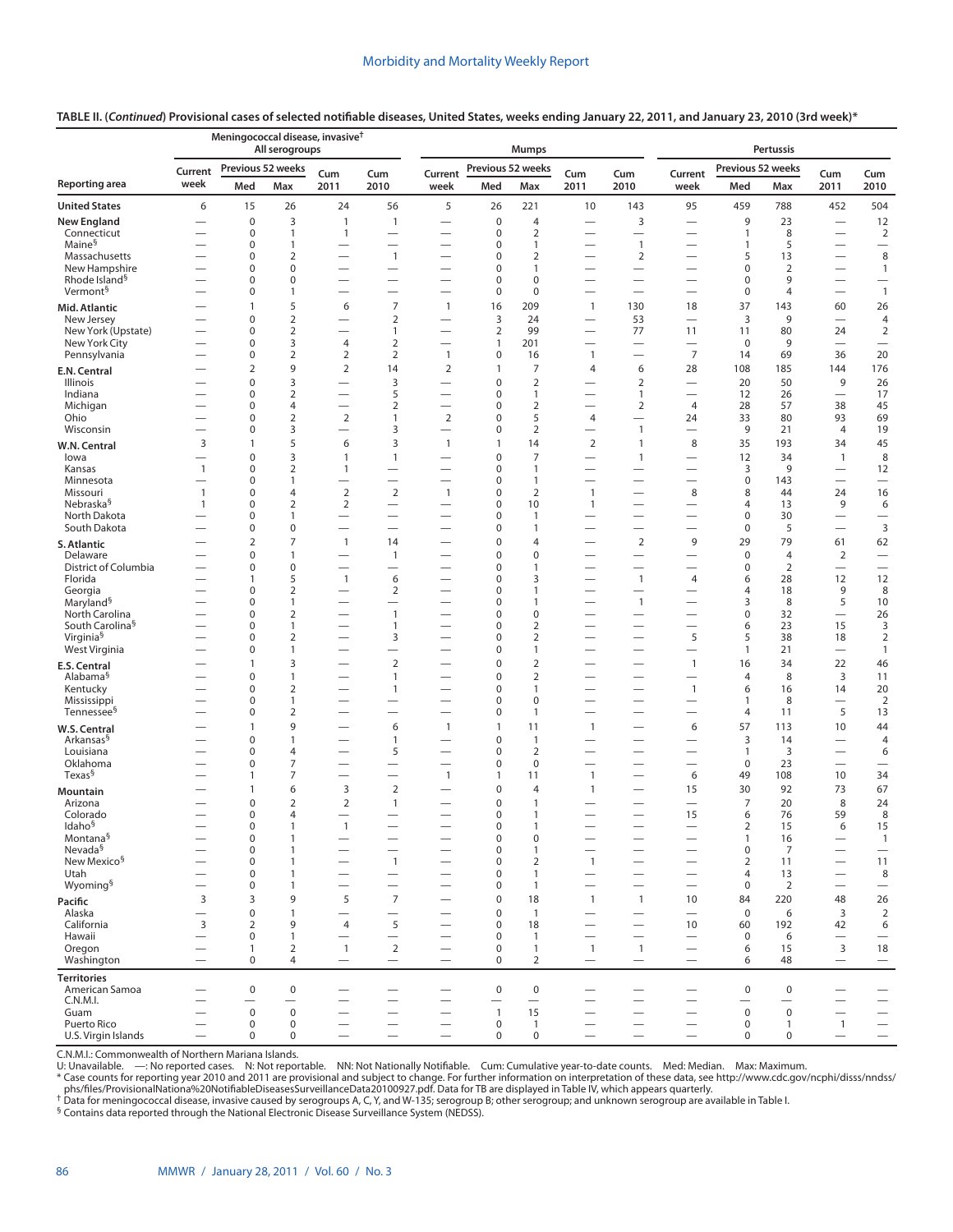|                                               | Rabies, animal                           |                             |                                  |                                                               | Salmonellosis                                        |                                          |                                         |                                          |                                         |                                                             | Shiga toxin-producing E. coli (STEC) <sup>†</sup>            |                                         |                                         |                                             |                                                      |
|-----------------------------------------------|------------------------------------------|-----------------------------|----------------------------------|---------------------------------------------------------------|------------------------------------------------------|------------------------------------------|-----------------------------------------|------------------------------------------|-----------------------------------------|-------------------------------------------------------------|--------------------------------------------------------------|-----------------------------------------|-----------------------------------------|---------------------------------------------|------------------------------------------------------|
| <b>Reporting area</b>                         | Current<br>week                          | Previous 52 weeks<br>Med    | Max                              | Cum<br>2011                                                   | Cum<br>2010                                          | Current<br>week                          | Med                                     | Previous 52 weeks<br>Max                 | Cum<br>2011                             | Cum<br>2010                                                 | Current<br>week                                              | Previous 52 weeks<br>Med                | Max                                     | Cum<br>2011                                 | Cum<br>2010                                          |
| <b>United States</b>                          | 5                                        | 62                          | 143                              | 42                                                            | 100                                                  | 178                                      | 859                                     | 1,738                                    | 812                                     | 2,093                                                       | 23                                                           | 86                                      | 214                                     | 86                                          | 167                                                  |
| <b>New England</b>                            | $\mathbf{1}$                             | 4                           | 13                               | 4                                                             | 10                                                   | $\overline{\phantom{0}}$                 | 31                                      | 68                                       | 18                                      | 537                                                         | $\overbrace{\phantom{12322111}}$                             | $\mathbf 2$                             | 13                                      | $\qquad \qquad$                             | 64                                                   |
| Connecticut                                   |                                          | $\mathbf 0$                 | 9                                | $\overline{\phantom{0}}$                                      | $\overline{2}$                                       | $\overline{\phantom{0}}$                 | $\mathbf 0$                             | 8                                        | 8                                       | 480                                                         | $\overline{\phantom{0}}$                                     | 0                                       | $\mathbf 0$                             |                                             | 57                                                   |
| Maine <sup>§</sup>                            |                                          | 1                           | 4                                | $\mathbf{1}$                                                  | 3                                                    | $\overline{\phantom{0}}$                 | $\overline{2}$                          | $\overline{7}$                           | 3                                       | $\overline{2}$                                              | $\overline{\phantom{0}}$                                     | 0                                       | 3                                       | $\overline{\phantom{0}}$                    | $\overbrace{\phantom{12322111}}$                     |
| Massachusetts<br>New Hampshire                | $\overline{\phantom{0}}$                 | 0<br>0                      | $\mathbf 0$<br>5                 | $\overline{\phantom{0}}$                                      | $\overline{\phantom{0}}$<br>$\mathbf{1}$             | $\overline{\phantom{0}}$                 | 23<br>3                                 | 52<br>12                                 | $\overline{\phantom{0}}$<br>4           | 40<br>6                                                     | $\overline{\phantom{0}}$                                     | $\mathbf{1}$<br>0                       | 9<br>$\overline{2}$                     | $\overline{\phantom{0}}$<br>$\qquad \qquad$ | 6<br>$\mathbf{1}$                                    |
| Rhode Island <sup>§</sup>                     |                                          | 0                           | $\overline{4}$                   | $\overline{\phantom{0}}$                                      | $\overline{\phantom{0}}$                             |                                          | $\mathbf{1}$                            | 17                                       | $\overline{\phantom{0}}$                | 8                                                           |                                                              | $\Omega$                                | 1                                       |                                             | $\hspace{0.1mm}-\hspace{0.1mm}$                      |
| Vermont <sup>§</sup>                          | $\mathbf{1}$                             | $\mathbf{1}$                | 3                                | 3                                                             | 4                                                    | $\overline{\phantom{0}}$                 | $\overline{2}$                          | 5                                        | 3                                       | 1                                                           | $\overline{\phantom{0}}$                                     | 0                                       | 2                                       | $\overbrace{\phantom{12322111}}$            | $\overbrace{\phantom{12322111}}$                     |
| Mid. Atlantic                                 | 3                                        | 19                          | 41                               | 14                                                            | 29                                                   | 18                                       | 95                                      | 218                                      | 78                                      | 224                                                         | 6                                                            | 9                                       | 32                                      | 13                                          | 10                                                   |
| New Jersey<br>New York (Upstate)              | $\overline{\phantom{0}}$<br>3            | $\pmb{0}$<br>9              | $\mathbf 0$<br>19                | $\overline{\phantom{0}}$<br>14                                | $\overline{\phantom{0}}$<br>16                       | $\overbrace{\phantom{1232211}}$<br>9     | 16<br>25                                | 57<br>63                                 | $\equiv$<br>20                          | 44<br>32                                                    | $\overbrace{\phantom{12322111}}$<br>$\overline{4}$           | 1<br>4                                  | 9<br>13                                 | $\overbrace{\phantom{12322111}}$<br>$\,8\,$ | $\overline{2}$<br>$\mathbf{1}$                       |
| New York City                                 | $\overline{\phantom{0}}$                 | 1                           | 12                               |                                                               | $\overline{\phantom{0}}$                             | 1                                        | 24                                      | 56                                       | 21                                      | 69                                                          | $\overline{\phantom{0}}$                                     | 1                                       | 7                                       | $\overline{\phantom{0}}$                    | $\overline{2}$                                       |
| Pennsylvania                                  |                                          | 8                           | 24                               |                                                               | 13                                                   | 8                                        | 31                                      | 81                                       | 37                                      | 79                                                          | $\mathbf 2$                                                  | 3                                       | 13                                      | 5                                           | 5                                                    |
| E.N. Central                                  |                                          | 2                           | 27                               | $\overline{2}$                                                | $\mathbf 2$                                          | 10                                       | 90                                      | 244                                      | 68                                      | 195                                                         | $\overline{\phantom{0}}$                                     | 11                                      | 43                                      | $\overline{2}$                              | 28                                                   |
| Illinois<br>Indiana                           |                                          | 1                           | 11<br>$\mathbf 0$                | $\mathbf{1}$<br>$\overline{\phantom{0}}$                      | $\overline{\phantom{0}}$                             | $\overline{\phantom{0}}$                 | 32                                      | 114                                      | 6<br>$\overline{\phantom{0}}$           | 65                                                          | $\overline{\phantom{0}}$<br>$\overbrace{\phantom{12322111}}$ | $\mathbf 2$                             | 9                                       | $\overbrace{\phantom{12322111}}$            | 9<br>$\overline{2}$                                  |
| Michigan                                      |                                          | 0<br>1                      | 5                                | $\mathbf{1}$                                                  | $\overline{1}$                                       | $\overline{\phantom{0}}$                 | 13<br>15                                | 62<br>49                                 | 13                                      | 27<br>35                                                    | $\overline{\phantom{0}}$                                     | 2<br>$\overline{2}$                     | 10<br>16                                | $\overbrace{\phantom{12322111}}$            | 4                                                    |
| Ohio                                          | $\overline{\phantom{0}}$                 | 0                           | 12                               |                                                               | $\mathbf{1}$                                         | 10                                       | 24                                      | 47                                       | 49                                      | 49                                                          | $\overline{\phantom{0}}$                                     | 2                                       | 11                                      | $\overline{2}$                              | $\overline{2}$                                       |
| Wisconsin                                     |                                          | 0                           | $\mathbf 0$                      | $\overline{\phantom{0}}$                                      | $\overline{\phantom{0}}$                             | $\overline{\phantom{0}}$                 | 9                                       | 45                                       | $\overline{\phantom{0}}$                | 19                                                          | $\overline{\phantom{0}}$                                     | 3                                       | 17                                      | $\qquad \qquad$                             | 11                                                   |
| W.N. Central                                  |                                          | 4                           | 14                               | $\overline{\phantom{0}}$                                      | 6                                                    | 6                                        | 46                                      | 97                                       | 47                                      | 70                                                          | $\overline{2}$                                               | 11                                      | 39                                      | 5                                           | 11                                                   |
| lowa<br>Kansas                                |                                          | 0<br>1                      | 3<br>4                           | $\overline{\phantom{0}}$                                      | 5                                                    | $\mathbf{1}$<br>3                        | 9<br>$\overline{7}$                     | 34<br>18                                 | 8<br>10                                 | $\overline{7}$<br>13                                        | $\overline{\phantom{0}}$<br>$\overbrace{\phantom{12322111}}$ | $\mathbf 2$<br>$\mathbf{1}$             | 16<br>5                                 | $\overbrace{\phantom{12322111}}$            | $\overline{3}$                                       |
| Minnesota                                     |                                          | 0                           | 4                                | —                                                             | $\overline{\phantom{0}}$                             |                                          | 0                                       | 32                                       | $\overline{\phantom{0}}$                | $\overbrace{\phantom{12322111}}$                            | $\overline{\phantom{0}}$                                     | 0                                       | $\overline{7}$                          | $\overline{\phantom{0}}$                    | $\overline{\phantom{0}}$                             |
| Missouri                                      | $\overline{\phantom{0}}$                 | 1                           | 6                                | $\overline{\phantom{0}}$                                      | $\mathbf{1}$                                         | $\mathbf{1}$                             | 13                                      | 44                                       | 23                                      | 34                                                          | $\mathbf{1}$                                                 | 4                                       | 27                                      | $\overline{1}$                              | 5                                                    |
| Nebraska <sup>§</sup><br>North Dakota         | $\overline{\phantom{0}}$                 | 1<br>$\mathbf 0$            | 4<br>3                           | $\overline{\phantom{0}}$                                      | $\overline{\phantom{0}}$<br>$\overline{\phantom{0}}$ | $\mathbf{1}$                             | 4<br>0                                  | 13<br>13                                 | 5<br>$\overline{\phantom{0}}$           | 10<br>$\overline{2}$                                        | $\mathbf{1}$                                                 | $\overline{2}$<br>0                     | 6<br>10                                 | 4                                           | 3                                                    |
| South Dakota                                  | $\overline{\phantom{0}}$                 | $\mathbf 0$                 | $\mathbf 0$                      |                                                               |                                                      | $\overbrace{\phantom{123221111}}$        | $\overline{2}$                          | 17                                       | $\mathbf{1}$                            | 4                                                           | $\overline{\phantom{0}}$                                     | 0                                       | $\overline{4}$                          |                                             | $\overline{\phantom{m}}$                             |
| S. Atlantic                                   | $\mathbf{1}$                             | 20                          | 104                              | 21                                                            | 37                                                   | 82                                       | 260                                     | 614                                      | 311                                     | 553                                                         | 9                                                            | 14                                      | 30                                      | 32                                          | 17                                                   |
| Delaware                                      |                                          | $\mathbf 0$                 | $\mathbf 0$                      | $\overline{\phantom{0}}$                                      | $\overline{\phantom{0}}$                             | $\overline{2}$                           | 3                                       | 11                                       | 6                                       | 4                                                           |                                                              | $\mathbf{0}$                            | $\overline{2}$                          | $\overline{\phantom{0}}$                    | $\overline{\phantom{0}}$                             |
| District of Columbia<br>Florida               | $\overline{\phantom{0}}$<br>$\mathbf{1}$ | 0<br>0                      | $\mathbf 0$<br>96                | $\overline{\phantom{0}}$<br>$\mathbf{1}$                      | $\overline{\phantom{0}}$                             | $\overbrace{\phantom{1232211}}$<br>55    | $\mathbf{1}$<br>108                     | 6<br>226                                 | $\overbrace{\phantom{12322111}}$<br>166 | $\overline{2}$<br>245                                       | $\overbrace{\phantom{12322111}}$<br>$\overline{7}$           | 0<br>4                                  | $\mathbf{1}$<br>23                      | $\overline{\phantom{0}}$<br>18              | $\mathbf{1}$<br>$\overline{4}$                       |
| Georgia                                       |                                          | 0                           | $\mathbf 0$                      |                                                               | $\overline{\phantom{0}}$                             | 8                                        | 43                                      | 133                                      | 47                                      | 104                                                         |                                                              | $\overline{2}$                          | 15                                      | 3                                           | $\overline{2}$                                       |
| Maryland <sup>§</sup>                         | $\overline{\phantom{0}}$                 | 6                           | 14                               |                                                               | 14                                                   | $\overbrace{\phantom{123221111}}$        | 17                                      | 55                                       | 20                                      | 33                                                          |                                                              | $\overline{2}$                          | 9                                       | 5                                           | 6                                                    |
| North Carolina<br>South Carolina <sup>§</sup> | $\overline{\phantom{0}}$                 | 0<br>$\mathbf 0$            | $\mathbf 0$<br>$\mathbf 0$       | $\overline{\phantom{0}}$<br>$\overline{\phantom{0}}$          | $\overline{\phantom{0}}$                             | $\overline{7}$                           | 31<br>25                                | 240<br>99                                | 3<br>24                                 | 98<br>35                                                    | $\overline{\phantom{0}}$                                     | 1<br>0                                  | 10<br>$\overline{2}$                    | $\qquad \qquad$<br>$\overline{\phantom{0}}$ | $\mathbf{1}$                                         |
| Virginia <sup>§</sup>                         |                                          | 11                          | 25                               | 20                                                            | 20                                                   | 10                                       | 19                                      | 57                                       | 45                                      | 29                                                          | 2                                                            | 2                                       | 9                                       | 6                                           | $\overline{\phantom{0}}$<br>$\mathsf 3$              |
| West Virginia                                 | $\overline{\phantom{0}}$                 | $\mathbf{1}$                | 7                                | $\overline{\phantom{0}}$                                      | 3                                                    | $\overline{\phantom{0}}$                 | 2                                       | 13                                       |                                         | 3                                                           | $\qquad \qquad -$                                            | 0                                       | 3                                       |                                             |                                                      |
| E.S. Central                                  |                                          | 3                           | 7                                | $\overline{\phantom{0}}$                                      | 4                                                    | 12                                       | 55                                      | 177                                      | 64                                      | 105                                                         | $\overline{\phantom{0}}$                                     | 5                                       | 22                                      | $\overline{7}$                              | 5                                                    |
| Alabama <sup>§</sup>                          |                                          | 1                           | $\overline{4}$                   | $\overline{\phantom{0}}$                                      | $\overline{\phantom{0}}$                             | $\overline{1}$                           | 18                                      | 52                                       | 18                                      | 39                                                          |                                                              | 1                                       | $\overline{4}$                          | $\mathbf{1}$                                | $\overline{4}$                                       |
| Kentucky<br>Mississippi                       |                                          | 0<br>$\mathbf 0$            | 4<br>1                           | $\overbrace{\phantom{123221111}}$<br>$\overline{\phantom{0}}$ | $\overline{\phantom{0}}$<br>$\overline{\phantom{0}}$ | $\mathbf{1}$<br>$\overline{\phantom{0}}$ | 11<br>18                                | 32<br>67                                 | 12<br>8                                 | 22<br>15                                                    | $\overline{\phantom{0}}$<br>$\overline{\phantom{0}}$         | 1<br>0                                  | 6<br>12                                 | $\mathbf{1}$<br>$\overline{\phantom{0}}$    | $\mathbf{1}$                                         |
| Tennessee <sup>§</sup>                        |                                          | 1                           | 4                                | $\overline{\phantom{0}}$                                      | 4                                                    | 10                                       | 17                                      | 53                                       | 26                                      | 29                                                          |                                                              | $\overline{2}$                          | 7                                       | 5                                           | $\overline{\phantom{0}}$                             |
| W.S. Central                                  |                                          | 0                           | 30                               |                                                               | $\overline{\phantom{0}}$                             | 6                                        | 122                                     | 264                                      | 22                                      | 83                                                          | $\mathbf{1}$                                                 | 5                                       | 18                                      | $\overline{2}$                              | $\overline{7}$                                       |
| Arkansas <sup>§</sup>                         |                                          | 0                           | $\overline{7}$                   | $\overline{\phantom{0}}$                                      |                                                      | $\overline{2}$                           | 12                                      | 43                                       | 9                                       | 8                                                           |                                                              | 1                                       | 5                                       | $\mathbf{1}$                                | $\mathbf{1}$                                         |
| Louisiana<br>Oklahoma                         |                                          | 0<br>0                      | $\mathbf 0$<br>30                | $\overline{\phantom{0}}$                                      | $\overline{\phantom{0}}$                             | $\overline{4}$                           | 20<br>12                                | 49<br>39                                 | 3<br>9                                  | 33<br>6                                                     | $\overline{\phantom{0}}$<br>$\mathbf{1}$                     | 0<br>0                                  | $\overline{2}$<br>8                     | $\overline{\phantom{0}}$<br>$\mathbf{1}$    | $\overline{2}$<br>$\overline{\phantom{0}}$           |
| Texas <sup>§</sup>                            |                                          | 0                           | $\mathbf 0$                      | $\overline{\phantom{0}}$                                      | $\overline{\phantom{0}}$                             | $\overline{\phantom{0}}$                 | 76                                      | 173                                      | $\mathbf{1}$                            | 36                                                          |                                                              | 4                                       | 14                                      | $\overline{\phantom{0}}$                    | $\overline{4}$                                       |
| Mountain                                      |                                          | 1                           | 7                                | $\overline{\phantom{0}}$                                      | 3                                                    | 12                                       | 48                                      | 108                                      | 53                                      | 142                                                         | 3                                                            | 11                                      | 34                                      | 5                                           | 16                                                   |
| Arizona                                       |                                          | 0                           | $\mathbf 0$                      | $\overline{\phantom{0}}$                                      |                                                      | 2                                        | 15                                      | 42                                       | 11                                      | 57                                                          |                                                              | $\mathbf{1}$                            | 13                                      | $\mathbf{1}$                                | 3                                                    |
| Colorado<br>Idaho <sup>§</sup>                | $\overline{\phantom{0}}$                 | 0<br>0                      | $\mathbf 0$<br>$\overline{2}$    | $\overline{\phantom{0}}$<br>$\overline{\phantom{0}}$          |                                                      | 9<br>$\mathbf{1}$                        | 11<br>3                                 | 24<br>9                                  | 33<br>6                                 | 26<br>10                                                    | $\mathbf{1}$<br>$\overline{2}$                               | 3<br>$\overline{2}$                     | 21<br>7                                 | $\mathbf{1}$<br>3                           | 6<br>$\overline{2}$                                  |
| Montana <sup>§</sup>                          |                                          | 0                           | 3                                |                                                               |                                                      |                                          | $\mathbf{1}$                            | 5                                        |                                         | 15                                                          |                                                              | 1                                       | 5                                       |                                             | $\mathbf{1}$                                         |
| Nevada <sup>§</sup>                           |                                          | 0                           | $\overline{2}$                   | $\overline{\phantom{0}}$                                      | $\overline{\phantom{0}}$                             |                                          | 4                                       | 22                                       | $\overline{2}$                          | 5                                                           |                                                              | $\mathbf 0$                             | 5                                       |                                             | $\mathbf{1}$                                         |
| New Mexico <sup>§</sup><br>Utah               |                                          | $\pmb{0}$<br>0              | $\overline{2}$<br>$\overline{2}$ |                                                               |                                                      | $\overbrace{\phantom{123221111}}$        | 6<br>5                                  | 19<br>17                                 | $\mathbf{1}$<br>$\qquad \qquad$         | 12<br>12                                                    | $\qquad \qquad$                                              | $\mathbf{1}$<br>1                       | 6<br>7                                  |                                             | $\overline{2}$<br>$\mathbf{1}$                       |
| Wyoming <sup>§</sup>                          |                                          | 0                           | $\overline{4}$                   |                                                               | 3                                                    | $\overline{\phantom{0}}$                 | $\mathbf{1}$                            | 8                                        |                                         | 5                                                           | $\overbrace{\phantom{12322111}}$                             | $\mathbf 0$                             | 3                                       |                                             | $\qquad \qquad -$                                    |
| Pacific                                       |                                          | $\overline{2}$              | 12                               | $\mathbf{1}$                                                  | 9                                                    | 32                                       | 114                                     | 252                                      | 151                                     | 184                                                         | $\overline{2}$                                               | 12                                      | 35                                      | 20                                          | 9                                                    |
| Alaska                                        |                                          | 0                           | $\overline{2}$                   | $\overline{\phantom{0}}$                                      | 4                                                    | $\overline{\phantom{0}}$                 | $\overline{1}$                          | 5                                        | $\mathbf{1}$                            | 5                                                           | $\overline{\phantom{0}}$                                     | $\mathbf 0$                             | $\mathbf{1}$                            | $\overline{\phantom{0}}$                    | $\mathbf{1}$                                         |
| California<br>Hawaii                          | $\overline{\phantom{0}}$                 | $\mathbf{1}$<br>$\mathbf 0$ | 12<br>$\pmb{0}$                  | $\overline{\phantom{0}}$                                      | 4                                                    | 29                                       | 79<br>3                                 | 217<br>14                                | 132                                     | 156                                                         | 2<br>$\qquad \qquad$                                         | 6<br>0                                  | 22<br>$\overline{4}$                    | 19                                          | 6                                                    |
| Oregon                                        |                                          | $\mathbf 0$                 | $\overline{2}$                   | $\overline{1}$                                                | $\mathbf{1}$                                         | 3                                        | 8                                       | 48                                       | 18                                      | 23                                                          | $\qquad \qquad$                                              | $\overline{2}$                          | 14                                      | $\mathbf{1}$                                | $\sqrt{2}$                                           |
| Washington                                    | $\overline{\phantom{0}}$                 | $\mathbf 0$                 | 0                                | $\qquad \qquad -$                                             |                                                      |                                          | 14                                      | 51                                       | $\overline{\phantom{m}}$                | $\qquad \qquad -$                                           | $\overline{\phantom{0}}$                                     | 3                                       | 17                                      | $\overline{\phantom{m}}$                    | $\qquad \qquad -$                                    |
| <b>Territories</b>                            |                                          |                             |                                  |                                                               |                                                      |                                          |                                         |                                          |                                         |                                                             |                                                              |                                         |                                         |                                             |                                                      |
| American Samoa<br>C.N.M.I.                    | N                                        | $\mathbf 0$                 | 0<br>$\overline{\phantom{0}}$    | N                                                             | N                                                    | $\hspace{0.1mm}-\hspace{0.1mm}$          | $\mathbf 0$<br>$\overline{\phantom{0}}$ | $\mathbf{1}$<br>$\overline{\phantom{0}}$ | $\overline{\phantom{0}}$                | $\hspace{0.1mm}-\hspace{0.1mm}$<br>$\overline{\phantom{0}}$ |                                                              | $\mathbf 0$<br>$\overline{\phantom{0}}$ | $\mathbf 0$<br>$\overline{\phantom{0}}$ |                                             | $\overline{\phantom{m}}$<br>$\overline{\phantom{0}}$ |
| Guam                                          | $\overline{\phantom{0}}$                 | $\boldsymbol{0}$            | $\mathbf 0$                      | $\overline{\phantom{0}}$<br>$\overline{\phantom{0}}$          | $\overline{\phantom{0}}$                             |                                          | $\mathbf 0$                             | $\overline{2}$                           | $\overline{\phantom{0}}$                | $\overline{\phantom{0}}$                                    | $\overline{\phantom{0}}$                                     | $\mathbf 0$                             | $\mathsf 0$                             |                                             | $\overbrace{\phantom{12322111}}$                     |
| Puerto Rico                                   | $\mathbf{1}$                             | $\mathbf{1}$                | 3                                | $\overline{1}$                                                | $\mathsf 3$                                          | $\overbrace{\phantom{1232211}}$          | 10                                      | 21                                       | $\mathbf{1}$                            | 18                                                          | $\overbrace{\phantom{12322111}}$                             | $\mathbf 0$                             | $\boldsymbol{0}$                        | $\overline{\phantom{0}}$                    | $\overline{\phantom{0}}$                             |
| U.S. Virgin Islands                           | $\overline{\phantom{m}}$                 | 0                           | 0                                | $\overline{\phantom{m}}$                                      | $\qquad \qquad -$                                    | $\overline{\phantom{m}}$                 | $\mathbf 0$                             | $\mathbf 0$                              | $\overline{\phantom{m}}$                | $\qquad \qquad -$                                           | $\qquad \qquad -$                                            | 0                                       | 0                                       | $\hspace{0.1mm}-\hspace{0.1mm}$             | $\qquad \qquad -$                                    |

**TABLE II. (***Continued***) Provisional cases of selected notifiable diseases, United States, weeks ending January 22, 2011, and January 23, 2010 (3rd week)\***

C.N.M.I.: Commonwealth of Northern Mariana Islands.<br>U: Unavailable. —: No reported cases. N: Not reportable. NN: Not Nationally Notifiable. Cum: Cumulative year-to-date counts. Med: Median. Max: Maximum.

[phs/files/ProvisionalNationa%20NotifiableDiseasesSurveillanceData20100927.pdf](http://www.cdc.gov/ncphi/disss/nndss/phs/files/ProvisionalNationa%20NotifiableDiseasesSurveillanceData20100927.pdf). Data for TB are displayed in Table IV, which appears quarterly.<br>
Includes E. coli 0157:H7; Shiga toxin-positive, serogroup non-0157; and Shiga

§ Contains data reported through the National Electronic Disease Surveillance System (NEDSS).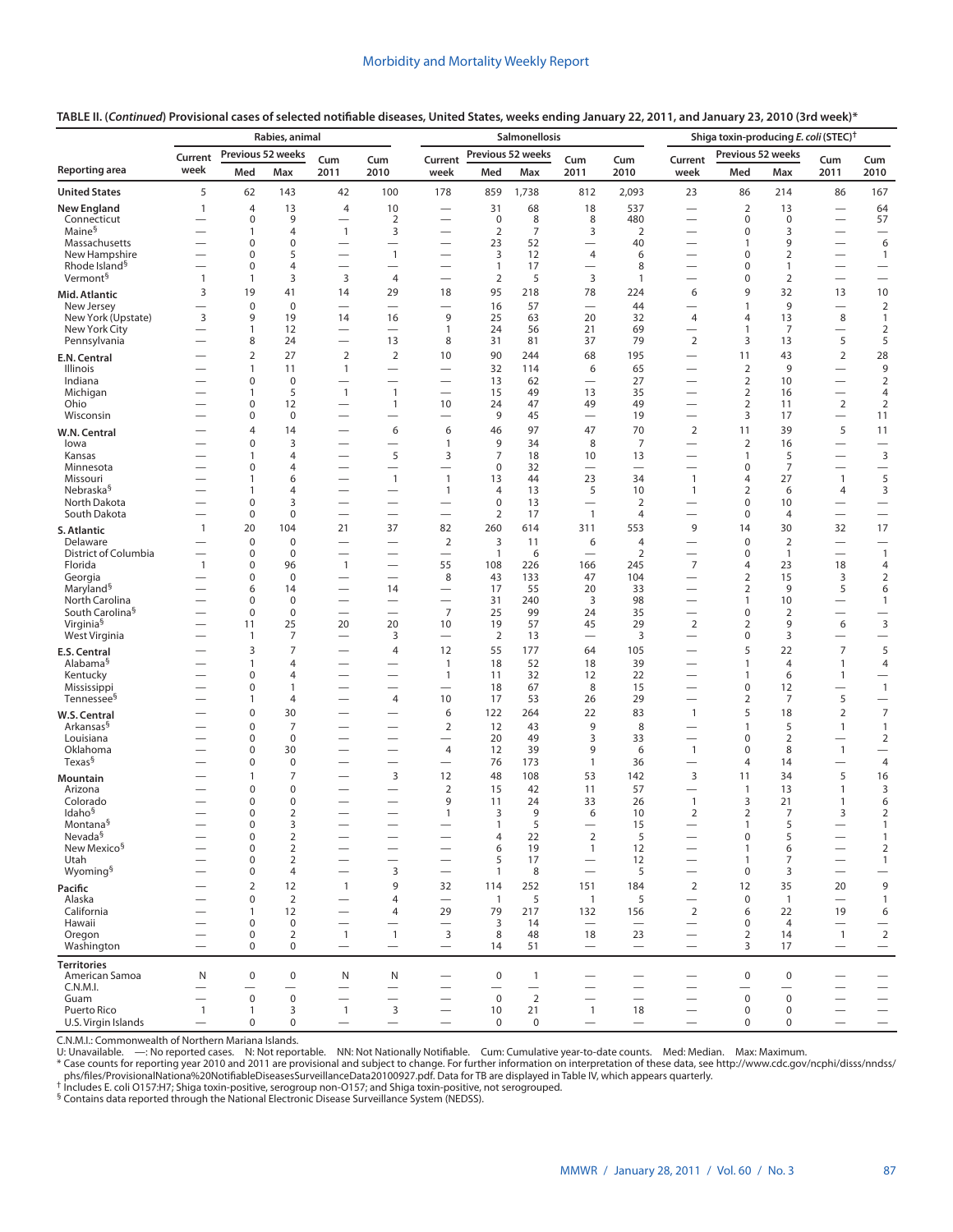#### **TABLE II. (***Continued***) Provisional cases of selected notifiable diseases, United States, weeks ending January 22, 2011, and January 23, 2010 (3rd week)\***

|                                                   | Spotted Fever Rickettsiosis (including RMSF) <sup>†</sup> |                                    |                               |                                            |                                                      |                                                      |                            |                                    |                                                      |                                             |                                                      |                             |                                |                                            |                                                      |  |
|---------------------------------------------------|-----------------------------------------------------------|------------------------------------|-------------------------------|--------------------------------------------|------------------------------------------------------|------------------------------------------------------|----------------------------|------------------------------------|------------------------------------------------------|---------------------------------------------|------------------------------------------------------|-----------------------------|--------------------------------|--------------------------------------------|------------------------------------------------------|--|
|                                                   | Shigellosis                                               |                                    |                               |                                            |                                                      |                                                      | Confirmed<br>Probable      |                                    |                                                      |                                             |                                                      |                             |                                |                                            |                                                      |  |
|                                                   | Previous 52 weeks<br>Current<br>Cum<br>Cum                |                                    |                               | Current                                    | Previous 52 weeks                                    |                                                      | Cum                        | Cum                                | Current                                              | Previous 52 weeks                           |                                                      | Cum                         | Cum                            |                                            |                                                      |  |
| Reporting area                                    | week                                                      | Med                                | Max                           | 2011                                       | 2010                                                 | week                                                 | Med                        | Max                                | 2011                                                 | 2010                                        | week                                                 | Med                         | Max                            | 2011                                       | 2010                                                 |  |
| <b>United States</b>                              | 91                                                        | 275                                | 452                           | 312                                        | 719                                                  | $\mathbf{1}$                                         | $\overline{2}$             | 11                                 | 5                                                    | 5                                           | $\mathbf{1}$                                         | 24                          | 91                             | 5                                          | 20                                                   |  |
| <b>New England</b>                                |                                                           | 4                                  | 17                            | $\overline{2}$                             | 78                                                   |                                                      | $\pmb{0}$                  | $\pmb{0}$                          | $\overline{\phantom{0}}$                             | $\overline{\phantom{0}}$                    |                                                      | $\pmb{0}$                   | $\mathbf{1}$                   |                                            | $\overline{\phantom{0}}$                             |  |
| Connecticut<br>Maine <sup>§</sup>                 | $\overline{\phantom{0}}$                                  | 0<br>0                             | $\mathbf{1}$<br>$\mathbf{1}$  | $\mathbf{1}$<br>$\overline{\phantom{0}}$   | 63<br>$\overline{1}$                                 | —                                                    | $\mathbf 0$<br>$\pmb{0}$   | $\mathbf 0$<br>$\mathbf 0$         | $\overline{\phantom{0}}$<br>$\qquad \qquad$          | $\overline{\phantom{0}}$                    | $\overline{\phantom{0}}$                             | $\mathbf 0$<br>$\pmb{0}$    | 0<br>$\mathbf{1}$              | $\overline{\phantom{0}}$                   | $\overline{\phantom{0}}$                             |  |
| Massachusetts                                     |                                                           | 3                                  | 16                            | $\overline{\phantom{0}}$                   | 13                                                   | -                                                    | 0                          | $\Omega$                           | $\overline{\phantom{0}}$                             | $\overline{\phantom{0}}$                    | $\overline{\phantom{0}}$                             | $\mathbf 0$                 | 0                              |                                            |                                                      |  |
| New Hampshire                                     | $\overline{\phantom{0}}$                                  | 0                                  | $\overline{2}$                | $\overline{\phantom{0}}$                   | $\mathbf{1}$                                         |                                                      | $\mathbf 0$                | $\mathbf 0$                        | $\overline{\phantom{0}}$                             | $\overline{\phantom{0}}$                    | $\overline{\phantom{0}}$                             | $\mathbf 0$                 | 1                              | $\overline{\phantom{0}}$                   | $\overline{\phantom{0}}$                             |  |
| Rhode Island <sup>§</sup><br>Vermont <sup>§</sup> | $\overline{\phantom{0}}$<br>$\overline{\phantom{0}}$      | 0<br>$\pmb{0}$                     | $\overline{2}$<br>1           | $\overline{\phantom{0}}$<br>$\overline{1}$ | $\overline{\phantom{0}}$<br>$\overline{\phantom{0}}$ |                                                      | $\mathbf 0$<br>0           | $\Omega$<br>$\mathbf 0$            | $\overline{\phantom{0}}$<br>$\overline{\phantom{0}}$ | $\overline{\phantom{0}}$                    | —                                                    | $\mathbf 0$<br>$\pmb{0}$    | $\Omega$<br>0                  | $\overline{\phantom{0}}$                   | $\equiv$                                             |  |
| Mid. Atlantic                                     | 5                                                         | 30                                 | 64                            | 23                                         | 133                                                  | —                                                    | 0                          | $\mathbf{1}$                       | $\overline{\phantom{0}}$                             |                                             |                                                      | $\mathbf{1}$                | 4                              |                                            |                                                      |  |
| New Jersey                                        | $\overline{\phantom{0}}$                                  | 6                                  | 16                            | $\mathbf{1}$                               | 18                                                   | $\overline{\phantom{0}}$                             | 0                          | $\pmb{0}$                          |                                                      |                                             |                                                      | $\pmb{0}$                   | $\mathbf 0$                    |                                            | $\overline{\phantom{0}}$                             |  |
| New York (Upstate)                                | $\overline{2}$                                            | 3                                  | 15                            | 5                                          | $\overline{7}$                                       | $\overline{\phantom{0}}$                             | 0                          | $\mathbf{1}$                       | $\overline{\phantom{0}}$                             |                                             | —                                                    | $\mathbf 0$                 | 3                              | $\overline{\phantom{0}}$                   | $\overline{\phantom{0}}$                             |  |
| New York City<br>Pennsylvania                     | $\overline{2}$<br>1                                       | 5<br>12                            | 14<br>55                      | 10<br>7                                    | 22<br>86                                             | —<br>$\overline{\phantom{0}}$                        | 0<br>0                     | 1<br>$\mathbf{1}$                  | $\overline{\phantom{0}}$                             |                                             | $\overline{\phantom{0}}$                             | 0<br>$\mathbf 0$            | 4<br>3                         |                                            | $\overline{\phantom{0}}$                             |  |
| E.N. Central                                      | $\overline{7}$                                            | 25                                 | 238                           | 23                                         | 87                                                   | $\overline{\phantom{0}}$                             | 0                          | $\mathbf{1}$                       | $\overline{\phantom{0}}$                             | $\overbrace{\phantom{12322111}}$            | $\overline{1}$                                       | $\mathbf{1}$                | 10                             | $\overline{1}$                             | $\overline{1}$                                       |  |
| Illinois                                          |                                                           | 9                                  | 228                           | $\overline{\phantom{0}}$                   | 40                                                   | $\overline{\phantom{0}}$                             | 0                          | $\mathbf{1}$                       | $\overline{\phantom{0}}$                             |                                             |                                                      | $\mathbf 0$                 | 5                              |                                            |                                                      |  |
| Indiana <sup>§</sup>                              | $\overline{\phantom{0}}$                                  | $\mathbf{1}$                       | $\overline{4}$                |                                            | $\overline{2}$                                       | $\overline{\phantom{0}}$                             | $\mathbf 0$                | $\mathbf{1}$                       |                                                      |                                             |                                                      | $\mathbf 0$                 | 5                              |                                            | $\overline{1}$                                       |  |
| Michigan<br>Ohio                                  | $\mathbf{1}$<br>6                                         | 5<br>5                             | 10<br>18                      | 5<br>18                                    | $\overline{4}$<br>25                                 |                                                      | $\mathbf 0$<br>$\mathbf 0$ | $\mathbf 0$<br>$\mathbf 0$         | $\overline{\phantom{0}}$                             |                                             | $\overline{\phantom{0}}$<br>$\overline{1}$           | $\mathbf 0$<br>$\mathbf 0$  | $\mathbf{1}$<br>$\overline{2}$ | $\overline{\phantom{0}}$<br>$\overline{1}$ | $\overline{\phantom{0}}$                             |  |
| Wisconsin                                         |                                                           | $\overline{4}$                     | 21                            |                                            | 16                                                   |                                                      | $\mathbf 0$                | $\mathbf 0$                        |                                                      |                                             |                                                      | $\mathbf 0$                 | $\mathbf{1}$                   |                                            | $\overline{\phantom{0}}$                             |  |
| W.N. Central                                      | 6                                                         | 35                                 | 81                            | 33                                         | 176                                                  |                                                      | $\mathbf 0$                | $\overline{4}$                     | $\overline{\phantom{0}}$                             | $\overline{\phantom{0}}$                    |                                                      | 4                           | 21                             |                                            |                                                      |  |
| lowa<br>Kansas <sup>§</sup>                       | $\overline{\phantom{0}}$<br>3                             | $\overline{1}$<br>5                | $\overline{4}$<br>13          | $\overline{1}$<br>$\overline{7}$           | 6<br>10                                              | $\overline{\phantom{0}}$                             | $\mathbf 0$<br>$\mathbf 0$ | $\mathbf 0$<br>$\mathbf{1}$        | $\overline{\phantom{0}}$                             | $\overline{\phantom{0}}$                    |                                                      | $\mathbf 0$<br>$\mathbf 0$  | $\mathbf{1}$<br>$\mathbf 0$    | $\overline{\phantom{0}}$                   |                                                      |  |
| Minnesota                                         | $\overline{\phantom{0}}$                                  | $\pmb{0}$                          | 3                             | $\overline{\phantom{0}}$                   | $\overline{\phantom{0}}$                             | $\overline{\phantom{0}}$                             | $\mathbf 0$                | $\mathbf 0$                        | $\overline{\phantom{0}}$                             | $\overline{\phantom{0}}$                    | $\overline{\phantom{0}}$                             | $\pmb{0}$                   | $\mathbf 0$                    | $\overline{\phantom{0}}$                   |                                                      |  |
| Missouri                                          | 3                                                         | 27                                 | 66                            | 24                                         | 160                                                  | —                                                    | 0                          | $\overline{4}$                     |                                                      |                                             | —                                                    | 4                           | 20                             |                                            | $\qquad \qquad -$                                    |  |
| Nebraska <sup>§</sup>                             | $\overline{\phantom{0}}$                                  | $\overline{1}$                     | 10                            | $\mathbf{1}$                               |                                                      |                                                      | 0                          | $\mathbf{1}$                       | $\overline{\phantom{0}}$                             |                                             |                                                      | 0                           | $\mathbf{1}$                   |                                            | $\overline{\phantom{0}}$                             |  |
| North Dakota<br>South Dakota                      | $\overline{\phantom{0}}$<br>$\overline{\phantom{0}}$      | $\mathbf 0$<br>$\mathbf 0$         | $\mathbf 0$<br>$\overline{2}$ | $\overline{\phantom{0}}$                   | $\overline{\phantom{0}}$                             | $\overline{\phantom{0}}$<br>$\overline{\phantom{0}}$ | $\mathbf 0$<br>$\mathbf 0$ | $\mathbf 0$<br>$\mathbf 0$         | $\overline{\phantom{0}}$                             | $\qquad \qquad$<br>$\overline{\phantom{0}}$ | -                                                    | $\mathbf 0$<br>$\mathbf 0$  | $\mathbf{1}$<br>$\mathbf 0$    |                                            | $\overline{\phantom{0}}$                             |  |
| S. Atlantic                                       | 30                                                        | 51                                 | 134                           | 113                                        | 95                                                   | $\mathbf{1}$                                         | 1                          | 9                                  | $\sqrt{2}$                                           | $\overline{4}$                              | $\overline{\phantom{0}}$                             | 8                           | 60                             |                                            | $18\,$                                               |  |
| Delaware <sup>§</sup>                             |                                                           | $\mathbf 0$                        | $\overline{4}$                |                                            | 8                                                    | $\overbrace{\phantom{123221111}}$                    | $\mathbf 0$                | $\mathbf{1}$                       |                                                      |                                             | —                                                    | $\mathbf 0$                 | 3                              |                                            |                                                      |  |
| District of Columbia                              | $\overline{\phantom{0}}$                                  | $\mathbf 0$                        | $\overline{4}$                | $\overline{\phantom{0}}$                   | $\overline{2}$                                       | $\overline{\phantom{0}}$                             | $\mathbf 0$                | $\mathbf{1}$                       | $\overline{\phantom{0}}$                             |                                             |                                                      | $\mathbf 0$                 | $\mathbf 0$                    |                                            |                                                      |  |
| Florida <sup>§</sup><br>Georgia                   | 28<br>$\overline{2}$                                      | 23<br>14                           | 53<br>39                      | 93<br>15                                   | 24<br>42                                             | $\mathbf{1}$<br>—                                    | $\mathbf 0$<br>0           | $\mathbf{1}$<br>6                  | $\mathbf{1}$<br>$\overline{\phantom{0}}$             | $\overline{\phantom{0}}$<br>$\overline{4}$  | $\overline{\phantom{0}}$<br>—                        | $\mathbf 0$<br>$\mathbf 0$  | $\overline{2}$<br>$\Omega$     | $\overline{\phantom{0}}$                   | $\overline{\phantom{0}}$                             |  |
| Maryland <sup>§</sup>                             | $\overline{\phantom{0}}$                                  | $\overline{2}$                     | 8                             | 3                                          | 3                                                    | $\overline{\phantom{0}}$                             | $\mathbf 0$                | $\mathbf{1}$                       | $\mathbf{1}$                                         | $\overline{\phantom{0}}$                    | $\overline{\phantom{0}}$                             | $\pmb{0}$                   | 5                              | $\overline{\phantom{0}}$                   | $\overline{1}$                                       |  |
| North Carolina                                    | —                                                         | 3                                  | 36                            | $\overline{\phantom{0}}$                   | 10                                                   | -                                                    | $\mathbf 0$                | 3                                  | $\overline{\phantom{0}}$                             |                                             | -                                                    | $\overline{2}$              | 48                             | $\overline{\phantom{0}}$                   | 16                                                   |  |
| South Carolina <sup>§</sup>                       | $\overline{\phantom{0}}$                                  | 1                                  | 5                             |                                            | 5                                                    | $\overline{\phantom{0}}$                             | $\mathbf 0$                | $\mathbf{1}$                       | $\overline{\phantom{0}}$                             |                                             | $\overline{\phantom{0}}$                             | $\pmb{0}$                   | $\overline{2}$                 | $\overbrace{\phantom{123221111}}$          | $\overline{1}$                                       |  |
| Virginia <sup>§</sup><br>West Virginia            | $\overline{\phantom{0}}$<br>$\overline{\phantom{0}}$      | 3<br>$\pmb{0}$                     | 8<br>66                       | $\overline{2}$<br>$\overline{\phantom{0}}$ | $\mathbf{1}$<br>$\overline{\phantom{0}}$             | —                                                    | $\mathbf 0$<br>$\mathbf 0$ | 2<br>$\mathbf 0$                   | $\overline{\phantom{0}}$                             | $\overline{\phantom{0}}$                    | —                                                    | $\overline{2}$<br>$\pmb{0}$ | 12<br>$\mathbf 0$              | $\overline{\phantom{0}}$                   | $\overline{\phantom{0}}$                             |  |
| E.S. Central                                      | $\overline{4}$                                            | 13                                 | 40                            | 15                                         | 23                                                   |                                                      | 0                          | 3                                  | $\overline{\phantom{0}}$                             | $\overline{\phantom{0}}$                    |                                                      | 5                           | 29                             | $\mathbf{1}$                               |                                                      |  |
| Alabama <sup>§</sup>                              | 1                                                         | $\overline{4}$                     | 14                            | 7                                          | 5                                                    | $\overline{\phantom{0}}$                             | 0                          | $\mathbf{1}$                       | $\overline{\phantom{0}}$                             |                                             | $\overline{\phantom{0}}$                             | $\mathbf{1}$                | 8                              | $\overline{\phantom{0}}$                   |                                                      |  |
| Kentucky                                          |                                                           | 3                                  | 28                            | $\mathbf{1}$                               | 9                                                    | $\overline{\phantom{0}}$                             | 0                          | $\overline{2}$                     |                                                      |                                             |                                                      | $\mathbf 0$                 | $\mathbf 0$                    |                                            | $\overline{\phantom{0}}$                             |  |
| Mississippi<br>Tennessee <sup>§</sup>             | $\overline{\phantom{0}}$<br>$\overline{3}$                | $\mathbf{1}$<br>5                  | $\overline{4}$<br>14          | $\overline{7}$                             | $\mathbf{1}$<br>8                                    | $\overline{\phantom{0}}$<br>$\overline{\phantom{0}}$ | 0<br>0                     | $\mathbf 0$<br>$\overline{2}$      | $\overline{\phantom{0}}$                             | $\overline{\phantom{0}}$                    | —<br>$\overline{\phantom{0}}$                        | $\pmb{0}$<br>4              | 3<br>20                        | $\overline{\phantom{0}}$<br>$\overline{1}$ | $\overline{\phantom{0}}$                             |  |
| W.S. Central                                      | 20                                                        | 52                                 | 112                           | 35                                         | 44                                                   | $\overline{\phantom{0}}$                             | 0                          | 3                                  | $\overline{\phantom{0}}$                             | $\overline{\phantom{0}}$                    | $\overline{\phantom{0}}$                             | $\mathbf{1}$                | 18                             |                                            | $\overline{\phantom{0}}$                             |  |
| Arkansas <sup>§</sup>                             | $\overline{\phantom{0}}$                                  | $\overline{1}$                     | 6                             | $\mathbf{1}$                               | $\overline{4}$                                       | $\overline{\phantom{0}}$                             | 0                          | 2                                  | $\overline{\phantom{0}}$                             | $\overline{\phantom{0}}$                    | $\overline{\phantom{0}}$                             | $\mathbf 0$                 | 17                             |                                            |                                                      |  |
| Louisiana                                         | $\overline{\phantom{0}}$                                  | 5                                  | 13                            | $\overline{\phantom{0}}$                   | 5                                                    | $\overline{\phantom{0}}$                             | 0                          | 0                                  |                                                      |                                             |                                                      | 0                           | $\mathbf{1}$                   |                                            |                                                      |  |
| Oklahoma<br>Texas <sup>§</sup>                    | 2<br>18                                                   | 5<br>43                            | 13<br>91                      | 2<br>32                                    | $\overline{2}$<br>33                                 |                                                      | $\mathbf 0$<br>$\mathbf 0$ | 3<br>$\mathbf{1}$                  | $\overline{\phantom{0}}$<br>$\overline{\phantom{0}}$ | $\overline{\phantom{0}}$                    |                                                      | $\mathbf 0$<br>$\mathbf 0$  | 6<br>3                         | $\overline{\phantom{0}}$                   | $\overline{\phantom{0}}$<br>$\overline{\phantom{0}}$ |  |
| Mountain                                          | $\overline{4}$                                            | 15                                 | 32                            | 22                                         | 43                                                   | $\overline{\phantom{0}}$                             | $\mathbf 0$                | 5                                  | 3                                                    | $\overline{\phantom{0}}$                    |                                                      | $\mathbf 0$                 | 3                              | 3                                          | $\overline{1}$                                       |  |
| Arizona                                           | 3                                                         | 8                                  | 18                            | 9                                          | 23                                                   |                                                      | $\mathbf 0$                | 5                                  | 3                                                    |                                             |                                                      | $\mathbf 0$                 | 3                              | 3                                          |                                                      |  |
| Colorado <sup>§</sup><br>Idaho <sup>§</sup>       | -<br>$\mathbf{1}$                                         | $\overline{2}$<br>0                | 8<br>3                        | 10<br>2                                    | 10                                                   | $\overline{\phantom{0}}$                             | $\pmb{0}$<br>$\pmb{0}$     | $\mathbf{1}$<br>$\mathbf 0$        | $\overline{\phantom{0}}$                             | $\overline{\phantom{0}}$                    | $\overline{\phantom{0}}$                             | $\pmb{0}$<br>$\mathbf 0$    | $\mathbf{1}$<br>$\mathbf{1}$   | $\overline{\phantom{0}}$                   | $\overline{\phantom{0}}$                             |  |
| Montana <sup>§</sup>                              | $\overline{\phantom{0}}$                                  | 0                                  | $\mathbf{1}$                  |                                            | $\overline{\phantom{0}}$<br>$\overline{1}$           | $\overline{\phantom{0}}$                             | $\mathbf 0$                | $\mathbf{1}$                       | $\overline{\phantom{0}}$<br>$\overline{\phantom{0}}$ |                                             | $\overline{\phantom{0}}$                             | $\mathbf 0$                 | $\mathbf{1}$                   | $\overline{\phantom{0}}$                   |                                                      |  |
| Nevada <sup>§</sup>                               |                                                           | 0                                  | 6                             |                                            | $\mathbf{1}$                                         |                                                      | 0                          | 0                                  |                                                      |                                             |                                                      | $\pmb{0}$                   | $\mathbf 0$                    |                                            |                                                      |  |
| New Mexico <sup>§</sup>                           |                                                           | 3                                  | 10                            | $\overline{1}$                             | 6                                                    | —                                                    | $\pmb{0}$                  | $\mathsf{O}\xspace$                | $\qquad \qquad -$                                    | $\qquad \qquad -$                           | $\qquad \qquad$                                      | $\pmb{0}$                   | $\mathbf{1}$                   | $\qquad \qquad -$                          | $\mathbf{1}$                                         |  |
| Utah<br>Wyoming <sup>§</sup>                      | $\overline{\phantom{0}}$                                  | 1<br>$\boldsymbol{0}$              | $\overline{4}$<br>$\pmb{0}$   |                                            | $\overline{2}$<br>$\overline{\phantom{0}}$           | —                                                    | $\mathbf 0$<br>$\mathbf 0$ | $\mathbf 0$<br>$\mathbf 0$         | $\overline{\phantom{0}}$                             |                                             | $\overline{\phantom{0}}$<br>$\overline{\phantom{0}}$ | $\mathbf 0$<br>$\mathbf 0$  | $\mathbf{1}$<br>$\mathbf{1}$   | $\overline{\phantom{0}}$                   | $\qquad \qquad -$                                    |  |
| Pacific                                           | 15                                                        | 21                                 | 65                            | 46                                         | 40                                                   | $\overline{\phantom{0}}$                             | $\mathbf 0$                | 2                                  | $\overline{\phantom{0}}$                             | $\mathbf{1}$                                | $\overline{\phantom{0}}$                             | $\mathbf 0$                 | 0                              |                                            |                                                      |  |
| Alaska                                            | $\overbrace{\phantom{123221111}}$                         | 0                                  | $\overline{1}$                |                                            |                                                      | N                                                    | $\mathbf 0$                | $\mathbf 0$                        | N                                                    | N                                           | ${\sf N}$                                            | $\mathbf 0$                 | $\mathbf 0$                    | ${\sf N}$                                  | ${\sf N}$                                            |  |
| California                                        | 15                                                        | 17                                 | 53                            | 44                                         | 38                                                   | $\overbrace{\phantom{123221111}}$                    | $\mathbf 0$                | $\overline{2}$                     | $\qquad \qquad$                                      | 1                                           |                                                      | $\mathbf 0$                 | 0                              | $\overline{\phantom{m}}$                   | $\qquad \qquad -$                                    |  |
| Hawaii<br>Oregon                                  | $\overline{\phantom{0}}$                                  | $\boldsymbol{0}$<br>$\overline{1}$ | $\mathsf 3$<br>$\overline{4}$ | $\overline{2}$                             | $\overline{\phantom{0}}$<br>$\overline{2}$           | N                                                    | $\pmb{0}$<br>$\pmb{0}$     | $\mathbf 0$<br>$\mathbf{1}$        | N<br>$\overline{\phantom{0}}$                        | N<br>$\overline{\phantom{0}}$               | ${\sf N}$                                            | $\pmb{0}$<br>$\pmb{0}$      | $\mathbf 0$<br>$\mathbf 0$     | ${\sf N}$<br>$\overline{\phantom{0}}$      | ${\sf N}$                                            |  |
| Washington                                        |                                                           | $\mathbf{1}$                       | 17                            | $\overbrace{\phantom{1232211}}$            | $=$                                                  | $\overbrace{\phantom{1232211}}$                      | $\mathbf 0$                | $\mathbf 0$                        | $\equiv$                                             | $\equiv$                                    | $\equiv$                                             | $\mathbf 0$                 | $\mathbf 0$                    | $\overbrace{\phantom{123221111}}$          |                                                      |  |
| <b>Territories</b>                                |                                                           |                                    |                               |                                            |                                                      |                                                      |                            |                                    |                                                      |                                             |                                                      |                             |                                |                                            |                                                      |  |
| American Samoa                                    |                                                           | $\overline{1}$                     | $\mathbf{1}$                  | $\mathbf{1}$                               | $\overline{\phantom{0}}$                             | N                                                    | $\mathbf 0$                | $\mathbf 0$                        | N                                                    | N                                           | N                                                    | $\mathbf 0$                 | $\mathbf 0$                    | N                                          | N                                                    |  |
| C.N.M.I.                                          |                                                           |                                    | $\overline{\phantom{0}}$      |                                            | $\overline{\phantom{0}}$                             | $\overbrace{\phantom{123221111}}$                    |                            | $\overline{\phantom{0}}$           |                                                      | $\qquad \qquad$                             |                                                      | $\overline{\phantom{0}}$    | $\qquad \qquad$                |                                            |                                                      |  |
| Guam<br>Puerto Rico                               | $\overline{\phantom{0}}$                                  | $\pmb{0}$<br>$\pmb{0}$             | $\mathbf{1}$<br>$\mathbf{1}$  |                                            | $\overline{\phantom{0}}$<br>$\overline{\phantom{0}}$ | ${\sf N}$<br>${\sf N}$                               | $\mathbf 0$<br>$\mathbf 0$ | $\mathsf 0$<br>$\mathsf{O}\xspace$ | $\mathsf{N}$<br>N                                    | N<br>${\sf N}$                              | $\mathsf{N}$<br>N                                    | $\mathsf 0$<br>$\pmb{0}$    | $\mathsf 0$<br>$\mathbf 0$     | N<br>${\sf N}$                             | ${\sf N}$<br>N                                       |  |
| U.S. Virgin Islands                               |                                                           | $\mathbf 0$                        | $\mathsf 0$                   |                                            | $\overline{\phantom{0}}$                             | $\overline{\phantom{0}}$                             | $\mathbf 0$                | $\mathbf 0$                        | $\qquad \qquad -$                                    | $\qquad \qquad -$                           | $\qquad \qquad -$                                    | $\mathbf 0$                 | $\mathbf 0$                    |                                            |                                                      |  |

C.N.M.I.: Commonwealth of Northern Mariana Islands.

U: Unavailable. —: No reported cases. N: Not reportable. NN: Not Nationally Notifiable. Cum: Cumulative year-to-date counts. Med: Median. Max: Maximum.<br>\* Case counts for reporting year 2010 and 2011 are provisional and sub

§ Contains data reported through the National Electronic Disease Surveillance System (NEDSS).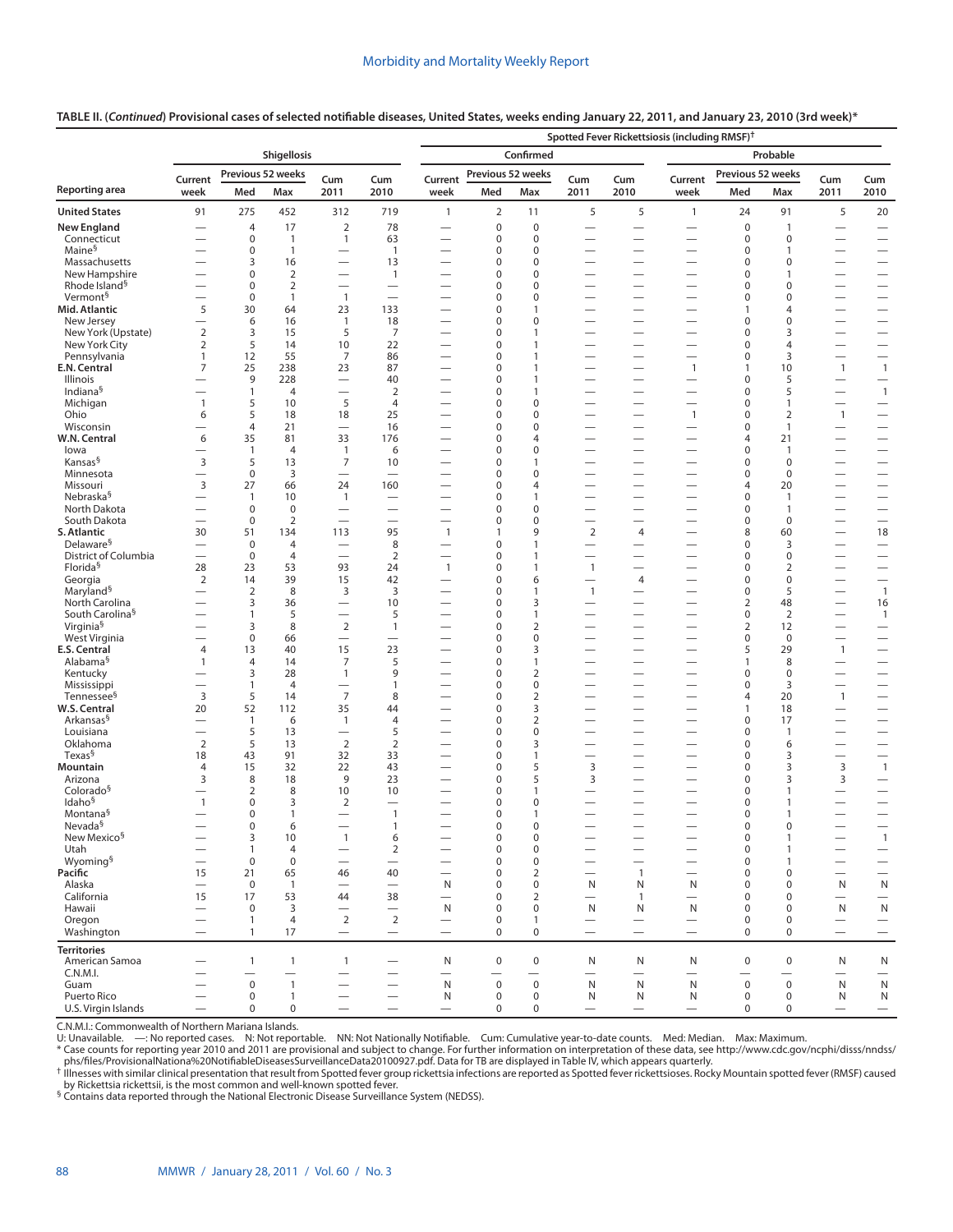## **TABLE II. (***Continued***) Provisional cases of selected notifiable diseases, United States, weeks ending January 22, 2011, and January 23, 2010 (3rd week)\***

|                                                |                               |                               |                      | Streptococcus pneumoniae, <sup>†</sup> invasive disease |                                |                                                               |                                  |                                |                                                      |                                             |                                                             |                                   |                      |                                  |                                          |  |
|------------------------------------------------|-------------------------------|-------------------------------|----------------------|---------------------------------------------------------|--------------------------------|---------------------------------------------------------------|----------------------------------|--------------------------------|------------------------------------------------------|---------------------------------------------|-------------------------------------------------------------|-----------------------------------|----------------------|----------------------------------|------------------------------------------|--|
|                                                |                               |                               | All ages             |                                                         |                                |                                                               |                                  | Age $<$ 5                      |                                                      |                                             | Syphilis, primary and secondary                             |                                   |                      |                                  |                                          |  |
|                                                | Current                       |                               | Previous 52 weeks    | Cum                                                     | Cum                            | Current                                                       | Previous 52 weeks                |                                | Cum                                                  | Cum                                         | Current                                                     | Previous 52 weeks                 |                      | Cum                              | Cum                                      |  |
| Reporting area                                 | week                          | Med                           | Max                  | 2011                                                    | 2010                           | week                                                          | Med                              | Max                            | 2011                                                 | 2010                                        | week                                                        | Med                               | Max                  | 2011                             | 2010                                     |  |
| <b>United States</b>                           | 176                           | 270                           | 535                  | 867                                                     | 1,034                          | 15                                                            | 39                               | 84                             | 55                                                   | 142                                         | 53                                                          | 244                               | 319                  | 266                              | 631                                      |  |
| <b>New England</b><br>Connecticut              | 1<br>$\overline{\phantom{0}}$ | 9<br>$\pmb{0}$                | 99<br>91             | 5                                                       | 29<br>$\overline{\phantom{0}}$ |                                                               | 1<br>0                           | 14<br>12                       | $\overline{\phantom{0}}$<br>$\overline{\phantom{0}}$ | 4<br>—                                      | $\mathbf{1}$<br>$\qquad \qquad$                             | 9<br>1                            | 20<br>8              | 11                               | 19<br>$\overline{\phantom{0}}$           |  |
| Maine <sup>§</sup>                             |                               | $\overline{2}$                | 6                    | 3                                                       | 5                              | —                                                             | 0                                | $\mathbf{1}$                   | $\overline{\phantom{0}}$                             | $\mathbf{1}$                                |                                                             | 0                                 | 3                    |                                  | $\overline{1}$                           |  |
| Massachusetts                                  |                               | 1                             | 5                    | $\overline{\phantom{0}}$                                | 3                              | $\qquad \qquad$                                               | 1                                | 4                              | $\overline{\phantom{0}}$                             | 1                                           | $\overline{\phantom{0}}$                                    | 5                                 | 15                   | 6                                | 15                                       |  |
| New Hampshire<br>Rhode Island <sup>§</sup>     | $\overline{\phantom{0}}$      | 0<br>0                        | $\overline{7}$<br>36 | $\overline{\phantom{0}}$<br>$\overline{\phantom{0}}$    | 12                             | $\overline{\phantom{0}}$                                      | $\mathbf 0$<br>0                 | $\mathbf{1}$<br>3              | $\overline{\phantom{0}}$                             | $\overline{2}$                              | $\mathbf{1}$                                                | 0                                 | $\overline{2}$<br>4  | $\mathbf{1}$                     | $\mathbf{1}$                             |  |
| Vermont <sup>§</sup>                           | $\mathbf{1}$                  | $\mathbf{1}$                  | 6                    | $\overline{2}$                                          | 9                              | $\qquad \qquad$<br>$\overline{\phantom{0}}$                   | 0                                | $\mathbf{1}$                   | $\overline{\phantom{0}}$<br>$\overline{\phantom{0}}$ | $\qquad \qquad$<br>$\overline{\phantom{0}}$ |                                                             | 1<br>$\mathbf 0$                  | $\overline{2}$       | 4                                | $\overline{2}$                           |  |
| Mid. Atlantic                                  | 18                            | 29                            | 56                   | 116                                                     | 83                             | $\overline{2}$                                                | $\overline{7}$                   | 19                             | 5                                                    | 23                                          | 6                                                           | 32                                | 45                   | 25                               | 85                                       |  |
| New Jersey                                     | $\overline{\phantom{0}}$      | $\overline{1}$                | 8                    | 2                                                       | 10                             | $\overline{\phantom{0}}$                                      | 1                                | 5                              | $\overline{2}$                                       | 6                                           | 3                                                           | 4                                 | 12                   | 8                                | 12                                       |  |
| New York (Upstate)<br>New York City            | $\overline{4}$<br>6           | 3<br>12                       | 9<br>32              | 5<br>63                                                 | 12<br>25                       | $\overline{2}$<br>$\qquad \qquad$                             | $\overline{2}$<br>$\overline{2}$ | 8<br>14                        | $\overline{2}$<br>$\overline{\phantom{0}}$           | 6<br>3                                      | $\qquad \qquad$                                             | $\overline{2}$<br>18              | 10<br>31             | 5<br>$\qquad \qquad$             | $\mathbf{1}$<br>52                       |  |
| Pennsylvania                                   | 8                             | 10                            | 22                   | 46                                                      | 36                             | $\qquad \qquad$                                               | 1                                | 5                              | $\mathbf{1}$                                         | 8                                           | 3                                                           | 7                                 | 16                   | 12                               | 20                                       |  |
| E.N. Central                                   | 29                            | 59                            | 99                   | 167                                                     | 242                            | $\overline{2}$                                                | 6                                | 18                             | 8                                                    | 30                                          |                                                             | 27                                | 48                   | 6                                | 94                                       |  |
| Illinois                                       |                               | 2                             | 7                    |                                                         | 5                              |                                                               | 2                                | 5                              |                                                      | 5                                           |                                                             | 7                                 | 26                   | $\overline{\phantom{0}}$         | 51                                       |  |
| Indiana<br>Michigan                            | $\mathbf{1}$                  | 10<br>12                      | 24<br>27             | $\overline{7}$<br>26                                    | 40<br>51                       | $\overline{\phantom{0}}$<br>$\overline{\phantom{0}}$          | 1<br>1                           | 6<br>6                         |                                                      | 7<br>7                                      | $\overline{\phantom{0}}$                                    | 3<br>4                            | 14<br>12             | $\mathbf{1}$<br>3                | 20                                       |  |
| Ohio                                           | 25                            | 25                            | 45                   | 111                                                     | 115                            | 2                                                             | $\overline{2}$                   | 6                              | 5                                                    | 5                                           |                                                             | 9                                 | 19                   | $\mathbf{1}$                     | 20                                       |  |
| Wisconsin                                      | 3                             | 7                             | 22                   | 23                                                      | 31                             |                                                               | 0                                | $\overline{4}$                 | 3                                                    | 6                                           | $\overline{\phantom{0}}$                                    | 1                                 | 3                    | $\mathbf{1}$                     | 3                                        |  |
| W.N. Central                                   | 6                             | 10                            | 61                   | 22                                                      | 29                             | 3                                                             | 1                                | 12                             | $\overline{4}$                                       | 5                                           |                                                             | 6                                 | 18                   | 8                                | 12                                       |  |
| lowa<br>Kansas                                 | 1                             | $\mathbf 0$<br>$\overline{2}$ | $\mathbf 0$<br>7     | $\overline{\phantom{0}}$<br>5                           | 3                              | $\overline{\phantom{0}}$                                      | 0<br>0                           | 0<br>$\overline{2}$            |                                                      | $\overline{\phantom{0}}$                    |                                                             | 0<br>0                            | 3<br>3               | $\overline{\phantom{0}}$         | $\mathbf{1}$<br>$\overline{\phantom{0}}$ |  |
| Minnesota                                      |                               | 0                             | 46                   |                                                         | $\overline{\phantom{0}}$       | $\overline{\phantom{0}}$                                      | 0                                | 8                              | $\overline{\phantom{0}}$                             | $\overline{\phantom{0}}$                    |                                                             | 2                                 | 9                    | 5                                | $\overline{1}$                           |  |
| Missouri                                       | $\overline{4}$                | 2                             | 10                   | 8                                                       | 11                             | 3                                                             | 0                                | $\overline{4}$                 | 3                                                    | $\mathbf 2$                                 |                                                             | 3                                 | 9                    | 3                                | 10                                       |  |
| Nebraska <sup>§</sup><br>North Dakota          | $\mathbf{1}$                  | 2<br>$\pmb{0}$                | 9<br>11              | 9<br>$\overline{\phantom{0}}$                           | 12<br>$\overline{\phantom{0}}$ |                                                               | 0<br>0                           | $\overline{2}$<br>1            | $\mathbf{1}$<br>$\overline{\phantom{0}}$             | 2                                           |                                                             | 0<br>0                            | $\overline{2}$<br>0  |                                  |                                          |  |
| South Dakota                                   |                               | $\pmb{0}$                     | 3                    | $\overline{\phantom{0}}$                                | 3                              | $\overline{\phantom{0}}$                                      | $\mathbf 0$                      | $\overline{2}$                 |                                                      | $\mathbf{1}$                                | $\overline{\phantom{0}}$                                    | $\mathbf 0$                       | $\mathbf{1}$         |                                  |                                          |  |
| S. Atlantic                                    | 59                            | 62                            | 144                  | 294                                                     | 281                            | $\overline{2}$                                                | 9                                | 27                             | 23                                                   | 37                                          | 12                                                          | 56                                | 103                  | 75                               | 117                                      |  |
| Delaware                                       | 1                             | $\mathbf{1}$                  | 4                    | 7                                                       | $\overline{2}$                 |                                                               | 0                                | $\mathbf{1}$                   | $\overline{\phantom{0}}$                             |                                             | $\mathbf{1}$                                                | $\mathbf 0$                       | $\overline{4}$       | 2                                | $\overline{\phantom{0}}$                 |  |
| District of Columbia<br>Florida                | 52                            | $\mathbf 0$<br>25             | 3<br>89              | $\overline{\phantom{0}}$<br>170                         | 2<br>99                        | $\overline{\phantom{0}}$<br>$\overline{2}$                    | $\mathbf 0$<br>3                 | $\overline{2}$<br>18           | 10                                                   | $\mathbf 2$<br>6                            | $\overline{\phantom{0}}$<br>$\mathbf{1}$                    | 2<br>21                           | 20<br>44             | $\overline{2}$<br>26             | $\overline{7}$<br>42                     |  |
| Georgia                                        | 5                             | 10                            | 26                   | 34                                                      | 60                             |                                                               | 2                                | 9                              | 5                                                    | 12                                          |                                                             | 9                                 | 29                   |                                  | 6                                        |  |
| Maryland <sup>§</sup>                          |                               | 9                             | 31                   | 49                                                      | 49                             |                                                               | 1                                | 6                              | 4                                                    | 3                                           |                                                             | 6                                 | 15                   | 11                               | 4                                        |  |
| North Carolina<br>South Carolina <sup>§</sup>  | $\mathbf{1}$                  | $\pmb{0}$<br>8                | 0<br>23              | $\overline{\phantom{0}}$<br>30                          | $\overline{\phantom{0}}$<br>58 | $\overline{\phantom{0}}$<br>$\overline{\phantom{0}}$          | 0<br>1                           | 0<br>$\overline{4}$            | $\overline{\phantom{0}}$                             | $\overline{\phantom{0}}$<br>8               | $\mathbf{1}$<br>$\overline{2}$                              | 6<br>3                            | 22<br>7              | 16<br>7                          | 36<br>10                                 |  |
| Virginia <sup>§</sup>                          |                               | 1                             | 4                    | 4                                                       | 5                              |                                                               | 1                                | 4                              | 4                                                    | 5                                           | 7                                                           | 5                                 | 22                   | 11                               | 11                                       |  |
| West Virginia                                  |                               | $\overline{2}$                | 9                    | $\overline{\phantom{0}}$                                | 6                              |                                                               | 0                                | 4                              |                                                      | 1                                           |                                                             | 0                                 | 2                    | $\overline{\phantom{0}}$         | $\mathbf{1}$                             |  |
| E.S. Central                                   | 11                            | 24                            | 48                   | 64                                                      | 115                            | $\overline{2}$                                                | $\overline{2}$                   | $\overline{7}$                 | $\overline{7}$                                       | 10                                          | 8                                                           | 16                                | 39                   | 15                               | 30                                       |  |
| Alabama <sup>§</sup><br>Kentucky               | $\overline{2}$                | $\mathbf 0$<br>3              | $\mathbf 0$<br>16    | 15                                                      | 8                              | $\overline{\phantom{0}}$                                      | 0<br>0                           | $\mathbf 0$<br>$\overline{2}$  | $\overline{\phantom{0}}$<br>$\overline{2}$           | $\overline{\phantom{0}}$<br>$\mathbf 2$     | 3<br>4                                                      | 5<br>$\overline{2}$               | 11<br>12             | 7<br>4                           | 14<br>3                                  |  |
| Mississippi                                    |                               | $\overline{1}$                | 8                    | $\overline{1}$                                          | 7                              | $\overbrace{\phantom{1232211}}$                               | 0                                | $\overline{2}$                 |                                                      | 1                                           | 1                                                           | 4                                 | 16                   | $\mathbf{1}$                     | $\mathbf{1}$                             |  |
| Tennessee <sup>§</sup>                         | 9                             | 20                            | 43                   | 48                                                      | 100                            | $\overline{2}$                                                | $\overline{2}$                   | 6                              | 5                                                    | 7                                           |                                                             | 5                                 | 17                   | 3                                | 12                                       |  |
| W.S. Central                                   | 28                            | 35                            | 192                  | 77                                                      | 64                             | 3                                                             | 5                                | 21                             | $\overline{4}$                                       | 9                                           | 18                                                          | 37                                | 64                   | 68                               | 103                                      |  |
| Arkansas <sup>§</sup><br>Louisiana             | 3                             | 3<br>$\overline{2}$           | 19<br>6              | 12<br>8                                                 | 6<br>14                        | $\overline{\phantom{0}}$<br>$\overbrace{\phantom{123221111}}$ | 0<br>$\mathbf 0$                 | 3<br>3                         | 1<br>$\overline{\phantom{0}}$                        | 1<br>4                                      | 4<br>$\mathbf{1}$                                           | 3<br>7                            | 10<br>29             | 8<br>1                           | 17<br>26                                 |  |
| Oklahoma                                       | 3                             | $\mathbf{1}$                  | 5                    | 3                                                       | $\mathbf 2$                    | 3                                                             | 1                                | 5                              | 3                                                    | $\overline{2}$                              | 1                                                           | $\overline{2}$                    | 7                    | $\mathbf{1}$                     | 3                                        |  |
| Texas <sup>§</sup>                             | 22                            | 27                            | 171                  | 54                                                      | 42                             |                                                               | 3                                | 17                             | $\overline{\phantom{0}}$                             | 2                                           | 12                                                          | 24                                | 33                   | 58                               | 57                                       |  |
| Mountain<br>Arizona                            | 19<br>7                       | 34<br>13                      | 69<br>38             | 104<br>53                                               | 170<br>98                      | $\overline{\phantom{0}}$<br>$\overline{\phantom{0}}$          | 4<br>2                           | 12<br>7                        | 3<br>$\overline{2}$                                  | 19<br>12                                    | $\overline{\phantom{0}}$                                    | 10<br>3                           | 25<br>8              | $\overline{7}$<br>$\overline{2}$ | 25<br>6                                  |  |
| Colorado                                       | 12                            | 11                            | 22                   | 38                                                      | 38                             |                                                               | 1                                | 4                              | $\mathbf{1}$                                         | $\overline{2}$                              |                                                             | $\overline{2}$                    | 8                    |                                  | 10                                       |  |
| Idaho <sup>§</sup>                             | $\overline{\phantom{0}}$      | $\mathbf 0$                   | $\overline{2}$       | $\overline{1}$                                          | $\overline{\phantom{0}}$       | $\overbrace{\phantom{123221111}}$                             | 0                                | $\overline{2}$                 | $\overline{\phantom{0}}$                             | $\qquad \qquad$                             |                                                             | 0                                 | $\overline{2}$       | $\qquad \qquad$                  | $\mathbf{1}$                             |  |
| Montana <sup>§</sup>                           |                               | $\mathbf 0$                   | 2                    |                                                         | 1                              |                                                               | $\Omega$                         |                                |                                                      |                                             |                                                             | $\Omega$                          | $\mathcal{P}$        |                                  |                                          |  |
| Nevada <sup>§</sup><br>New Mexico <sup>§</sup> |                               | $\mathbf{1}$<br>3             | $\overline{4}$<br>10 | $\mathbf{1}$<br>9                                       | $\,8\,$<br>10                  | —                                                             | $\pmb{0}$<br>$\mathbf 0$         | $\mathbf{1}$<br>$\overline{4}$ | $\overline{\phantom{0}}$                             | $\mathbf 2$<br>$\qquad \qquad$              | $\hspace{0.1mm}-\hspace{0.1mm}$<br>$\overline{\phantom{0}}$ | $\overline{2}$<br>$\mathbf{1}$    | 9<br>$\overline{4}$  | 4<br>$\mathbf{1}$                | 3<br>3                                   |  |
| Utah                                           |                               | 3                             | 9                    | $\overline{\phantom{0}}$                                | 15                             | $\overbrace{\phantom{123221111}}$                             | 0                                | 3                              |                                                      | 3                                           |                                                             | 1                                 | 4                    | $\overline{\phantom{m}}$         | $\mathbf 2$                              |  |
| Wyoming <sup>§</sup>                           |                               | 0                             | 15                   | $\overline{2}$                                          |                                | $\overbrace{\phantom{123221111}}$                             | 0                                | $\mathbf{1}$                   |                                                      | $\qquad \qquad$                             | $\qquad \qquad$                                             | $\mathbf 0$                       | $\mathbf 0$          | $\overline{\phantom{0}}$         |                                          |  |
| Pacific                                        | 5                             | 5                             | 18                   | 18                                                      | 21                             | $\mathbf{1}$                                                  | $\mathbf 0$                      | $\overline{7}$                 | $\mathbf{1}$                                         | 5                                           | 8                                                           | 44                                | 63                   | 51                               | 146                                      |  |
| Alaska<br>California                           | $\overline{\phantom{0}}$<br>5 | $\overline{2}$<br>3           | 9<br>17              | 5<br>13                                                 | 12<br>9                        | $\mathbf{1}$                                                  | 0<br>0                           | 5<br>5                         | $\overline{\phantom{0}}$<br>$\mathbf{1}$             | 3<br>$\overline{2}$                         | $\qquad \qquad$<br>5                                        | $\mathbf 0$<br>38                 | $\overline{1}$<br>52 | $\overline{\phantom{m}}$<br>43   | $\overline{\phantom{0}}$<br>123          |  |
| Hawaii                                         | $\overline{\phantom{0}}$      | $\pmb{0}$                     | $\overline{2}$       |                                                         | $\overline{\phantom{0}}$       |                                                               | 0                                | $\mathbf 0$                    | $\overline{\phantom{0}}$                             | $\overline{\phantom{0}}$                    | $\qquad \qquad$                                             | $\mathbf 0$                       | 5                    | $\overline{\phantom{m}}$         | $\overline{2}$                           |  |
| Oregon                                         |                               | 0                             | $\mathbf 0$          | $\overline{\phantom{0}}$                                |                                | $\overline{\phantom{0}}$                                      | 0                                | $\mathbf 0$                    | $\overline{\phantom{0}}$                             |                                             | $\mathbf{1}$                                                | $\mathbf{1}$                      | $\overline{7}$       | $\mathbf{1}$                     | $\overline{4}$                           |  |
| Washington                                     | $\overline{\phantom{0}}$      | $\mathbf 0$                   | $\mathsf 0$          |                                                         |                                | $\overbrace{\phantom{123221111}}$                             | 0                                | $\mathbf 0$                    | $\overline{\phantom{0}}$                             | $\qquad \qquad$                             | $\overline{2}$                                              | 4                                 | 11                   | $\overline{7}$                   | 17                                       |  |
| <b>Territories</b><br>American Samoa           |                               | $\mathbf 0$                   | $\pmb{0}$            | $\overline{\phantom{0}}$                                |                                |                                                               | $\pmb{0}$                        | $\mathbf 0$                    |                                                      |                                             |                                                             | $\mathbf 0$                       | $\mathbf 0$          |                                  |                                          |  |
| C.N.M.I.                                       |                               | —                             |                      |                                                         | $\qquad \qquad$                | $\overbrace{\phantom{123221111}}$                             | $\overline{\phantom{0}}$         |                                |                                                      | $\overbrace{\phantom{123221111}}$           | $\qquad \qquad$                                             | $\overbrace{\phantom{123221111}}$ |                      | $\qquad \qquad -$                |                                          |  |
| Guam                                           |                               | $\mathbf 0$                   | $\pmb{0}$            |                                                         | $\overline{\phantom{0}}$       |                                                               | $\pmb{0}$                        | $\mathbf 0$                    |                                                      | $\overline{\phantom{0}}$                    | $\overline{\phantom{0}}$                                    | $\mathbf 0$                       | $\mathsf 0$          |                                  |                                          |  |
| Puerto Rico                                    |                               | 0                             | $\pmb{0}$            | $\overline{\phantom{0}}$                                | $\overline{\phantom{0}}$       | $\overline{\phantom{0}}$                                      | 0                                | $\mathbf 0$                    | $\overline{\phantom{0}}$                             | $\overline{\phantom{0}}$                    |                                                             | 3                                 | 15                   | $\overline{2}$                   | 8                                        |  |
| U.S. Virgin Islands                            |                               | $\mathbf 0$                   | 0                    |                                                         |                                |                                                               | 0                                | 0                              |                                                      |                                             |                                                             | 0                                 | 0                    | $\qquad \qquad$                  | $\qquad \qquad -$                        |  |

C.N.M.I.: Commonwealth of Northern Mariana Islands.<br>U: Unavailable. —: No reported cases. N: Not reportable. NN: Not Nationally Notifiable. Cum: Cumulative year-to-date counts. Med: Median. Max: Maximum.

[phs/files/ProvisionalNationa%20NotifiableDiseasesSurveillanceData20100927.pdf](http://www.cdc.gov/ncphi/disss/nndss/phs/files/ProvisionalNationa%20NotifiableDiseasesSurveillanceData20100927.pdf). Data for TB are displayed in Table IV, which appears quarterly.<br>The local struggers and among all ages. Case definition: Isolation of S. pneumo

a normally sterile body site (e.g., blood or cerebrospinal fluid).<br><sup>§</sup> Contains data reported through the National Electronic Disease Surveillance System (NEDSS).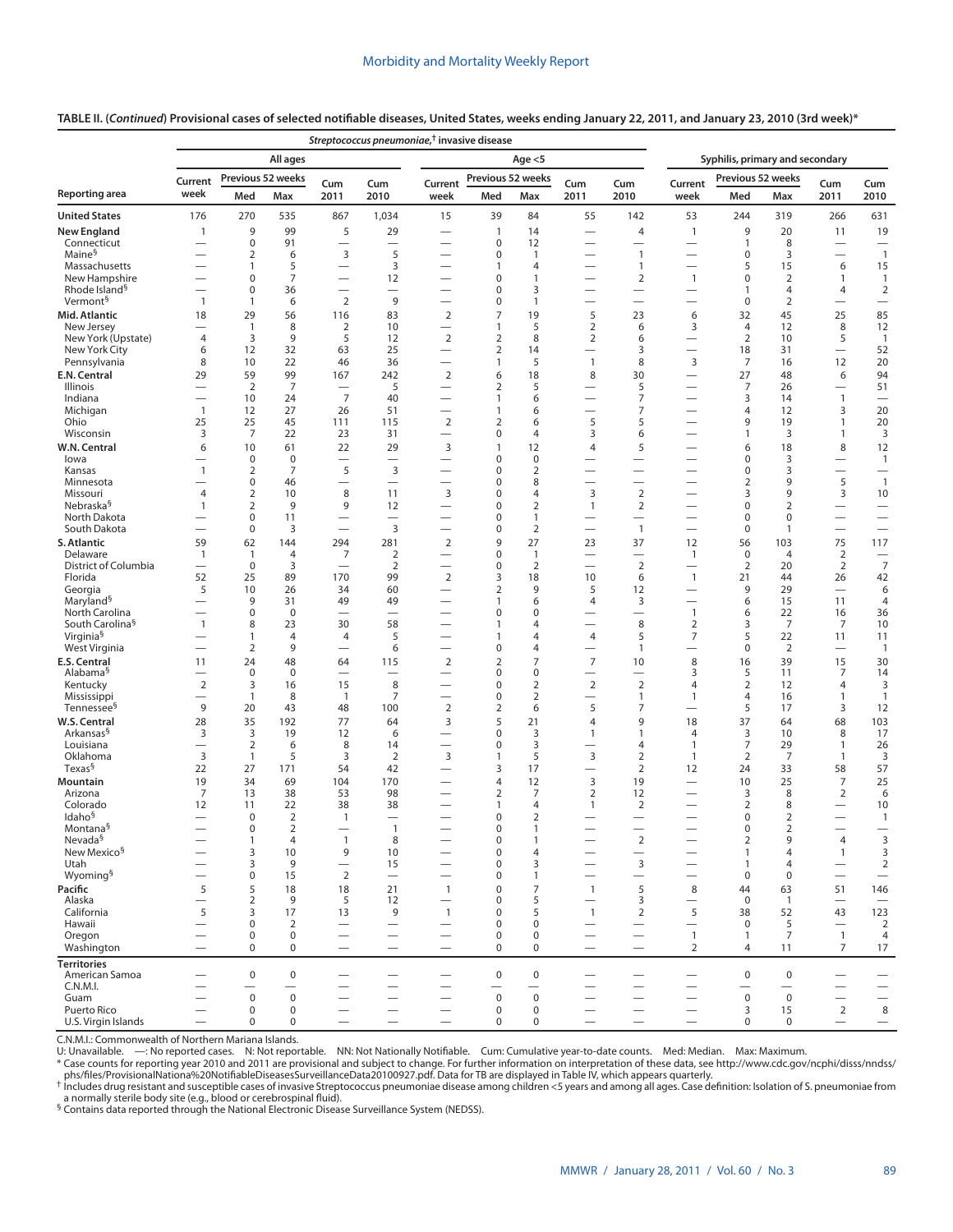#### **TABLE II. (***Continued***) Provisional cases of selected notifiable diseases, United States, weeks ending January 22, 2011, and January 23, 2010 (3rd week)\***

|                                               |                                            |                            |                          |                                            |                                            | West Nile virus disease <sup>†</sup>                 |                                                |                                  |                                                      |                                                             |                                                      |                            |                                |                                                               |                                               |
|-----------------------------------------------|--------------------------------------------|----------------------------|--------------------------|--------------------------------------------|--------------------------------------------|------------------------------------------------------|------------------------------------------------|----------------------------------|------------------------------------------------------|-------------------------------------------------------------|------------------------------------------------------|----------------------------|--------------------------------|---------------------------------------------------------------|-----------------------------------------------|
|                                               | Varicella (chickenpox)                     |                            |                          |                                            |                                            |                                                      | Nonneuroinvasive <sup>§</sup><br>Neuroinvasive |                                  |                                                      |                                                             |                                                      |                            |                                |                                                               |                                               |
|                                               | Previous 52 weeks<br>Current<br>Cum<br>Cum |                            |                          |                                            | Previous 52 weeks<br>Current<br>Cum<br>Cum |                                                      |                                                |                                  | Current                                              | Previous 52 weeks                                           |                                                      | Cum                        | Cum                            |                                                               |                                               |
| Reporting area                                | week                                       | Med                        | Max                      | 2011                                       | 2010                                       | week                                                 | Med                                            | Max                              | 2011                                                 | 2010                                                        | week                                                 | Med                        | Max                            | 2011                                                          | 2010                                          |
| <b>United States</b>                          | 101                                        | 281                        | 562                      | 430                                        | 767                                        | $\overbrace{\phantom{13333}}$                        | $\pmb{0}$                                      | 71                               | $\qquad \qquad$                                      | $\mathbf{1}$                                                |                                                      | 1                          | 53                             |                                                               |                                               |
| <b>New England</b>                            |                                            | 18                         | 43                       | 15                                         | 63                                         |                                                      | $\mathbf 0$                                    | 3                                | $\overline{\phantom{0}}$                             |                                                             |                                                      | $\mathbf 0$                | $\overline{2}$                 |                                                               |                                               |
| Connecticut<br>Maine <sup>¶</sup>             |                                            | 6<br>4                     | 20<br>15                 | $\overline{\phantom{0}}$                   | 10<br>22                                   | $\overline{\phantom{0}}$                             | $\mathbf 0$<br>0                               | 2<br>$\mathbf 0$                 | $\overline{\phantom{0}}$<br>$\overline{\phantom{0}}$ | $\overline{\phantom{0}}$                                    | $\overline{\phantom{0}}$                             | $\pmb{0}$<br>$\pmb{0}$     | 2<br>0                         | $\overline{\phantom{0}}$                                      | $\overline{\phantom{0}}$                      |
| Massachusetts                                 | $\overline{\phantom{0}}$                   | 5                          | 12                       | $\overline{\phantom{0}}$                   | 15                                         |                                                      | 0                                              | $\overline{2}$                   | $\overline{\phantom{0}}$                             |                                                             |                                                      | $\mathbf 0$                | $\mathbf{1}$                   |                                                               |                                               |
| New Hampshire                                 |                                            | 2                          | 8                        |                                            | 9                                          |                                                      | 0                                              | $\mathbf{1}$                     | $\overline{\phantom{0}}$                             |                                                             |                                                      | $\mathbf 0$                | 0                              |                                                               |                                               |
| Rhode Island <sup>1</sup>                     |                                            | $\boldsymbol{0}$           | 3                        | $\overline{1}$                             | $\mathbf{1}$                               |                                                      | 0                                              | $\mathbf 0$                      | $\overline{\phantom{0}}$                             | $\overline{\phantom{0}}$                                    |                                                      | $\mathbf 0$                | 0                              |                                                               | $\overline{\phantom{0}}$                      |
| Vermont <sup>¶</sup><br>Mid. Atlantic         | $\overline{\phantom{0}}$<br>6              | $\mathbf{1}$<br>32         | 10<br>62                 | 14<br>36                                   | 6<br>97                                    | $\overline{\phantom{0}}$<br>$\overline{\phantom{0}}$ | 0<br>$\mathbf 0$                               | $\mathbf 0$<br>19                | $\overline{\phantom{0}}$<br>$\overline{\phantom{0}}$ |                                                             |                                                      | $\mathbf 0$<br>$\mathbf 0$ | 0<br>13                        |                                                               | $\qquad \qquad -$                             |
| New Jersey                                    | $\overline{\phantom{0}}$                   | 8                          | 30                       | $\overline{2}$                             | 34                                         |                                                      | 0                                              | 3                                | $\overline{\phantom{0}}$                             |                                                             |                                                      | $\mathbf 0$                | 6                              |                                                               |                                               |
| New York (Upstate)                            | N                                          | $\mathbf 0$                | $\mathbf 0$              | N                                          | N                                          | —                                                    | 0                                              | 9                                | $\overline{\phantom{0}}$                             |                                                             | —                                                    | $\mathbf 0$                | 7                              |                                                               | $\qquad \qquad -$                             |
| New York City<br>Pennsylvania                 | $\overline{\phantom{0}}$<br>6              | $\mathbf 0$<br>22          | $\mathbf{1}$<br>40       | $\overline{\phantom{0}}$<br>34             | $\overline{\phantom{0}}$<br>63             | $\overline{\phantom{0}}$                             | 0<br>0                                         | $\overline{7}$<br>3              | $\overline{\phantom{0}}$                             | $\qquad \qquad$                                             | $\overline{\phantom{0}}$                             | $\mathbf 0$<br>$\mathbf 0$ | 4<br>3                         | $\overline{\phantom{0}}$                                      | $\overline{\phantom{0}}$                      |
| E.N. Central                                  | 42                                         | 95                         | 176                      | 196                                        | 292                                        | $\overline{\phantom{0}}$                             | 0                                              | 15                               | $\overline{\phantom{0}}$                             | $\overline{\phantom{0}}$                                    | $\overline{\phantom{0}}$                             | $\mathbf 0$                | 8                              |                                                               | $\overline{\phantom{0}}$                      |
| Illinois                                      | 6                                          | 21                         | 45                       | 21                                         | 78                                         | $\overline{\phantom{0}}$                             | 0                                              | 10                               | $\overline{\phantom{0}}$                             | $\qquad \qquad$                                             | $\overline{\phantom{0}}$                             | $\mathbf 0$                | 5                              |                                                               | $\overline{\phantom{0}}$                      |
| Indiana <sup>¶</sup>                          | 5                                          | 5                          | 35                       | 11<br>55                                   | 10<br>104                                  | $\overline{\phantom{0}}$                             | 0<br>0                                         | $\overline{2}$<br>6              | $\overline{\phantom{0}}$<br>$\equiv$                 | $\qquad \qquad$                                             |                                                      | $\mathbf 0$<br>$\mathbf 0$ | $\overline{2}$<br>$\mathbf{1}$ |                                                               |                                               |
| Michigan<br>Ohio                              | 6<br>25                                    | 30<br>28                   | 62<br>58                 | 109                                        | 89                                         | $\overline{\phantom{0}}$<br>$\overline{\phantom{0}}$ | 0                                              | $\mathbf{1}$                     | $\overline{\phantom{0}}$                             | $\overline{\phantom{0}}$<br>$\overline{\phantom{0}}$        | —<br>$\overline{\phantom{0}}$                        | $\mathbf 0$                | $\mathbf{1}$                   | $\overbrace{\phantom{123221111}}$<br>$\overline{\phantom{0}}$ | $\qquad \qquad -$                             |
| Wisconsin                                     | $\overline{\phantom{0}}$                   | 7                          | 22                       | $\overbrace{\phantom{12322111}}$           | 11                                         | -                                                    | 0                                              | $\mathbf 0$                      | $\overline{\phantom{0}}$                             | $\overline{\phantom{0}}$                                    | —                                                    | $\mathbf 0$                | $\mathbf{1}$                   | $\overline{\phantom{0}}$                                      |                                               |
| W.N. Central                                  | $\overline{\phantom{0}}$                   | 15                         | 32                       | 18                                         | 47                                         | $\overline{\phantom{0}}$                             | 0                                              | $\overline{7}$                   | $\equiv$                                             | $\overbrace{\phantom{12322111}}$                            | $\overline{\phantom{0}}$                             | $\mathbf 0$                | 11                             | $\overbrace{\phantom{123221111}}$                             | $\overline{\phantom{0}}$                      |
| lowa<br>Kansas <sup>¶</sup>                   | N<br>$\overline{\phantom{0}}$              | $\mathbf 0$<br>4           | $\mathbf 0$<br>22        | N<br>7                                     | N<br>24                                    | $\overline{\phantom{0}}$                             | 0<br>0                                         | $\mathbf{1}$<br>$\mathbf{1}$     | $\overline{\phantom{0}}$<br>$\overline{\phantom{0}}$ | $\hspace{0.1mm}-\hspace{0.1mm}$<br>$\overline{\phantom{0}}$ | $\overline{\phantom{0}}$                             | $\mathbf 0$<br>$\mathbf 0$ | $\overline{2}$<br>3            | $\overline{\phantom{0}}$                                      | $\qquad \qquad -$                             |
| Minnesota                                     | $\overline{\phantom{0}}$                   | 0                          | $\mathbf 0$              | $\overline{\phantom{0}}$                   | $\overline{\phantom{0}}$                   | -                                                    | 0                                              | $\overline{1}$                   | $\overline{\phantom{0}}$                             |                                                             | —                                                    | $\mathbf 0$                | 3                              | $\overline{\phantom{0}}$                                      |                                               |
| Missouri                                      |                                            | 8                          | 23                       | 10                                         | 21                                         | $\overline{\phantom{0}}$                             | 0                                              | $\mathbf{1}$                     | $\overline{\phantom{0}}$                             |                                                             | $\overline{\phantom{0}}$                             | $\pmb{0}$                  | 0                              |                                                               | $\overline{\phantom{0}}$                      |
| Nebraska <sup>1</sup><br>North Dakota         | N<br>$\overline{\phantom{0}}$              | 0<br>$\boldsymbol{0}$      | $\mathbf 0$<br>10        | N                                          | N                                          | $\overline{\phantom{0}}$                             | 0                                              | 3                                | $\overline{\phantom{0}}$<br>$\overline{\phantom{0}}$ |                                                             | $\overline{\phantom{0}}$                             | $\mathbf 0$<br>$\pmb{0}$   | 7<br>$\overline{2}$            |                                                               | $\overline{\phantom{0}}$                      |
| South Dakota                                  |                                            | $\mathbf{1}$               | 7                        | $\overline{\phantom{0}}$<br>$\overline{1}$ | $\mathbf{1}$<br>$\overline{1}$             | $\overline{\phantom{0}}$                             | 0<br>0                                         | $\overline{2}$<br>$\overline{2}$ | $\overline{\phantom{0}}$                             | $\overline{\phantom{0}}$                                    |                                                      | $\mathbf 0$                | 3                              | $\overline{\phantom{0}}$                                      | $\overline{\phantom{0}}$                      |
| S. Atlantic                                   | 24                                         | 35                         | 100                      | 53                                         | 80                                         | $\overline{\phantom{0}}$                             | 0                                              | $\overline{4}$                   | $\overline{\phantom{0}}$                             | $\overline{\phantom{0}}$                                    | $\overline{\phantom{0}}$                             | 0                          | 4                              | $\overline{\phantom{0}}$                                      | $\qquad \qquad -$                             |
| Delaware <sup>¶</sup>                         |                                            | $\mathbf 0$                | 3                        | $\qquad \qquad$                            | $\overline{\phantom{0}}$                   | $\overline{\phantom{0}}$                             | 0                                              | $\mathbf 0$                      | $\overline{\phantom{0}}$                             |                                                             |                                                      | $\mathbf 0$                | 0                              |                                                               | $\overline{\phantom{m}}$                      |
| District of Columbia<br>Florida <sup>1</sup>  | $\overline{\phantom{0}}$<br>21             | $\mathbf 0$<br>16          | $\overline{4}$<br>57     | $\overline{1}$<br>42                       | $\overline{\phantom{0}}$<br>42             | $\overline{\phantom{0}}$                             | 0<br>0                                         | $\mathbf{1}$<br>3                | $\overline{\phantom{0}}$<br>$\overline{\phantom{0}}$ |                                                             |                                                      | $\pmb{0}$<br>$\mathbf 0$   | $\mathbf{1}$<br>$\mathbf{1}$   |                                                               | $\qquad \qquad$                               |
| Georgia                                       | N                                          | $\boldsymbol{0}$           | $\mathbf 0$              | N                                          | N                                          |                                                      | 0                                              | $\mathbf{1}$                     | $\overline{\phantom{0}}$                             |                                                             |                                                      | $\mathbf 0$                | 3                              |                                                               |                                               |
| Maryland <sup>1</sup>                         | N                                          | 0                          | $\mathbf 0$              | N                                          | N                                          | $\overline{\phantom{0}}$                             | 0                                              | 3                                | $\overline{\phantom{0}}$                             | $\overline{\phantom{0}}$                                    |                                                      | $\mathbf 0$                | 2                              |                                                               |                                               |
| North Carolina<br>South Carolina <sup>1</sup> | N                                          | 0<br>$\boldsymbol{0}$      | $\pmb{0}$<br>35          | N<br>$\overline{\phantom{0}}$              | N<br>2                                     | $\overline{\phantom{0}}$                             | 0<br>0                                         | $\boldsymbol{0}$<br>$\mathbf{1}$ | $\overline{\phantom{0}}$<br>$\overline{\phantom{0}}$ | $\overline{\phantom{0}}$                                    | $\overline{\phantom{0}}$                             | $\mathbf 0$<br>$\mathbf 0$ | 0<br>0                         | $\overline{\phantom{0}}$                                      | $\overline{\phantom{0}}$                      |
| Virginia                                      | 3                                          | 10                         | 29                       | 10                                         | 12                                         |                                                      | 0                                              | $\mathbf{1}$                     | $\overline{\phantom{0}}$                             | $\overline{\phantom{m}}$                                    |                                                      | $\mathbf 0$                | $\mathbf{1}$                   |                                                               |                                               |
| West Virginia                                 | $\overline{\phantom{0}}$                   | 7                          | 26                       | $\overline{\phantom{0}}$                   | 24                                         |                                                      | 0                                              | $\mathbf 0$                      |                                                      |                                                             |                                                      | $\mathbf 0$                | 0                              |                                                               |                                               |
| E.S. Central                                  | $\mathbf{1}$                               | 5                          | 22                       | 13                                         | 15                                         |                                                      | 0                                              | $\mathbf{1}$                     | $\overline{\phantom{0}}$                             | $\mathbf{1}$                                                |                                                      | $\mathbf 0$                | 3                              |                                                               | $\overline{\phantom{0}}$                      |
| Alabama <sup>1</sup><br>Kentucky              | $\mathbf{1}$<br>N                          | 5<br>0                     | 22<br>$\mathbf 0$        | 13<br>N                                    | 15<br>N                                    | $\overbrace{\phantom{13333}}$                        | 0<br>0                                         | $\mathbf{1}$<br>$\mathbf{1}$     | $\overline{\phantom{0}}$                             | $\qquad \qquad$<br>$\qquad \qquad$                          |                                                      | $\mathbf 0$<br>$\mathbf 0$ | $\mathbf{1}$<br>$\mathbf{1}$   |                                                               | $\overline{\phantom{0}}$                      |
| Mississippi                                   | $\overline{\phantom{0}}$                   | $\mathbf 0$                | $\overline{2}$           | $\overline{\phantom{0}}$                   | $\overline{\phantom{0}}$                   |                                                      | 0                                              | $\overline{1}$                   | $\overline{\phantom{0}}$                             | $\overline{1}$                                              | $\overline{\phantom{0}}$                             | $\mathbf 0$                | 2                              |                                                               |                                               |
| Tennessee <sup>¶</sup>                        | N                                          | $\mathbf 0$                | $\mathbf 0$              | $\mathsf{N}$                               | ${\sf N}$                                  | —                                                    | 0                                              | $\overline{1}$                   | $\overline{\phantom{0}}$                             |                                                             | -                                                    | $\mathbf 0$                | $\overline{2}$                 |                                                               | $\qquad \qquad -$                             |
| W.S. Central<br>Arkansas <sup>¶</sup>         | 27                                         | 42<br>$\mathbf{1}$         | 177<br>32                | 61<br>$\overbrace{\phantom{123221111}}$    | 81<br>8                                    |                                                      | 0<br>0                                         | 15<br>$\overline{3}$             | $\overline{\phantom{0}}$                             | $\qquad \qquad$                                             | $\overline{\phantom{0}}$                             | $\mathbf 0$<br>$\mathbf 0$ | 3<br>$\mathbf{1}$              | $\overline{\phantom{0}}$                                      | $\overline{\phantom{0}}$                      |
| Louisiana                                     | $\overline{\phantom{0}}$                   | $\overline{2}$             | $\overline{4}$           | $\overline{2}$                             | $\overline{7}$                             | $\overline{\phantom{0}}$                             | 0                                              | 3                                | $\overline{\phantom{0}}$                             |                                                             | $\overline{\phantom{0}}$                             | $\mathbf 0$                | $\mathbf{1}$                   |                                                               | $\overline{\phantom{0}}$                      |
| Oklahoma                                      | N                                          | $\mathbf 0$                | $\mathbf 0$              | $\mathsf{N}$                               | N                                          | —                                                    | $\mathbf 0$                                    | $\overline{1}$                   | $\overline{\phantom{0}}$                             |                                                             | —                                                    | $\mathbf 0$                | $\mathbf 0$                    | $\overline{\phantom{0}}$                                      |                                               |
| Texas <sup>¶</sup>                            | 27                                         | 39                         | 171                      | 59                                         | 66                                         | $\overline{\phantom{0}}$                             | 0                                              | 15                               |                                                      | $\overline{\phantom{m}}$                                    |                                                      | $\mathbf 0$                | 2                              |                                                               |                                               |
| Mountain<br>Arizona                           | $\mathbf{1}$<br>$\overline{\phantom{0}}$   | 20<br>$\mathbf 0$          | 37<br>0                  | 34<br>$\overline{\phantom{0}}$             | 89                                         | $\overline{\phantom{0}}$<br>$\overline{\phantom{0}}$ | 0<br>0                                         | 18<br>13                         | $\overline{\phantom{0}}$<br>$\overline{\phantom{0}}$ | $\overline{\phantom{0}}$<br>$\overline{\phantom{0}}$        | $\overline{\phantom{0}}$<br>$\overline{\phantom{0}}$ | $\mathbf 0$<br>$\mathbf 0$ | 15<br>9                        | $\overbrace{\phantom{123221111}}$<br>$\overline{\phantom{0}}$ |                                               |
| Colorado <sup>1</sup>                         |                                            | 8                          | 17                       | $\overline{\phantom{0}}$                   | 40                                         | -                                                    | 0                                              | 5                                | $\overline{\phantom{0}}$                             | $\overline{\phantom{0}}$                                    | —                                                    | $\mathbf 0$                | 11                             | $\overline{\phantom{0}}$                                      | $\overline{\phantom{0}}$                      |
| Idaho <sup>¶</sup>                            | N                                          | 0                          | $\pmb{0}$                | $\mathsf{N}$                               | N                                          | $\overline{\phantom{0}}$                             | 0                                              | $\mathbf 0$                      | $\overline{\phantom{0}}$                             | $\overbrace{\phantom{12322111}}$                            | $\overline{\phantom{0}}$                             | $\pmb{0}$                  | $\mathbf{1}$                   | $\overline{\phantom{0}}$                                      |                                               |
| Montana <sup>1</sup><br>Nevada                | $\overbrace{\phantom{1232211}}$<br>N       | 3<br>0                     | 28<br>0                  | 30<br>N                                    | 14<br>N                                    | $\overline{\phantom{0}}$                             | 0<br>0                                         | $\mathbf 0$<br>0                 | $\overline{\phantom{0}}$                             |                                                             |                                                      | $\mathbf 0$<br>0           | 0<br>1                         |                                                               |                                               |
| New Mexico <sup>¶</sup>                       | $\mathbf{1}$                               | $\mathbf{1}$               | 8                        | 4                                          | $\,8\,$                                    |                                                      | $\mathbf 0$                                    | 5                                |                                                      |                                                             |                                                      | $\pmb{0}$                  | 2                              |                                                               |                                               |
| Utah                                          |                                            | 4                          | 17                       | $\overline{\phantom{0}}$                   | 27                                         | $\overline{\phantom{0}}$                             | 0                                              | $\mathbf{1}$                     | $\overline{\phantom{0}}$                             | $\overline{\phantom{0}}$                                    | $\overline{\phantom{0}}$                             | $\pmb{0}$                  | $\mathbf{1}$                   |                                                               |                                               |
| Wyoming <sup>1</sup>                          |                                            | 0                          | 3                        | $\overline{\phantom{0}}$                   | $\overbrace{\phantom{123221111}}$          |                                                      | 0                                              | $\mathbf{1}$                     | $\overline{\phantom{0}}$                             |                                                             | $\overline{\phantom{0}}$                             | $\mathbf 0$                | $\mathbf{1}$                   |                                                               |                                               |
| Pacific<br>Alaska                             |                                            | $\mathbf{1}$<br>1          | 6<br>5                   | 4<br>4                                     | $\overline{3}$<br>3                        |                                                      | 0<br>0                                         | 7<br>$\mathbf 0$                 | $\overline{\phantom{0}}$                             | $\overline{\phantom{0}}$                                    | -<br>$\overline{\phantom{0}}$                        | 0<br>$\mathbf 0$           | 6<br>0                         |                                                               | $\overline{\phantom{0}}$<br>$\qquad \qquad -$ |
| California                                    | $\overline{\phantom{0}}$                   | 0                          | 0                        | $\overline{\phantom{0}}$                   |                                            | $\overline{\phantom{0}}$                             | 0                                              | $\overline{7}$                   | $\overline{\phantom{0}}$                             |                                                             | $\overline{\phantom{0}}$                             | 0                          | 6                              | $\overline{\phantom{0}}$                                      |                                               |
| Hawaii                                        |                                            | 0                          | 6                        | —                                          | -                                          |                                                      | 0                                              | $\mathbf 0$                      |                                                      |                                                             | —                                                    | $\mathbf 0$                | 0                              |                                                               |                                               |
| Oregon<br>Washington                          | N<br>N                                     | $\mathbf 0$<br>$\mathbf 0$ | $\pmb{0}$<br>$\mathbf 0$ | N<br>N                                     | N<br>N                                     | $\overline{\phantom{0}}$<br>$\overline{\phantom{0}}$ | $\mathbf 0$<br>$\mathbf 0$                     | $\mathbf 0$<br>$\mathbf{1}$      | $\overline{\phantom{0}}$<br>-                        | $\overline{\phantom{0}}$                                    |                                                      | $\pmb{0}$<br>$\mathbf 0$   | 0<br>$\mathbf{1}$              |                                                               | —<br>$\overline{\phantom{0}}$                 |
| <b>Territories</b>                            |                                            |                            |                          |                                            |                                            |                                                      |                                                |                                  |                                                      |                                                             |                                                      |                            |                                |                                                               |                                               |
| American Samoa                                | N                                          | $\boldsymbol{0}$           | $\pmb{0}$                | N                                          | N                                          | $\overline{\phantom{0}}$                             | $\pmb{0}$                                      | $\boldsymbol{0}$                 | $\overline{\phantom{0}}$                             |                                                             | $\overline{\phantom{0}}$                             | $\pmb{0}$                  | $\pmb{0}$                      | $\overline{\phantom{0}}$                                      |                                               |
| C.N.M.I.                                      |                                            |                            | $\overline{\phantom{0}}$ | $\overline{\phantom{0}}$                   |                                            | $\overline{\phantom{0}}$                             |                                                | $\overline{\phantom{0}}$         | $\overline{\phantom{0}}$                             | $\overline{\phantom{0}}$                                    |                                                      | $\overline{\phantom{0}}$   |                                | $\overline{\phantom{0}}$                                      |                                               |
| Guam<br>Puerto Rico                           | $\overline{\phantom{0}}$<br>$\overline{2}$ | $\boldsymbol{0}$<br>9      | $\overline{2}$<br>30     | $\overline{\phantom{0}}$<br>10             | $\overline{\phantom{0}}$<br>10             |                                                      | $\pmb{0}$<br>$\mathbf 0$                       | $\mathbf 0$<br>$\mathbf 0$       |                                                      | $\overline{\phantom{0}}$                                    |                                                      | $\pmb{0}$<br>$\mathbf 0$   | $\mathbf 0$<br>$\mathbf 0$     | $\overline{\phantom{0}}$                                      | $\overline{\phantom{0}}$                      |
| U.S. Virgin Islands                           | $\overbrace{\phantom{1232211}}$            | $\mathbf 0$                | $\pmb{0}$                | $\qquad \qquad -$                          |                                            | $\qquad \qquad -$                                    | 0                                              | $\mathbf 0$                      |                                                      | $\overline{\phantom{0}}$                                    |                                                      | $\mathbf 0$                | 0                              |                                                               | —                                             |

C.N.M.I.: Commonwealth of Northern Mariana Islands.

U: Unavailable. —: No reported cases. N: Not reportable. NN: Not Nationally Notifiable. Cum: Cumulative year-to-date counts. Med: Median. Max: Maximum.

\* Case counts for reporting year 2010 and 2011 are provisional and subject to change. For further information on interpretation of these data, see [http://www.cdc.gov/ncphi/disss/nndss/](http://www.cdc.gov/ncphi/disss/nndss/phs/files/ProvisionalNationa%20NotifiableDiseasesSurveillanceData20100927.pdf)<br>phs/files/ProvisionalNationa%20Notifi

serogroup, eastern equine, Powassan, St. Louis, and western equine diseases are available in Table I.

§ Not reportable in all states. Data from states where the condition is not reportable are excluded from this table, except starting in 2007 for the domestic arboviral diseases and influenzaassociated pediatric mortality, and in 2003 for SARS-CoV. Reporting exceptions are available at <http://www.cdc.gov/ncphi/disss/nndss/phs/infdis.htm>.<br>I Contains data reported through the National Electronic Disease Surveill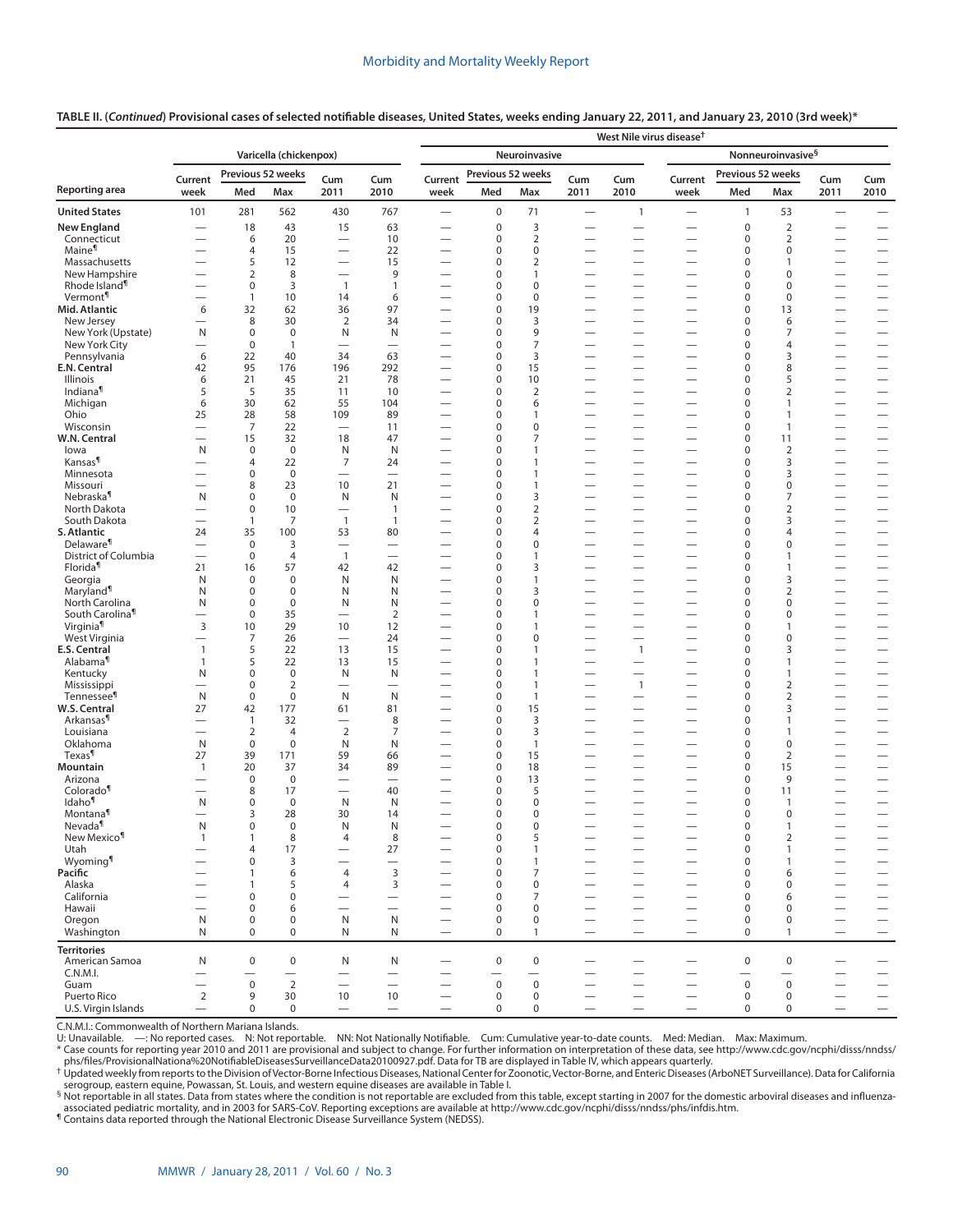## **TABLE III. Deaths in 122 U.S. cities,\* week ending January 22, 2011 (3rd week)**

| All causes, by age (years)       |                          |                |                          |                                  |                                            |                                          | All causes, by age (years)               |                                   |              |           |                |                                  |                                            |                                  |                                  |  |
|----------------------------------|--------------------------|----------------|--------------------------|----------------------------------|--------------------------------------------|------------------------------------------|------------------------------------------|-----------------------------------|--------------|-----------|----------------|----------------------------------|--------------------------------------------|----------------------------------|----------------------------------|--|
| Reporting area                   | All<br>Ages              | $\geq 65$      | $45 - 64$                | $25 - 44$                        | $1 - 24$                                   | < 1                                      | P&I <sup>t</sup><br>Total                | Reporting area (Continued)        | All<br>Ages  | $\geq 65$ | $45 - 64$      | $25 - 44$                        | $1 - 24$                                   | < 1                              | P&I <sup>t</sup><br><b>Total</b> |  |
| <b>New England</b>               | 631                      | 436            | 140                      | 32                               | 10                                         | 13                                       | 74                                       | S. Atlantic                       | 1,332        | 890       | 292            | 89                               | 36                                         | 25                               | 92                               |  |
| Boston, MA                       | 159                      | 100            | 35                       | 11                               | 5                                          | 8                                        | 22                                       | Atlanta, GA                       | 176          | 111       | 38             | 18                               | 7                                          | 2                                | 9                                |  |
| Bridgeport, CT                   | 39                       | 28             | 6                        | 5                                | $\overline{\phantom{0}}$                   | $\overline{\phantom{0}}$                 | $\overline{7}$                           | Baltimore, MD                     | 123          | 71        | 33             | 14                               | $\mathbf{1}$                               | $\overline{4}$                   | 5                                |  |
| Cambridge, MA                    | 13                       | 9              | 3                        | 1                                | $\overline{\phantom{0}}$                   | $\overline{\phantom{0}}$                 | $\mathbf{1}$                             | Charlotte, NC                     | 103          | 67        | 27             | 3                                | $\overline{4}$                             | $\overline{2}$                   | 11                               |  |
| Fall River, MA                   | 30                       | 26             | 3                        | 1                                | $\overline{\phantom{0}}$                   |                                          | 6                                        | Jacksonville, FL                  | 199          | 140       | 41             | 9                                | 5                                          | $\overline{4}$                   | 24                               |  |
| Hartford, CT                     | 63                       | 38             | 19                       | 3                                | $\mathbf{1}$                               | $\overline{2}$                           | $\overline{7}$                           | Miami, FL                         | 159          | 104       | 36             | 9                                | 5                                          | 5                                | 10                               |  |
| Lowell, MA                       | 26                       | 22             | $\overline{2}$           | $\overline{2}$                   |                                            |                                          | 6                                        | Norfolk, VA                       | 81           | 51        | 15             | 7                                | 7                                          | $\mathbf{1}$                     | 2                                |  |
| Lynn, MA                         | 11                       | $\overline{4}$ | 6                        | 1                                |                                            | $\overline{\phantom{0}}$                 | $\overline{\phantom{0}}$                 | Richmond, VA                      | 66           | 43        | 15             | 5                                | 3                                          | $\overline{\phantom{0}}$         | $\overline{2}$                   |  |
| New Bedford, MA                  | 33                       | 25             | 8                        | $\overline{\phantom{0}}$         |                                            | $\overline{\phantom{0}}$                 | $\overline{2}$                           | Savannah, GA                      | 64           | 43        | 14             | 6                                | $\overline{\phantom{0}}$                   | $\mathbf{1}$                     | 6                                |  |
| New Haven, CT                    | 56                       | 32             | 17                       | 3<br>$\overline{2}$              | $\overline{2}$<br>$\overline{\phantom{0}}$ | $\overline{2}$<br>$\equiv$               | 4<br>4                                   | St. Petersburg, FL                | 61           | 46        | 11             | $\overline{2}$                   | $\mathbf{1}$                               | $\mathbf{1}$                     | 3                                |  |
| Providence, RI<br>Somerville, MA | 64<br>3                  | 50<br>2        | 12<br>$\mathbf{1}$       |                                  |                                            | $\overline{\phantom{0}}$                 |                                          | Tampa, FL<br>Washington, D.C.     | 197<br>87    | 148<br>54 | 39<br>20       | 7<br>8                           | $\overline{\phantom{0}}$<br>$\overline{3}$ | 3<br>$\overline{2}$              | 13<br>6                          |  |
| Springfield, MA                  | 37                       | 28             | 6                        | $\mathbf{1}$                     | $\mathbf{1}$                               | $\mathbf{1}$                             | $\overline{\phantom{0}}$<br>$\mathbf{1}$ | Wilmington, DE                    | 16           | 12        | 3              | 1                                | $\equiv$                                   | $\equiv$                         | $\mathbf{1}$                     |  |
| Waterbury, CT                    | 31                       | 23             | 6                        | $\overline{2}$                   |                                            |                                          | 6                                        | E.S. Central                      | 990          | 656       | 247            | 59                               | 12                                         | 16                               | 76                               |  |
| Worcester, MA                    | 66                       | 49             | 16                       | $\overbrace{\phantom{12322111}}$ | $\mathbf{1}$                               | $\overline{\phantom{0}}$                 | 8                                        | Birmingham, AL                    | 169          | 112       | 43             | 5                                | 5                                          | $\overline{4}$                   | 14                               |  |
| Mid. Atlantic                    | 2,457                    | 1,766          | 499                      | 126                              | 23                                         | 43                                       | 155                                      | Chattanooga, TN                   | 105          | 77        | 23             | 5                                |                                            | $\overline{\phantom{0}}$         | 7                                |  |
| Albany, NY                       | 52                       | 32             | 13                       | $\mathbf{1}$                     | $\overline{\phantom{0}}$                   | 6                                        | 6                                        | Knoxville, TN                     | 114          | 77        | 27             | 9                                | $\mathbf{1}$                               | $\equiv$                         | 13                               |  |
| Allentown, PA                    | 38                       | 29             | 7                        | $\overline{2}$                   | $\overline{\phantom{0}}$                   | $\overline{\phantom{0}}$                 | $\overline{2}$                           | Lexington, KY                     | 78           | 57        | 13             | 7                                | $\mathbf{1}$                               | $\overbrace{\phantom{12322111}}$ | 6                                |  |
| Buffalo, NY                      | 91                       | 61             | 22                       | 4                                |                                            | $\overline{4}$                           | $\overline{2}$                           | Memphis, TN                       | 190          | 113       | 57             | 14                               | $\overline{2}$                             | $\overline{4}$                   | 16                               |  |
| Camden, NJ                       | 19                       | 14             | $\overline{2}$           | $\mathbf{1}$                     |                                            | $\overline{2}$                           |                                          | Mobile, AL                        | 125          | 86        | 27             | $\overline{7}$                   | $\mathbf{1}$                               | $\overline{4}$                   | 8                                |  |
| Elizabeth, NJ                    | 21                       | 15             | 5                        |                                  |                                            | $\mathbf{1}$                             | $\mathbf{1}$                             | Montgomery, AL                    | 48           | 28        | 18             | $\overline{\phantom{0}}$         | $\overline{2}$                             | $\overline{\phantom{0}}$         | 4                                |  |
| Erie, PA                         | 52                       | 37             | 11                       | 3                                | $\overline{\phantom{0}}$                   | $\overline{1}$                           | 3                                        | Nashville, TN                     | 161          | 106       | 39             | 12                               | $\overline{\phantom{0}}$                   | $\overline{4}$                   | 8                                |  |
| Jersey City, NJ                  | 19                       | 13             | 5                        | $\mathbf{1}$                     |                                            |                                          | 3                                        | W.S. Central                      | 1,184        | 791       | 283            | 63                               | 22                                         | 24                               | 82                               |  |
| New York City, NY                | 1,613                    | 1,165          | 329                      | 89                               | 11                                         | 19                                       | 103                                      | Austin, TX                        | 69           | 43        | 20             | 3                                | $\overline{1}$                             | 2                                | 6                                |  |
| Newark, NJ                       | 20                       | 10             | 8                        | $\overbrace{\phantom{12322111}}$ | $\overline{2}$                             | $\overline{\phantom{0}}$                 | $\overline{\phantom{0}}$                 | Baton Rouge, LA                   | 71           | 60        | 7              | 3                                | $\mathbf{1}$                               | $\equiv$                         | $\overline{\phantom{0}}$         |  |
| Paterson, NJ                     | 21                       | 10             | 5                        | 4                                | $\mathbf{1}$                               | $\mathbf{1}$                             | $\overline{1}$                           | Corpus Christi, TX                | 74           | 51        | 18             | $\overline{2}$                   | $\mathbf{1}$                               | 2                                | 9                                |  |
| Philadelphia, PA                 | 142                      | 96             | 32                       | 5                                | 3                                          | 6                                        | 6                                        | Dallas, TX                        | 182          | 108       | 58             | 13                               | $\mathsf 3$                                | $\equiv$                         | 16                               |  |
| Pittsburgh, PA <sup>§</sup>      | 27                       | 20             | $\overline{4}$           | $\overline{2}$                   | $\mathbf{1}$                               |                                          |                                          | El Paso, TX                       | 127          | 97        | 19             | 5                                | $\overline{4}$                             | $\overline{2}$                   | 10                               |  |
| Reading, PA                      | 40                       | 36             | 3                        | $\overline{\phantom{0}}$         | 1                                          | $\overline{\phantom{0}}$                 | $\overline{2}$                           | Fort Worth, TX                    | U            | U         | U              | U                                | U                                          | U                                | U                                |  |
| Rochester, NY                    | 81                       | 51             | 21                       | 5                                | $\mathbf{1}$                               | $\mathsf 3$                              | 6                                        | Houston, TX                       | 95           | 64        | 21             | $\overline{2}$                   | $\equiv$                                   | 8                                | 4                                |  |
| Schenectady, NY                  | 30                       | 24             | 5                        | $\mathbf{1}$                     |                                            |                                          | 3                                        | Little Rock, AR                   | 77           | 51        | 17             | 5                                | $\overline{4}$                             |                                  |                                  |  |
| Scranton, PA                     | 26                       | 24             | $\overline{\phantom{0}}$ | 1                                | $\mathbf{1}$                               | $\equiv$                                 | $\overline{2}$                           | New Orleans, LA                   | U            | U         | U              | U                                | U                                          | U                                | U                                |  |
| Syracuse, NY                     | 90                       | 68             | 15                       | 5                                | 2                                          |                                          | 12                                       | San Antonio, TX                   | 282          | 181       | 71             | 19                               | 5                                          | 5                                | 20                               |  |
| Trenton, NJ                      | 36                       | 26             | 9                        | $\mathbf{1}$                     |                                            |                                          | $\overbrace{\phantom{12322111}}$         | Shreveport, LA                    | 102          | 58        | 34             | 4                                | $\mathbf{1}$                               | 5                                | $\overline{4}$                   |  |
| Utica, NY                        | 8                        | 7              | $\mathbf{1}$             |                                  |                                            |                                          | $\mathbf{1}$                             | Tulsa, OK                         | 105          | 78        | 18             | 7                                | $\overline{2}$                             |                                  | 13                               |  |
| Yonkers, NY                      | 31                       | 28             | $\overline{2}$           | $\overline{1}$                   | $\overline{\phantom{0}}$                   |                                          | $\overline{2}$                           | Mountain                          | 1,159        | 780       | 270            | 64                               | 28                                         | 16                               | 82                               |  |
| E.N. Central                     | 2,105                    | 1,415          | 513                      | 126                              | 27                                         | 24                                       | 142                                      | Albuquerque, NM                   | 116          | 85        | 23             | 7                                | $\mathbf{1}$                               | $\overline{\phantom{0}}$         | 5                                |  |
| Akron, OH                        | 47                       | 33<br>30       | 12<br>8                  | $\overline{2}$                   | $\overline{\phantom{0}}$<br>$\overline{2}$ | 2                                        | 8<br>$\overline{4}$                      | Boise, ID<br>Colorado Springs, CO | 53<br>52     | 37<br>37  | 12<br>11       | 2<br>1                           | $\overline{1}$<br>3                        | $\mathbf{1}$                     | 7<br>3                           |  |
| Canton, OH<br>Chicago, IL        | 42<br>226                | 154            | 49                       | 21                               | $\overline{2}$                             | $\overline{\phantom{0}}$                 | 17                                       | Denver, CO                        | 112          | 78        | 26             | 5                                | $\mathbf{1}$                               | $\overline{2}$                   | 8                                |  |
| Cincinnati, OH                   | 108                      | 71             | 25                       | $\overline{4}$                   | 4                                          | $\overline{4}$                           | 9                                        | Las Vegas, NV                     | 269          | 167       | 74             | 18                               | 5                                          | 5                                | 13                               |  |
| Cleveland, OH                    | 266                      | 188            | 61                       | 13                               | $\mathbf{1}$                               | 3                                        | 13                                       | Ogden, UT                         | 39           | 33        | 5              | $\overbrace{\phantom{12322111}}$ | $\mathbf{1}$                               | $\overline{\phantom{0}}$         | 3                                |  |
| Columbus, OH                     | 323                      | 204            | 88                       | 22                               | $\overline{4}$                             | 5                                        | 30                                       | Phoenix, AZ                       | 195          | 124       | 46             | 13                               | 5                                          | 6                                | 15                               |  |
| Dayton, OH                       | 136                      | 96             | 33                       | $\overline{7}$                   |                                            | $\equiv$                                 | 5                                        | Pueblo, CO                        | 27           | 14        | 11             | 1                                | $\mathbf{1}$                               | $\equiv$                         | 4                                |  |
| Detroit, MI                      | 136                      | 70             | 47                       | 12                               | 5                                          | $\overline{2}$                           | $\overline{4}$                           | Salt Lake City, UT                | 135          | 90        | 28             | 9                                | 7                                          | $\mathbf{1}$                     | 12                               |  |
| Evansville, IN                   | 39                       | 29             | 7                        | $\mathbf{1}$                     | $\overline{2}$                             | $\overline{\phantom{0}}$                 | 1                                        | Tucson, AZ                        | 161          | 115       | 34             | 8                                | 3                                          | $\mathbf{1}$                     | 12                               |  |
| Fort Wayne, IN                   | 65                       | 44             | 15                       | 5                                |                                            | $\mathbf{1}$                             | $\mathbf{1}$                             | Pacific                           | 1,739        | 1,228     | 369            | 93                               | 29                                         | 20                               | 165                              |  |
| Gary, IN                         | 6                        | $\overline{4}$ | $\overline{1}$           |                                  |                                            | $\mathbf{1}$                             | $\overline{\phantom{0}}$                 | Berkeley, CA                      | 12           | 5         | 6              | $\mathbf{1}$                     |                                            | $\overline{\phantom{0}}$         | $\overline{1}$                   |  |
| Grand Rapids, MI                 | 54                       | 45             | 6                        | $\mathbf 2$                      | $\mathbf{1}$                               | $\overline{\phantom{0}}$                 | $\overline{2}$                           | Fresno, CA                        | 119          | 92        | 18             | 7                                | $\overline{1}$                             | $\mathbf{1}$                     | 9                                |  |
| Indianapolis, IN                 | 131                      | 87             | 28                       | 8                                | 5                                          | 3                                        | 15                                       | Glendale, CA                      | 39           | 28        | $\overline{7}$ | 4                                | $\overline{\phantom{m}}$                   | $\qquad \qquad$                  | 6                                |  |
| Lansing, MI                      | 62                       | 50             | 10                       | 1                                | $\mathbf{1}$                               |                                          | 8                                        | Honolulu, HI                      | 63           | 44        | 13             | 6                                |                                            |                                  | 9                                |  |
| Milwaukee, WI                    | 124                      | 75             | 40                       | 7                                |                                            | $\overline{2}$                           | 5                                        | Long Beach, CA                    | 73           | 54        | 18             |                                  | $\overline{1}$                             |                                  | 9                                |  |
| Peoria, IL                       | 60                       | 40             | 12                       | 8                                |                                            |                                          | $\overline{2}$                           | Los Angeles, CA                   | 265          | 169       | 66             | 14                               | 10                                         | 6                                | 27                               |  |
| Rockford, IL                     | 60                       | 39             | 17                       | 4                                |                                            | $\overline{\phantom{0}}$                 | 4                                        | Pasadena, CA                      | 24           | 20        | 2              | $\overline{\phantom{0}}$         | $\mathbf{1}$                               | $\mathbf{1}$                     | 3                                |  |
| South Bend, IN                   | 69                       | 42             | 20                       | 7                                |                                            |                                          | 6                                        | Portland, OR                      | 81           | 57        | 17             | 7                                |                                            | $\overline{\phantom{0}}$         | 4                                |  |
| Toledo, OH                       | 86                       | 61             | 23                       | 1                                |                                            | $\overline{1}$                           | $\overline{4}$                           | Sacramento, CA                    | 217          | 160       | 42             | 8                                | $\overline{4}$                             | 3                                | 23                               |  |
| Youngstown, OH                   | 65                       | 53             | 11                       | $\mathbf{1}$                     |                                            |                                          | $\overline{4}$                           | San Diego, CA                     | 193          | 136       | 43             | 10                               | $\mathbf{1}$                               | 3                                | 17                               |  |
| W.N. Central                     | 556                      | 386            | 124                      | 33                               | 9                                          | 4                                        | 43                                       | San Francisco, CA                 | 131          | 84        | 35             | 9                                | 3                                          | $\equiv$                         | $17$                             |  |
| Des Moines, IA                   | $\overline{\phantom{0}}$ |                |                          |                                  |                                            | $\overline{\phantom{0}}$                 | $\overline{\phantom{0}}$                 | San Jose, CA                      | 209          | 157       | 33             | 10                               | 6                                          | 3                                | 21                               |  |
| Duluth, MN                       | 27                       | 22             | 4                        | $\mathbf{1}$                     |                                            | $\overline{\phantom{0}}$                 | $\overline{2}$                           | Santa Cruz, CA                    | 32           | 23        | 8              | 1                                |                                            | $\qquad \qquad$                  | 3                                |  |
| Kansas City, KS                  | 27                       | 19             | 5                        | 3                                |                                            |                                          | 5                                        | Seattle, WA                       | 106          | 77        | 19             | 8                                | $\overline{\phantom{0}}$                   | 2                                | 4                                |  |
| Kansas City, MO                  | 85                       | 62             | 18                       | 5                                |                                            | $\overline{\phantom{0}}$                 | 4                                        | Spokane, WA                       | 63           | 49        | 12             | 2                                | $\overline{\phantom{0}}$                   | $\qquad \qquad -$                | 5                                |  |
| Lincoln, NE                      | 40                       | 35             | 5                        | $\overline{\phantom{0}}$         |                                            | $\overline{\phantom{0}}$                 | 1                                        | Tacoma, WA                        | 112          | 73        | 30             | 6                                | $\overline{2}$                             | $\overline{1}$                   | $\overline{7}$                   |  |
| Minneapolis, MN                  | 61                       | 41             | 15                       | 2                                | $\overline{2}$                             | $\mathbf{1}$                             | 6                                        | <b>Total</b> <sup>1</sup>         | 12,153 8,348 |           | 2,737          | 685                              | 196                                        | 185                              | 911                              |  |
| Omaha, NE                        | 75                       | 48             | 17                       | 5                                | 3                                          | 2                                        | 9                                        |                                   |              |           |                |                                  |                                            |                                  |                                  |  |
| St. Louis, MO<br>St. Paul, MN    | 81<br>67                 | 37<br>54       | 31<br>10                 | 10<br>3                          | $\overline{2}$                             | $\mathbf{1}$<br>$\overline{\phantom{0}}$ | $\mathbf{1}$<br>8                        |                                   |              |           |                |                                  |                                            |                                  |                                  |  |
| Wichita, KS                      | 93                       | 68             | 19                       | 4                                | $\overline{2}$                             | $\overline{\phantom{0}}$                 | $\overline{7}$                           |                                   |              |           |                |                                  |                                            |                                  |                                  |  |
|                                  |                          |                |                          |                                  |                                            |                                          |                                          |                                   |              |           |                |                                  |                                            |                                  |                                  |  |

U: Unavailable. —: No reported cases.

\* Mortality data in this table are voluntarily reported from 122 cities in the United States, most of which have populations of >100,000. A death is reported by the place of its occurrence and by the week that the death certificate was filed. Fetal deaths are not included.

† Pneumonia and influenza.

§ Because of changes in reporting methods in this Pennsylvania city, these numbers are partial counts for the current week. Complete counts will be available in 4 to 6 weeks.

¶ Total includes unknown ages.